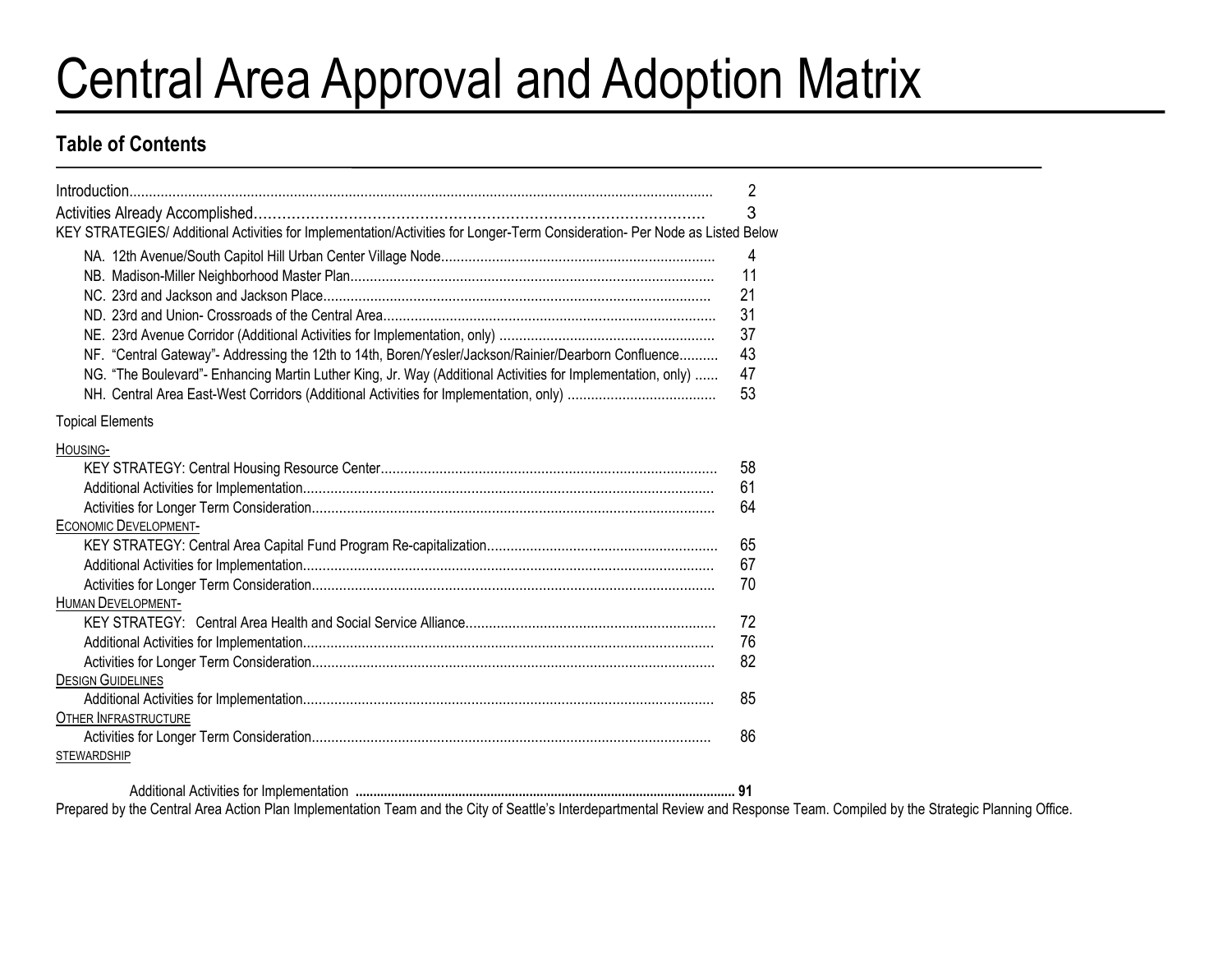# **PURPOSE AND STRUCTURE OF THE APPROVAL AND ADOPTION MATRIX**

Through the City of Seattle's Neighborhood Planning Program, 37 neighborhoods all over Seattle are preparing neighborhood plans. These plans enable people in neighborhoods to articulate a collective vision for growth and change over the next 20 years and identify activities to help them achieve that vision. The plans are also intended to flesh out the City's Comprehensive Plan. Because each plan is unique, this Approval and Adoption Matrix has been designed as a standard format for the City to establish its work program in response to the recommended activities proposed in the specific neighborhood plan.

The matrix is divided into three sections:

- I. *Key Strategies*: usually complex projects or related activities that the neighborhood considers critical to the successful implementation of the neighborhood plan.
- II. *Additional Activities for Implementation:* clearly defined activities that are not directly associated with a Key Strategy, ranging from high to low in priority.
- III. *Activities for Longer Term Consideration:* activities that, for a variety of reasons, are not yet ready for a formal City response or are intended to be implemented several years in the future.

The neighborhood planning group or its consultant generally fill in the Activity, Priority, Time Frame, Cost Estimates and Implementor columns. The Executive Response and Executive Recommended Action columns are filled in by City departments. Staff from almost every City department have participated in these planning efforts and in the preparation of this Matrix. The Council Action Taken column is filled in by the City Council. Ultimately, the City Council will approve the Matrix by resolution along with the neighborhood plan.

# **Executive Response to Key Strategies**

Each Key Strategy consists of activities for a single complex project or theme that the neighborhood considers critical to achieving its vision for the future. While the Key Strategies are high priorities for the neighborhood, they are also part of a twenty-year plan, so the specific activities within each Key Strategy may be implemented over the span of many years.

The Executive recognizes the importance of the Key Strategies to the neighborhood that developed them. Given the number of Key Strategies that will be proposed from the 37 planning areas, priorities will have to be set and projects phased over time. The

Executive will coordinate efforts to sort through the Key Strategies. During this sorting process, departments will complete the next level of feasibility analysis. This will include developing rough cost estimates for the activities within each Key Strategy; identifying potential funding sources and mechanisms; establishing priorities for the Key Strategies within each plan, as well as priorities among plans; and developing phased implementation plans and funding strategies. The City will involve neighborhoods in a public process so that neighborhoods can help to establish citywide priorities. The results of these efforts will determine which strategies and activities are to be given priority for City response in 1998-2000 and beyond.

The department most involved with the activities for a Key Strategy is designated as the lead. Otherwise, DON is designated as the lead. Other participating departments are also identified.

The Executive Response states whether or not the Executive supports the activity and will implement it, lists activities already underway, and other tasks that the Executive has committed to commence during the remainder of this year or the next biennium.

# **Additional Activities for Implementation**

The activities listed in this section are not directly associated with a Key Strategy. For each activity, the City has identified next steps as a part of the City's work program in response to the neighborhood plan. Many of the next steps are actions to be taken by the City, but in some cases, the neighborhood or other agency will be able to take the next steps. As with the activities listed for each Key Strategy in Section I, these activities are intended to be implemented over the span of many years.

# **Activities for Longer Term Consideration**

The activities in this section are not yet ready for a detailed City response, for a number of reasons: (1) because the neighborhood needs to develop the idea further; 2) the activities are of interest for the longer-term; and/or 3) the activities were proposed as a result of validation and the City did not have time to develop a detailed response. As a result, the City is not likely to work proactively to implement the activities in this section. Instead, the activities will be included in the City's database for monitoring neighborhood plan implementation. Should an opportunity arise to further develop the activity, the City will work with neighborhood representatives to consider the activities for implementation.

Central Area

a and the controller of the controller controller controller controller controller controller controller controller controller controller controller controller controller controller controller controller controller control NOTE: COUNCIL ACTIONS: REFERENCES C1-C5 ARE TO CATEGORIES IDENTIFIED IN RESOLUTION 29716 PERTAINING TO CITY COUNCIL REVIEW OF PROPOSED NEIGHBORHOOD PLANS. C1 = CITY HAS IMPLEMENTED; C2 = **CITY CAN IMPLEMENT WITHIN EXISTING RESOURCES, C3 = CITY WILL CONSIDER WHEN ADOPTING THE BUDGET AND/OR CAPITAL IMPROVEMENT PROGRAM; C4 = CITY WILL CONSIDER AT FUTURE TIME (DUE TO NEED TO COORDINATE WITH CITYWIDE ISSUES OR OTHER NEIGHBORHOOD PLANS, EVALUATE POLICY OR REGULATORY CHANGES, IDENTIFY FUND SOURCES, ETC.); C5 = CITY WILL NOT IMPLEMENT (FOR REASONS STATED).**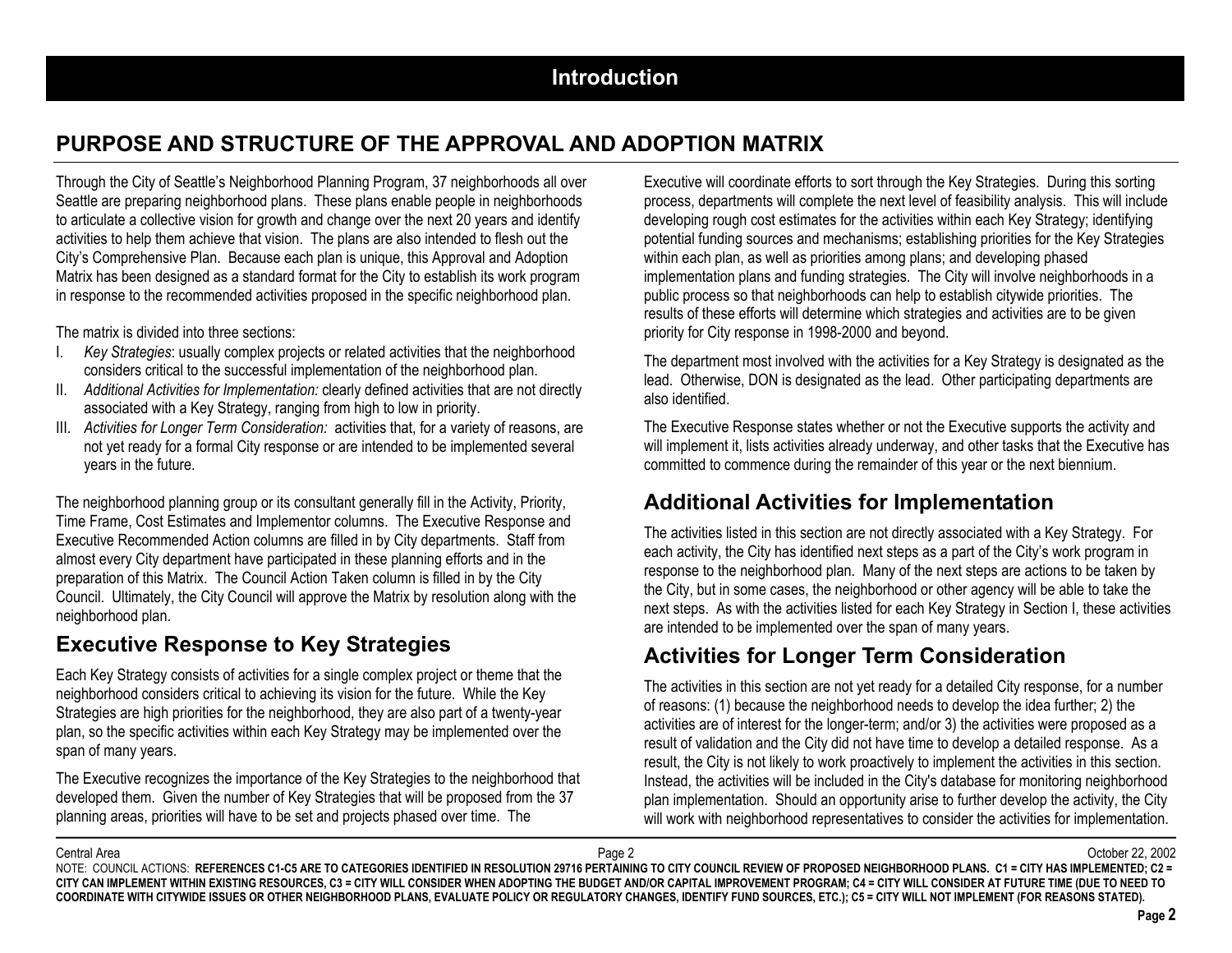Opportunities might include combining the activity with another City project, or finding a source of funding through a new or expanded federal or state grant program.

If the neighborhood or City staff further develop any of these activities to a level sufficient

for a more detailed City response, they will be considered relative to the neighborhood's priorities for other activities being considered for implementation Amendments o this matrix should be presented to the City Council for approval. A process for how often to do this will be developed once all 37 plans have been presented to Council.

# **ACTIVITIES ALREADY ACCOMPLISHED BY THE CENTRAL AREA NEIGHBORHOOD PLANNING PROCESS**

#### *Central Area Metro Bus Route Extension*

Recommendations from the planning effort to Metro resulted in the Route 8 being extended to serve the Central Area and Rainier Valley on weekdays.

#### *Bicycle and Pedestrian Improvements*

Bike lanes, textured crosswalks, curb bulbs, and pedestrian islands along Jackson Street have been partially funded. They can be implemented this year, as originally planned, only if additional funding is located. Curb bulbs are funded at 21st and John. A curb bulb is also being installed at 17th and Union to provide safe access to T.T. Minor Playfield. A signal has been installed at  $20<sup>th</sup>$  and Yesler and a curb bulb and thermoplastic crosswalk will be installed at 19<sup>th</sup> and Yesler, and 19<sup>th</sup> and Union. Implementation of the 12<sup>th</sup> Avenue improvements plan is going forward with a demonstration block improvement scheduled later this year or early next year. City Light has incorporated the community's requests for future sidewalk work into its pole replacement projects. However, given the limited amount of right of way, and the difficulties of placing poles on private property, there are limits to what City Light can do without a long term strategy that involves the City, the community, and private property owners as a group.

#### *Traffic/Parking Improvements*

SEATRAN is already working with the Jackson Place neighborhood on a traffic calming plan. Parking restrictions have been removed from the south side of Cherry Street by Garfield Community Center.

#### *Housing*

A number of housing strategies and initiatives have been incorporated into the Mayor's Housing Action Agenda and the work programs of several City departments.

#### *Central Park Trail*

The Community is currently working with the SEATRAN to develop a specific design for

development of a route along Yesler Way in conjunction with other improvements being implemented. If enough project funds are available after the completion of other plan improvements, the trail extension would be improved.

#### *Neighborhood Revitalization Strategies*

The Seattle Office of Economic Development has recently developed a document to serve as a policy framework for how to spend Community Development Block Grant (CDBG) funds for the Central Area. OED engaged in extensive consultation with various community organizations, including neighborhood planning groups, to prepare the Neighborhood Revitalization Strategies. It is expected that this document will help secure funding to help implement Central Area Plan II recommendations. OED is specifically working with CADA and Midtown Commons to adopt Neighborhood Revitalization Strategies, which will help the Central District use CDBG funds more flexibly. .

#### *Seattle Jobs Initiative*

OED continues to work with Central Area Motivation Program (CAMP) to establish better linkages between job training and services/jobs available for residents and employers in the Central Area. CAMP is a community-based lead for the Seattle Jobs Initiative (SJI).

Central Area

 Page 3 October 22, 2002 NOTE: COUNCIL ACTIONS: REFERENCES C1-C5 ARE TO CATEGORIES IDENTIFIED IN RESOLUTION 29716 PERTAINING TO CITY COUNCIL REVIEW OF PROPOSED NEIGHBORHOOD PLANS. C1 = CITY HAS IMPLEMENTED; C2 = **CITY CAN IMPLEMENT WITHIN EXISTING RESOURCES, C3 = CITY WILL CONSIDER WHEN ADOPTING THE BUDGET AND/OR CAPITAL IMPROVEMENT PROGRAM; C4 = CITY WILL CONSIDER AT FUTURE TIME (DUE TO NEED TO COORDINATE WITH CITYWIDE ISSUES OR OTHER NEIGHBORHOOD PLANS, EVALUATE POLICY OR REGULATORY CHANGES, IDENTIFY FUND SOURCES, ETC.); C5 = CITY WILL NOT IMPLEMENT (FOR REASONS STATED).**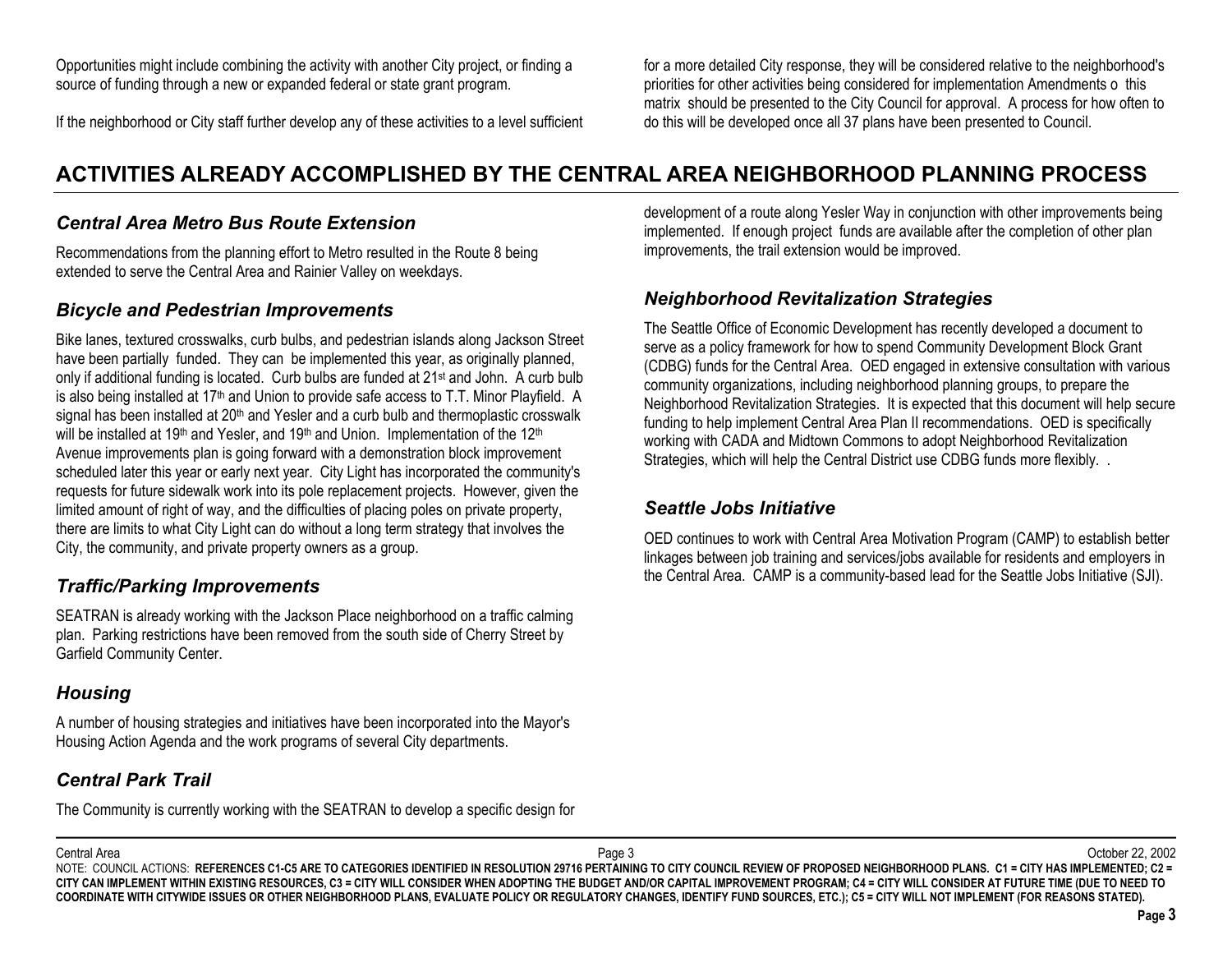# **I. Key Strategy**

# **Description**

12th Avenue envisions its neighborhood as a thriving mixed-use residential and commercial area set near the intersection of several diverse neighborhoods, and major economic and institutional centers. The success of the 12th Avenue community hinges upon establishing the street as a "boulevard" friendly to pedestrians and bicyclists, yet still accommodating to motorists, emergency vehicles, and future transit riders. The vision for the future also foresees a strong and vital local retail and service economy. 12th will be bordered by attractive, threeto five-story buildings

# **Integrated Executive Response**

This strategy is consistent with the urban villages strategy. The 12<sup>th</sup> Avenue Plan coordinates a package of transportation improvements with land use, zoning and urban design recommendations to facilitate a pedestrian-oriented urban center type of development. These proposed changes would convert this corridor from an underutilized, chaotic strip to a neighborhood with a mix of retail and other activities supporting and supported by increased housing density and better integration with Seattle University. Another facet involves coordination with and connections to the Central Gateway, the Central Park Trail, and future transit stations which are significant public amenities shared by several neighborhoods.

Department responses included below: DON, SFD, SEATRANS. Compiled by SPO.

**Lead Department: DON**

#### **Participating Departments: DCLU, SEATRAN**

#### *Activities Already Underway*

- $\blacksquare$ *Transportation*: Most of the transportation improvements comprising the 12<sup>th</sup> Avenue Street Improvement and Streetscape plan are currently in the design phase, approaching construction.
- $\blacksquare$  A portion of the Yesler link for Central Park Trail to downtown is funded in the current CIP.

#### *Tasks to be undertaken in 1998-2000*

1. Develop a project along 12th Avenue to implement 12th Avenue Street Improvement and Streetscape Plan between Columbia St. and Marion St. (associated with Key Pedestrian and Key Bicycle Street designation and as future transit corridor).

- 2. Evaluate demonstration project. Based on experience of the demonstration project, develop transportation improvements for other blocks. Improvements will need to be coordinated with abutting property owners.
- 3. Evaluate unfunded portions of the 12th Avenue street improvement and streetscape plan for inclusion in a neighborhood bond or levy-specific improvements could include:
	- a) lane rechannelization,
	- b) widening bicycle lanes,
	- c) decorative crosswalks,
	- d) pedestrian lighting, and other improvements included in the streetscape plan, or
	- e) adding landscaping.
- 4.DCLU will review proposed neighborhood-specific design guidelines.
- 5.Identify next steps for continued implementation.

# **Council Action Taken:**

Designate key pedestrian streets as requested in item NA2. Councilmembers have asked that the Executive provide a proposal, with timelines and expectations for conducting a reconsideration of the policies for pedestrian-oriented streets. The NGP&CE Committee will be receiving the Executive's progress report by the end of the first quarter of 1999.

Zoning Decisions: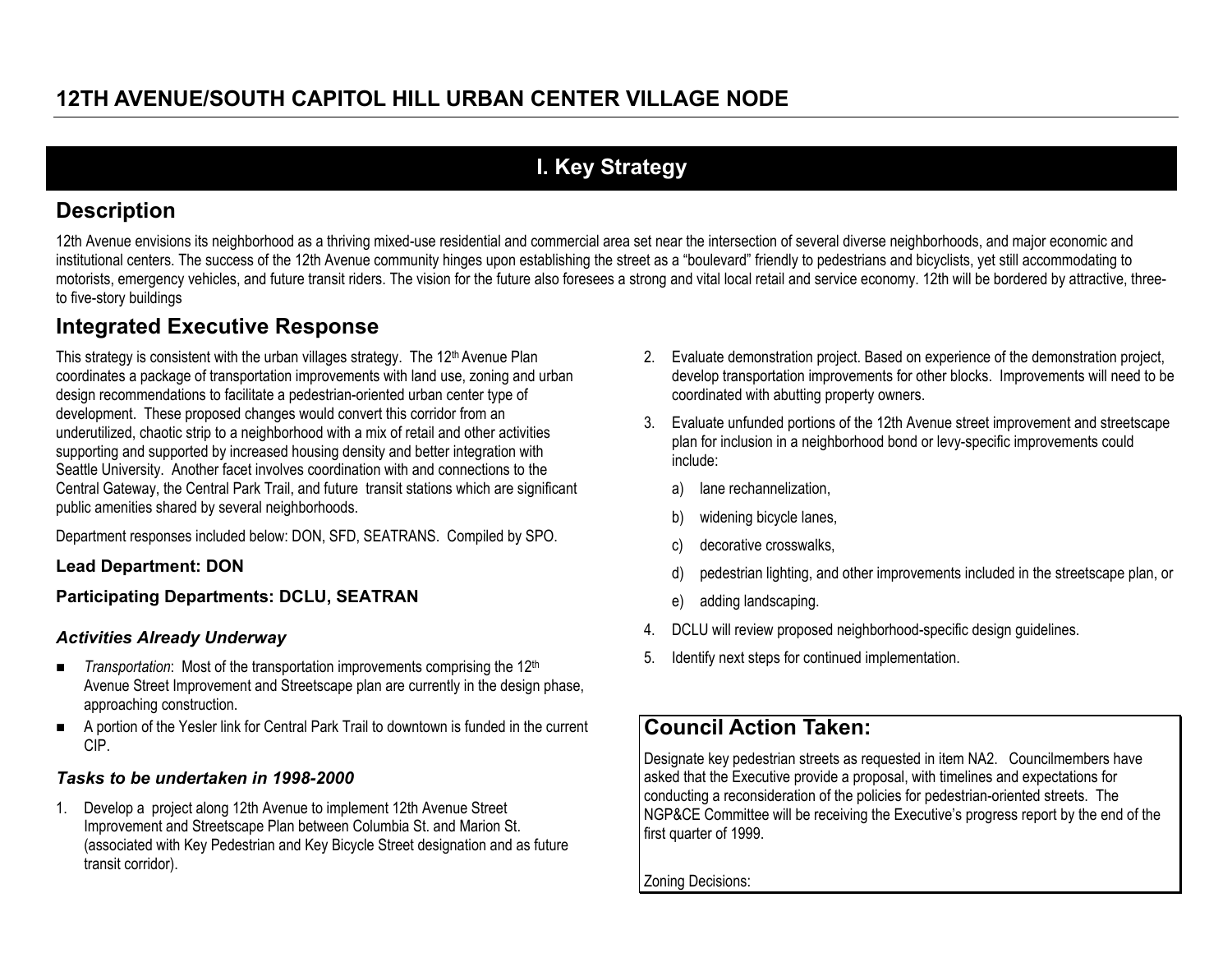- •NA-3 [Rezone T-1] rezone from C1-65 to NC3-65;
- •NA-5 [T-2a] rezone from C1-65 & C2-65 to NC3-65
- •NA-5 [T-2b] adopt L3 zoning;
- •NA-6 [T3] adopt P overlay for all but the Lloyd's Rocket Heating Oil site. Rezone the

Lloyd's Rocket Heating Oil site from C1-65 to NC3-65.,

• NA-7 rezone from MR to NC3

Council supports the Executive Response to the remaining Key Strategy items.

| #           | Plan<br>Ref.    | <b>Activity</b>                                                                                                                                                                                                                                                                                                                                                                                                                                                                                                               | <b>Priority</b> | <b>Time</b><br><b>Frame</b> | Cost<br><b>Estimate</b>          | <b>Implementor</b>                            | <b>Executive Response</b>                                                                                                                                                                                                                                                                                                                                                                                                                                                                | Council Response                                                                                                                                                                                                                                                                                                                           |
|-------------|-----------------|-------------------------------------------------------------------------------------------------------------------------------------------------------------------------------------------------------------------------------------------------------------------------------------------------------------------------------------------------------------------------------------------------------------------------------------------------------------------------------------------------------------------------------|-----------------|-----------------------------|----------------------------------|-----------------------------------------------|------------------------------------------------------------------------------------------------------------------------------------------------------------------------------------------------------------------------------------------------------------------------------------------------------------------------------------------------------------------------------------------------------------------------------------------------------------------------------------------|--------------------------------------------------------------------------------------------------------------------------------------------------------------------------------------------------------------------------------------------------------------------------------------------------------------------------------------------|
| <b>NA-1</b> | $T -$<br>7.10.1 | Implement the 12th Avenue street improvement and streetscape<br>plan, as worked on by the community in conjunction with Seattle<br>Transportation Department, including:<br>• lane rechannelization,<br>adding standard full-width bicycle lanes (north from Yesler),<br>adding pedestrian lighting,<br>• implementing streetscape plan (including textured<br>crosswalks),<br>accommodation of future transit service, and<br>• extending bicycle, pedestrian safety improvements south to<br>Jackson (see Central Gateway). |                 |                             | \$1,500,000<br>to<br>\$2,500,000 | <b>SEATRAN</b>                                | See 1998-2000 tasks<br>(above) for explanation of<br>demonstration project for<br>12th Avenue Street<br>Improvement and<br>Streetscape Plan.                                                                                                                                                                                                                                                                                                                                             | C1, C2, C4                                                                                                                                                                                                                                                                                                                                 |
| $NA-2$      | $T -$<br>7.5.1  | Designate 12th Avenue from Madison to Jackson as Key<br>Pedestrian and Bicycle Street and Yesler Way from Boren to<br>23rd as a Key Pedestrian Streets. Coordinate transportation<br>plans with proposed pedestrian overlay zone.                                                                                                                                                                                                                                                                                             |                 |                             |                                  | <b>SEATRAN</b><br><b>DCLU</b><br><b>METRO</b> | Key Pedestrian Streets:<br>Only the segment(s) of<br>Yesler and 12th Avenue<br>between Madison and<br>Boren which serve the<br>highest-density portions of<br>this urban village will<br>warrant the highest<br>intensity of pedestrian<br>features. The portion of<br>12th Avenue which passes<br>Seattle University (at<br>Cherry) warrants moderate<br>intensity pedestrian<br>features. Pedestrian<br>improvements on other<br>segments of 12th Avenue<br>should not be as extensive | Designate the key<br>pedestrian street<br>as requested.<br><b>Councilmembers</b><br>have asked that<br>the Executive<br>provide a<br>proposal, with<br>timelines and<br>expectations for<br>conducting a<br>reconsideration of<br>the policies for<br>pedestrian-<br>oriented streets.<br>The NGP&CE<br>Committee will be<br>receiving the |

# **12th Avenue/South Capitol Hill Urban Center Village Node: Key Strategy**

Central Area Page 5 October 22, 2002 NOTE: COUNCIL ACTIONS: **REFERENCES C1-C5 ARE TO CATEGORIES IDENTIFIED IN RESOLUTION 29716 PERTAINING TO CITY COUNCIL REVIEW OF PROPOSED NEIGHBORHOOD PLANS. C1 = CITY HAS IMPLEMENTED; C2 = CITY CAN IMPLEMENT WITHIN EXISTING RESOURCES, C3 = CITY WILL CONSIDER WHEN ADOPTING THE BUDGET AND/OR CAPITAL IMPROVEMENT PROGRAM; C4 = CITY WILL CONSIDER AT FUTURE TIME (DUE TO NEED TO COORDINATE WITH CITYWIDE ISSUES OR OTHER NEIGHBORHOOD PLANS, EVALUATE POLICY OR REGULATORY CHANGES, IDENTIFY FUND SOURCES, ETC.); C5 = CITY WILL NOT IMPLEMENT (FOR REASONS STATED).**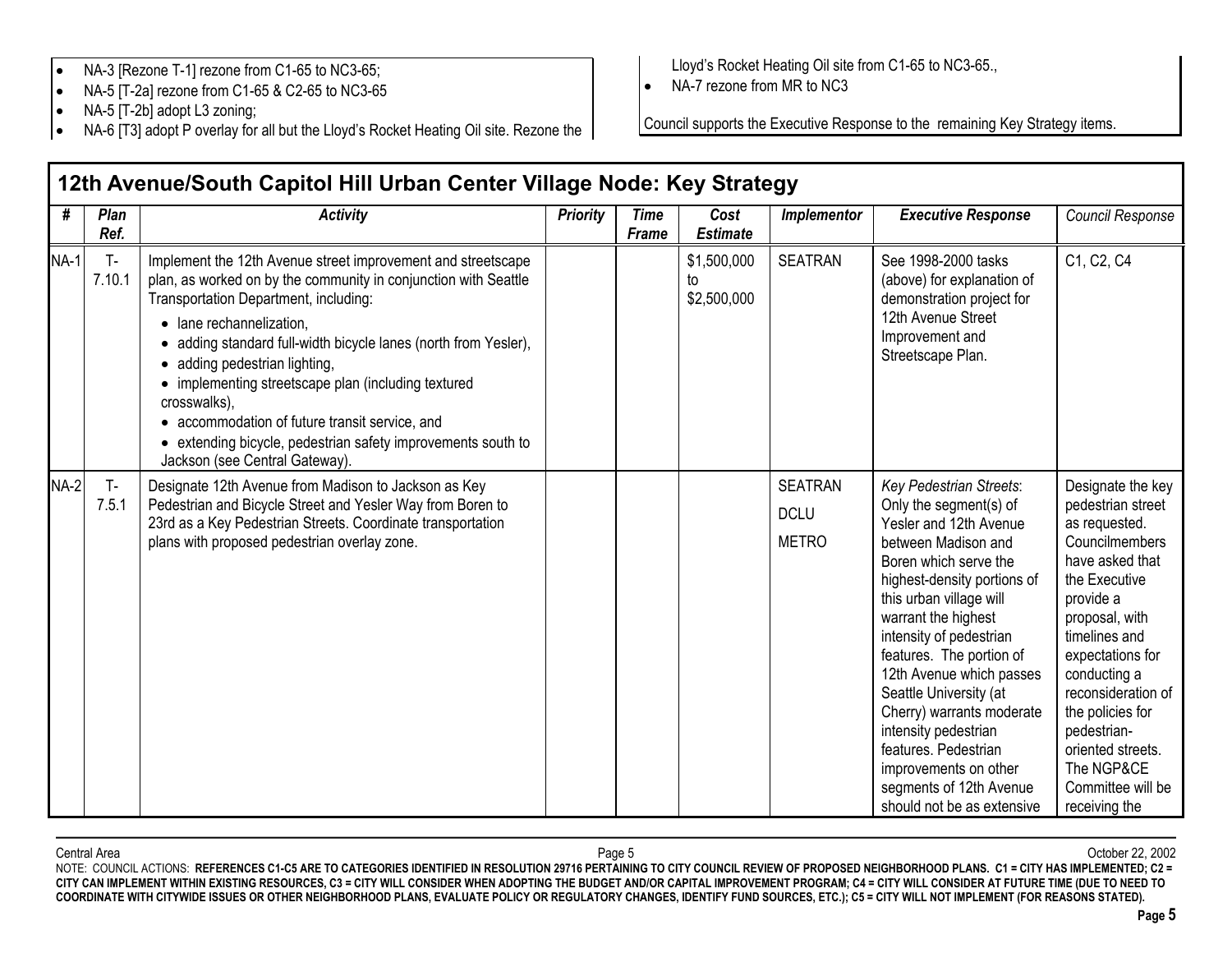| #      | Plan<br>Ref.        | <b>Activity</b>                                                                                                                                             | <b>Priority</b> | <b>Time</b><br>Frame | Cost<br><b>Estimate</b> | Implementor                                      | <b>Executive Response</b>                                                                                                                                                                                                                                                                                                                                       | Council Response                                                               |
|--------|---------------------|-------------------------------------------------------------------------------------------------------------------------------------------------------------|-----------------|----------------------|-------------------------|--------------------------------------------------|-----------------------------------------------------------------------------------------------------------------------------------------------------------------------------------------------------------------------------------------------------------------------------------------------------------------------------------------------------------------|--------------------------------------------------------------------------------|
|        |                     |                                                                                                                                                             |                 |                      |                         |                                                  | and should be concentrated<br>around pedestrian<br>generators such as<br>schools, transit stops,<br>parks, retail clusters, etc.<br>Improvements may be<br>added block-by-block as<br>construction and funding<br>opportunities arise. (Seattle<br>University is planning<br>construction on blocks<br>between Columbia and<br>Cherry and Marion to<br>Spring.) | Executive's<br>progress report by<br>the end of the first<br>quarter of 1999.  |
|        |                     |                                                                                                                                                             |                 |                      |                         |                                                  | 12th Avenue is already a<br>designated bicycle route as<br>indicated on the Seattle<br>Bicycling Guide Map,<br>available from SEATRAN.                                                                                                                                                                                                                          |                                                                                |
| $NA-3$ | $T -$<br>7.12.4     | Work with Metro and RTA in 1998 to identify needs, goals and<br>destinations in order to define future transit service on 12th<br>Avenue.                   |                 |                      |                         | SPO, Sound<br>Transit, KC<br>Metro,<br>Community | The City will work with<br>Sound Transit and Metro<br>planning to ensure that<br>transit on 12th Avenue<br>connects with First Hill and<br>Rainier Valley stations.                                                                                                                                                                                             | C2                                                                             |
|        |                     | Land Use and Zoning Amendment Proposals - Refer to Plan Maps                                                                                                |                 |                      |                         |                                                  |                                                                                                                                                                                                                                                                                                                                                                 |                                                                                |
| NA4    | LU<br>Table 2<br>T1 | Change general commercial zoning (C1-65) south of Jefferson to<br>NC3-65, thereby promoting more neighborhood commercial use<br>for the full length of 12th |                 |                      |                         | <b>DCLU</b>                                      | Adopt as part of the<br>approval process for the<br>Central Area Plan.                                                                                                                                                                                                                                                                                          | Adopt as<br>Proposed,<br>including the<br>Llyod's Rocket<br>Heating Fuel Site. |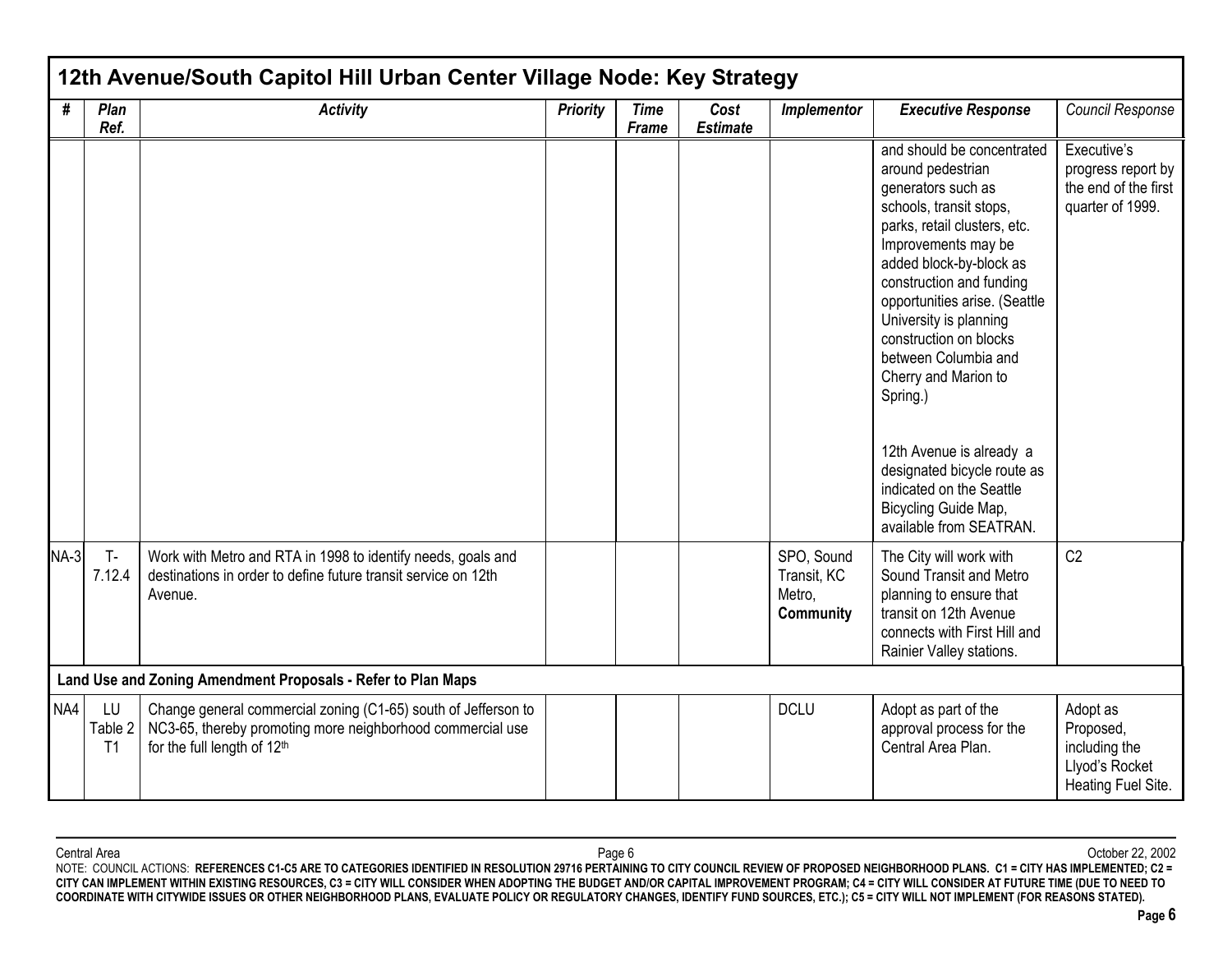| #           | Plan<br>Ref.                           | <b>Activity</b>                                                                                                                                                                                                                        | <b>Priority</b> | <b>Time</b><br>Frame | Cost<br><b>Estimate</b> | Implementor | <b>Executive Response</b>                                                                                                                                                                                                           | Council Response                                                                               |
|-------------|----------------------------------------|----------------------------------------------------------------------------------------------------------------------------------------------------------------------------------------------------------------------------------------|-----------------|----------------------|-------------------------|-------------|-------------------------------------------------------------------------------------------------------------------------------------------------------------------------------------------------------------------------------------|------------------------------------------------------------------------------------------------|
| <b>NA-5</b> | LU<br>Table 2<br>T2a/b                 | Change C2-65, C1-40, and L3 (?) zoning to NC3-65 and NC2-40<br>along Yesler between 12th and 16th (?) to connect to Yesler<br>neighborhood commercial activity.                                                                        |                 |                      |                         | <b>DCLU</b> | Adopt as part of the<br>approval process for the<br>Central Area Plan.                                                                                                                                                              | Modified: T2a -<br>adopt as<br>presented.                                                      |
|             |                                        |                                                                                                                                                                                                                                        |                 |                      |                         |             | In the supplement to the<br>CAAP II, the steering<br>committee agreed to<br>consider the option of<br>allowintg residential-only<br>development or leaving the<br>L3 zoning unchanged but<br>imposing conditions on<br>development. | T2b - adopt L3                                                                                 |
| NA-6        | LU<br>Table 2<br>T <sub>3</sub>        | Institute a P1/P2 overlay zone along both sides of 12th Avenue<br>from Madison to Yesler if zoning is changed from C to NC.<br>Consider extension south to Washington Street, pending<br>resolution of adjacent property use.          |                 |                      |                         | <b>DCLU</b> | Adopt a rezone to establish<br>a P-1 zone along 12th<br>Avenue between East<br>Madison and S.<br>Washington Streets as part<br>of the approval process for<br>the Central Area Plan.                                                | Modify: Adopt P<br>Zone as proposed<br>for all but the<br>Lloyd's Rockety<br>Heating Oil Site. |
| <b>NA-7</b> | LU<br>Table 2<br>T <sub>4</sub>        | Change underlying Midrise zoning (MR) on Seattle University's<br>campus to NC3 to promote a development pattern of buildings<br>meeting the street. Limit to block between Marion and Spring.                                          |                 |                      |                         | <b>DCLU</b> | Adopt as part of the<br>approval process for the<br>Central Area Plan.                                                                                                                                                              | Adopt as<br>proposed                                                                           |
| $NA-8$      | LU<br>Table 2<br>T <sub>5</sub><br>New | Develop an agreement between property owners and those with<br>a legal property interest on both sides of 13th Avenue to lessen<br>the potential impacts of development on half block between<br>Spring and Union in lieu of downzone. |                 |                      |                         | Community   |                                                                                                                                                                                                                                     | C <sub>5</sub>                                                                                 |
| <b>NA-9</b> | Ch. IV<br>Pg. 36                       | Update the 12th Avenue neighborhood specific design and<br>development guidelines to work in concert with the Central Area<br>Design Guidelines and Citywide Design Guidelines.                                                        |                 |                      |                         | <b>DCLU</b> | DCLU will review all<br>proposals for<br>neighborhood-specific<br>design guidelines emerging<br>from neighborhood plans as<br>well as suggested changes                                                                             | C <sub>2</sub>                                                                                 |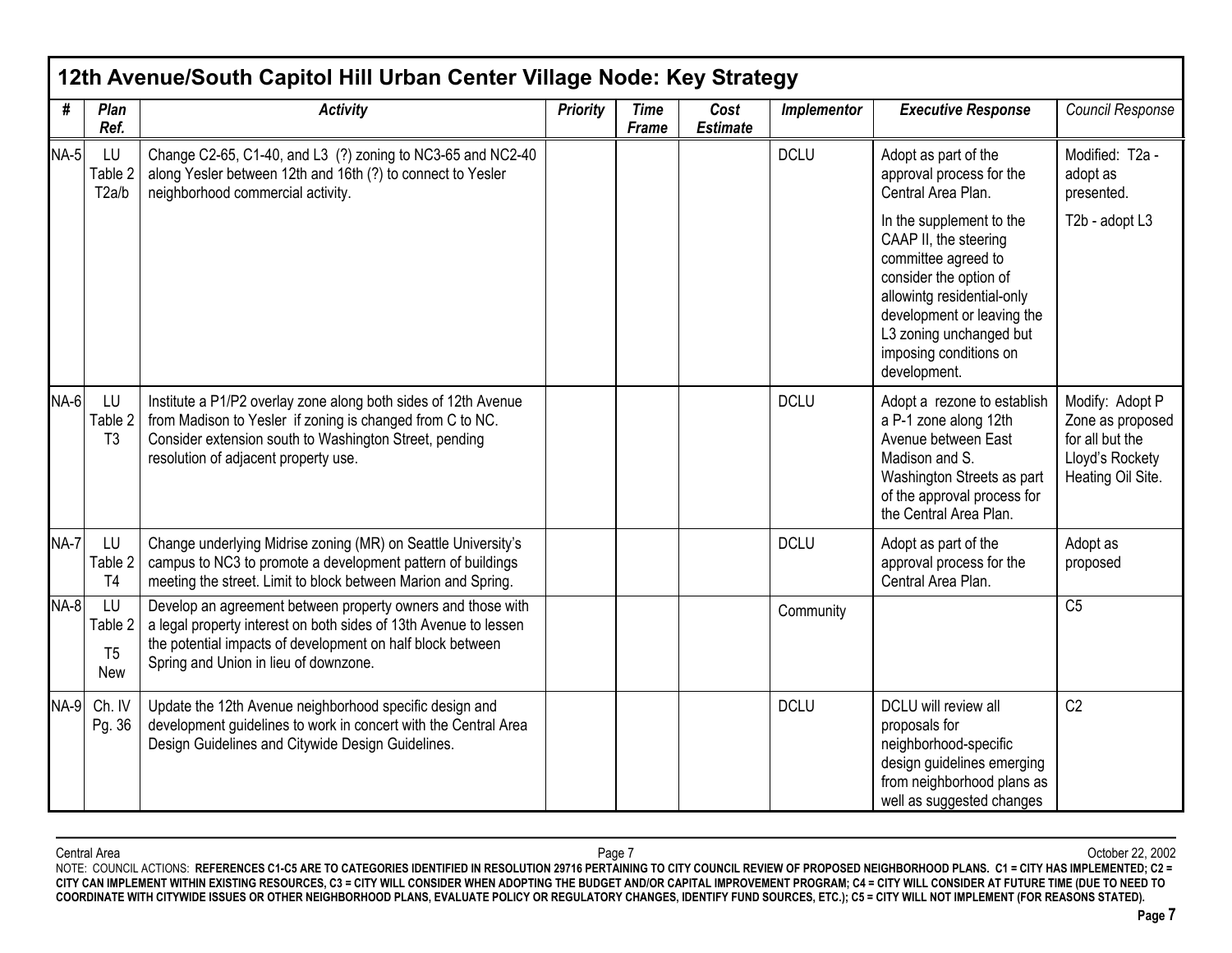|           | 12th Avenue/South Capitol Hill Urban Center Village Node: Key Strategy |                                                                                                                                                                                                                                 |                 |                             |                         |                             |                                                                                                                                                                                                                                                                                                                                                                                                                                                                                                                                                           |                  |  |  |  |  |
|-----------|------------------------------------------------------------------------|---------------------------------------------------------------------------------------------------------------------------------------------------------------------------------------------------------------------------------|-----------------|-----------------------------|-------------------------|-----------------------------|-----------------------------------------------------------------------------------------------------------------------------------------------------------------------------------------------------------------------------------------------------------------------------------------------------------------------------------------------------------------------------------------------------------------------------------------------------------------------------------------------------------------------------------------------------------|------------------|--|--|--|--|
| #         | Plan<br>Ref.                                                           | <b>Activity</b>                                                                                                                                                                                                                 | <b>Priority</b> | <b>Time</b><br><b>Frame</b> | Cost<br><b>Estimate</b> | Implementor                 | <b>Executive Response</b>                                                                                                                                                                                                                                                                                                                                                                                                                                                                                                                                 | Council Response |  |  |  |  |
|           |                                                                        |                                                                                                                                                                                                                                 |                 |                             |                         |                             | to the program in early<br>1999 and expects to<br>formalize recommendations<br>to Council for their action by<br>mid-year.                                                                                                                                                                                                                                                                                                                                                                                                                                |                  |  |  |  |  |
| NA-<br>10 | T-<br>7.10.2                                                           | Coordinate 12th Avenue improvements with the Central Gateway<br>project (see Central Gateway).                                                                                                                                  |                 |                             |                         | <b>SEATRAN.</b><br>DON, DPR | See Central Gateway Key<br>Strategy                                                                                                                                                                                                                                                                                                                                                                                                                                                                                                                       | C <sub>4</sub>   |  |  |  |  |
| NA-<br>11 | $T -$<br>7.10.4                                                        | Create connection to Central Park Trail as part of its route along<br>Yesler to downtown.                                                                                                                                       |                 |                             |                         | <b>SEATRAN</b>              | Most of the Yesler link for<br>Central Park Trail to<br>downtown is funded in the<br>current CIP.                                                                                                                                                                                                                                                                                                                                                                                                                                                         | C <sub>3</sub>   |  |  |  |  |
| NA-<br>12 | ED-<br>5.4.5                                                           | Continue to provide city support and assistance with the<br>dispersal and development of City-owned 12th Avenue and<br>Yesler-Atlantic properties. Ensure the community has input on<br>future development. (See Jackson/23rd.) |                 |                             |                         | <b>DON</b>                  | DON is responsible for<br>disposition of City-owned<br>12th Avenue and Yesler-<br>Atlantic properties.<br>Proceeds from the sale of<br>several properties in the<br>area will be deposited into<br>the 12 <sup>th</sup> Avenue Fund to<br>partially pay for these<br>improvements. It is<br>anticipated that the key<br>blocks (the blocks on either<br>side of Columbia) will be<br>funded by these land sales<br>proceeds. However, the<br>proceeds may not be<br>sufficient to cover all costs<br>and supplemental<br>allocations may be<br>necessary. | C <sub>2</sub>   |  |  |  |  |
| NA-<br>13 | ED-<br>5.4.3                                                           | Seek services and convenience retail that builds on the<br>neighborhood's proximity to Seattle University. Encourage                                                                                                            |                 |                             |                         | Community,<br><b>CDCs</b>   | This is a community-based<br>activity.                                                                                                                                                                                                                                                                                                                                                                                                                                                                                                                    | C <sub>5</sub>   |  |  |  |  |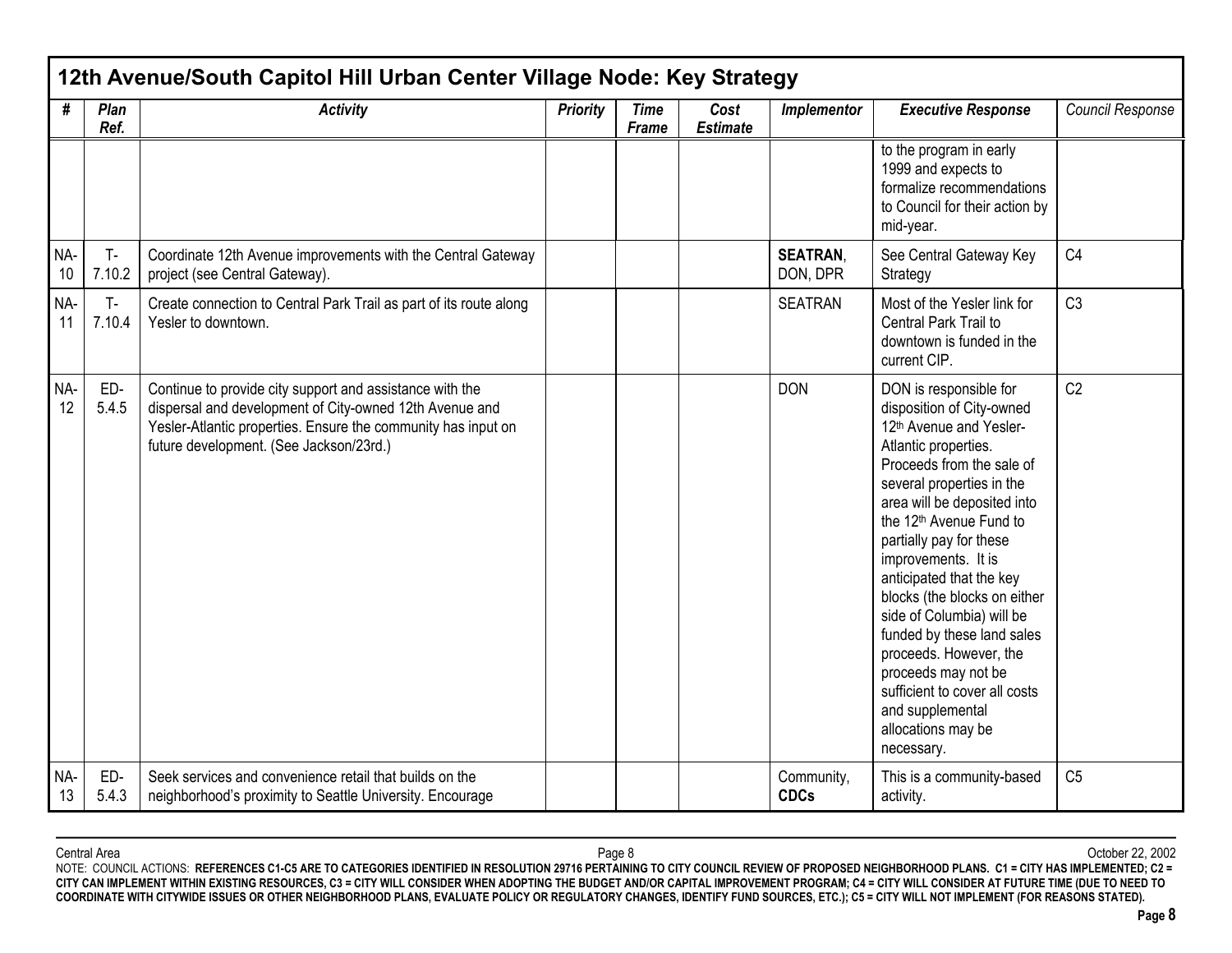|           | 12th Avenue/South Capitol Hill Urban Center Village Node: Key Strategy                                                                                                       |                                                                                                                                             |  |  |  |            |                                                                                                                  |                |  |  |  |  |
|-----------|------------------------------------------------------------------------------------------------------------------------------------------------------------------------------|---------------------------------------------------------------------------------------------------------------------------------------------|--|--|--|------------|------------------------------------------------------------------------------------------------------------------|----------------|--|--|--|--|
|           | <b>Plan</b><br><b>Priority</b><br>Time<br><b>Executive Response</b><br>Activity<br><b>Council Response</b><br>Cost<br><i>Implementor</i><br>Ref.<br><b>Estimate</b><br>Frame |                                                                                                                                             |  |  |  |            |                                                                                                                  |                |  |  |  |  |
|           |                                                                                                                                                                              | increased housing density on 12th Avenue and on Yesler Way.                                                                                 |  |  |  |            |                                                                                                                  |                |  |  |  |  |
| NA-<br>14 | 7.13.2                                                                                                                                                                       | Support development of First Hill RTA station at Broadway &<br>Madison. Ensure station designs accommodate "circulator van"<br>turn around. |  |  |  | <b>SPO</b> | The City will work with<br>Sound Transit and the<br>community on station<br>design and station area<br>planning. | C <sub>4</sub> |  |  |  |  |

# **II. Additional Activities For Implementation**

|           |           | 12th Avenue/South Capitol Hill Urban Center Village Node                                                                                                                                                         |                 |               |                            |                               |                                                                                                                                                                                                                                                                                                                                                                                                                                                                                                                                                        |                                                                                                                                               |                                                                                                                                                                                                                                            |
|-----------|-----------|------------------------------------------------------------------------------------------------------------------------------------------------------------------------------------------------------------------|-----------------|---------------|----------------------------|-------------------------------|--------------------------------------------------------------------------------------------------------------------------------------------------------------------------------------------------------------------------------------------------------------------------------------------------------------------------------------------------------------------------------------------------------------------------------------------------------------------------------------------------------------------------------------------------------|-----------------------------------------------------------------------------------------------------------------------------------------------|--------------------------------------------------------------------------------------------------------------------------------------------------------------------------------------------------------------------------------------------|
| #         | Plan Ref. | <b>Activity</b>                                                                                                                                                                                                  | <b>Priority</b> | Time<br>Frame | Cost<br><b>Estimate</b>    | <b>Implementor</b>            | <b>Executive Response</b>                                                                                                                                                                                                                                                                                                                                                                                                                                                                                                                              | Recommended<br><b>Executive Action</b>                                                                                                        | <b>Council Action</b>                                                                                                                                                                                                                      |
| NA-<br>15 | UD-4.5.5  | Consider entryway en-<br>hancements at Madison/<br>12th and Yesler/12th<br>(see Central Gateway).                                                                                                                |                 |               |                            | <b>SEATRAN.</b><br><b>DPR</b> | See Key Strategy response for<br>"Central Gateway" for more details.                                                                                                                                                                                                                                                                                                                                                                                                                                                                                   | See responses to<br>"Central Gateway"                                                                                                         | C <sub>4</sub>                                                                                                                                                                                                                             |
| NA-<br>16 | LU-3.5.4  | Identify properties along<br>12th Avenue and south<br>of Jefferson in the<br>Spruce Park and Squire<br>Park neighborhoods for<br>possible acquisition/<br>development of<br>community parks,<br>P-Patch gardens. |                 |               | \$100,000<br>to<br>500,000 | <b>DPR</b><br><b>DON</b>      | A new P-Patch in this neighborhood<br>would detract from the existing P-<br>Patch at 14 <sup>th</sup> & Fir. The P-Patch<br>Program would like to have more P-<br>Patches in the area, but farther<br>north along 12 <sup>th</sup> Avenue is<br>recommended.<br>The City (General Fund) owns a<br>vacant parcel on Boren between<br>Spruce and Fir which may be suit-<br>able for open space or P-patch.<br>This parcel is administered by<br>ESD's surplus property program.<br>Potential fund sources include:<br>neighborhood bond or levy, Conser- | Recommendation may<br>be considered in the<br>future, pending<br>availability of funding<br>and additional research,<br>planning, and design. | The City<br>departments that<br>own vacant<br>parcels within<br>the planning<br>area should work<br>together with the<br>community to<br>identify parcels<br>that might be<br>usable, on a<br>temporary or<br>permanent<br>basis, for open |

Central Area Page 9 October 22, 2002 NOTE: COUNCIL ACTIONS: **REFERENCES C1-C5 ARE TO CATEGORIES IDENTIFIED IN RESOLUTION 29716 PERTAINING TO CITY COUNCIL REVIEW OF PROPOSED NEIGHBORHOOD PLANS. C1 = CITY HAS IMPLEMENTED; C2 = CITY CAN IMPLEMENT WITHIN EXISTING RESOURCES, C3 = CITY WILL CONSIDER WHEN ADOPTING THE BUDGET AND/OR CAPITAL IMPROVEMENT PROGRAM; C4 = CITY WILL CONSIDER AT FUTURE TIME (DUE TO NEED TO COORDINATE WITH CITYWIDE ISSUES OR OTHER NEIGHBORHOOD PLANS, EVALUATE POLICY OR REGULATORY CHANGES, IDENTIFY FUND SOURCES, ETC.); C5 = CITY WILL NOT IMPLEMENT (FOR REASONS STATED).**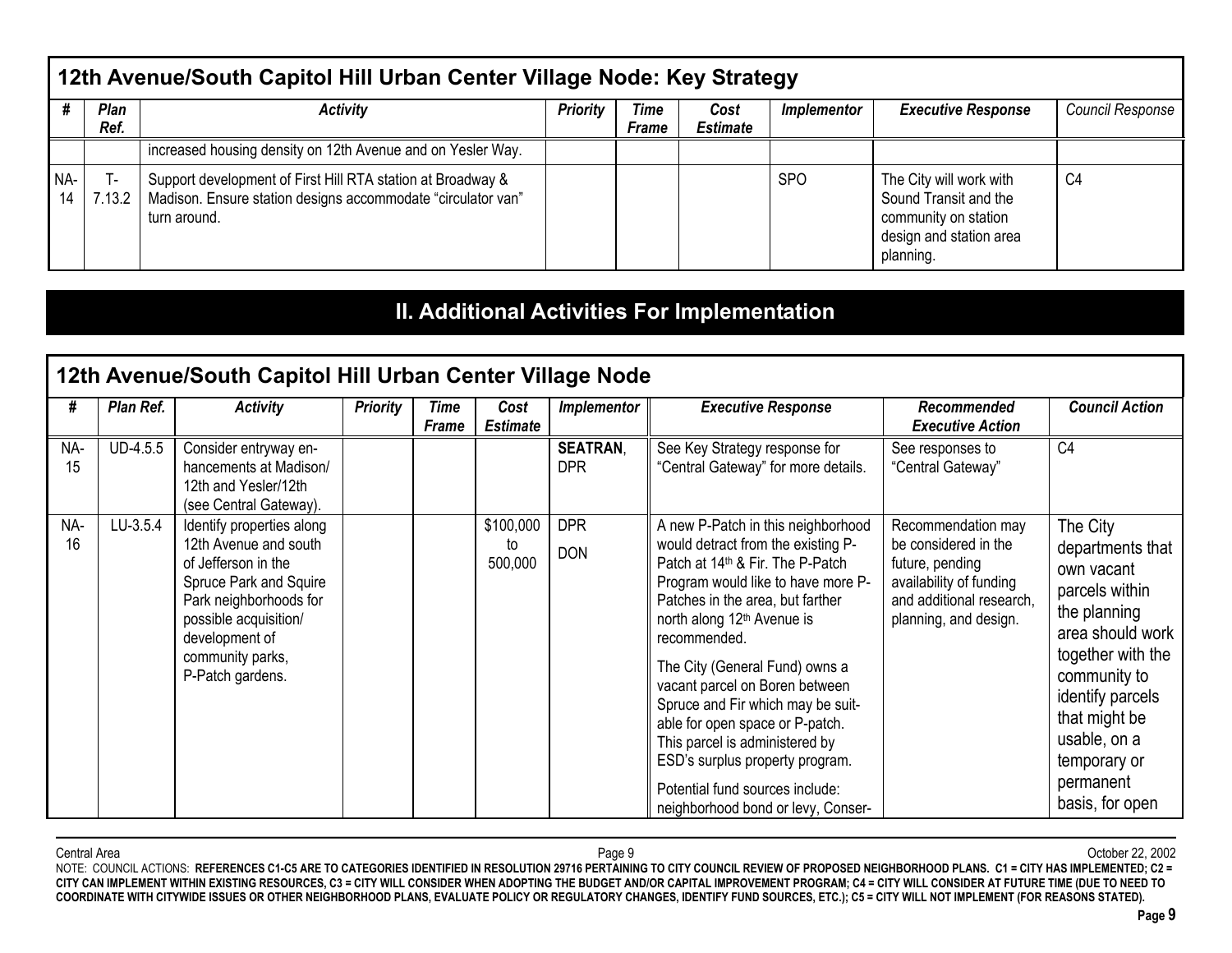| 12th Avenue/South Capitol Hill Urban Center Village Node |                 |          |                             |                         |             |                                                                                                                                                                    |                                        |                                                   |  |  |  |  |  |
|----------------------------------------------------------|-----------------|----------|-----------------------------|-------------------------|-------------|--------------------------------------------------------------------------------------------------------------------------------------------------------------------|----------------------------------------|---------------------------------------------------|--|--|--|--|--|
| Plan Ref.                                                | <b>Activity</b> | Priority | <b>Time</b><br><b>Frame</b> | Cost<br><b>Estimate</b> | Implementor | <b>Executive Response</b>                                                                                                                                          | Recommended<br><b>Executive Action</b> | <b>Council Action</b>                             |  |  |  |  |  |
|                                                          |                 |          |                             |                         |             | vation Futures Tax funds (for<br>acquisition only & project must meet<br>state and county criteria), Alder<br>Street project fund (currently about<br>$$30,000$ ). |                                        | space purposes<br>identified by the<br>community. |  |  |  |  |  |

Central Area Page 10 October 22, 2002 NOTE: COUNCIL ACTIONS: **REFERENCES C1-C5 ARE TO CATEGORIES IDENTIFIED IN RESOLUTION 29716 PERTAINING TO CITY COUNCIL REVIEW OF PROPOSED NEIGHBORHOOD PLANS. C1 = CITY HAS IMPLEMENTED; C2 = CITY CAN IMPLEMENT WITHIN EXISTING RESOURCES, C3 = CITY WILL CONSIDER WHEN ADOPTING THE BUDGET AND/OR CAPITAL IMPROVEMENT PROGRAM; C4 = CITY WILL CONSIDER AT FUTURE TIME (DUE TO NEED TO COORDINATE WITH CITYWIDE ISSUES OR OTHER NEIGHBORHOOD PLANS, EVALUATE POLICY OR REGULATORY CHANGES, IDENTIFY FUND SOURCES, ETC.); C5 = CITY WILL NOT IMPLEMENT (FOR REASONS STATED).**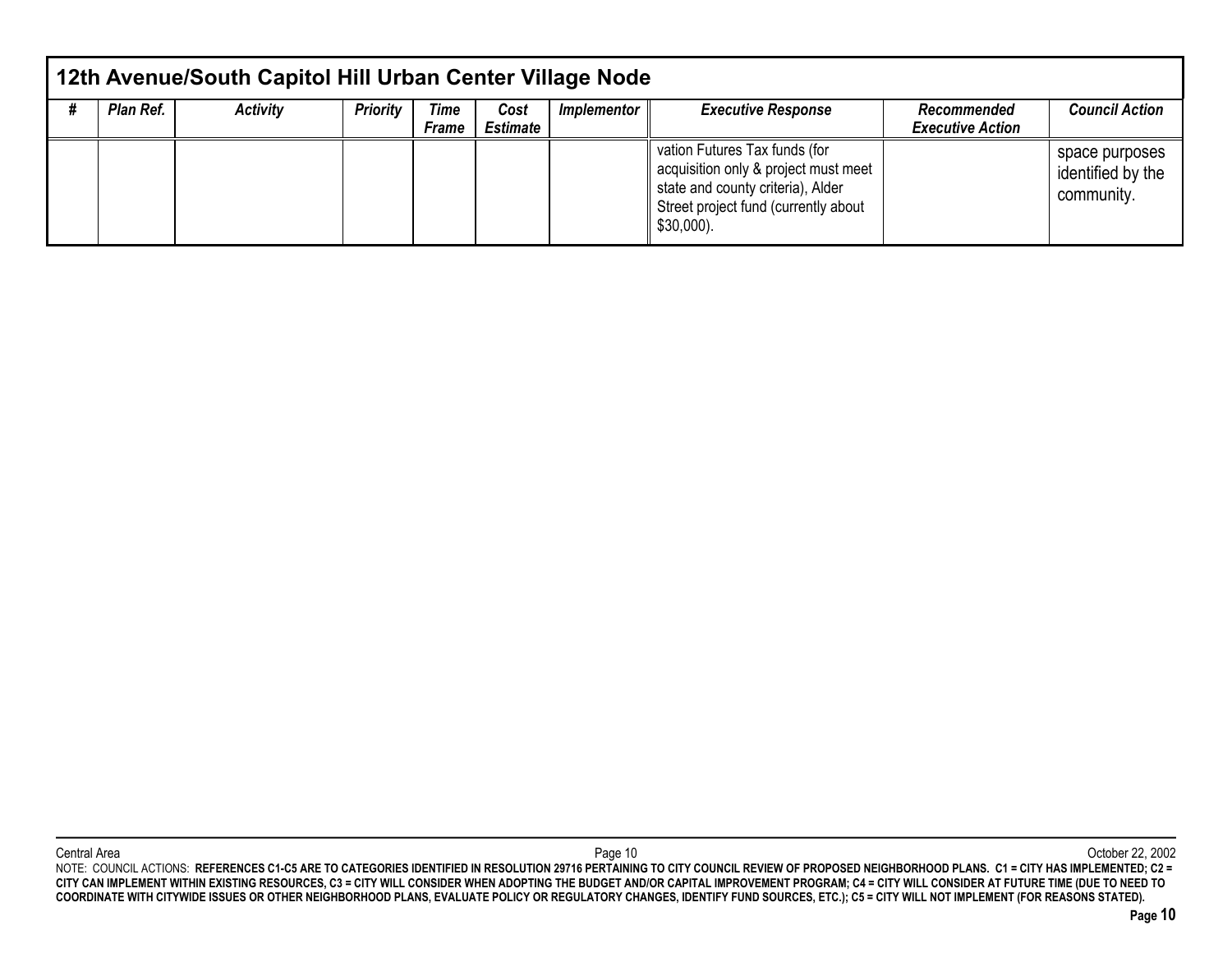# **I. Key Strategy**

## **Description**

Madison-Miller Residential Urban Village participants in the Neighborhood Planning process envision a thriving urban neighborhood at the crossroads of communities which are economically, culturally, and racially diverse. The plan includes numerous recommendations aimed at celebrating the neighborhood's history of African-American homesteading, jazz entertainment, transportation connections, and unique natural features. The key element for improving the Madison-Miller neighborhood focuses on the revitalization of the East Madison Business District which extends along Madison from 16th to 24th Avenues. The goal for this area is to serve both local and destination shoppers with a variety of shops and services.

Revitalizing the 19th Avenue commercial node is also integral to achieving the neighborhood's vision. The community's priorities include stores and restaurants which principally serve local residents in a pedestrian-oriented setting. This character will be enhanced through streetscape improvements to make the area compatible for transit, automobiles, and pedestrians.

The integral components for meeting the community vision include:

- $\blacksquare$ Investing in necessary streetscape and street capital improvements to create pedestrian-oriented character;
- $\blacksquare$ Exploring the potential for an incentive-based East Madison "economic opportunity area";
- $\blacksquare$ Approval of recommended land use and zoning changes;
- $\blacksquare$ Implementation of community-based amenity projects, and reinvigorating an overall sense of community and pride of place in Madison-Miller.

*NOTE: All plan references are cross-referenced to the Madison-Miller Neighborhood Master Plan (under separate cover).*

# **Integrated Executive Response**

The Madison-Miller Plan is consistent with the urban villages strategy. (In the Comprehensive Plan this urban village was called "21st Avenue E. @ E. Madison Street." The plan coordinates a package of streetscape and other transportation improvements with land use, urban design, and economic development recommendations to facilitate a pedestrian-oriented urban village type of development. These proposed changes would help transform this neighborhood from a place where inhabitants and visitors feel threatened by traffic and crime to a neighborhood supporting new and existing businesses and increased housing opportunities.

Department responses included below: SFD, SEATRANS, DCLU, OED, DON. Compiled by SPO.

#### **Lead Department: DON**

**Participating Departments:** SEATRAN, OED, DCLU**.**

#### *Activities Already Underway*

*Transportation*: The crosswalk at 21<sup>st</sup> Avenue and John Street is funded and will be remarked. A curb bulb is being installed this summer at this location.

#### *Tasks to be Undertaken in 1998-2000*

- 1. SEATRAN will work with the community to develop a design solution for the 20th/Olive/Madison intersection that addresses concerns of pedestrian safety, cutthrough traffic and turning movements.
- 2. Conduct initial feasibility evaluation.
	- a) Prepare scopes of work and preliminary cost estimates for recommended intersection improvements.
	- b) Resolve differences within community and abutting property owners.

Central Area Page 11 October 22, 2002 NOTE: COUNCIL ACTIONS: REFERENCES C1-C5 ARE TO CATEGORIES IDENTIFIED IN RESOLUTION 29716 PERTAINING TO CITY COUNCIL REVIEW OF PROPOSED NEIGHBORHOOD PLANS. C1 = CITY HAS IMPLEMENTED; C2 = **CITY CAN IMPLEMENT WITHIN EXISTING RESOURCES, C3 = CITY WILL CONSIDER WHEN ADOPTING THE BUDGET AND/OR CAPITAL IMPROVEMENT PROGRAM; C4 = CITY WILL CONSIDER AT FUTURE TIME (DUE TO NEED TO COORDINATE WITH CITYWIDE ISSUES OR OTHER NEIGHBORHOOD PLANS, EVALUATE POLICY OR REGULATORY CHANGES, IDENTIFY FUND SOURCES, ETC.); C5 = CITY WILL NOT IMPLEMENT (FOR REASONS STATED).**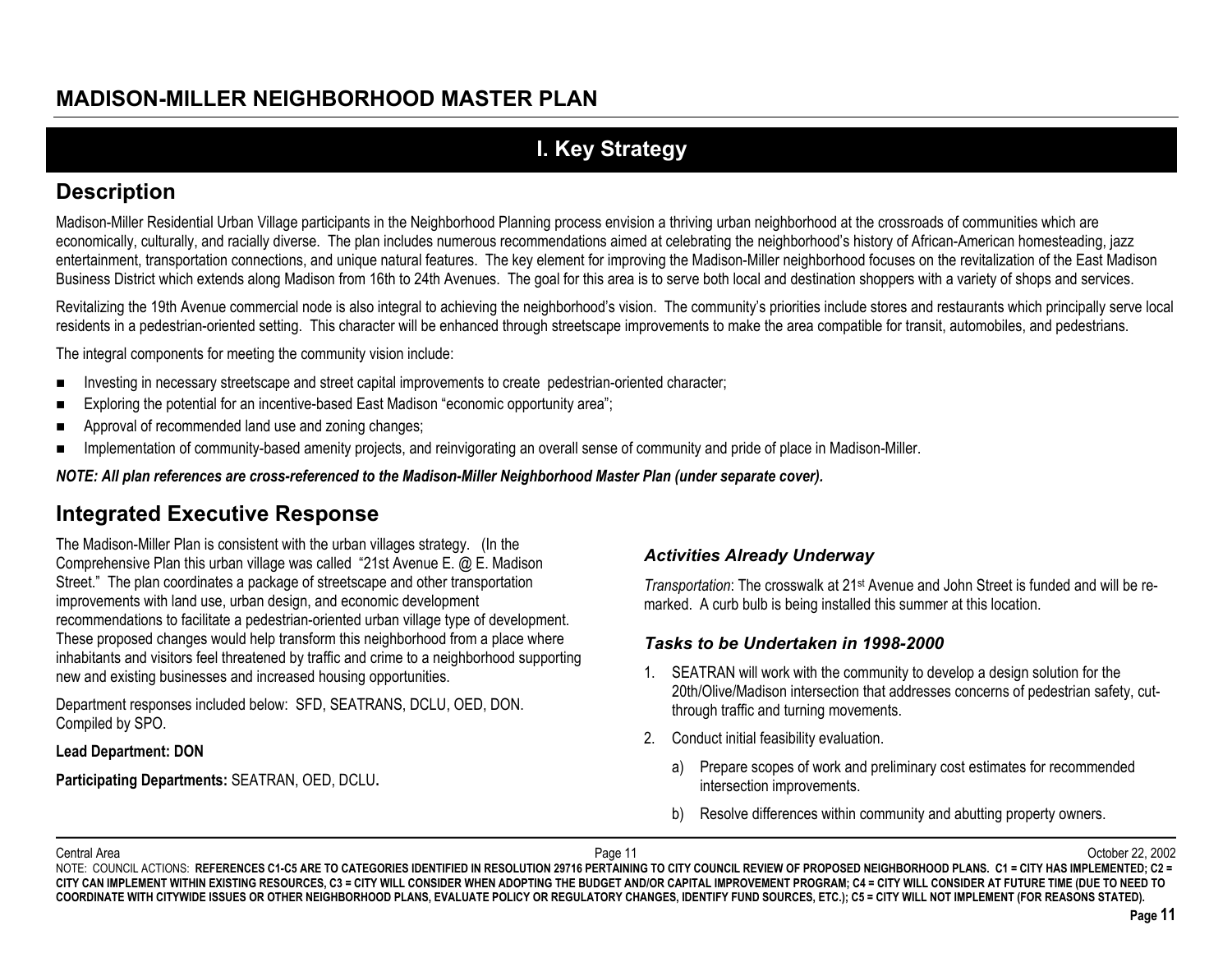- 3.Prioritize with strategies from other neighborhood plans.
- 4.Select projects to be candidates for 1999-2000 Neighborhood Street Fund.
- 5.Identify next steps for continued implementation.

#### Council Action Taken:

Insert as item NB1: "Designate Madison from 16th to 24th as a Key Pedestrian Street.." This is mentioned in the plan, and seems to be part of the intent of NB-1, but is not specifically called out for designation as are the other Key Pedestrian Streets.

Remove the rezone noted in item NB-5 from consideration, as requested in the *Supplemental Additions to the Central Area Adoption Package.*

NB-1. Designate the key pedestrian street as requested. Councilmembers have asked that the Executive provide a proposal, with timelines and expectations for conducting a reconsideration of the policies for pedestrian-oriented streets. The NGP&CE Committee will be receiving the Executive's progress report by the end of the first quarter of 1999.

Adopt Rezone, item NB-6, [M6].

Council supports Executive Response on the remaining Key Strategy items.

### **Identify next steps for continued implementation.Madison-Miller Neighborhood Master Plan: Key Strategy Activities**

|        | Plan<br>Ref.                                                                | <b>Activity</b>                                                                                                                                                                                                                                                                                                | <b>Priority</b> | Time<br><b>Frame</b> | Cost<br><b>Estimate</b>      | Implementor    | <b>Executive Response</b>                                                                                                                                                                                                                                                                                                                                           |
|--------|-----------------------------------------------------------------------------|----------------------------------------------------------------------------------------------------------------------------------------------------------------------------------------------------------------------------------------------------------------------------------------------------------------|-----------------|----------------------|------------------------------|----------------|---------------------------------------------------------------------------------------------------------------------------------------------------------------------------------------------------------------------------------------------------------------------------------------------------------------------------------------------------------------------|
|        |                                                                             |                                                                                                                                                                                                                                                                                                                |                 |                      |                              |                |                                                                                                                                                                                                                                                                                                                                                                     |
| $NB-1$ | T-7.5.1<br>Figure 25                                                        | Designate Madison between 16th and 24th<br>as a Key Pedestrian Street                                                                                                                                                                                                                                          | High            |                      |                              |                | Designate the key pedestrian street as requested.<br>Councilmembers have asked that the Executive provide a<br>proposal, with timelines and expectations for conducting a<br>reconsideration of the policies for pedestrian-oriented streets.<br>The NGP&CE Committee will be receiving the Executive's<br>progress report by the end of the first quarter of 1999. |
| $NB-2$ | A5, B4<br>B6, C1<br>C2, C3<br>C <sub>4</sub><br>Table 6<br>CAP II<br>7.3.2, | Develop design to address the "five-point"<br>intersection of Madison-20th-Olive to<br>enhance both the pedestrian character and<br>street configuration. Design should<br>accommodate:<br>• curb bulbs to make the intersection a<br>traditional four-way intersection;<br>thermoplastic ladder crosswalks to | High            |                      | \$250,000<br>to<br>\$500,000 | <b>SEATRAN</b> | SEATRAN will work with the community to develop a design<br>solution for this intersection that addresses concerns of<br>pedestrian safety, cut-through traffic and turning movements.<br>OED will work with the community on the possibility of<br>implementation through Neighborhood Matching Fund Small and<br>Simple grants and use of SEED crews.             |

Central Areaa and the controller of the controller of the Page 12 and the controller of the controller of the controller of the Cotober 22, 2002 NOTE: COUNCIL ACTIONS: REFERENCES C1-C5 ARE TO CATEGORIES IDENTIFIED IN RESOLUTION 29716 PERTAINING TO CITY COUNCIL REVIEW OF PROPOSED NEIGHBORHOOD PLANS. C1 = CITY HAS IMPLEMENTED; C2 = **CITY CAN IMPLEMENT WITHIN EXISTING RESOURCES, C3 = CITY WILL CONSIDER WHEN ADOPTING THE BUDGET AND/OR CAPITAL IMPROVEMENT PROGRAM; C4 = CITY WILL CONSIDER AT FUTURE TIME (DUE TO NEED TO COORDINATE WITH CITYWIDE ISSUES OR OTHER NEIGHBORHOOD PLANS, EVALUATE POLICY OR REGULATORY CHANGES, IDENTIFY FUND SOURCES, ETC.); C5 = CITY WILL NOT IMPLEMENT (FOR REASONS STATED).**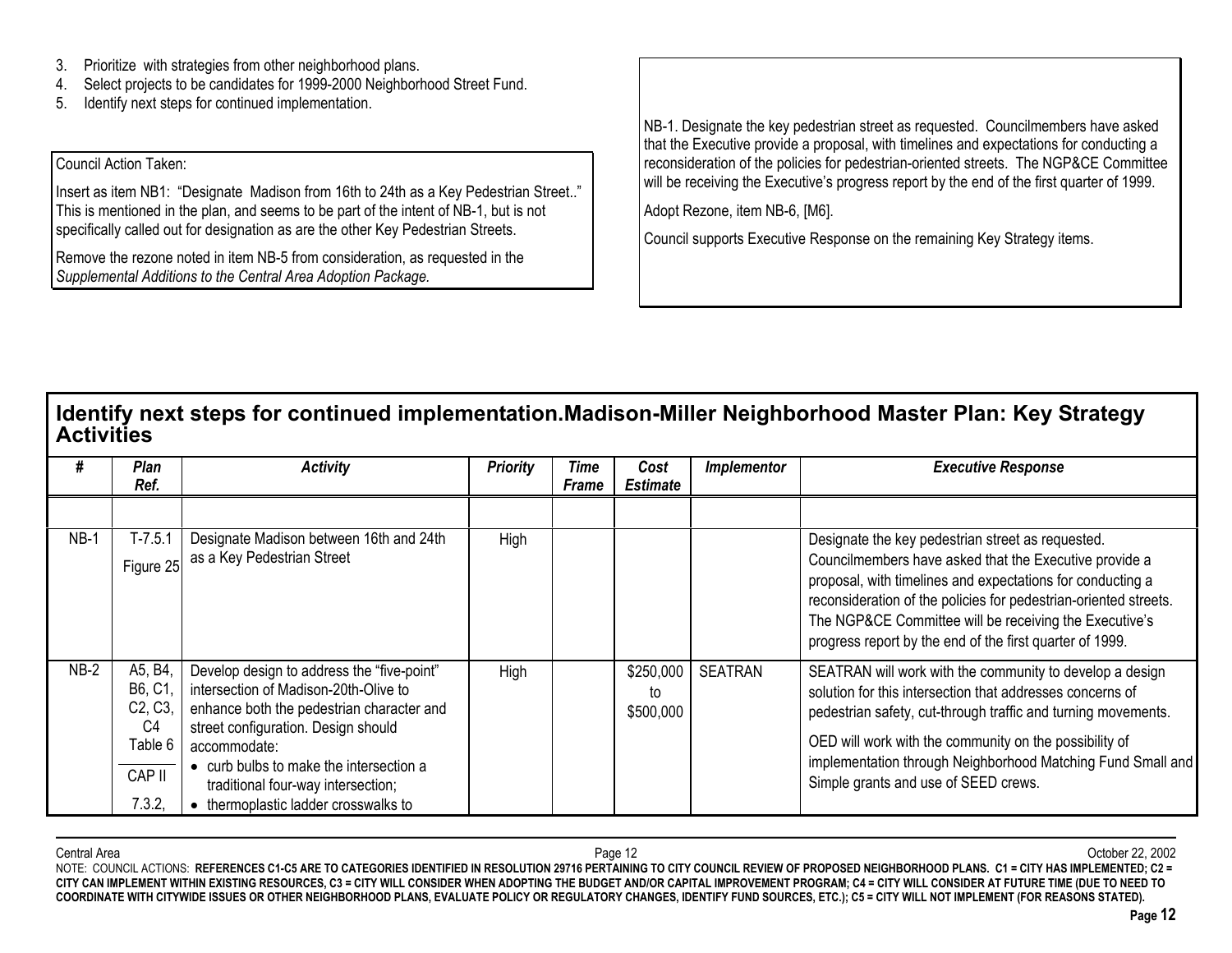## **Identify next steps for continued implementation.Madison-Miller Neighborhood Master Plan: Key Strategy Activities**

| #      | Plan<br>Ref.                | <b>Activity</b>                                                                                                                                                                                                                                                                                                                                                                                                          | <b>Priority</b> | <b>Time</b><br>Frame | Cost<br><b>Estimate</b> | Implementor               | <b>Executive Response</b>                                                                                                                                                                                                                                                                                                                              |
|--------|-----------------------------|--------------------------------------------------------------------------------------------------------------------------------------------------------------------------------------------------------------------------------------------------------------------------------------------------------------------------------------------------------------------------------------------------------------------------|-----------------|----------------------|-------------------------|---------------------------|--------------------------------------------------------------------------------------------------------------------------------------------------------------------------------------------------------------------------------------------------------------------------------------------------------------------------------------------------------|
|        | $7.10.7$ ,<br>7.11.7        | facilitate pedestrian crossing of Madison;<br>• a flashing overhead crossing sign, and<br>necessary directional signage, and;<br>• plan for future public amenities to create a<br>gateway into the East Madison business<br>district.<br>Install curb bulb and crosswalk per design on<br>southwest corner of Madison/20th to address<br>pedestrian safety needs related to new<br>elderly housing development in 1998. |                 |                      |                         |                           |                                                                                                                                                                                                                                                                                                                                                        |
| $NB-3$ | EPD.1<br>CAP II<br>ED-5.4.3 | Promote Madison/Miller as Central Area's<br>northern commercial anchor. Do so with an<br>area-wide marketing program, instituting land<br>use/zoning changes, and investing in<br>community amenities/ streetscape features.                                                                                                                                                                                             |                 |                      |                         | Community,<br><b>CDCs</b> | This is a community based activity.                                                                                                                                                                                                                                                                                                                    |
| $NB-4$ | EPD.2<br>CAP II<br>ED-5.4.3 | Establish an "Economic Opportunity Area" to<br>encourage redevelopment of key parcels<br>throughout neighborhood. Help establish<br>incentives and ramifications to promote the<br>area's economic vitality, including tax credits,<br>establishing a BIA, information of loan and<br>fund programs, assistance with permit<br>processing, and penalties for poor property<br>upkeep.                                    |                 |                      |                         | Community                 | OED will continue to work with local businesses and<br>organizations to support economic development and can provide<br>advice and assistance on BIA formation and various loan<br>programs.<br>A part of the Central Area planning area will be covered by the<br>Enterprise Zone for which OED is applying for HUD funds if the<br>grant is awarded. |
| $NB-5$ | M <sub>2</sub>              | Convert existing NC3 85 to NC3 65 zoning in<br>order to promote uniform building heights<br>Madison from 21st to s3rd                                                                                                                                                                                                                                                                                                    |                 |                      |                         | <b>DCLU</b>               | Adopt as part of the approval process for the Central Area Plan<br>Removed the request of the Central Area Action Plan<br>Implementation Team.                                                                                                                                                                                                         |
| $NB-6$ | M <sub>6</sub>              | Create an NC2-40 zone on 19th north of<br>Madison (on land currently zoned L3) to<br>extend the commercial zone on 19th towards<br>the NC1 area at 19th northward.                                                                                                                                                                                                                                                       |                 |                      |                         | <b>DCLU</b>               | Adopt as part of the approval process for the Central Area Plan.                                                                                                                                                                                                                                                                                       |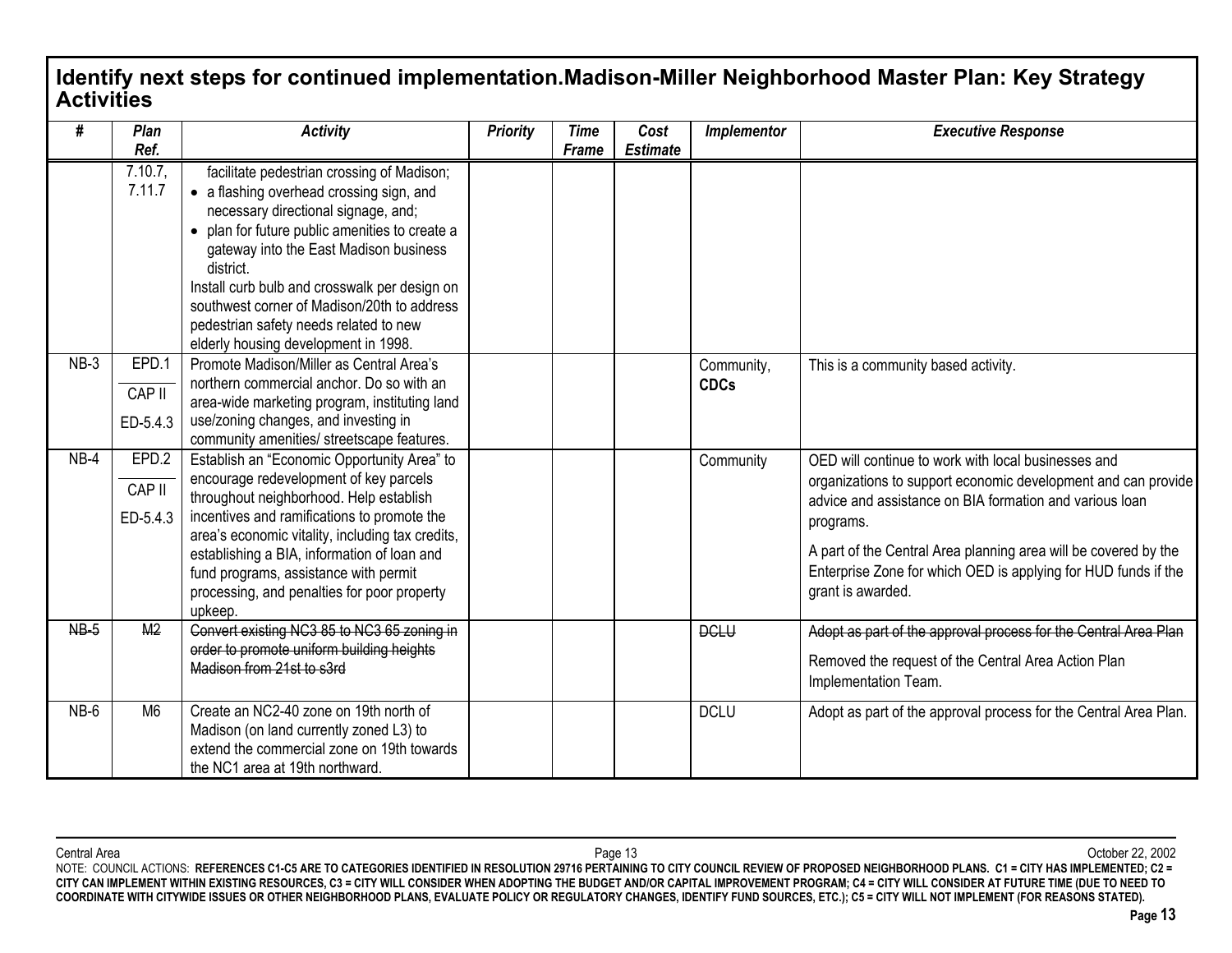#### **Identify next steps for continued implementation.Madison-Miller Neighborhood Master Plan: Key Strategy Activities**

| #            | Plan<br>Ref.                                    | <b>Activity</b>                                                                                                                                                                                                                                                                                | <b>Priority</b> | Time<br>Frame | Cost<br><b>Estimate</b> | Implementor               | <b>Executive Response</b>                                                                                                                                                                                                                                                                                                                                                                                                                                                                                                   |
|--------------|-------------------------------------------------|------------------------------------------------------------------------------------------------------------------------------------------------------------------------------------------------------------------------------------------------------------------------------------------------|-----------------|---------------|-------------------------|---------------------------|-----------------------------------------------------------------------------------------------------------------------------------------------------------------------------------------------------------------------------------------------------------------------------------------------------------------------------------------------------------------------------------------------------------------------------------------------------------------------------------------------------------------------------|
| $NB-7$       | EPD.4                                           | Institute a "Madison-Miller Joint Vision<br>Implementation Team" to help shepherd plan<br>development for the Business District and<br>surrounding residential area.                                                                                                                           |                 |               |                         | Community                 | This is a community based activity.                                                                                                                                                                                                                                                                                                                                                                                                                                                                                         |
| $NB-8$       | EPD.5<br>CAP II<br>$UD-4.2$                     | Implement general and site-specific<br>development guidelines to ensure compatible<br>and attractive infill of new projects in East<br>Madison Business District.                                                                                                                              |                 |               |                         | <b>DCLU</b>               | DCLU will review all proposals for neighborhood-specific design<br>guidelines emerging from neighborhood plans as well as<br>suggested changes to the program in early 1999 and expects to<br>formalize recommendations to Council for their action by mid-<br>year.                                                                                                                                                                                                                                                        |
| $NB-9$       | C.1<br>CAP II<br>UD-4.5.1                       | Adopt themes and identity elements for<br>Madison/Miller, including concepts such as:<br>• The area's African-American Heritage;<br>• Madison After Dark:<br>• Community Diversity;<br>• The Physical and Natural Environment,<br>and;<br>• The area's Transportation History.                 |                 |               |                         | Community                 | This is a community based activity.                                                                                                                                                                                                                                                                                                                                                                                                                                                                                         |
| <b>NB-10</b> | C.2<br>CAP II<br>UD-4.5.2<br>Table 5<br>Pg. 117 | Incorporate themes and identity elements<br>into streetscape concepts, transportation<br>improvements, community-based projects,<br>and new development proposals. Ideas-<br>public art, open spaces, street furnishings,<br>landscaping, slogan development, and<br>special community events. |                 |               |                         | Community,<br>City Depts. | It is a policy of the Department of Parks and Recreation to help<br>foster community ownership in DPR facilities, and incorporating<br>community-identified themes into parks and open space is one<br>way of demonstrating this commitment. DPR does not have<br>dedicated funding to do this work, but if a Neighborhood<br>Matching Fund grant or other funding can be secured DPR will<br>work with the community and other departments to incorporate<br>these themes as park/play areas are developed or redeveloped. |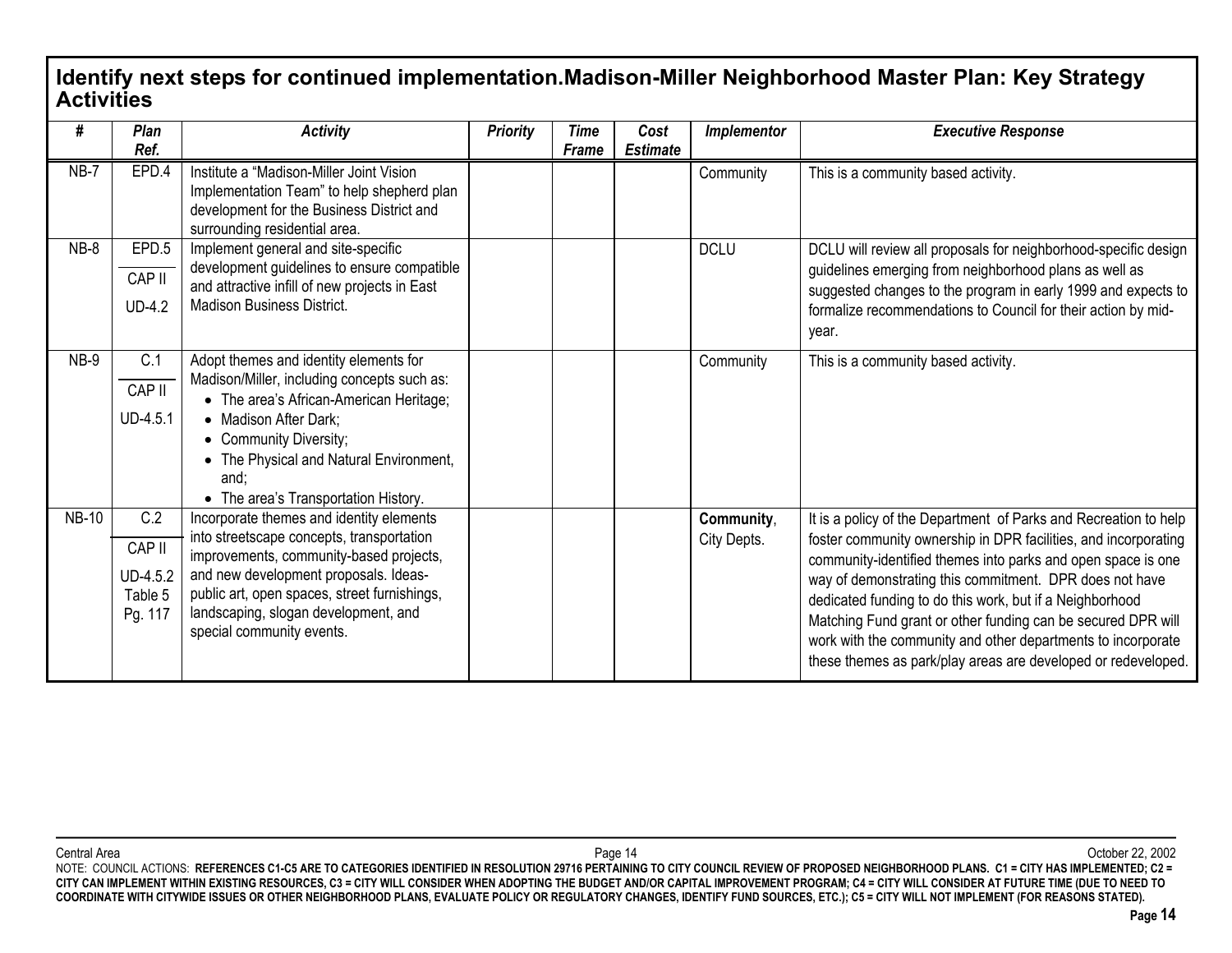# **II. Additional Activities For Implementation**

|              |                              |                                                                                                                                                                                         |                 |                             |                                              |                    | Madison-Miller Neighborhood Master Plan- all plan references are to the Master Plan                                                                                                                                         |                                                                                                                                                                                                                                                                                                                                                                  |                                       |
|--------------|------------------------------|-----------------------------------------------------------------------------------------------------------------------------------------------------------------------------------------|-----------------|-----------------------------|----------------------------------------------|--------------------|-----------------------------------------------------------------------------------------------------------------------------------------------------------------------------------------------------------------------------|------------------------------------------------------------------------------------------------------------------------------------------------------------------------------------------------------------------------------------------------------------------------------------------------------------------------------------------------------------------|---------------------------------------|
| #            | <b>Plan</b><br>Ref.          | <b>Activity</b>                                                                                                                                                                         | <b>Priority</b> | <b>Time</b><br><b>Frame</b> | Cost<br><b>Estimate</b>                      | <b>Implementor</b> | <b>Executive Response</b>                                                                                                                                                                                                   | <b>Executive Recommended</b><br><b>Action</b>                                                                                                                                                                                                                                                                                                                    | <b>Council Action</b><br><b>Taken</b> |
|              |                              | <b>Transportation Capital Improvements</b>                                                                                                                                              |                 |                             |                                              |                    |                                                                                                                                                                                                                             |                                                                                                                                                                                                                                                                                                                                                                  |                                       |
| <b>NB-11</b> | A2<br>Table<br>6             | Widen the sidewalk on the<br>south side of Madison<br>between 22nd and 23rd. New<br>width will be based on still<br>allowing two travel lanes each<br>way during peak hour<br>commutes. |                 | $2$ to $5$<br>yrs           | \$500,000<br>per block<br>segment            | <b>SEATRAN</b>     | Traffic volumes at this<br>intersection are too high to allow<br>removal of travel lanes. In<br>addition, this recommendation<br>would hinder traffic and there is<br>community support for vehicle<br>capacity on Madison. | Recommendation will not be<br>implemented.                                                                                                                                                                                                                                                                                                                       | C <sub>5</sub>                        |
| <b>NB-12</b> | A <sub>3</sub><br>Table<br>6 | Widen the sidewalk on the<br>north side of Madison between<br>20th and 22nd. New width will<br>be based on still allowing two<br>travel lanes each way during<br>peak hour commutes.    |                 | $2$ to $5$<br>yrs           | \$500,000<br>per block<br>segment            | <b>SEATRAN</b>     | A conceptual design needs to be<br>drawn and broad community<br>support needs to be obtained,<br>particularly from abutting property<br>owners.                                                                             | Recommendation will be<br>considered in the future,<br>pending identification of a<br>funding source and comple-<br>tion of conceptual design.<br>The community must take<br>the next step in document-<br>ing support from appropriate<br>property owners and must<br>seek funding, perhaps<br>through Neighborhood<br>Matching Fund, for<br>conceptual design. | C <sub>4</sub>                        |
| <b>NB-13</b> | A4<br>Table<br>6             | Install thermoplastic ladder<br>crosswalks at the intersection<br>of 22nd & Madison.                                                                                                    |                 | 1 to 2<br>yrs               | \$500 per<br>x-walk,<br>\$20,000<br>per bulb | <b>SEATRAN</b>     | A crosswalk is not appropriate at<br>this intersection because it is a<br>mid-block crossing. Pedestrians<br>can use the signal at 21st and<br>Madison, which is very near.                                                 | Recommendation will not be<br>implemented.                                                                                                                                                                                                                                                                                                                       | C <sub>5</sub>                        |
| <b>NB-14</b> | B <sub>1</sub>               | Retain lane capacity of East                                                                                                                                                            |                 |                             |                                              | <b>SEATRAN</b>     | Current practice                                                                                                                                                                                                            | Recommendation has                                                                                                                                                                                                                                                                                                                                               | C <sub>1</sub>                        |

Central Area Page 15 October 22, 2002 NOTE: COUNCIL ACTIONS: **REFERENCES C1-C5 ARE TO CATEGORIES IDENTIFIED IN RESOLUTION 29716 PERTAINING TO CITY COUNCIL REVIEW OF PROPOSED NEIGHBORHOOD PLANS. C1 = CITY HAS IMPLEMENTED; C2 = CITY CAN IMPLEMENT WITHIN EXISTING RESOURCES, C3 = CITY WILL CONSIDER WHEN ADOPTING THE BUDGET AND/OR CAPITAL IMPROVEMENT PROGRAM; C4 = CITY WILL CONSIDER AT FUTURE TIME (DUE TO NEED TO COORDINATE WITH CITYWIDE ISSUES OR OTHER NEIGHBORHOOD PLANS, EVALUATE POLICY OR REGULATORY CHANGES, IDENTIFY FUND SOURCES, ETC.); C5 = CITY WILL NOT IMPLEMENT (FOR REASONS STATED).**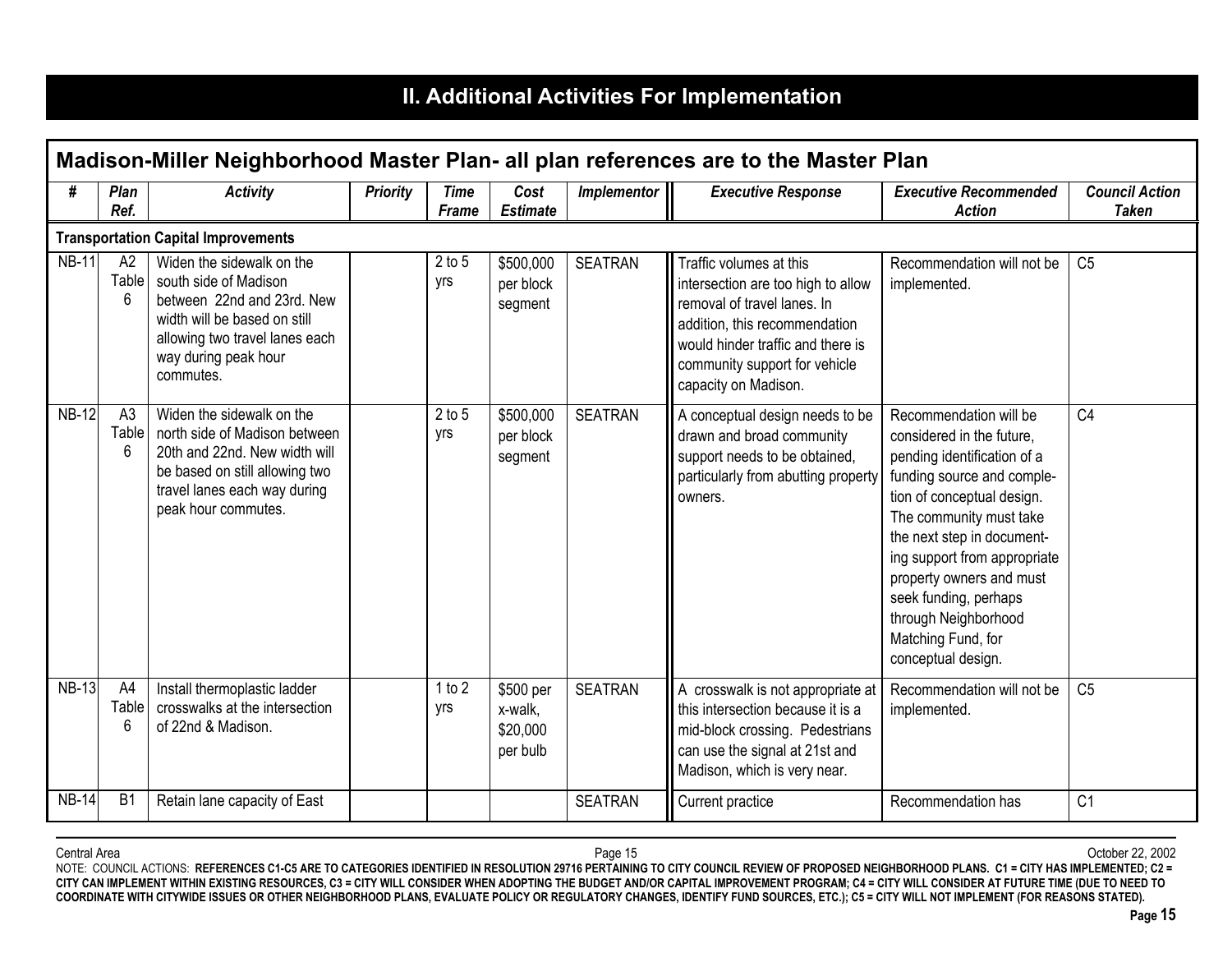|              |                              |                                                                                                                                      |                 |                             |                         |                | Madison-Miller Neighborhood Master Plan- all plan references are to the Master Plan                                                                                                                                                     |                                                                                                                                                                                                                                              |                                       |
|--------------|------------------------------|--------------------------------------------------------------------------------------------------------------------------------------|-----------------|-----------------------------|-------------------------|----------------|-----------------------------------------------------------------------------------------------------------------------------------------------------------------------------------------------------------------------------------------|----------------------------------------------------------------------------------------------------------------------------------------------------------------------------------------------------------------------------------------------|---------------------------------------|
| #            | Plan<br>Ref.                 | <b>Activity</b>                                                                                                                      | <b>Priority</b> | <b>Time</b><br><b>Frame</b> | Cost<br><b>Estimate</b> | Implementor    | <b>Executive Response</b>                                                                                                                                                                                                               | <b>Executive Recommended</b><br><b>Action</b>                                                                                                                                                                                                | <b>Council Action</b><br><b>Taken</b> |
|              | <b>Table</b><br>6            | Madison between 16th and<br>21st Avenue by ensuring there<br>are two travel lanes during<br>peak hour travel (am & pm).              |                 |                             |                         |                |                                                                                                                                                                                                                                         | already been implemented.                                                                                                                                                                                                                    |                                       |
| <b>NB-15</b> | B2<br>Table<br>6             | Improve signal timing to move<br>traffic in and out of the area at<br>moderate speeds (25 to 30<br>mph).                             |                 | 1 to 2<br>yrs               |                         | <b>SEATRAN</b> | These intersections are currently<br>being reviewed and the timing will<br>be adjusted.                                                                                                                                                 | Recommendation has<br>already been implemented<br>through departmental initia-<br>tive or neighborhood action.                                                                                                                               | C <sub>1</sub>                        |
| <b>NB-16</b> | B <sub>3</sub><br>Table<br>6 | Facilitate left turn at Olive St.<br>from 23rd Avenue. Provide<br>signage to direct traffic to<br>Madison Street via 22nd<br>Avenue. |                 |                             |                         | <b>SEATRAN</b> | Olive is a residential non-arterial<br>street, and the City does not<br>encourage cut-through traffic on<br>these streets. A left turn at<br>Madison is currently being studied<br>by SEATRAN.                                          | Recommendation will not be<br>implemented. A left turn at<br>Madison may be<br>implemented if the study,<br>currently underway,<br>recommends it.                                                                                            | C <sub>5</sub>                        |
| <b>NB-17</b> | B <sub>4</sub><br>Table<br>6 | Add local access only signs on<br>all points entering Olive Way<br>between 20th and 22nd. [See<br>above]                             |                 | 1 yr                        | \$500 per<br>sign       | <b>SEATRAN</b> | The City only installs "Local<br>Access Only" signs if the street<br>appears to be a good cut-through<br>route but isn't, because there is<br>no clear route through the<br>neighborhood. This situation<br>does not meet the criteria. | SEATRAN is looking at<br>design options for 20th<br>Avenue/Olive<br>Street/Madison Street to<br>narrow the intersection. The<br>community should apply for<br>Neighborhood Street Fund<br>[NSF] money to implement<br>the conceptual design. | C <sub>5</sub>                        |
| <b>NB-18</b> | B <sub>5</sub><br>Table<br>6 | Establish off-peak parking<br>lane, as feasible, on both sides<br>of East Madison from 20th to<br>23rd.                              |                 | 1 yr                        |                         | <b>SEATRAN</b> | Current practice                                                                                                                                                                                                                        | Recommendation has<br>already been implemented.                                                                                                                                                                                              | C <sub>1</sub>                        |
| <b>NB-19</b> | B <sub>6</sub><br>Table<br>6 | Establish permanent parking<br>lane on the north side of Olive<br>Street between 20th and 22nd.                                      |                 | 1 yr                        |                         | <b>SEATRAN</b> | Parking is permitted on both<br>sides of streets which are wider<br>than 25 feet. To restore parking<br>here, property owners would<br>need to submit a petition.                                                                       | Recommendation can and<br>will be implemented,<br>provided that a petition is<br>submitted by property<br>owners.                                                                                                                            | C <sub>4</sub>                        |

Central Area Page 16 October 22, 2002 NOTE: COUNCIL ACTIONS: **REFERENCES C1-C5 ARE TO CATEGORIES IDENTIFIED IN RESOLUTION 29716 PERTAINING TO CITY COUNCIL REVIEW OF PROPOSED NEIGHBORHOOD PLANS. C1 = CITY HAS IMPLEMENTED; C2 = CITY CAN IMPLEMENT WITHIN EXISTING RESOURCES, C3 = CITY WILL CONSIDER WHEN ADOPTING THE BUDGET AND/OR CAPITAL IMPROVEMENT PROGRAM; C4 = CITY WILL CONSIDER AT FUTURE TIME (DUE TO NEED TO COORDINATE WITH CITYWIDE ISSUES OR OTHER NEIGHBORHOOD PLANS, EVALUATE POLICY OR REGULATORY CHANGES, IDENTIFY FUND SOURCES, ETC.); C5 = CITY WILL NOT IMPLEMENT (FOR REASONS STATED).**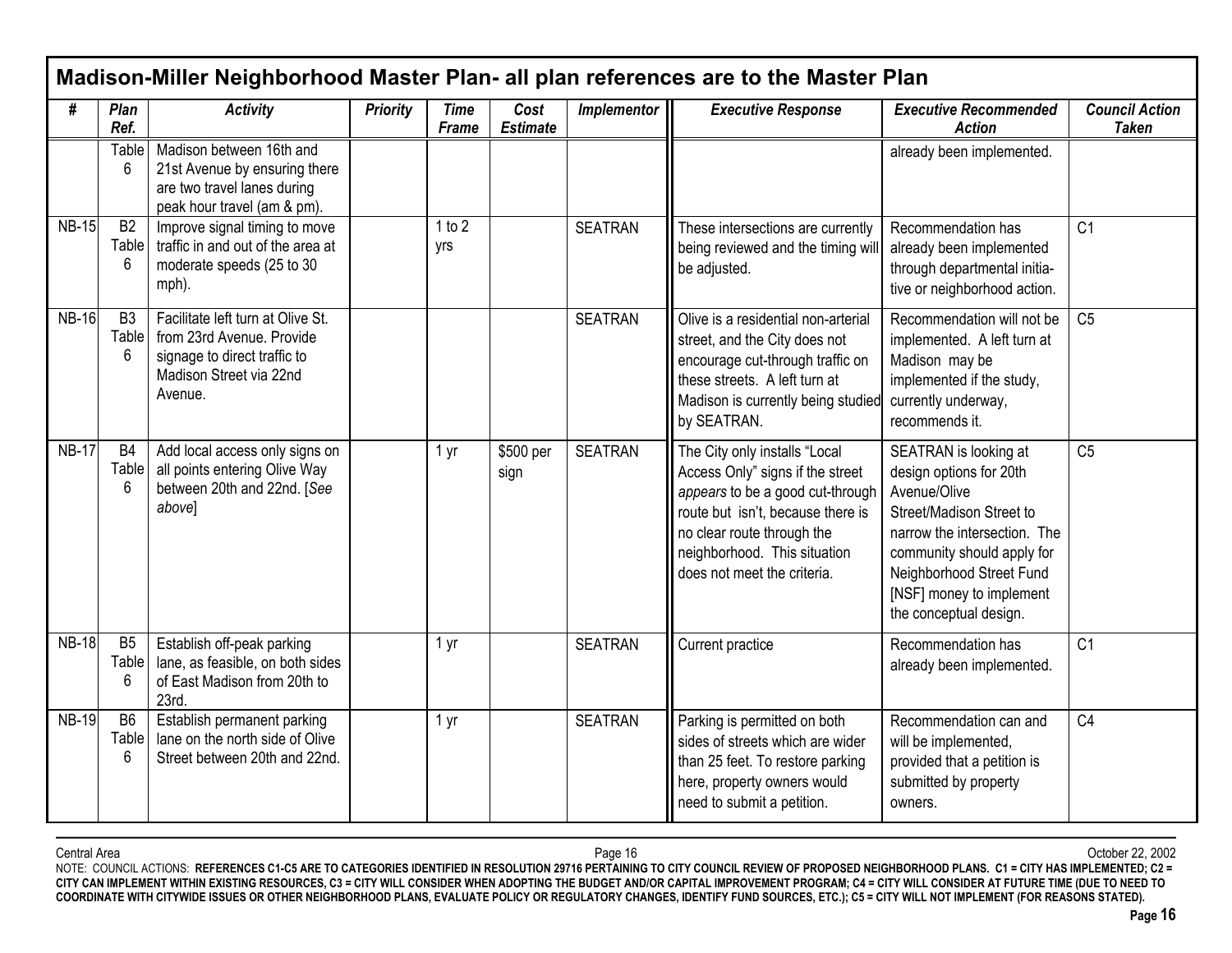| #            | Plan<br>Ref.                           | <b>Activity</b>                                                                                                                                                                                                                                                                                                                                                                                                                                                          | <b>Priority</b> | <b>Time</b><br><b>Frame</b> | Cost<br><b>Estimate</b> | Implementor                               | <b>Executive Response</b>                                                                                                                                                                                                                                                                                                                                                                                                                                                                                                                                                                                                                                                                                                                | <b>Executive Recommended</b><br><b>Action</b>                                                                                                                 | <b>Council Action</b><br><b>Taken</b> |
|--------------|----------------------------------------|--------------------------------------------------------------------------------------------------------------------------------------------------------------------------------------------------------------------------------------------------------------------------------------------------------------------------------------------------------------------------------------------------------------------------------------------------------------------------|-----------------|-----------------------------|-------------------------|-------------------------------------------|------------------------------------------------------------------------------------------------------------------------------------------------------------------------------------------------------------------------------------------------------------------------------------------------------------------------------------------------------------------------------------------------------------------------------------------------------------------------------------------------------------------------------------------------------------------------------------------------------------------------------------------------------------------------------------------------------------------------------------------|---------------------------------------------------------------------------------------------------------------------------------------------------------------|---------------------------------------|
|              |                                        | Streetscape Improvements                                                                                                                                                                                                                                                                                                                                                                                                                                                 |                 |                             |                         |                                           |                                                                                                                                                                                                                                                                                                                                                                                                                                                                                                                                                                                                                                                                                                                                          |                                                                                                                                                               |                                       |
| <b>NB-20</b> | S.3<br>CAP I                           | Create opportunities for public<br>spaces, public art, and<br>community gateways-<br>UD-4.5.2 including:<br>• Integrating Central Area<br>Heritage Trail as part of<br><b>Planned Parenthood site</b><br>redevelopment;<br>• Development of a view park<br>south of Denny along 23rd;<br>• Landscaped green space<br>and rehabilitation/new<br>construction of Shipscalers<br>building, and;<br>• Gateway/landscape<br>treatment at 20th-Madison-<br>Olive intersection. |                 |                             |                         | <b>DPR</b>                                | The plan is not clear if the com-<br>munity would like the City to pur-<br>chase the view site on Denny<br>and/or the lot adjacent to the<br>Shipscalers building property or<br>if they would like to work with<br>the property owners to ensure<br>that the design of the sites<br>meets community needs. These<br>projects may be appropriate for<br>a neighborhood bond or levy or<br><b>Conservation Futures Tax funds</b><br>(for acquisition only). Another<br>funding source would need to be<br>identified for development. If<br>acquisition funds are secured,<br>the community may consider<br>applying for a Neighborhood<br>Matching Fund or other grant for<br>design. DPR would partner with<br>the community on design. | Recommendation may be<br>considered in the future,<br>pending identification of a<br>funding source.                                                          | C4                                    |
|              | NB-21 S.3 #1<br>CAP II<br>UD-<br>4.5.1 | Develop the Central Area<br>Heritage Trail as depicted in<br>the Master Plan.                                                                                                                                                                                                                                                                                                                                                                                            |                 | 1 yr                        |                         | <b>SEATRAN,</b><br>DON, SAC,<br>Community | SEATRAN will need to review if<br>pedestrian improvemnts are<br>involved. The community needs<br>to identify specific route<br>designations.                                                                                                                                                                                                                                                                                                                                                                                                                                                                                                                                                                                             | Recommendation will be<br>considered in the future,<br>pending identification of a<br>funding source and the<br>community designation of a<br>specific route. | C <sub>4</sub>                        |
| <b>NB-22</b> | S.2                                    | Encourage buildings to meet<br>the street and require a<br>minimum 12' foot setback from<br>curb where no existing uniform<br>setback exists.                                                                                                                                                                                                                                                                                                                            |                 |                             |                         | <b>DCLU</b>                               | DCLU is willing work with the<br>community to refine this<br>proposal. Community needs to<br>specify exact location of                                                                                                                                                                                                                                                                                                                                                                                                                                                                                                                                                                                                                   | Recommendation will be<br>considered in the future,<br>pending completion of<br>additional research, and                                                      | C <sub>4</sub>                        |

Central Area Page 17 October 22, 2002 NOTE: COUNCIL ACTIONS: **REFERENCES C1-C5 ARE TO CATEGORIES IDENTIFIED IN RESOLUTION 29716 PERTAINING TO CITY COUNCIL REVIEW OF PROPOSED NEIGHBORHOOD PLANS. C1 = CITY HAS IMPLEMENTED; C2 = CITY CAN IMPLEMENT WITHIN EXISTING RESOURCES, C3 = CITY WILL CONSIDER WHEN ADOPTING THE BUDGET AND/OR CAPITAL IMPROVEMENT PROGRAM; C4 = CITY WILL CONSIDER AT FUTURE TIME (DUE TO NEED TO COORDINATE WITH CITYWIDE ISSUES OR OTHER NEIGHBORHOOD PLANS, EVALUATE POLICY OR REGULATORY CHANGES, IDENTIFY FUND SOURCES, ETC.); C5 = CITY WILL NOT IMPLEMENT (FOR REASONS STATED).**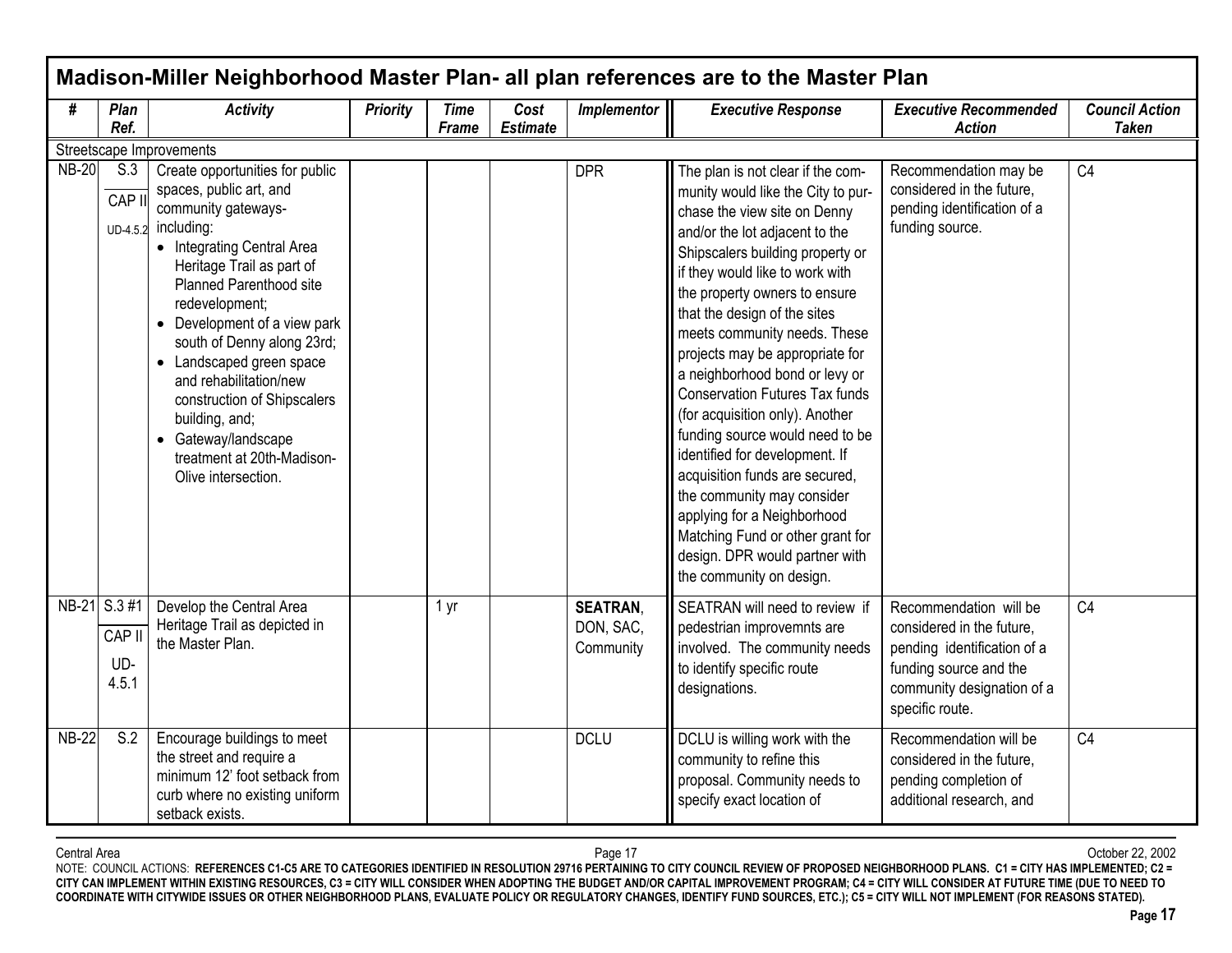|              |                                            |                                                                                                                                                                                                          |                 |                             |                         |                                            | Madison-Miller Neighborhood Master Plan- all plan references are to the Master Plan                                                                                                                                                                                                                                                                                                                                                                                                                                                                           |                                                               |                                       |
|--------------|--------------------------------------------|----------------------------------------------------------------------------------------------------------------------------------------------------------------------------------------------------------|-----------------|-----------------------------|-------------------------|--------------------------------------------|---------------------------------------------------------------------------------------------------------------------------------------------------------------------------------------------------------------------------------------------------------------------------------------------------------------------------------------------------------------------------------------------------------------------------------------------------------------------------------------------------------------------------------------------------------------|---------------------------------------------------------------|---------------------------------------|
| #            | Plan<br>Ref.                               | <b>Activity</b>                                                                                                                                                                                          | <b>Priority</b> | <b>Time</b><br><b>Frame</b> | Cost<br><b>Estimate</b> | Implementor                                | <b>Executive Response</b>                                                                                                                                                                                                                                                                                                                                                                                                                                                                                                                                     | <b>Executive Recommended</b><br><b>Action</b>                 | <b>Council Action</b><br><b>Taken</b> |
|              |                                            |                                                                                                                                                                                                          |                 |                             |                         |                                            | proposed setback changes.                                                                                                                                                                                                                                                                                                                                                                                                                                                                                                                                     | community identification of<br>exact location.                |                                       |
| <b>NB-23</b> | S.1<br>CAP II<br>$T-7.5.1$<br>UD-<br>4.3.1 | Plant street trees as<br>opportunities arise on arterials<br>foreseen as key pedestrian<br>streets such as East Madison,<br>Olive Way, 19th Avenue, and<br>23rd Avenue.                                  |                 |                             | \$170 per<br>tree       | SEATRAN,<br>City Light,                    | Tree planting is a great com-<br>munity-based activity. The City<br>has a variety of programs that can<br>support tree planting: Seattle City<br>Light's Urban Tree Replacement<br>Program provides communities<br>with a minimum of 100 trees. The<br>Neighborhood Matching Fund<br>often has a special tree planting<br>fund. Technical assistance is<br>available from SEATRAN. All<br>projects are reviewed by the City<br>Arborist for permit approval.<br>Sometimes trees can be planted<br>in conjunction with utility projects<br>or new development. | Recommendation is a<br>community based activity.              | C <sub>5</sub>                        |
|              |                                            | <b>Economic and Physical Development</b>                                                                                                                                                                 |                 |                             |                         |                                            |                                                                                                                                                                                                                                                                                                                                                                                                                                                                                                                                                               |                                                               |                                       |
|              | NB-24 EP0.3<br>CAP II<br>$I-9.5$           | Invest in public services and<br>infrastructure to ensure the<br>public's health, safety, and<br>welfare, particularly for public<br>safety and stormwater<br>infrastructure.                            |                 |                             |                         | SPU, SPD                                   | This statement is consistent with<br>current City policy.                                                                                                                                                                                                                                                                                                                                                                                                                                                                                                     | Recommendation has<br>already been adopted as<br>City policy. | C <sub>1</sub>                        |
| <b>NB-25</b> | Econ<br>Dev 2.2<br>CAP II<br>ED-<br>5.4.3  | Seek entertainment facilities<br>(e.g. Arts complex),<br>destination retail (upscale,<br>grocery, restaurant, etc.),<br>convention and conference<br>facilities and other like<br>businesses at 23rd and |                 |                             |                         | Community<br>development<br>corporation(s) | The community should explore<br>whether the Central District can<br>support additional entertainment<br>facilities in addition to Langston<br>Hughes Cultural Center,<br>proposed African American<br>Cultural Center and existing arts                                                                                                                                                                                                                                                                                                                       | Recommendation is a<br>community-based activity.              | C <sub>5</sub>                        |

Central Area Page 18 October 22, 2002 NOTE: COUNCIL ACTIONS: **REFERENCES C1-C5 ARE TO CATEGORIES IDENTIFIED IN RESOLUTION 29716 PERTAINING TO CITY COUNCIL REVIEW OF PROPOSED NEIGHBORHOOD PLANS. C1 = CITY HAS IMPLEMENTED; C2 = CITY CAN IMPLEMENT WITHIN EXISTING RESOURCES, C3 = CITY WILL CONSIDER WHEN ADOPTING THE BUDGET AND/OR CAPITAL IMPROVEMENT PROGRAM; C4 = CITY WILL CONSIDER AT FUTURE TIME (DUE TO NEED TO COORDINATE WITH CITYWIDE ISSUES OR OTHER NEIGHBORHOOD PLANS, EVALUATE POLICY OR REGULATORY CHANGES, IDENTIFY FUND SOURCES, ETC.); C5 = CITY WILL NOT IMPLEMENT (FOR REASONS STATED).**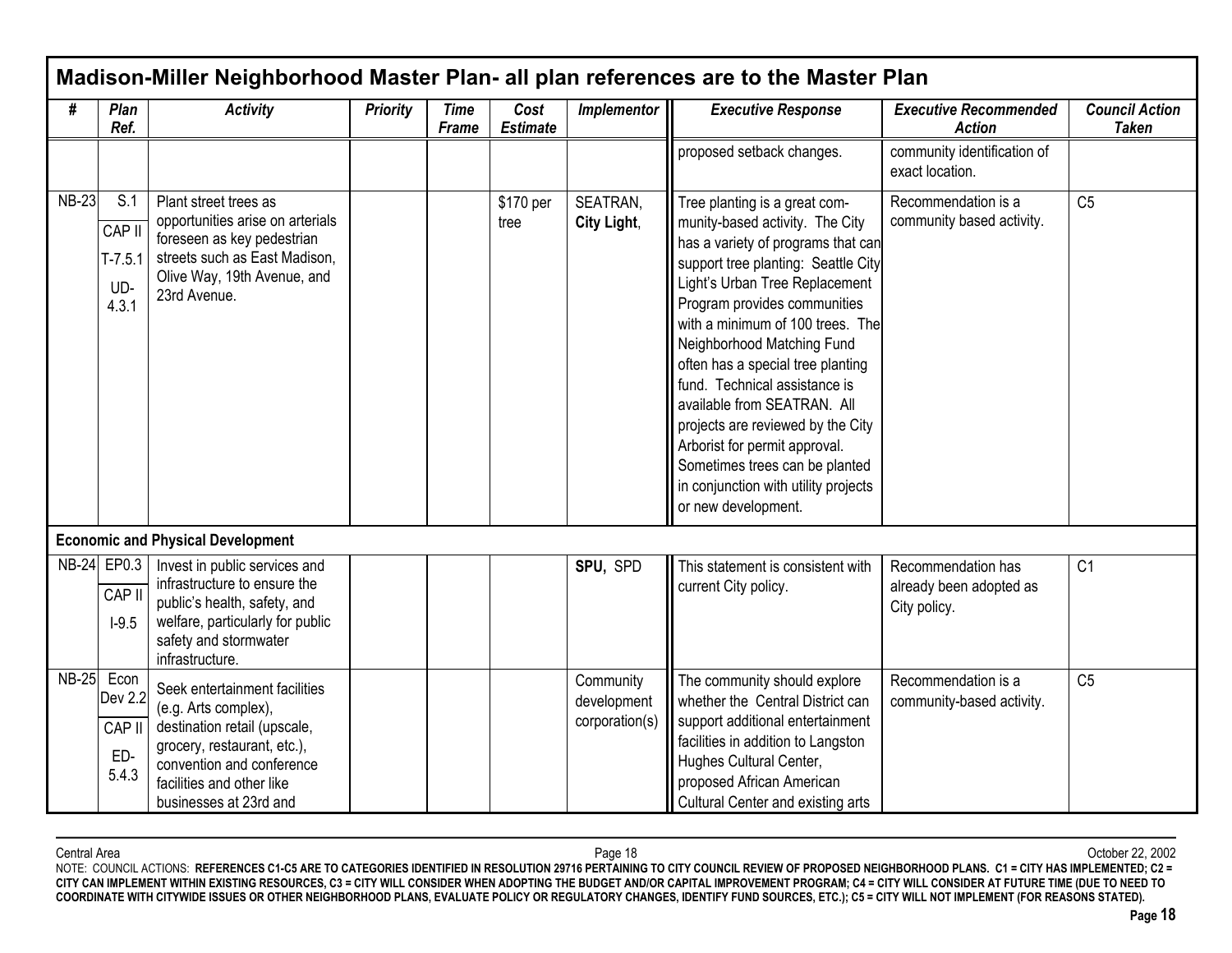|              |                                        |                                                                                                                                                                                                                                                                         |                 |                      |                         |             | Madison-Miller Neighborhood Master Plan- all plan references are to the Master Plan                                                                                                                                                                                              |                                                               |                                |
|--------------|----------------------------------------|-------------------------------------------------------------------------------------------------------------------------------------------------------------------------------------------------------------------------------------------------------------------------|-----------------|----------------------|-------------------------|-------------|----------------------------------------------------------------------------------------------------------------------------------------------------------------------------------------------------------------------------------------------------------------------------------|---------------------------------------------------------------|--------------------------------|
| #            | Plan<br>Ref.                           | <b>Activity</b>                                                                                                                                                                                                                                                         | <b>Priority</b> | Time<br><b>Frame</b> | Cost<br><b>Estimate</b> | Implementor | <b>Executive Response</b>                                                                                                                                                                                                                                                        | <b>Executive Recommended</b><br>Action                        | <b>Council Action</b><br>Taken |
|              |                                        | Madison                                                                                                                                                                                                                                                                 |                 |                      |                         |             | facilities in nearby Capitol Hill.                                                                                                                                                                                                                                               |                                                               |                                |
| <b>NB-26</b> | $H^{\prime}$<br>CAP II<br>LU-<br>3.4.1 | Encourage increased housing<br>density at 23rd and Madison.                                                                                                                                                                                                             |                 |                      |                         |             | This statement is consistent with<br>current City policy and the area's<br>designation as a Residential<br>Urban Village. The zoning at this<br>intersection allows for substantial<br>density of development. No<br>zoning changes have been<br>proposed for this intersection. | Recommendation has<br>already been adopted as<br>City policy. | C <sub>1</sub>                 |
|              | <b>Community Identity</b>              |                                                                                                                                                                                                                                                                         |                 |                      |                         |             |                                                                                                                                                                                                                                                                                  |                                                               |                                |
| <b>NB-27</b> | C.1<br>CAP II<br>UD-<br>4.5.1          | Adopt themes and identity<br>elements for Madison•Miller,<br>including concepts such as the<br>area's African-American<br>Heritage, Madison After Dark,<br>Community Diversity, the<br>Physical and Natural Environ-<br>ment, and the area's<br>Transportation History. |                 |                      |                         | Community   | This statement is consistent with<br>City policy (see e.g., Compre-<br>hensive Plan Cultural Resources<br>Element). More specific actions<br>are needed to make the policy a<br>reality.                                                                                         | Recommendation is a<br>community-based activity.              | C <sub>5</sub>                 |

# **III. Activities For Longer Term Consideration**

|           | Madison-Miller Neighborhood Master Plan- refer to Master Plan for plan references.                                                                                                                                                                      |  |  |  |  |  |  |  |  |  |  |  |
|-----------|---------------------------------------------------------------------------------------------------------------------------------------------------------------------------------------------------------------------------------------------------------|--|--|--|--|--|--|--|--|--|--|--|
|           | Plan<br><b>City Department Comments</b><br>Activity<br>Ref.                                                                                                                                                                                             |  |  |  |  |  |  |  |  |  |  |  |
|           | <b>Transportation Capital Improvements</b>                                                                                                                                                                                                              |  |  |  |  |  |  |  |  |  |  |  |
| NB-<br>28 | Work with Metro Transit to improve bus shelters and incorporate art into shelter<br>II If requested by KC/Metro, the City will assist with this project.<br>design. Also develop possible bus bay pullouts along East Madison where feasible.<br>7.14.1 |  |  |  |  |  |  |  |  |  |  |  |

Central Area Page 19 October 22, 2002 NOTE: COUNCIL ACTIONS: **REFERENCES C1-C5 ARE TO CATEGORIES IDENTIFIED IN RESOLUTION 29716 PERTAINING TO CITY COUNCIL REVIEW OF PROPOSED NEIGHBORHOOD PLANS. C1 = CITY HAS IMPLEMENTED; C2 = CITY CAN IMPLEMENT WITHIN EXISTING RESOURCES, C3 = CITY WILL CONSIDER WHEN ADOPTING THE BUDGET AND/OR CAPITAL IMPROVEMENT PROGRAM; C4 = CITY WILL CONSIDER AT FUTURE TIME (DUE TO NEED TO COORDINATE WITH CITYWIDE ISSUES OR OTHER NEIGHBORHOOD PLANS, EVALUATE POLICY OR REGULATORY CHANGES, IDENTIFY FUND SOURCES, ETC.); C5 = CITY WILL NOT IMPLEMENT (FOR REASONS STATED).**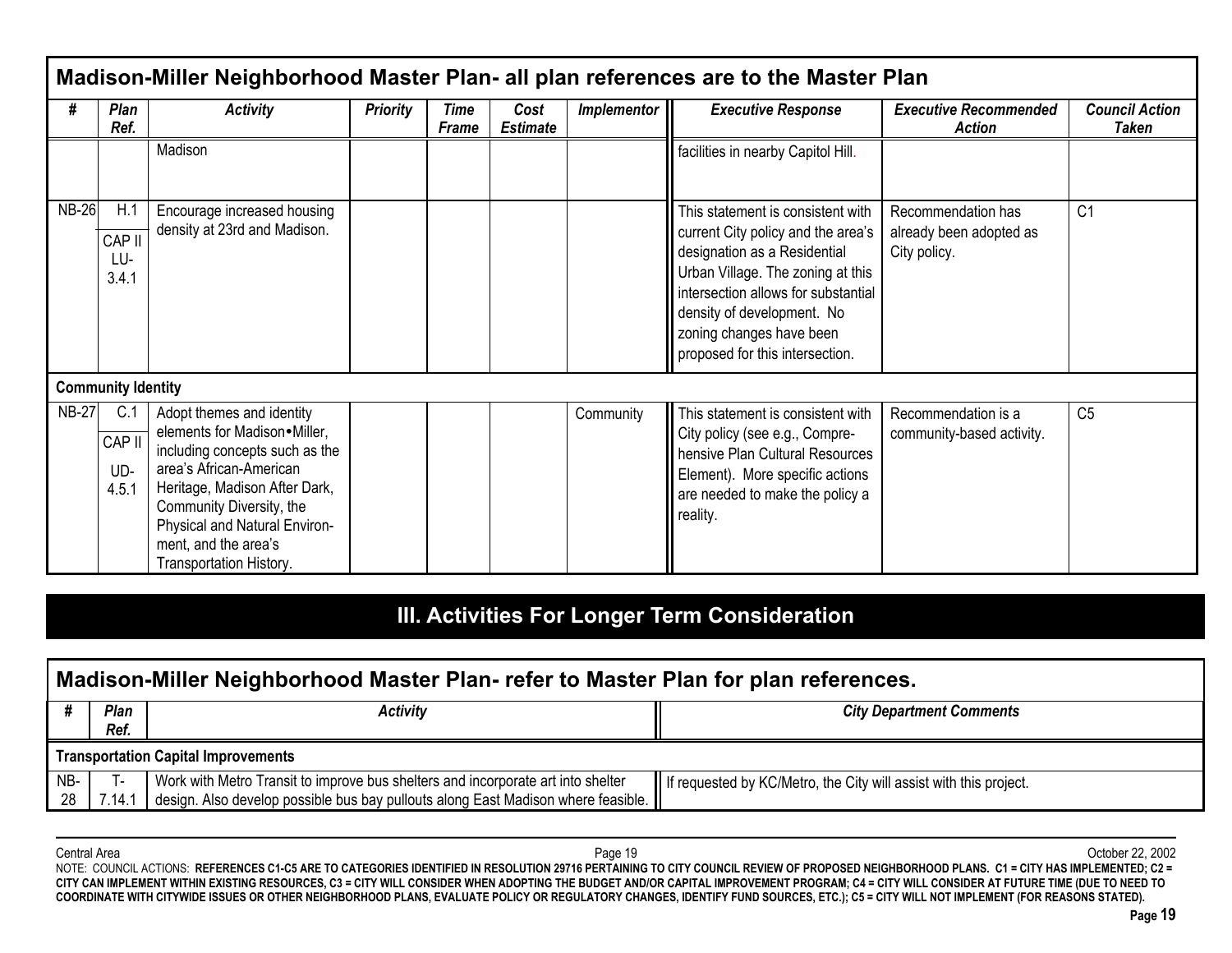|           |                                      | Madison-Miller Neighborhood Master Plan- refer to Master Plan for plan references.                                                                                                                                                                                                                                                                                                                                                                                                        |                                 |
|-----------|--------------------------------------|-------------------------------------------------------------------------------------------------------------------------------------------------------------------------------------------------------------------------------------------------------------------------------------------------------------------------------------------------------------------------------------------------------------------------------------------------------------------------------------------|---------------------------------|
| #         | <b>Plan</b><br>Ref.                  | <b>Activity</b>                                                                                                                                                                                                                                                                                                                                                                                                                                                                           | <b>City Department Comments</b> |
|           |                                      | <b>Streetscape Improvements</b>                                                                                                                                                                                                                                                                                                                                                                                                                                                           |                                 |
| NB-<br>29 | C.1<br>C.2<br>CAP II<br>UD-<br>4.5.2 | Commission public artworks, community interpretive kiosks, banners, and special<br>paving to commemorate the area's rich African-American history and other<br>important community features.                                                                                                                                                                                                                                                                                              |                                 |
|           |                                      | <b>Land Use and Zoning Amendment Proposals</b>                                                                                                                                                                                                                                                                                                                                                                                                                                            |                                 |
| NB-<br>30 | M2a                                  | Evaluate the possibility of converting existing L3 zoning at property on SW corner<br>of 21st and Denny, to NC3-40 or NC3-65 to consolidate with adjacent<br>neighborhood commercial zoning (with same owner) to promote site<br>redevelopment. NC3-40 zoning will permit uses with heights compatible with L3<br>zoning to the north. The owner would accept NC3-65 zoning, but not NC3-40.<br>There is no resolution at this time as to which specific zoning should be<br>recommended. |                                 |
| NB-<br>31 | M <sub>3</sub>                       | Evaluate the possibility of converting existing SF5000 to NC2-40 zoning in order to<br>increase the available supply of neighborhood commercial land- On south side of<br>Olive Way (three lots deep) between 22nd & 23rd.                                                                                                                                                                                                                                                                |                                 |
| NB-<br>32 | M4a                                  | Evaluate the possibility of converting existing L2 to more appropriate zone (L3 or<br>L4) between Denny and Olive.                                                                                                                                                                                                                                                                                                                                                                        |                                 |
| NB-<br>33 | M <sub>5</sub>                       | Evaluate the possibility of extending NC3-65 zoning to increase residential density<br>around Madison-Miller commercial area at 23rd and Olive Street by converting NC-<br>40 to NC3-65.                                                                                                                                                                                                                                                                                                  |                                 |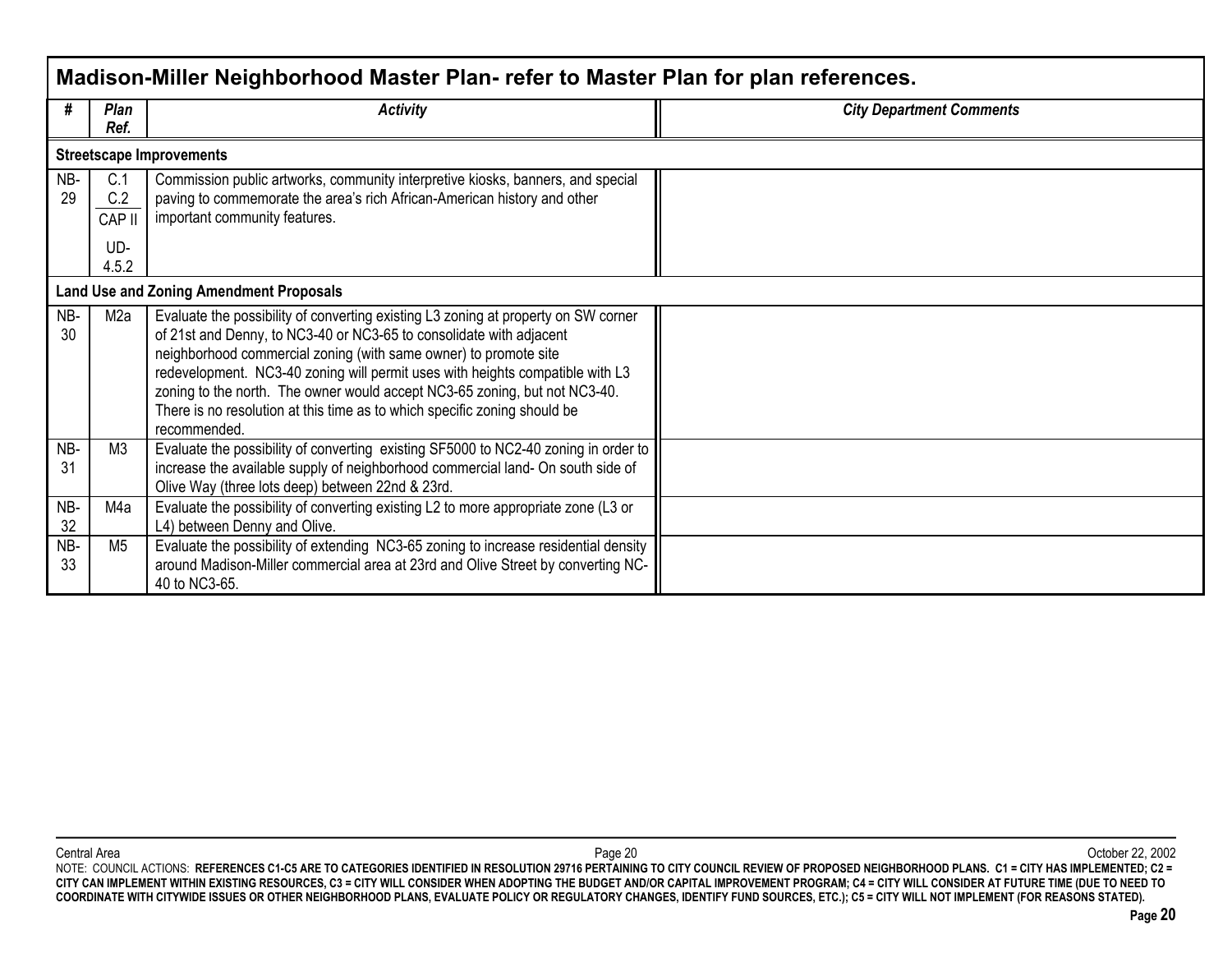# **I. Key Strategy**

# **Description**

23rd and Jackson has become the heart of commercial activity in the Central Area. Neighborhood planning recommendations set out to strengthen this economic node and plan for the necessary street improvements, land use and zoning amendments, and desired community amenities to ensure that 23rd and Jackson remains the Central Area's shopping focal point, and a true "urban village". Within this center, planning recommendations also made every effort to incorporate the concept of the Jackson Place neighborhood as a vital link that transitions the Central Area to the North Rainier Valley.

# **Integrated Executive Response**

This proposal seeks to achieve the urban village strategy by changing zoning to encourage concentrated growth around the 23rd and Jackson node. The higher population density would be served by additional neighborhood commercial activity and mobility enhancements. Proposed transportation and streetscape improvements should improve conditions for walking and bicycling and reduce traffic congestion through transportation management.

Improvements to encourage use of non-motorized modes of transportation should be coordinated with new development in order to make this node more livable for new residents and viable for businesses. In addition to making the neighborhood a better place to walk around, tangible public investment in the public rights-of-ways may catalyze private development in the area. This strategy consists of relatively small projects, many of which can be implemented incrementally, perhaps in conjunction with development or in response to funding opportunities. Although individual recommendations are not dependent on one another from an implementation perspective, they work together to achieve the objectives of this node.

*Key Pedestrian Streets*: The segment of Jackson Street between 20th Avenue and Martin Luther King Way which serves the highest-density portions of this urban village warrants the highest intensity of pedestrian features.

Department responses included below: DON, SCL, SFD, DHHS, and DPR. Compiled by SPO.

#### **Lead Department: DON**

#### **Participating Departments:** SEATRAN, DCLU, DON

#### *Activities Already Underway*

*Transportation*: This node plan includes a variety of transportation and infrastructure improvements which have already been designed,and partially funded:

- $\blacksquare$  Some bicycle and pedestrian improvements on Jackson Street have been funded and will be implemented as part of this strategy.
- $\blacksquare$  Bike lanes on Jackson Street from 14th Avenue to 31st Avenue have been designed. Bids came in high, and the community has asked that implementation be delayed until additional funding is found.
- $\blacksquare$  Improvements such as textured sidewalks and bronze inlays should be completed this year.

The bids for the work items noted above came in higher than expected. The community has requested that the entire project be delayed until further funding is identified, rather than proceed with only parts of the overall project.

City Light has already incorporated the community's request for future sidewalk work into its pole replacement program.

#### *Tasks to be undertaken in 1998-2000*

- 1. Conduct initial feasibility evaluation.
	- a) Identify which physical improvements included in the Jackson Street

Central Area

 Page 21 October 22, 2002 NOTE: COUNCIL ACTIONS: REFERENCES C1-C5 ARE TO CATEGORIES IDENTIFIED IN RESOLUTION 29716 PERTAINING TO CITY COUNCIL REVIEW OF PROPOSED NEIGHBORHOOD PLANS. C1 = CITY HAS IMPLEMENTED; C2 = **CITY CAN IMPLEMENT WITHIN EXISTING RESOURCES, C3 = CITY WILL CONSIDER WHEN ADOPTING THE BUDGET AND/OR CAPITAL IMPROVEMENT PROGRAM; C4 = CITY WILL CONSIDER AT FUTURE TIME (DUE TO NEED TO COORDINATE WITH CITYWIDE ISSUES OR OTHER NEIGHBORHOOD PLANS, EVALUATE POLICY OR REGULATORY CHANGES, IDENTIFY FUND SOURCES, ETC.); C5 = CITY WILL NOT IMPLEMENT (FOR REASONS STATED).**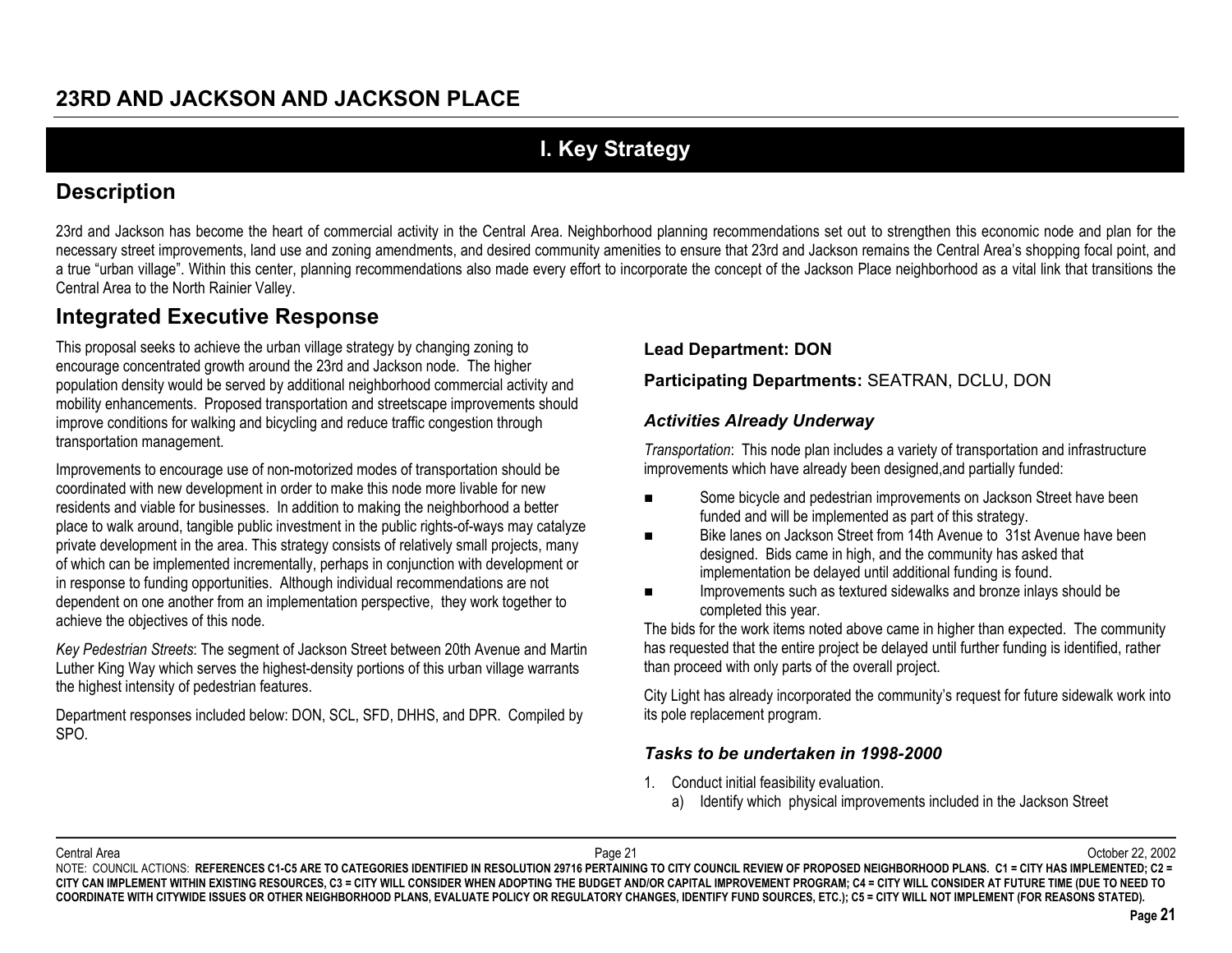Improvement and Streetscape Study and Traffic Management Plan would be most appropriate candidates for a neighborhood bond or levy.

- b) Identify transportation improvements which could be implemented incrementally, possibly as Neighborhood Matching Fund or Neighborhood Street Fund projects.
- 2.Prioritize with strategies from other neighborhood plans.
- 3.Identify next steps for continued implementation.

# **Council Action Taken:**

Action on Decision Agenda Item II.B.3, for item NC-2,Council is adopting a resolution amending the Yesler/Atlantic Land Disposition Report to permit the City to sell this property for development as an assisted living facility.

Adopt rezones as proposed: NC-1, [J1a], NC-2, [J2], NC-8, [DH3], NC-9, [DH4], NC-10, [DH4a] and NC-11, [DH4b].

Adopt NC-3, [J3] with conditions.

Regarding item NC-20: Changes to the SOA policies have been made as part of the Consolidated Plan. The community has expressed its support of these

**23rd and Jackson and Jackson Place: Key Strategy Activities**

changes in a letter from CAAP\*IT dated September 15, 1998.

Adopt the following language for item NC-26: The City departments that own vacant parcels within the planning area should work together with the community to identify parcels that might be usable, on a temporary or permanent basis, for open space purposes identified by the community.

Designate the segment of Jackson as a Key Pedestrian Street as requested in item NC-4. Councilmembers have asked that the Executive provide a proposal, with timelines and expectations for conducting a reconsideration of the policies for pedestrian-oriented streets. The NGP&CE Committee will be receiving the Executive's progress report by the end of the first quarter of 1999.

Council supports Executive Response on the remaining Key Strategy items.

|       | <b>Plan</b><br>Ref. | <b>Activity</b>                                                                                                                                                                                    | <b>Priority</b> | Time<br><b>Frame</b> | Cost<br><b>Estimate</b> | <i>Implementor</i> | <b>Executive Response</b>                                                                |
|-------|---------------------|----------------------------------------------------------------------------------------------------------------------------------------------------------------------------------------------------|-----------------|----------------------|-------------------------|--------------------|------------------------------------------------------------------------------------------|
| $NC-$ | J <sub>1</sub> a    | Rezone block bordered by South Main, 23rd and Yesler, and<br>24th from L3 to NC2-40 in order to allow for increased<br>commercial use in the future consistent with adjacent uses to<br>the south. |                 |                      |                         | <b>DCLU</b>        | Adopt as part of the approval process for the<br>Central Area Plan.                      |
| NC-   | J2                  | Increase residential density on the block between 22nd and<br>23rd and Yesler Way to Main street from L3 to L4 to facilitate<br>development of Assisted Living project.                            |                 |                      |                         | <b>DCLU</b>        | Adopt as part of the approval process for the<br>Central Area Plan.                      |
| NC-   | J3                  | To facilitate development of an assisted living housing project,<br>change the zoning as shown in the J-3 rezone map. (Owned<br>by A. Branch)                                                      |                 |                      |                         | <b>DCLU</b>        | Adopt as part of the approval process for the<br>Central Area Plan.                      |
| $NC-$ |                     | Designate Jackson between 20th and MLK as a Key<br>Pedestrian Street.                                                                                                                              |                 |                      |                         | <b>SEATRAN</b>     | Pedestrian improvements for Jackson Street<br>between 20th Avenue and Martin Luther King |

#### Central Areaa and the controller of the controller controller to the Page 22 of the controller controller controller controller controller controller controller controller controller controller controller controller controller control NOTE: COUNCIL ACTIONS: **REFERENCES C1-C5 ARE TO CATEGORIES IDENTIFIED IN RESOLUTION 29716 PERTAINING TO CITY COUNCIL REVIEW OF PROPOSED NEIGHBORHOOD PLANS. C1 = CITY HAS IMPLEMENTED; C2 = CITY CAN IMPLEMENT WITHIN EXISTING RESOURCES, C3 = CITY WILL CONSIDER WHEN ADOPTING THE BUDGET AND/OR CAPITAL IMPROVEMENT PROGRAM; C4 = CITY WILL CONSIDER AT FUTURE TIME (DUE TO NEED TO COORDINATE WITH CITYWIDE ISSUES OR OTHER NEIGHBORHOOD PLANS, EVALUATE POLICY OR REGULATORY CHANGES, IDENTIFY FUND SOURCES, ETC.); C5 = CITY WILL NOT IMPLEMENT (FOR REASONS STATED).**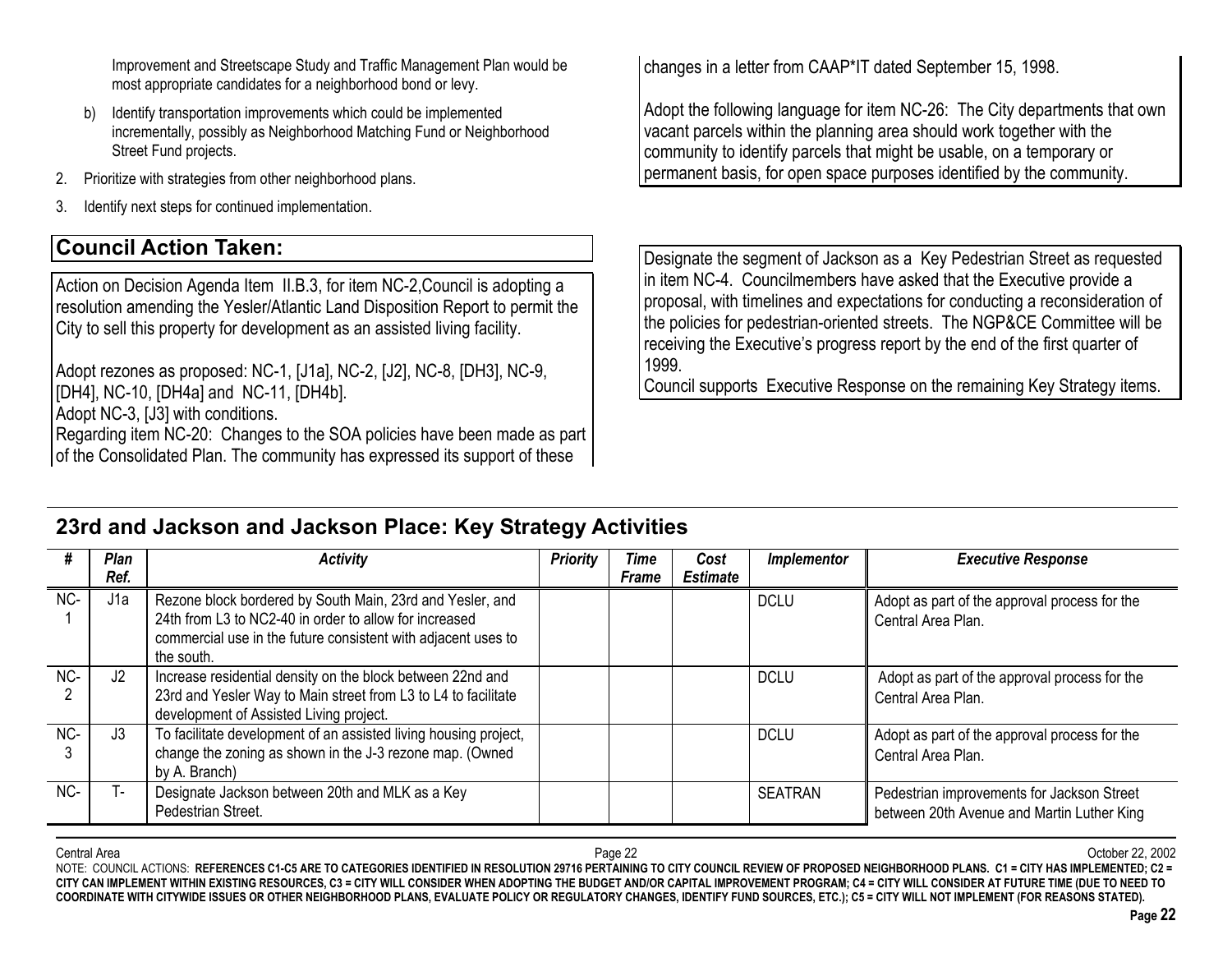# **23rd and Jackson and Jackson Place: Key Strategy Activities**

| #        | Plan            | <b>Activity</b>                                                                                                                                                                                                             | <b>Priority</b> | <b>Time</b> | Cost            | Implementor    | <b>Executive Response</b>                                                                                                                                                                                                                                                                                                                                                 |
|----------|-----------------|-----------------------------------------------------------------------------------------------------------------------------------------------------------------------------------------------------------------------------|-----------------|-------------|-----------------|----------------|---------------------------------------------------------------------------------------------------------------------------------------------------------------------------------------------------------------------------------------------------------------------------------------------------------------------------------------------------------------------------|
|          | Ref.            |                                                                                                                                                                                                                             |                 | Frame       | <b>Estimate</b> |                |                                                                                                                                                                                                                                                                                                                                                                           |
|          | 7.4.4           |                                                                                                                                                                                                                             |                 |             |                 | <b>DCLU</b>    | Way should not be as extensive as the section<br>referenced below and should be concentrated<br>around pedestrian generators such as schools,<br>transit stops, parks, retail uses, etc.                                                                                                                                                                                  |
|          |                 |                                                                                                                                                                                                                             |                 |             |                 |                | Designate the key pedestrian street as<br>requested. Councilmembers have asked that the<br>Executive provide a proposal, with timelines and<br>expectations for conducting a reconsideration of<br>the policies for pedestrian-oriented streets. The<br>NGP&CE Committee will be receiving the<br>Executive's progress report by the end of the first<br>quarter of 1999. |
| NC-<br>5 | $T -$<br>7.11.3 | Implement Jackson Street Improvement and Streetscape<br>Study, part of which is in process.                                                                                                                                 |                 |             |                 | <b>SEATRAN</b> | See Activities Already Underway (above).<br>Improvements have been designed, and some<br>are being implemented. Others are awaiting<br>location of additional funding.                                                                                                                                                                                                    |
| NC-<br>6 | $T -$<br>7.3.2  | Install medians/pedestrian islands on Jackson at 24th                                                                                                                                                                       |                 | 1998        | funded          |                | This project has been delayed. See Activities<br>Already Underway.                                                                                                                                                                                                                                                                                                        |
| NC-<br>7 | $T -$<br>7.4.3  | Paint bicycle lanes on Jackson.                                                                                                                                                                                             |                 | 1998        | funded          |                | This project has been delayed. See Activities<br>Already Underway.                                                                                                                                                                                                                                                                                                        |
| NC-<br>8 | DH <sub>3</sub> | Encourage a mixed-use, pedestrian-oriented urban village-<br>Allow for increased density to support commercial retail use,<br>change the C1 zone between Charles and Norman Streets to<br>NC3/R with a 40-foot height limit |                 |             |                 | <b>DCLU</b>    | Adopt as part of the approval process for the<br>Central Area Plan.                                                                                                                                                                                                                                                                                                       |
| NC-<br>9 | DH4             | Change the City-owned block zoned IC-65 west of Hiawatha<br>Place between Dearborn and Charles Street to NC3-65                                                                                                             |                 |             |                 | <b>DCLU</b>    | Adopt as part of the approval process for the<br>Central Area Plan.                                                                                                                                                                                                                                                                                                       |
| NC-      | DH4a            | Change the City-owned block zoned C1-40 east of Hiawatha                                                                                                                                                                    |                 |             |                 | <b>DCLU</b>    | Adopt as part of the approval process for the                                                                                                                                                                                                                                                                                                                             |

Central Area Page 23 October 22, 2002 NOTE: COUNCIL ACTIONS: **REFERENCES C1-C5 ARE TO CATEGORIES IDENTIFIED IN RESOLUTION 29716 PERTAINING TO CITY COUNCIL REVIEW OF PROPOSED NEIGHBORHOOD PLANS. C1 = CITY HAS IMPLEMENTED; C2 = CITY CAN IMPLEMENT WITHIN EXISTING RESOURCES, C3 = CITY WILL CONSIDER WHEN ADOPTING THE BUDGET AND/OR CAPITAL IMPROVEMENT PROGRAM; C4 = CITY WILL CONSIDER AT FUTURE TIME (DUE TO NEED TO COORDINATE WITH CITYWIDE ISSUES OR OTHER NEIGHBORHOOD PLANS, EVALUATE POLICY OR REGULATORY CHANGES, IDENTIFY FUND SOURCES, ETC.); C5 = CITY WILL NOT IMPLEMENT (FOR REASONS STATED).**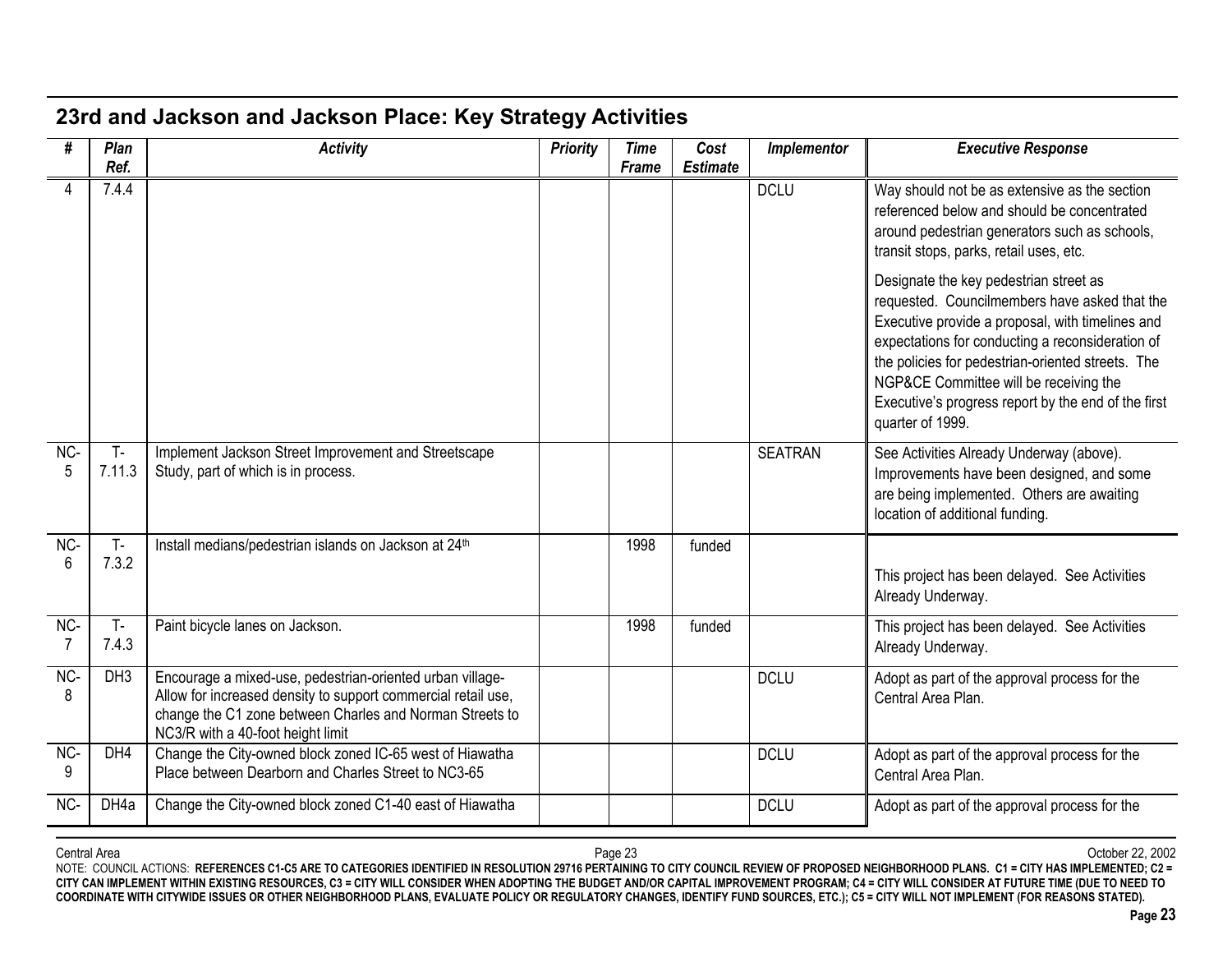# **23rd and Jackson and Jackson Place: Key Strategy Activities**

|           | Plan<br>Ref. | <b>Activity</b>                                                                                                                                                                                                   | <b>Priority</b> | Time<br><b>Frame</b> | Cost<br><b>Estimate</b> | <i>Implementor</i> | <b>Executive Response</b>                                           |
|-----------|--------------|-------------------------------------------------------------------------------------------------------------------------------------------------------------------------------------------------------------------|-----------------|----------------------|-------------------------|--------------------|---------------------------------------------------------------------|
| 10        |              | Place between Dearborn and Charles Street to NCR-40.                                                                                                                                                              |                 |                      |                         |                    | Central Area Plan.                                                  |
| NC-<br>11 | DH4b         | Change the City-owned parcel zoned L2, west of the Cedar<br>River Pipeline (triangular parcel at the corner of Davis and<br>Dearborn) to NC/R-40.                                                                 |                 |                      |                         | <b>DCLU</b>        | Adopt as part of the approval process for the<br>Central Area Plan. |
| NC-<br>12 |              | T-7.6.1 Provide technical support and funding for the Jackson Place<br>T-7.8.2 traffic management plan. Continue to implement the various<br>T-7.7.4 traffic calming and residential traffic management projects. |                 |                      |                         | <b>SEATRAN</b>     | See Activities Already Underway.                                    |

# **II. Additional Activities For Implementation**

|     |                                            | l 23rd and Jackson and Jackson Place                         |                 |                      |                         |                              |                                                                                                                                                                                                                                                                                             |                                                                               |                                                                                                                            |  |  |  |
|-----|--------------------------------------------|--------------------------------------------------------------|-----------------|----------------------|-------------------------|------------------------------|---------------------------------------------------------------------------------------------------------------------------------------------------------------------------------------------------------------------------------------------------------------------------------------------|-------------------------------------------------------------------------------|----------------------------------------------------------------------------------------------------------------------------|--|--|--|
|     | Plan<br>Ref.                               | <b>Activity</b>                                              | <b>Priority</b> | Time<br><b>Frame</b> | Cost<br><b>Estimate</b> | Implementor                  | <b>Executive Response</b>                                                                                                                                                                                                                                                                   | Recommended<br><b>Executive Action</b>                                        | <b>Council Action Taken</b>                                                                                                |  |  |  |
|     | <b>Transportation Capital Improvements</b> |                                                              |                 |                      |                         |                              |                                                                                                                                                                                                                                                                                             |                                                                               |                                                                                                                            |  |  |  |
| NC- | т.                                         | Identify solutions for                                       |                 |                      |                         | <b>SCL</b>                   | SCL will incorporate the Central                                                                                                                                                                                                                                                            | Recommendation                                                                | Council recognizes the                                                                                                     |  |  |  |
| 13  | 7.4.2                                      | obstructed sidewalks<br>(blocked by poles) along<br>Jackson. |                 |                      |                         | <b>SEATRAN</b><br><b>SPU</b> | Area Matrix into planning, when<br>possible, in considering upgrades to<br>utility infrastructure. On Jackson<br>SCL has already incorporated the<br>community's request for future.                                                                                                        | may be considered<br>in the future as<br>relevant projects<br>are undertaken. | difficulty with this activity,<br>given the limited amount<br>of City right-of-way in<br>which to relocate light<br>poles. |  |  |  |
|     |                                            |                                                              |                 |                      |                         |                              | Decisions about what happens on<br>sidewalks is under the jurisdiction of<br>SPU and SEATRAN. The<br>requirements SCL works under<br>are: Poles can stay where they are<br>until replaced. When replaced they<br>must clear the curb by two feet on<br>existing sidewalks and three feet if |                                                                               | C <sub>4</sub>                                                                                                             |  |  |  |

Central Area Page 24 October 22, 2002 NOTE: COUNCIL ACTIONS: **REFERENCES C1-C5 ARE TO CATEGORIES IDENTIFIED IN RESOLUTION 29716 PERTAINING TO CITY COUNCIL REVIEW OF PROPOSED NEIGHBORHOOD PLANS. C1 = CITY HAS IMPLEMENTED; C2 = CITY CAN IMPLEMENT WITHIN EXISTING RESOURCES, C3 = CITY WILL CONSIDER WHEN ADOPTING THE BUDGET AND/OR CAPITAL IMPROVEMENT PROGRAM; C4 = CITY WILL CONSIDER AT FUTURE TIME (DUE TO NEED TO COORDINATE WITH CITYWIDE ISSUES OR OTHER NEIGHBORHOOD PLANS, EVALUATE POLICY OR REGULATORY CHANGES, IDENTIFY FUND SOURCES, ETC.); C5 = CITY WILL NOT IMPLEMENT (FOR REASONS STATED).**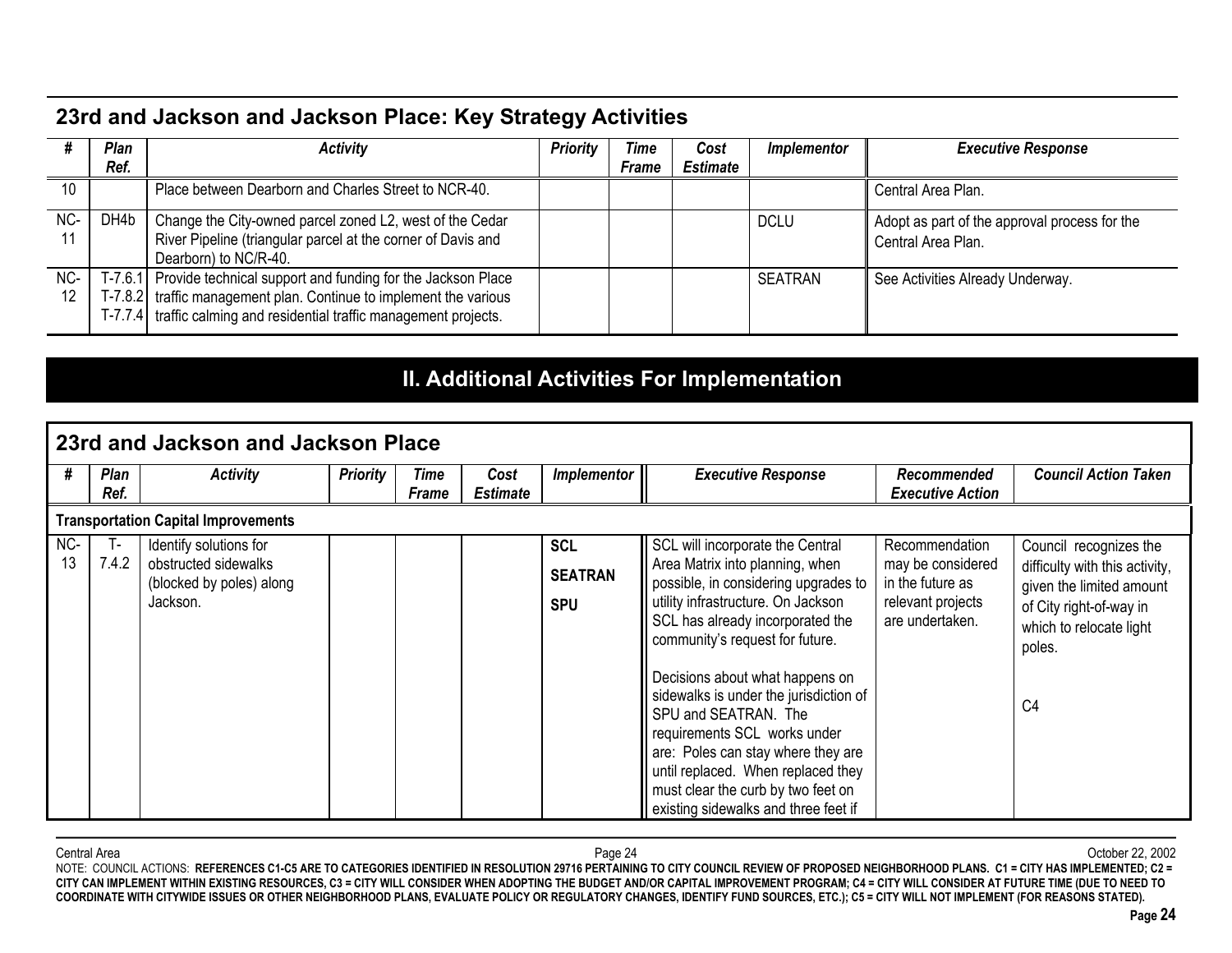| #         | Plan<br>Ref. | <b>Activity</b>                                    | <b>Priority</b> | <b>Time</b><br><b>Frame</b> | Cost<br><b>Estimate</b> | Implementor            | <b>Executive Response</b>                                                                                                                                                                                                                                                                                                                                                                                                                                                                                                                                                                                                                                                                                                                                                                                                                                                                                                                                                                                               | <b>Recommended</b><br><b>Executive Action</b> | <b>Council Action Taken</b> |
|-----------|--------------|----------------------------------------------------|-----------------|-----------------------------|-------------------------|------------------------|-------------------------------------------------------------------------------------------------------------------------------------------------------------------------------------------------------------------------------------------------------------------------------------------------------------------------------------------------------------------------------------------------------------------------------------------------------------------------------------------------------------------------------------------------------------------------------------------------------------------------------------------------------------------------------------------------------------------------------------------------------------------------------------------------------------------------------------------------------------------------------------------------------------------------------------------------------------------------------------------------------------------------|-----------------------------------------------|-----------------------------|
|           |              |                                                    |                 |                             |                         |                        | new . Whenever possible, SCL<br>tries to leave three feet of sidewalk<br>open, but when only four feet of<br>walkway exists and we must clear<br>curb by two feet, this clearly bisects<br>the sidewalk.<br>Placement of poles on private<br>property is something SCL can<br>explore with the community, but<br>SCL hasn't done poles on private<br>property in the past and prefers to<br>stay in the right-of-way. Issues for<br>the community to consider relative<br>to this are: Easements would be<br>required on every property. Poles<br>placed on private property<br>would/could restrict eventual<br>development by the property owner<br>relative to legally mandated line<br>clearance. Future development<br>could be restricted around deck<br>additions, height of decks, exterior<br>structures, rooflines, additions etc.<br>It would be best to have<br>SPU/SEATRAN explore getting an<br>easement to widen the sidewalk<br>onto private property rather than<br>move the poles. sidewalk work into |                                               |                             |
|           |              |                                                    |                 |                             |                         |                        | pole placement.                                                                                                                                                                                                                                                                                                                                                                                                                                                                                                                                                                                                                                                                                                                                                                                                                                                                                                                                                                                                         |                                               |                             |
|           |              | <b>Community Amenities and Open Space</b>          |                 |                             |                         |                        |                                                                                                                                                                                                                                                                                                                                                                                                                                                                                                                                                                                                                                                                                                                                                                                                                                                                                                                                                                                                                         |                                               |                             |
| NC-<br>14 | UD-<br>4.5.3 | As part of public capital<br>improvement programs, |                 |                             |                         | SAC,<br><b>SEATRAN</b> | The Seattle Arts Commission will<br>work with the Central Area in                                                                                                                                                                                                                                                                                                                                                                                                                                                                                                                                                                                                                                                                                                                                                                                                                                                                                                                                                       | Recommendation<br>may be considered           | C <sub>4</sub>              |

NOTE: COUNCIL ACTIONS: REFERENCES C1-C5 ARE TO CATEGORIES IDENTIFIED IN RESOLUTION 29716 PERTAINING TO CITY COUNCIL REVIEW OF PROPOSED NEIGHBORHOOD PLANS. C1 = CITY HAS IMPLEMENTED; C2 = **CITY CAN IMPLEMENT WITHIN EXISTING RESOURCES, C3 = CITY WILL CONSIDER WHEN ADOPTING THE BUDGET AND/OR CAPITAL IMPROVEMENT PROGRAM; C4 = CITY WILL CONSIDER AT FUTURE TIME (DUE TO NEED TO COORDINATE WITH CITYWIDE ISSUES OR OTHER NEIGHBORHOOD PLANS, EVALUATE POLICY OR REGULATORY CHANGES, IDENTIFY FUND SOURCES, ETC.); C5 = CITY WILL NOT IMPLEMENT (FOR REASONS STATED).**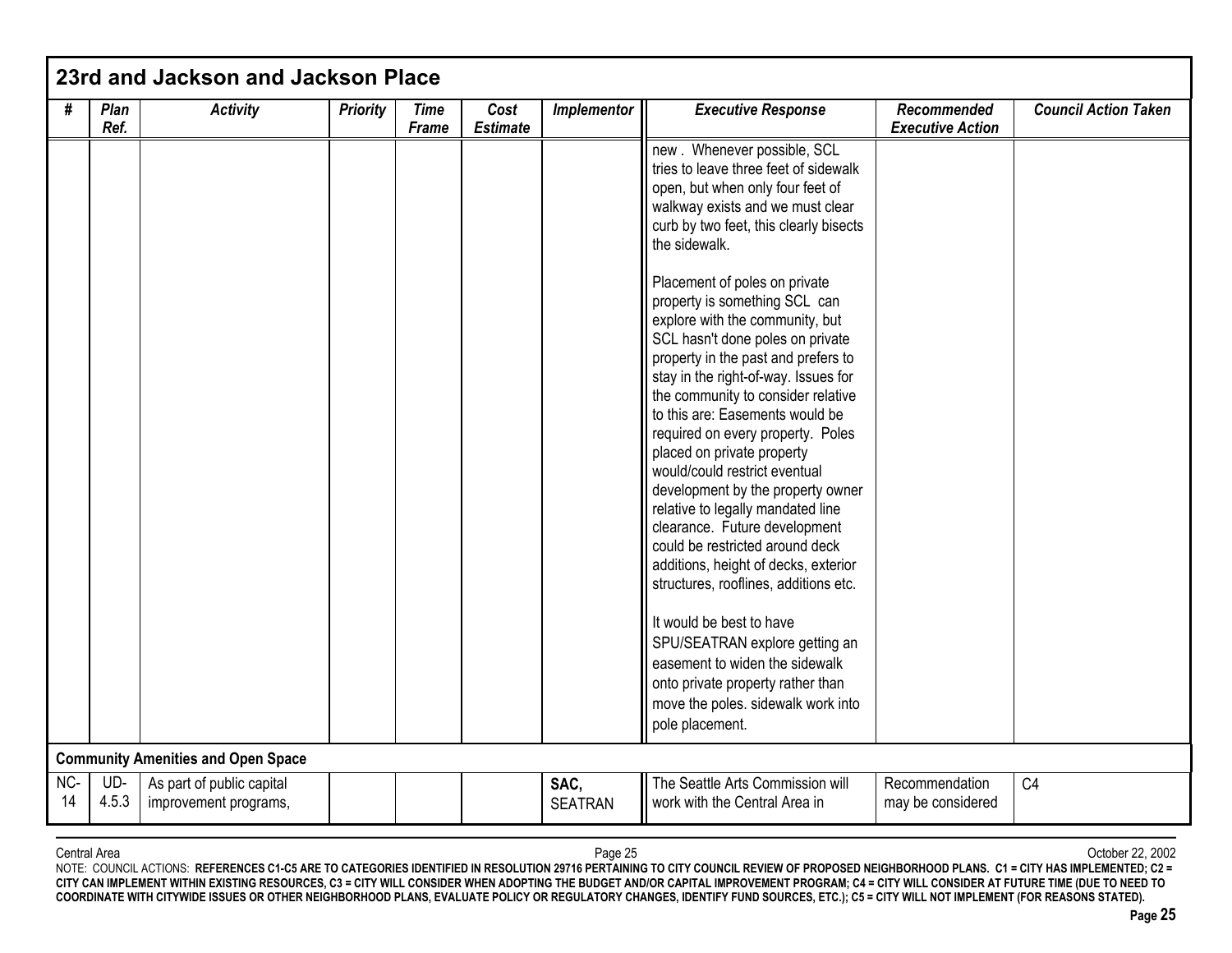|           |              | 23rd and Jackson and Jackson Place                                                                                                                                                                                        |                 |                             |                         |                                              |                                                                                                                                                                                                                                                                                                                                                                                                                                                                                                                                                                                                     |                                                                                                                                                                                       |                             |
|-----------|--------------|---------------------------------------------------------------------------------------------------------------------------------------------------------------------------------------------------------------------------|-----------------|-----------------------------|-------------------------|----------------------------------------------|-----------------------------------------------------------------------------------------------------------------------------------------------------------------------------------------------------------------------------------------------------------------------------------------------------------------------------------------------------------------------------------------------------------------------------------------------------------------------------------------------------------------------------------------------------------------------------------------------------|---------------------------------------------------------------------------------------------------------------------------------------------------------------------------------------|-----------------------------|
| #         | Plan<br>Ref. | <b>Activity</b>                                                                                                                                                                                                           | <b>Priority</b> | <b>Time</b><br><b>Frame</b> | Cost<br><b>Estimate</b> | Implementor                                  | <b>Executive Response</b>                                                                                                                                                                                                                                                                                                                                                                                                                                                                                                                                                                           | <b>Recommended</b><br><b>Executive Action</b>                                                                                                                                         | <b>Council Action Taken</b> |
|           |              | provide 1% for art funding<br>that could go into<br>implementing the Jackson<br>Streetscape Study, Central<br>Park Trail Art Plan, and<br>other local community art<br>projects. Ensure local artists<br>have preference. |                 |                             |                         |                                              | implementing site-integrated art in<br>the Central Park Trail project as<br>funds are available. Up until now,<br>limited funds have been generated<br>(e.g. about \$3000) through % for Art<br>due to restrictions on SEATRAN<br>capital improvement projects.<br>However, SAC and SEATRAN are<br>working to identify ways that artists<br>can work on the design aspects of<br>non-%-for-art-eligible projects to<br>integrate art into the design of street<br>improvements. For high priority<br>projects, % for art funds might also<br>be available from utility construction<br>in the area. | in the future,<br>pending identifica-<br>tion of Percent for<br>Art funds applicable<br>in this area.                                                                                 |                             |
| NC-<br>15 | UD-<br>4.5.5 | Develop gateways into the<br>Central Area at 23rd and<br>Jackson, and Martin Luther<br>King Way and 23rd Avenue<br>at the I-90 lid.                                                                                       |                 |                             |                         | Community,<br>DON,<br>SEATRAN,<br><b>DPR</b> | Conceptual design should be<br>developed for review by SEATRAN<br>and Fire. This project could be a<br>Neighborhood Matching Fund<br>project.                                                                                                                                                                                                                                                                                                                                                                                                                                                       | Recommendation<br>may be considered<br>in the future, pend-<br>ing community<br>definition of specific<br>projects, planning<br>and design work.<br>and identification of<br>funding. | C <sub>4</sub>              |
| NC-<br>16 | LU-<br>3.5.3 | Improve maintenance of<br>existing open space<br>network, particularly in<br>Judkins Park and along the<br>open spaces connected by<br>the Central Park Trail: Pratt<br>Park, Lavizzo Amphitheater,<br>I-90 Lid.          |                 |                             |                         | <b>DPR</b>                                   | DPR supports and maintains its<br>facilities to the extent that resources<br>allow. The following items are in<br>DPR's 6-year CIP:<br><b>Judkins Park: Identified needs</b><br>include: major maintenance<br>drainage, comfort station rehabilita-<br>tion, landscaping, athletic field                                                                                                                                                                                                                                                                                                            | Recommendation<br>will be considered in<br>the future, pending<br>identification of a<br>funding source.                                                                              | C <sub>4</sub>              |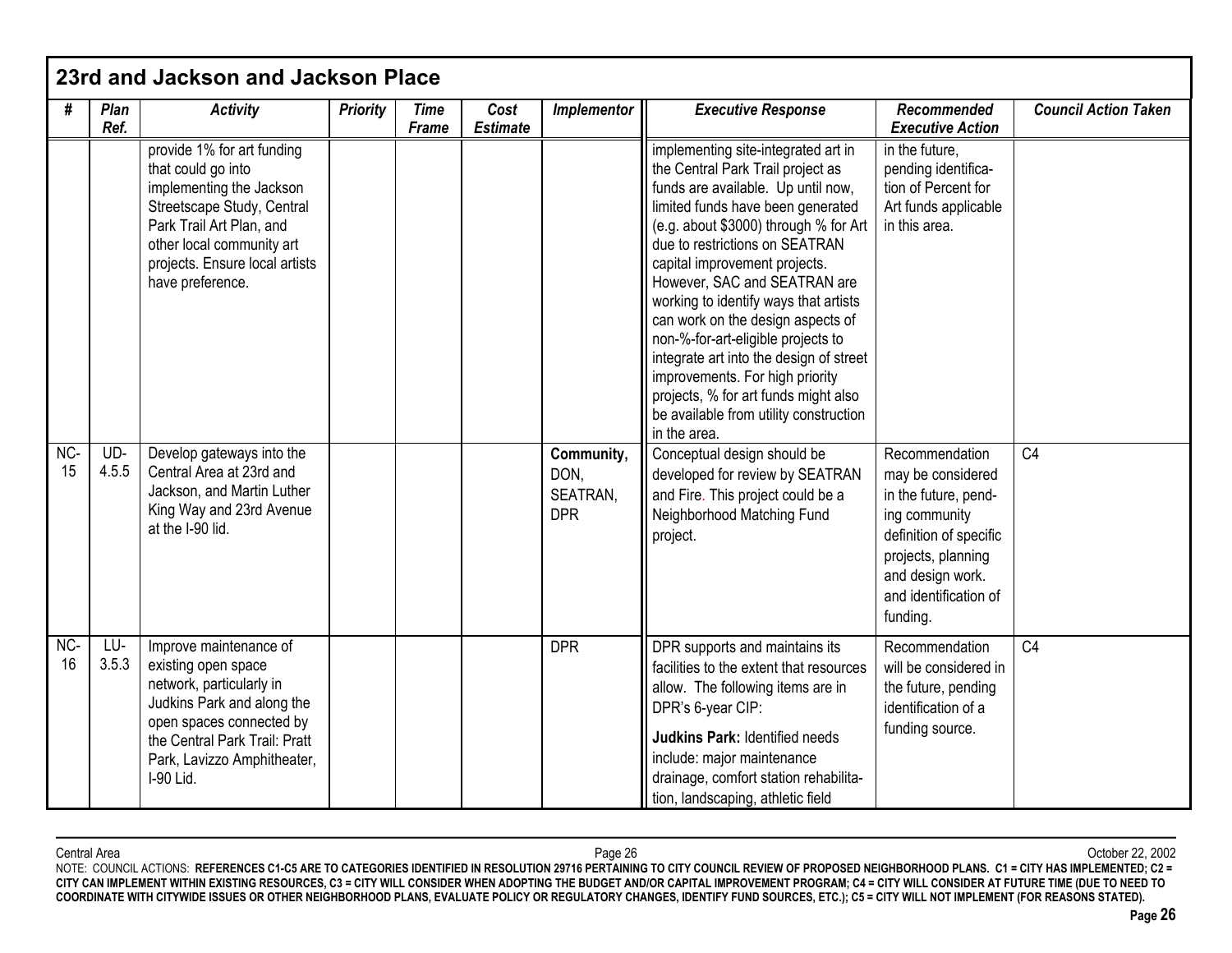|           |                                     | 23rd and Jackson and Jackson Place                                                                                                                                                                                                                                 |                 |                             |                         |                    |                                                                                                                                                                                   |                                                     |                             |
|-----------|-------------------------------------|--------------------------------------------------------------------------------------------------------------------------------------------------------------------------------------------------------------------------------------------------------------------|-----------------|-----------------------------|-------------------------|--------------------|-----------------------------------------------------------------------------------------------------------------------------------------------------------------------------------|-----------------------------------------------------|-----------------------------|
| #         | Plan<br>Ref.                        | <b>Activity</b>                                                                                                                                                                                                                                                    | <b>Priority</b> | <b>Time</b><br><b>Frame</b> | Cost<br><b>Estimate</b> | Implementor        | <b>Executive Response</b>                                                                                                                                                         | <b>Recommended</b><br><b>Executive Action</b>       | <b>Council Action Taken</b> |
|           |                                     |                                                                                                                                                                                                                                                                    |                 |                             |                         |                    | renovations. DPR proposed to<br>begin design work on the playfield<br>in 1999-2000. Construction is not<br>funded in 1999-2000.<br>Pratt Park: Identified needs                   |                                                     |                             |
|           |                                     |                                                                                                                                                                                                                                                                    |                 |                             |                         |                    | include: landscape restoration and<br>ADA accessibility. These projects<br>are not funded in 1999-2000.                                                                           |                                                     |                             |
| NC-<br>17 | ED-<br>5.3                          | Continue to provide funding<br>and public/private support of<br>Central Area programs that<br>have been concentrated at<br>the 23rd and Jackson. Build<br>on the partnerships already<br>established.                                                              |                 |                             |                         | <b>OED</b>         | OED will continue to fund the<br>Central Area Development<br>Association (CADA) for work in this<br>node.                                                                         | Recommendation<br>will be<br>implemented.           | C <sub>1</sub>              |
| NC-<br>18 | HD-<br>8.6.1.2<br>Ch.10,<br>Table 5 | Ensure Douglass Truth<br>Library improvement and<br>expansion is consistent with<br>Central Area design review<br>goals and 23rd Avenue<br>corridor plan:<br>Preserve landscaped<br>space at corner of 23rd<br>and Yesler.<br>Prohibit corner parking<br>п<br>lot. |                 |                             |                         | SPL                | Seattle Public Library will work with<br>community to ensure that future<br>Library modifications will<br>complement neighborhood urban<br>design goals.                          | Recommendation<br>will be implemented               | C <sub>3</sub>              |
|           |                                     | <b>Economic Development</b>                                                                                                                                                                                                                                        |                 |                             |                         |                    |                                                                                                                                                                                   |                                                     |                             |
| NC-<br>19 | ED-<br>5.4.3                        | Continue adding<br>convenience retail,<br>restaurants, services, and<br>office space.                                                                                                                                                                              |                 |                             |                         | Community,<br>CADA | OED will continue to support private<br>commercial development in the<br>23rd and Jackson area and through<br>its support of CADA and Midtown<br>Commons. If the projects provide | Recommendation is<br>a community-based<br>activity. | C <sub>5</sub>              |

Central Area Page 27 October 22, 2002 NOTE: COUNCIL ACTIONS: **REFERENCES C1-C5 ARE TO CATEGORIES IDENTIFIED IN RESOLUTION 29716 PERTAINING TO CITY COUNCIL REVIEW OF PROPOSED NEIGHBORHOOD PLANS. C1 = CITY HAS IMPLEMENTED; C2 = CITY CAN IMPLEMENT WITHIN EXISTING RESOURCES, C3 = CITY WILL CONSIDER WHEN ADOPTING THE BUDGET AND/OR CAPITAL IMPROVEMENT PROGRAM; C4 = CITY WILL CONSIDER AT FUTURE TIME (DUE TO NEED TO COORDINATE WITH CITYWIDE ISSUES OR OTHER NEIGHBORHOOD PLANS, EVALUATE POLICY OR REGULATORY CHANGES, IDENTIFY FUND SOURCES, ETC.); C5 = CITY WILL NOT IMPLEMENT (FOR REASONS STATED).**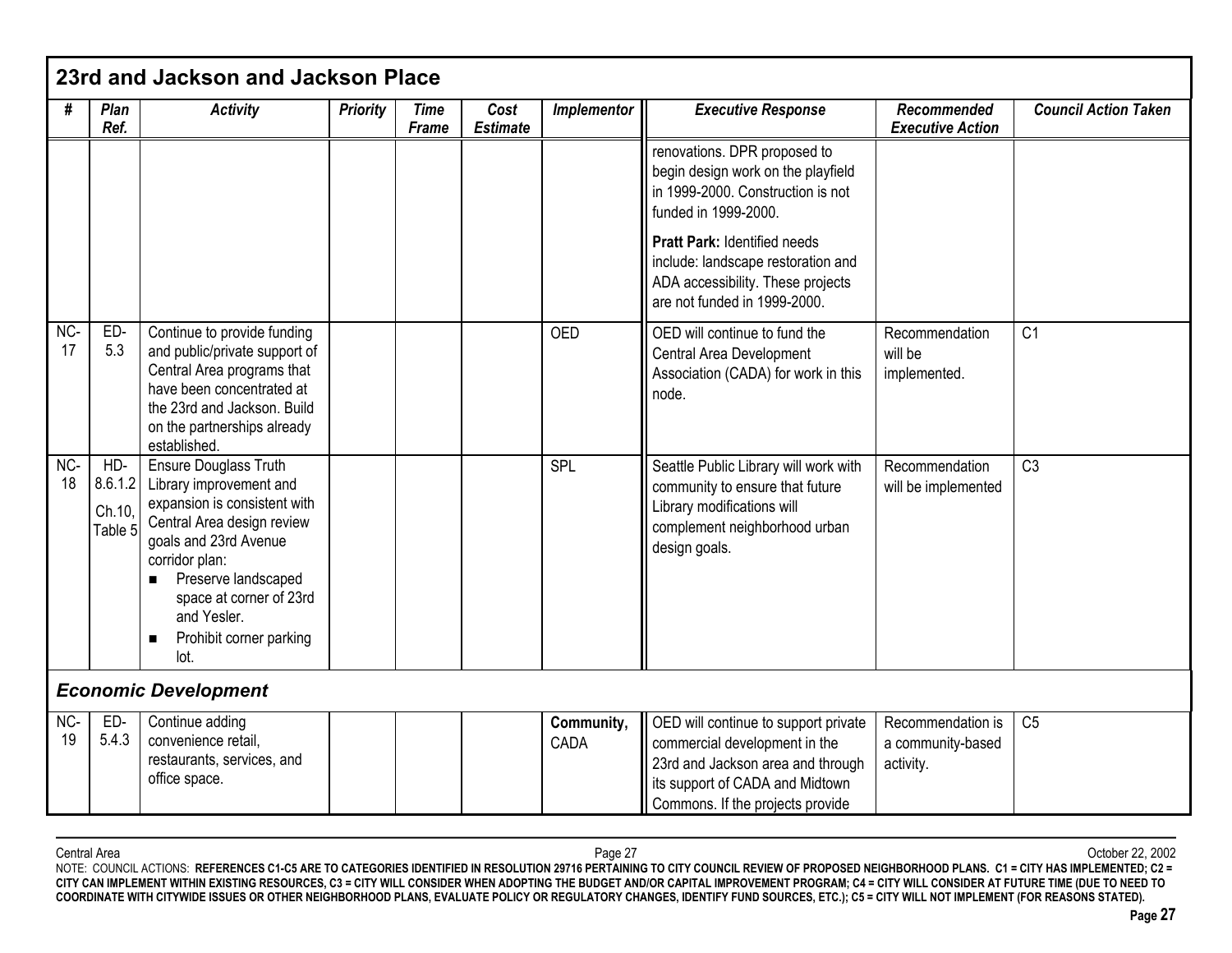|             |                               | 23rd and Jackson and Jackson Place                                                                                                                                                    |                 |                      |                         |                                    |                                                                                                                                                                                                                                                             |                                                                                                                                                                           |                                                                                                                                                                                                                                       |
|-------------|-------------------------------|---------------------------------------------------------------------------------------------------------------------------------------------------------------------------------------|-----------------|----------------------|-------------------------|------------------------------------|-------------------------------------------------------------------------------------------------------------------------------------------------------------------------------------------------------------------------------------------------------------|---------------------------------------------------------------------------------------------------------------------------------------------------------------------------|---------------------------------------------------------------------------------------------------------------------------------------------------------------------------------------------------------------------------------------|
| #           | Plan<br>Ref.                  | <b>Activity</b>                                                                                                                                                                       | <b>Priority</b> | <b>Time</b><br>Frame | Cost<br><b>Estimate</b> | Implementor                        | <b>Executive Response</b>                                                                                                                                                                                                                                   | <b>Recommended</b><br><b>Executive Action</b>                                                                                                                             | <b>Council Action Taken</b>                                                                                                                                                                                                           |
|             |                               |                                                                                                                                                                                       |                 |                      |                         |                                    | jobs for low and moderate income<br>persons, OED may be able to<br>provide financing through Federal<br>loan programs.                                                                                                                                      |                                                                                                                                                                           |                                                                                                                                                                                                                                       |
| NC-<br>20   | $H -$<br>6.3,<br>ED-<br>5.4.3 | Encourage increased<br>housing density in and<br>around the commercial area.                                                                                                          |                 |                      |                         | Community,<br>DCLU,<br><b>DHHS</b> | Existing SOA policies and the lack<br>of the market to provide these<br>projects today contribute to the<br>difficulty of doing this. In addition,<br>there has been community pressure<br>to downsize the few multifamily<br>proposals that have surfaced. | Executive will be<br>proposing changes<br>to SOA Policies to<br>allow use of public<br>funds for multi-<br>family rental<br>housing and<br>assisted living for<br>elders. | Changes to the SOA<br>policies have been<br>made as part of the<br>Consolidated Plan. The<br>community has<br>expressed its support<br>of these changes in a<br>letter from CAAP*IT<br>dated September 15,<br>1998.<br>C <sub>1</sub> |
| $NC-$<br>21 | ED<br>5.4.3                   | Support CDC efforts in this<br>area, including the 23rd and<br>Main, 23rd and King, Yesler<br><b>Business District, Yesler</b><br>Houses, and Promenade<br>North and South projects.  |                 |                      |                         | OED, DHHS                          | DHHS is currently making efforts to<br>provide loan funds for housing<br>rehabilitation projects at 23rd and<br>Yesler. OED will continue to sup-<br>port CADA and Midtown Commons.                                                                         | Recommendation<br>has already been<br>implemented.                                                                                                                        | C <sub>1</sub>                                                                                                                                                                                                                        |
|             |                               | <b>Jackson Place Community Improvements</b>                                                                                                                                           |                 |                      |                         |                                    |                                                                                                                                                                                                                                                             |                                                                                                                                                                           |                                                                                                                                                                                                                                       |
| NC-<br>22   | T-<br>7.11.6                  | Improve pedestrian facilities<br>on 18th and on Dearborn to link<br>the new Hiawatha<br>development to Jackson, to<br>the Central Park Trail, and to<br>Downtown via Dearborn Street. |                 |                      |                         | <b>SEATRAN</b>                     | Locations and specific improve-<br>ments need to be determined as<br>part of conceptual design.                                                                                                                                                             | Recommendation<br>may be considered<br>in the future,<br>pending neigh-<br>borhood definition<br>of specific project<br>elements, and<br>planning and design<br>work.     | C4                                                                                                                                                                                                                                    |

Central Area Page 28 October 22, 2002 NOTE: COUNCIL ACTIONS: **REFERENCES C1-C5 ARE TO CATEGORIES IDENTIFIED IN RESOLUTION 29716 PERTAINING TO CITY COUNCIL REVIEW OF PROPOSED NEIGHBORHOOD PLANS. C1 = CITY HAS IMPLEMENTED; C2 = CITY CAN IMPLEMENT WITHIN EXISTING RESOURCES, C3 = CITY WILL CONSIDER WHEN ADOPTING THE BUDGET AND/OR CAPITAL IMPROVEMENT PROGRAM; C4 = CITY WILL CONSIDER AT FUTURE TIME (DUE TO NEED TO COORDINATE WITH CITYWIDE ISSUES OR OTHER NEIGHBORHOOD PLANS, EVALUATE POLICY OR REGULATORY CHANGES, IDENTIFY FUND SOURCES, ETC.); C5 = CITY WILL NOT IMPLEMENT (FOR REASONS STATED).**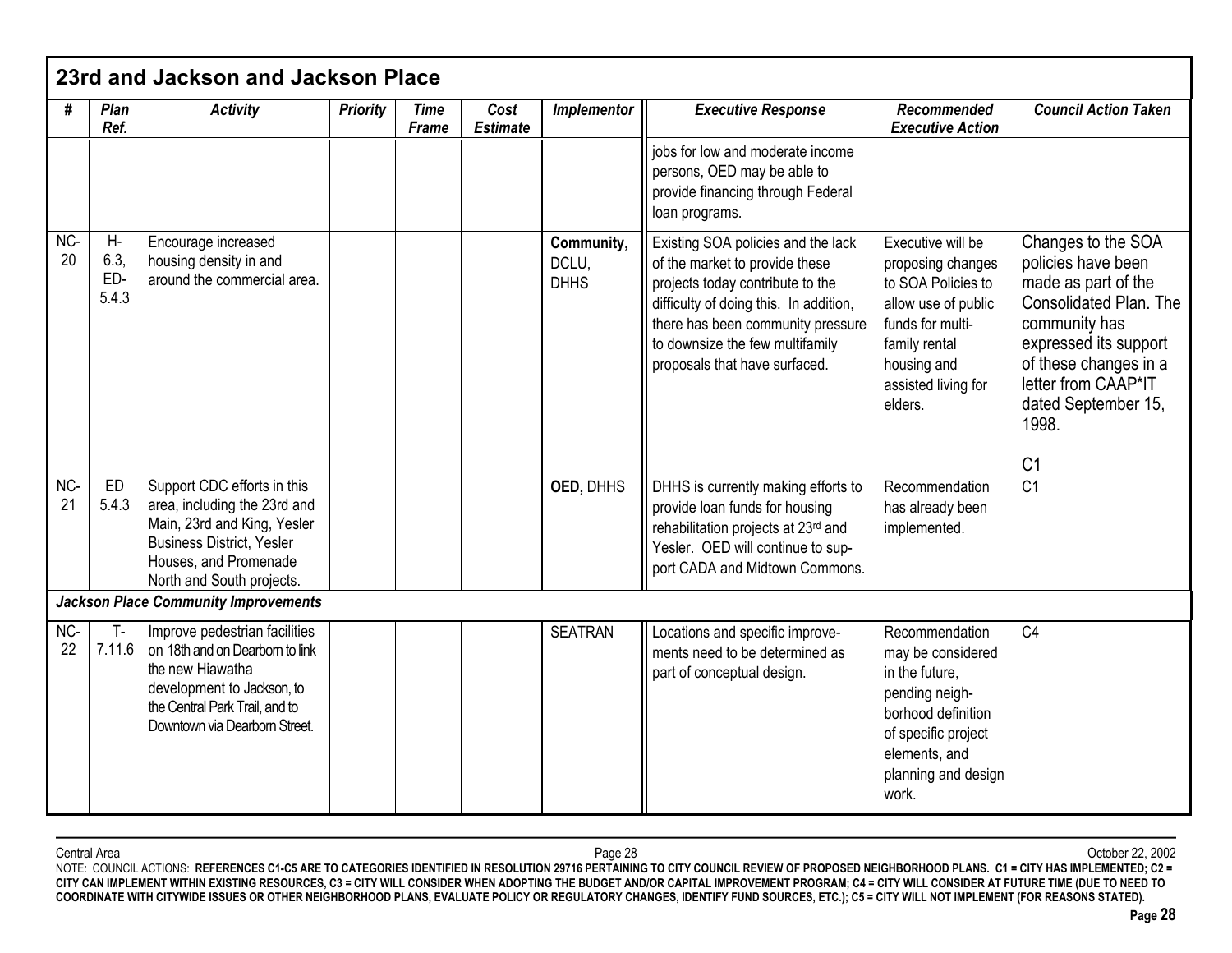|           | 23rd and Jackson and Jackson Place |                                                                                                               |                 |               |                         |                    |                                                                                                                                                                                                                                                                            |                                                                                                                                             |                             |
|-----------|------------------------------------|---------------------------------------------------------------------------------------------------------------|-----------------|---------------|-------------------------|--------------------|----------------------------------------------------------------------------------------------------------------------------------------------------------------------------------------------------------------------------------------------------------------------------|---------------------------------------------------------------------------------------------------------------------------------------------|-----------------------------|
| #         | Plan<br>Ref.                       | <b>Activity</b>                                                                                               | <b>Priority</b> | Time<br>Frame | Cost<br><b>Estimate</b> | <b>Implementor</b> | <b>Executive Response</b>                                                                                                                                                                                                                                                  | Recommended<br><b>Executive Action</b>                                                                                                      | <b>Council Action Taken</b> |
| NC-<br>23 | 7.8.2                              | Modify signal timing at<br>Rainier /Dearborn to reflect<br>residential classification of<br>Dearborn eastward |                 |               |                         | <b>SEATRAN</b>     | SEATRAN is assisting the Jackson<br>Place Community Council on Phase<br>Il of their traffic plan. The commun-<br>ity has not yet developed final<br>recommendations for their whole<br>traffic calming plan. The community<br>has a grant of \$20,000 for this<br>project. | Recommendation<br>may be considered<br>in the future,<br>pending phase II of<br>the traffic plan and<br>recommendations<br>being completed. | C <sub>4</sub>              |
| NC-<br>25 | $T -$<br>7.8.2                     | Partially close Dearborn and<br>Hiawatha and install a traffic<br>circle at Davis and Charles.                |                 |               |                         | <b>SEATRAN</b>     | The community and SEATRAN<br>are in the process of testing these<br>traffic calming devices. Based on<br>traffic counts and community<br>feedback, the devices may or may<br>not be made permanent when the<br>Hiawatha site is developed.                                 | Recommendation<br>will be considered in<br>the future, pending<br>development of the<br>Dearborn/Hiawatha<br>site.                          | C <sub>4</sub>              |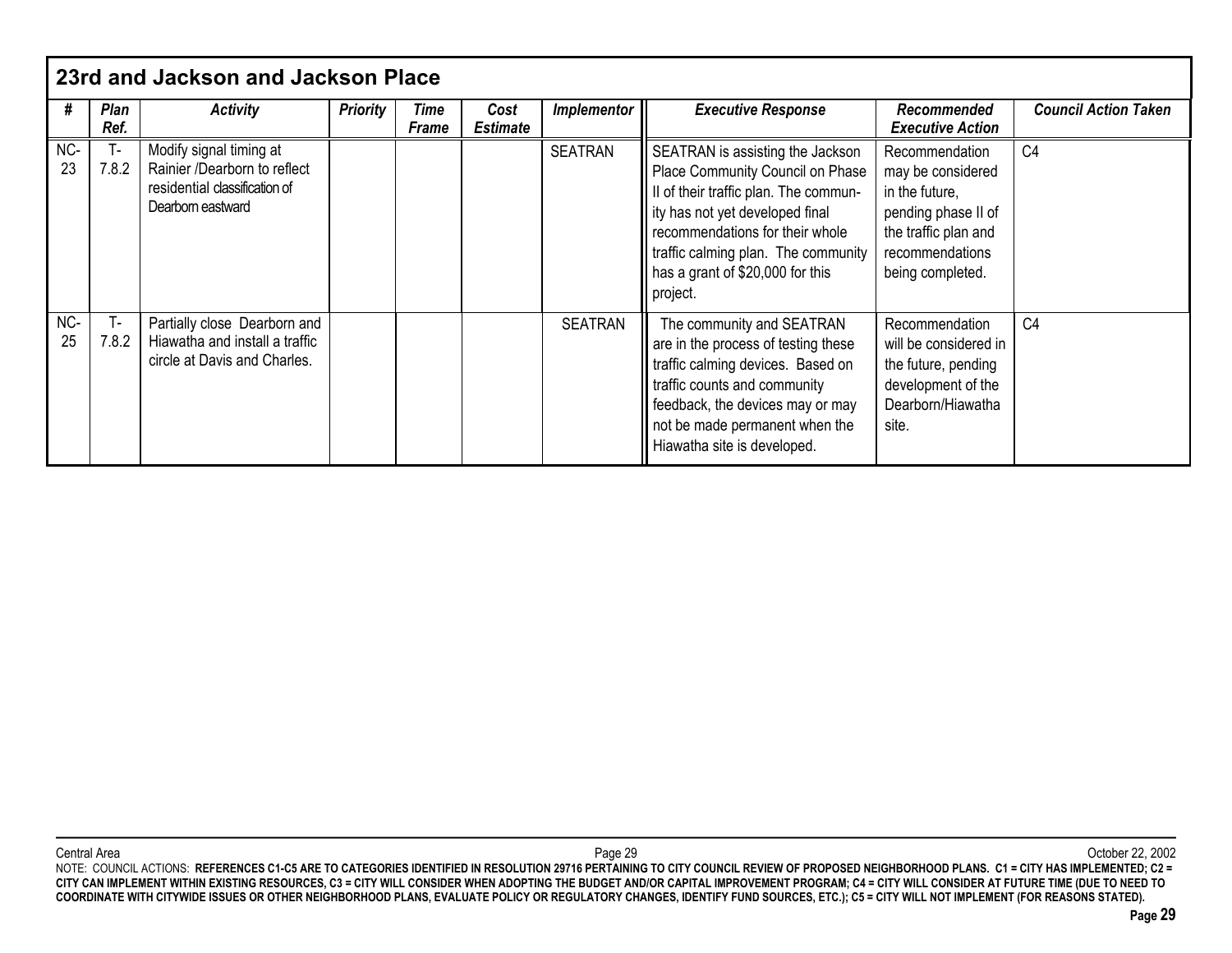# **III. Activities for Longer-Term Consideration**

|           |                                                      | 23rd and Jackson and Jackson Place                                                                                                                        |                                                                                                                                                                                                                                                                                                                                                                                                                                                                                                                                                                                                                                                                                                                                |  |  |  |  |  |  |  |
|-----------|------------------------------------------------------|-----------------------------------------------------------------------------------------------------------------------------------------------------------|--------------------------------------------------------------------------------------------------------------------------------------------------------------------------------------------------------------------------------------------------------------------------------------------------------------------------------------------------------------------------------------------------------------------------------------------------------------------------------------------------------------------------------------------------------------------------------------------------------------------------------------------------------------------------------------------------------------------------------|--|--|--|--|--|--|--|
| #         | Plan Ref.                                            | <b>Activity</b>                                                                                                                                           | <b>City Department Comments</b>                                                                                                                                                                                                                                                                                                                                                                                                                                                                                                                                                                                                                                                                                                |  |  |  |  |  |  |  |
|           | Community Amenities and Open Space                   |                                                                                                                                                           |                                                                                                                                                                                                                                                                                                                                                                                                                                                                                                                                                                                                                                                                                                                                |  |  |  |  |  |  |  |
| NC-<br>26 | LU-3.5.2                                             | Add a community P-Patch in the Judkins Park community.                                                                                                    | Assuming that physical conditions are met, the P-Patch Program supports an additional<br>community garden in the Judkins neighborhood. The Program, however, does not have<br>much demand for the existing P-Patch, so new space would require community outreach to<br>identify the necessary enthusiastic gardeners. The City departments that own vacant<br>parcels within the planning area should work together with the community to identify parcels<br>that might be usable, on a temporary or permanent basis, for open space purposes<br>identified by the community.                                                                                                                                                |  |  |  |  |  |  |  |
| NC-<br>27 | Capital<br><b>Facilities</b><br>Table 5,<br>UD-4.5.4 | Develop the African-American Heritage Museum.                                                                                                             | DON: It should be made clear whether this recommendation is intended to trigger: a)<br>additional City start-up funds for the private organization; b) increased City involvement and<br>direction of the project; or c) some other activity. This activity is currently directed by a<br>nonprofit private board. A total of \$500,000 in City assistance was provided in 1997-1998 as<br>a start-up fund with the assumption that the project would become independent of City<br>funding at the end of 1998. A recommendation to increase City participation above and<br>beyond the spending of the remaining funds from the \$500,000 allocation, will represent a<br>change in City policy and a major City expenditure. |  |  |  |  |  |  |  |
|           |                                                      | Continue to Improve Jackson Place                                                                                                                         |                                                                                                                                                                                                                                                                                                                                                                                                                                                                                                                                                                                                                                                                                                                                |  |  |  |  |  |  |  |
| NC-       | $T-7.6.1,$                                           | Plan & pilot traffic diversion at 18th/Dearborn                                                                                                           | SEATRAN is working with the community on the Jackson Place traffic calming plan.                                                                                                                                                                                                                                                                                                                                                                                                                                                                                                                                                                                                                                               |  |  |  |  |  |  |  |
| 28        | $T-7.8.2$                                            |                                                                                                                                                           |                                                                                                                                                                                                                                                                                                                                                                                                                                                                                                                                                                                                                                                                                                                                |  |  |  |  |  |  |  |
|           |                                                      | Land Use and Zoning Amendment Proposals                                                                                                                   |                                                                                                                                                                                                                                                                                                                                                                                                                                                                                                                                                                                                                                                                                                                                |  |  |  |  |  |  |  |
| NC-<br>29 | DH <sub>1</sub>                                      | Promote neighborhood commercial along Rainier Avenue S- Rainier<br>between S. Lane St. and Bush Place. Consider future re-zoning from<br>IC-65 to NC3-65. |                                                                                                                                                                                                                                                                                                                                                                                                                                                                                                                                                                                                                                                                                                                                |  |  |  |  |  |  |  |

Central Area Page 30 October 22, 2002 NOTE: COUNCIL ACTIONS: **REFERENCES C1-C5 ARE TO CATEGORIES IDENTIFIED IN RESOLUTION 29716 PERTAINING TO CITY COUNCIL REVIEW OF PROPOSED NEIGHBORHOOD PLANS. C1 = CITY HAS IMPLEMENTED; C2 = CITY CAN IMPLEMENT WITHIN EXISTING RESOURCES, C3 = CITY WILL CONSIDER WHEN ADOPTING THE BUDGET AND/OR CAPITAL IMPROVEMENT PROGRAM; C4 = CITY WILL CONSIDER AT FUTURE TIME (DUE TO NEED TO COORDINATE WITH CITYWIDE ISSUES OR OTHER NEIGHBORHOOD PLANS, EVALUATE POLICY OR REGULATORY CHANGES, IDENTIFY FUND SOURCES, ETC.); C5 = CITY WILL NOT IMPLEMENT (FOR REASONS STATED).**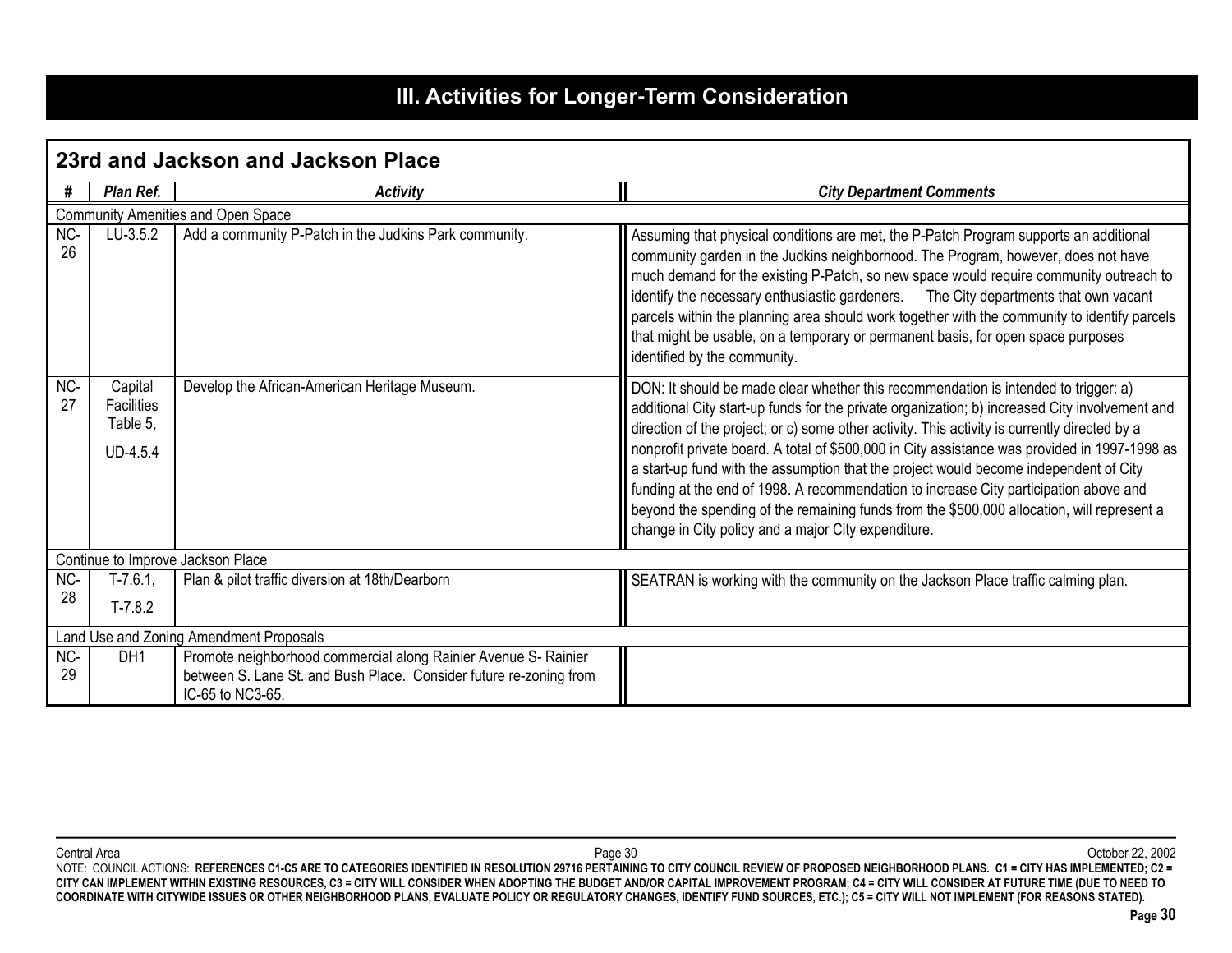# **I. Key Strategy**

# **Description**

23rd and Union has long been considered the hub of the Central Area. Its smaller scale lends itself to less residential and commercial density. The vision for the neighborhood focuses on maintaining the cultural and ethnic diversity of the community. In the future, changes will be made thoughtfully, with respect for the past, pride in the present, and careful regard for sustainable development in the future. East Union Street will be the focus, both in terms of transportation systems and in becoming the gathering place for the community. To support this vision, an integration of streetscape, street improvement, land use/zoning changes, and open space elements will need to come together.

# **Integrated Executive Response**

The plan for this node embraces the pedestrian-oriented philosophy of the Comprehensive Plan by seeking to accommodate area residents with business and service opportunities within walking distance of their homes. Strategies such as a pedestrian overlay extending outward from the main crossroads, expanding commercial opportunities appropriate to the neighborhood's scale and preserving and diversifying housing options could contribute toward City policy objectives

Department responses included below: SEATRAN. Compiled by SPO.

**Lead Department: SEATRAN**

**Participating Departments: DCLU**

#### *Activities already underway*

 $\bullet$  SEATRAN will evaluate the conceptual designs, technical analyses, and preliminary project budgets for parking, pedestrian, bicycling, and other proposed transportation improvements for Union Street from 18th Avenue to 23rd Avenue which the community is preparing.

#### *Tasks to be undertaken in 1998-2000*

1. Based on preliminary project budget identify which transportation and urban design improvements if any, would be good candidates for a neighborhood bond or levy, Neighborhood Matching Fund or Neighborhood Street Fund.

- 2. Conduct initial feasibility evaluation.
- 3. Prioritize with strategies from other neighborhood plans.
- 4.Identify next steps for continued implementation.

# **Council Action Taken:**

Adopt rezones as proposed, activities ND-1 [MA1], ND-2 [MA2], ND-3 [U2], ND-4 [U2a].

Combine items ND-7 and ND-8, and note that SEATRAN is working with the community on this activity.

Designate Union from 18<sup>th</sup> to Martin Luther King, Jr. Way as a Key Pedestrian Street as requested in activity ND-6. Councilmembers have asked that the Executive provide a proposal, with timelines and expectations for conducting a reconsideration of the policies for pedestrian-oriented streets. The NGP&CE Committee will be receiving the Executive's progress report by the end of the first quarter of 1999.

Central Area

 Page 31 October 22, 2002 NOTE: COUNCIL ACTIONS: REFERENCES C1-C5 ARE TO CATEGORIES IDENTIFIED IN RESOLUTION 29716 PERTAINING TO CITY COUNCIL REVIEW OF PROPOSED NEIGHBORHOOD PLANS. C1 = CITY HAS IMPLEMENTED; C2 = **CITY CAN IMPLEMENT WITHIN EXISTING RESOURCES, C3 = CITY WILL CONSIDER WHEN ADOPTING THE BUDGET AND/OR CAPITAL IMPROVEMENT PROGRAM; C4 = CITY WILL CONSIDER AT FUTURE TIME (DUE TO NEED TO COORDINATE WITH CITYWIDE ISSUES OR OTHER NEIGHBORHOOD PLANS, EVALUATE POLICY OR REGULATORY CHANGES, IDENTIFY FUND SOURCES, ETC.); C5 = CITY WILL NOT IMPLEMENT (FOR REASONS STATED).**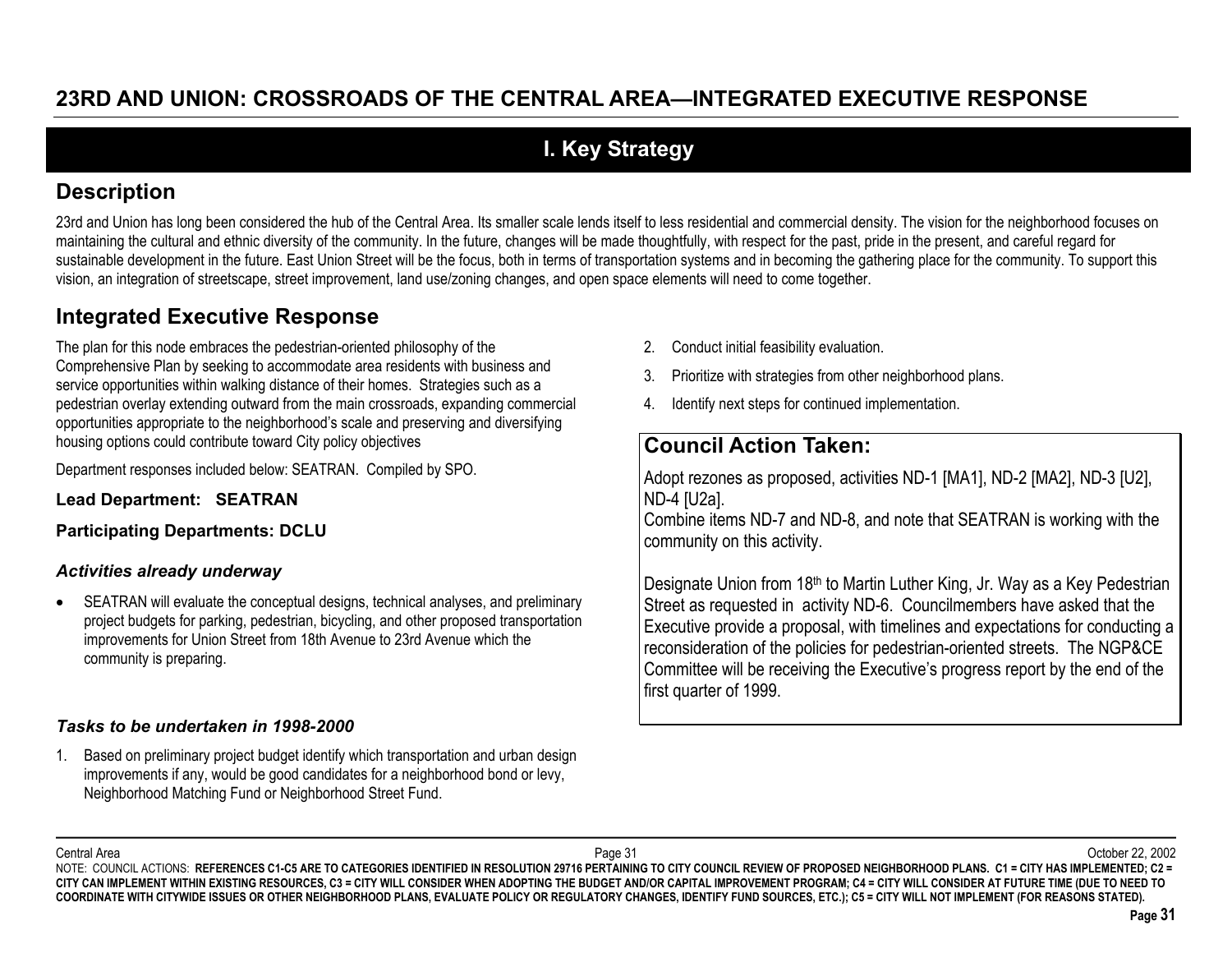Council supports the Executive Response on the remaining Key Strategy items.

|                       |                        | 23rd and Union: Crossroads of the Central Area: Key Strategy Activities                                                                                                                                                                                                                                                                                                                                                                          |                 |                      |                         |                               |                                                                                                                                                                                                                                                                                                                                                                                            |
|-----------------------|------------------------|--------------------------------------------------------------------------------------------------------------------------------------------------------------------------------------------------------------------------------------------------------------------------------------------------------------------------------------------------------------------------------------------------------------------------------------------------|-----------------|----------------------|-------------------------|-------------------------------|--------------------------------------------------------------------------------------------------------------------------------------------------------------------------------------------------------------------------------------------------------------------------------------------------------------------------------------------------------------------------------------------|
| #                     | Plan Ref.              | <b>Activity</b>                                                                                                                                                                                                                                                                                                                                                                                                                                  | <b>Priority</b> | <b>Time</b><br>Frame | Cost<br><b>Estimate</b> | <b>Implementor</b>            | <b>Executive Response</b>                                                                                                                                                                                                                                                                                                                                                                  |
| ND-                   | MA <sub>1</sub>        | For the southwest corner of Martin Luther King, Jr. Way<br>and East Union, change the L2 zoning to NC2-40.                                                                                                                                                                                                                                                                                                                                       |                 |                      |                         | <b>DCLU</b>                   | Adopt as part of the approval process for the Central<br>Area Plan.                                                                                                                                                                                                                                                                                                                        |
| ND-<br>$\overline{2}$ | MA <sub>2</sub>        | For the land extending along 34th Avenue from midway<br>between East Union and East Spring and extending to<br>Spring Street, change the L2 zoning to NC1-30.                                                                                                                                                                                                                                                                                    |                 |                      |                         | <b>DCLU</b>                   | Adopt as part of the approval process for the Central<br>Area Plan.                                                                                                                                                                                                                                                                                                                        |
| ND-<br>3              | U <sub>2</sub>         | Establish Union as a commercial, pedestrian-oriented<br>street- Revise zoning from 20th to 22nd from L1, L2, L3,<br>R/C, NC1-30 to NC2-30                                                                                                                                                                                                                                                                                                        |                 |                      |                         | <b>DCLU</b>                   | Adopt as part of the approval process for the Central<br>Area Plan.                                                                                                                                                                                                                                                                                                                        |
| ND-                   | U2a                    | Create a Pedestrian Overlay Zone (P2) along 23rd<br>Avenue between East Pike St and East Spring Street and<br>along E. Union St. between 25th Avenue and 22nd<br>Avenue.                                                                                                                                                                                                                                                                         |                 |                      |                         | <b>DCLU</b>                   | Adopt as part of the approval process for the Central<br>Plan.                                                                                                                                                                                                                                                                                                                             |
| ND-<br>5              | LU Table 2<br>U-Recs.  | Evaluate possible land use and zoning changes as per<br>the plan. Pursue those rezones found to focus on<br>supporting a small scale, neighborhood serving<br>commercial hub, providing for a range of residential<br>housing types, allowing preservation and conversion of<br>homes south of Union on 23rd to multifamily structures,<br>increasing residential density moderately, and improving<br>the pedestrian feel of East Union Street. |                 |                      |                         | <b>DCLU</b>                   | Community or property owners should prepare initial<br>analysis and determine level of public support for<br>additional proposed rezones. Community or property<br>owners could work with DCLU to formally propose<br>rezones.                                                                                                                                                             |
| ND-<br>6              | $T-7.5.1$<br>$T-7.4.4$ | Designate Union between 18th and MLK as Key<br>Pedestrian Street.                                                                                                                                                                                                                                                                                                                                                                                |                 |                      |                         | <b>SEATRAN</b><br><b>DCLU</b> | The intersection of 23rd and Union proposed for a<br>Pedestrian Overlay Zone will serve the highest density<br>portions of this urban village and warrants the highest<br>intensity of pedestrian features. Pedestrian<br>improvements for the remainder of Union between 18th<br>Avenue and MLK Way should not be as extensive and<br>should be concentrated around pedestrian generators |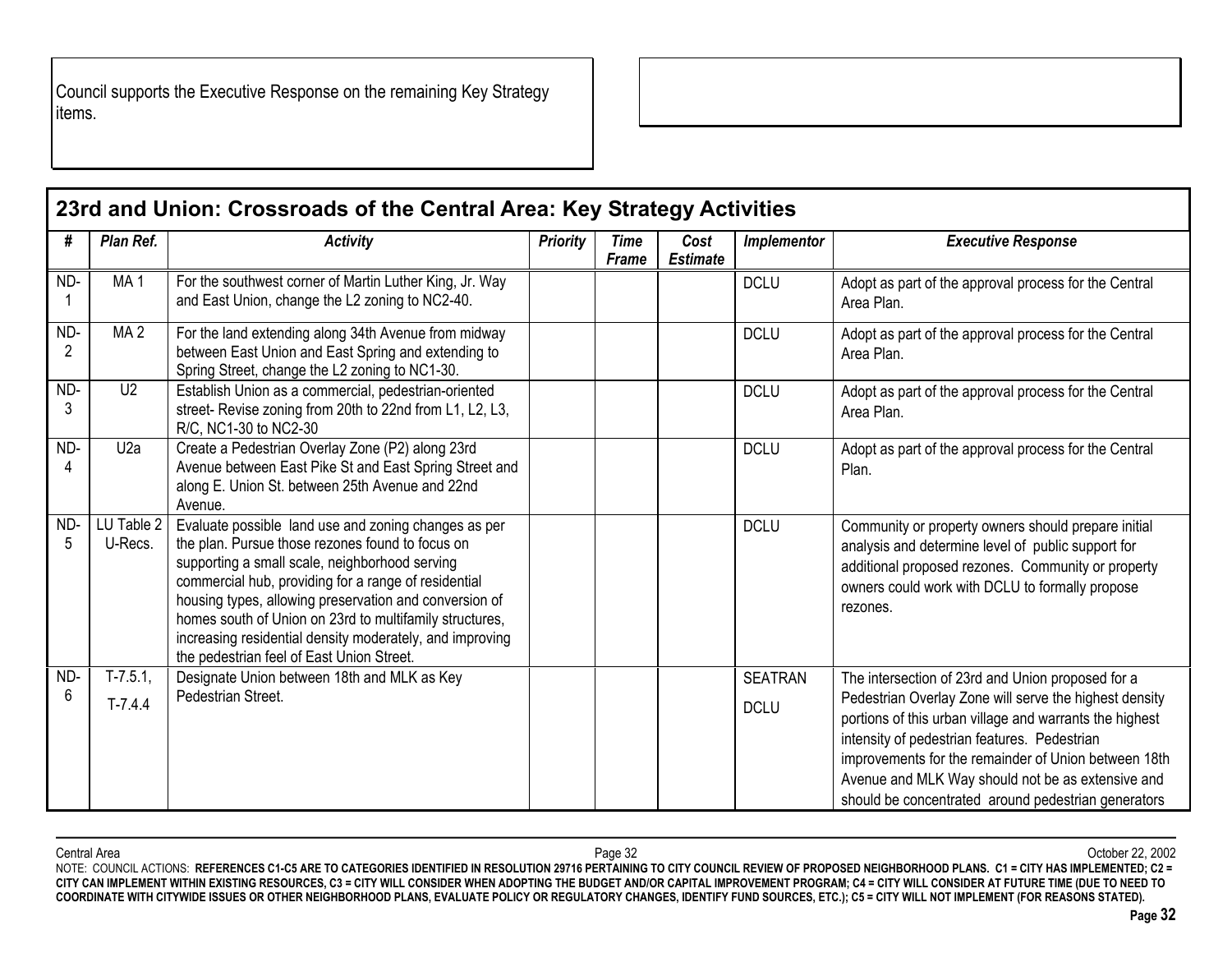|     | 23rd and Union: Crossroads of the Central Area: Key Strategy Activities |                                                                                                                                                                                                                                                                                 |                 |                      |                         |                              |                                                                                                                                                                                                                                                                                                                                                                                                                                    |  |  |  |
|-----|-------------------------------------------------------------------------|---------------------------------------------------------------------------------------------------------------------------------------------------------------------------------------------------------------------------------------------------------------------------------|-----------------|----------------------|-------------------------|------------------------------|------------------------------------------------------------------------------------------------------------------------------------------------------------------------------------------------------------------------------------------------------------------------------------------------------------------------------------------------------------------------------------------------------------------------------------|--|--|--|
| #   | Plan Ref.                                                               | <b>Activity</b>                                                                                                                                                                                                                                                                 | <b>Priority</b> | Time<br><b>Frame</b> | Cost<br><b>Estimate</b> | <b>Implementor</b>           | <b>Executive Response</b>                                                                                                                                                                                                                                                                                                                                                                                                          |  |  |  |
|     |                                                                         |                                                                                                                                                                                                                                                                                 |                 |                      |                         |                              | such as schools, transit stops, parks, retail uses, etc.<br>Designate the key pedestrian street as requested.<br>Councilmembers have asked that the Executive provide<br>a proposal, with timelines and expectations for<br>conducting a reconsideration of the policies for<br>pedestrian-oriented streets. The NGP&CE Committee<br>will be receiving the Executive's progress report by the<br>end of the first quarter of 1999. |  |  |  |
| ND- | Ch.IV-<br>Page 36<br>$T-7.11.4$                                         | Develop and implement improvements<br>along Union Street between 18th and 23rd, including<br>pedestrian, parking, and bicycling improvements per the<br>recommendations of the Union Street Improvement and<br>Urban Design Plan now currently in progress by the<br>community. |                 |                      | Approx.<br>\$250,000    | <b>SEATRAN,</b><br>Community | See 1998-2000 Tasks above. SEATRAN is involved<br>with the community on this plan. Recommendation may<br>be considered in the future, pending availability of<br>funding and completion of concept plan by the<br>community.                                                                                                                                                                                                       |  |  |  |

# **II. Additional Activities for Implementation**

|     | l 23rd and Union – Crossroads of the Central Area |                                                                                                                                                                                                         |                 |                      |                         |                |                                                                                                                                                                                                                               |                                                                                                                        |                                   |  |
|-----|---------------------------------------------------|---------------------------------------------------------------------------------------------------------------------------------------------------------------------------------------------------------|-----------------|----------------------|-------------------------|----------------|-------------------------------------------------------------------------------------------------------------------------------------------------------------------------------------------------------------------------------|------------------------------------------------------------------------------------------------------------------------|-----------------------------------|--|
| #   | Plan<br>Ref.                                      | <b>Activity</b>                                                                                                                                                                                         | <b>Priority</b> | Time<br><b>Frame</b> | Cost<br><b>Estimate</b> | Implementor    | <b>Executive Response</b>                                                                                                                                                                                                     | Recommended<br><b>Executive Action</b>                                                                                 | <b>Council Action Taken</b>       |  |
|     |                                                   | <b>Transportation Capital Improvements</b>                                                                                                                                                              |                 |                      |                         |                |                                                                                                                                                                                                                               |                                                                                                                        |                                   |  |
|     |                                                   |                                                                                                                                                                                                         |                 |                      |                         |                |                                                                                                                                                                                                                               |                                                                                                                        | Combine with item ND-7<br>above.  |  |
| ND- | T.4.3                                             | Make Union a primary<br>bicycle route and priority<br>bicycle street. Paint bicycle<br>lanes and/or bicycle symbols<br>on Union between 14th and<br>34th as space allows per<br>SEATRAN proposal. Paint |                 |                      |                         | <b>SEATRAN</b> | SEATRAN will stripe a full bike lane<br>(14th to 18th; 20th to 22nd; 24th to<br>26th). From 18th to 20th and from<br>26th to 34th, where space is in-<br>adequate for a full-width striped<br>bike lane, SEATRAN could mark a | Recommendation<br>for Union St. will be<br>implemented as<br>noted in Executive<br>Response. Other<br>sections will be | C <sub>2</sub> and C <sub>4</sub> |  |

Central Area Page 33 October 22, 2002 NOTE: COUNCIL ACTIONS: **REFERENCES C1-C5 ARE TO CATEGORIES IDENTIFIED IN RESOLUTION 29716 PERTAINING TO CITY COUNCIL REVIEW OF PROPOSED NEIGHBORHOOD PLANS. C1 = CITY HAS IMPLEMENTED; C2 = CITY CAN IMPLEMENT WITHIN EXISTING RESOURCES, C3 = CITY WILL CONSIDER WHEN ADOPTING THE BUDGET AND/OR CAPITAL IMPROVEMENT PROGRAM; C4 = CITY WILL CONSIDER AT FUTURE TIME (DUE TO NEED TO COORDINATE WITH CITYWIDE ISSUES OR OTHER NEIGHBORHOOD PLANS, EVALUATE POLICY OR REGULATORY CHANGES, IDENTIFY FUND SOURCES, ETC.); C5 = CITY WILL NOT IMPLEMENT (FOR REASONS STATED).**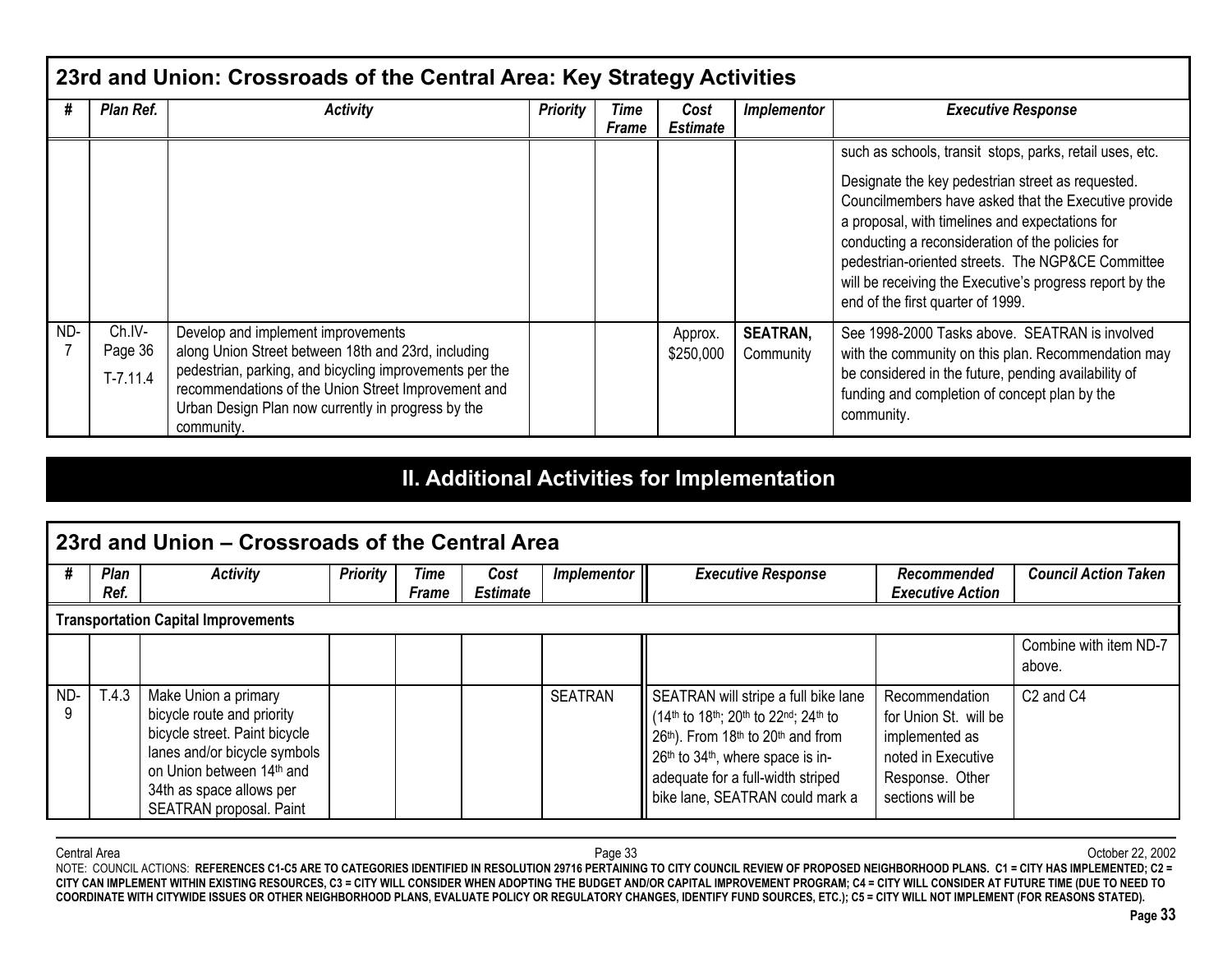| #         | Plan<br>Ref. | <b>Activity</b>                                                                                                                                                                  | <b>Priority</b> | <b>Time</b><br>Frame | Cost<br><b>Estimate</b> | Implementor              | <b>Executive Response</b>                                                                                                                                                                                                                                                                                                                                                                                                                                                                                                                                                                                                                                                                                         | Recommended<br><b>Executive Action</b>                                                                                                                                                                                    | <b>Council Action Taken</b>                                                                                                                                                                       |
|-----------|--------------|----------------------------------------------------------------------------------------------------------------------------------------------------------------------------------|-----------------|----------------------|-------------------------|--------------------------|-------------------------------------------------------------------------------------------------------------------------------------------------------------------------------------------------------------------------------------------------------------------------------------------------------------------------------------------------------------------------------------------------------------------------------------------------------------------------------------------------------------------------------------------------------------------------------------------------------------------------------------------------------------------------------------------------------------------|---------------------------------------------------------------------------------------------------------------------------------------------------------------------------------------------------------------------------|---------------------------------------------------------------------------------------------------------------------------------------------------------------------------------------------------|
|           | $T -$        | bicycle symbols on 19th<br>north of Union.<br>Install curb bulb at 17th                                                                                                          |                 |                      |                         |                          | bicycle stencil next to the parking<br>lane, without a stripe to let bicyclists<br>and drivers know that this is a<br>portion of the street where bicyclists<br>can be expected. However, this<br>modified bike lane cannot<br>successfully compete for 1998<br>SEATRAN funds. If the community<br>gets funds to stripe the modified<br>bike lane, SEATRAN reserves the<br>right to alter the design or remove<br>the lane or stencils if it proves<br>confusing for vehicles or bicyclists.<br>Between 22 <sup>nd</sup> and 24 <sup>th</sup> , there is not<br>enough space for a stripe or stencil.<br>19th is not an arterial. SEATRAN<br>regards non-arterials as safe for<br>bicycles without bicycle lanes. | considered in the<br>future pending<br>identification of<br>funding. Recom-<br>mendation will not<br>be implemented<br>where pavement<br>width is insufficient.<br>Recommendation<br>for 19th will not be<br>implemented. | C <sub>5</sub>                                                                                                                                                                                    |
| ND-<br>10 | 7.3.2        | Avenue and Union to<br>provide safe access to T.T.<br>Minor Playfield.                                                                                                           |                 |                      | \$25,000                | <b>SEATRAN</b>           | Curb bulbs will be installed at 17th<br>and Union through the<br>Neighborhood Street Fund process.                                                                                                                                                                                                                                                                                                                                                                                                                                                                                                                                                                                                                | Recommendation is<br>being implemented.                                                                                                                                                                                   | C <sub>2</sub>                                                                                                                                                                                    |
|           |              | Open Space/Joint Use Opportunities                                                                                                                                               |                 |                      |                         |                          |                                                                                                                                                                                                                                                                                                                                                                                                                                                                                                                                                                                                                                                                                                                   |                                                                                                                                                                                                                           |                                                                                                                                                                                                   |
| ND-<br>11 | LU-<br>3.5.2 | Ensure replacement of P-<br>Patch lost at 24th and<br>Marion. Recognize the value<br>of this resource to the Squire<br>Park community and seek a<br>larger site with more plots. |                 |                      |                         | <b>DPR</b><br><b>DON</b> | P-Patch and the Friends of P-Patch<br>have identified some possible sites<br>in this area, including 20 <sup>th</sup> & Union                                                                                                                                                                                                                                                                                                                                                                                                                                                                                                                                                                                     | Recommendation<br>will be considered in<br>the future, pending<br>identification of a<br>site and fund<br>source.                                                                                                         | The City departments<br>that own vacant<br>parcels within the<br>planning area should<br>work together with<br>the community to<br>identify parcels that<br>might be usable, on a<br>temporary or |

Central Area Page 34 October 22, 2002 NOTE: COUNCIL ACTIONS: **REFERENCES C1-C5 ARE TO CATEGORIES IDENTIFIED IN RESOLUTION 29716 PERTAINING TO CITY COUNCIL REVIEW OF PROPOSED NEIGHBORHOOD PLANS. C1 = CITY HAS IMPLEMENTED; C2 = CITY CAN IMPLEMENT WITHIN EXISTING RESOURCES, C3 = CITY WILL CONSIDER WHEN ADOPTING THE BUDGET AND/OR CAPITAL IMPROVEMENT PROGRAM; C4 = CITY WILL CONSIDER AT FUTURE TIME (DUE TO NEED TO COORDINATE WITH CITYWIDE ISSUES OR OTHER NEIGHBORHOOD PLANS, EVALUATE POLICY OR REGULATORY CHANGES, IDENTIFY FUND SOURCES, ETC.); C5 = CITY WILL NOT IMPLEMENT (FOR REASONS STATED).**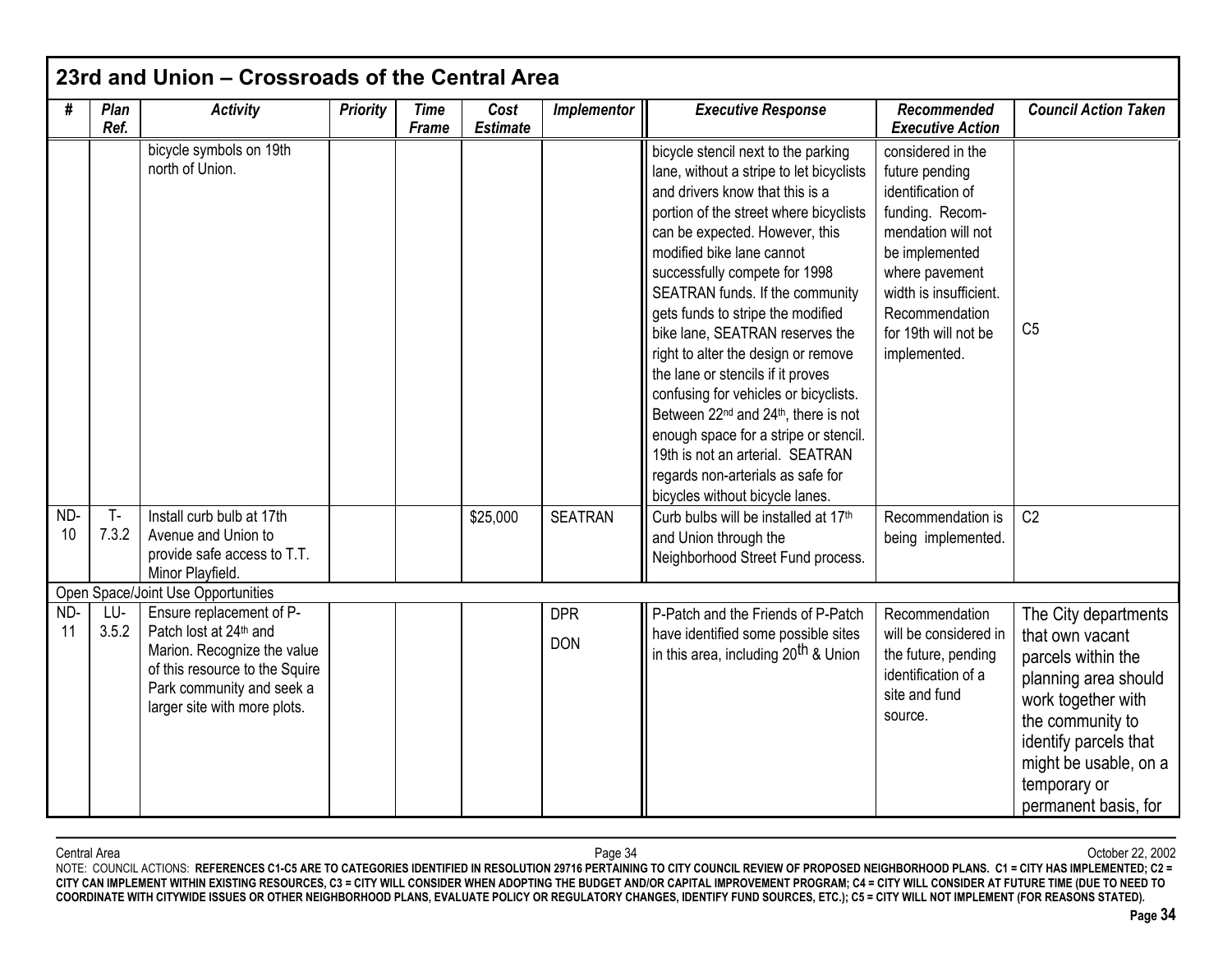|           | 23rd and Union - Crossroads of the Central Area |                                                                                                                                                                                                                                                                                                                                                                    |                 |                             |                         |                    |                                                                                                                                                                                                                                                                                                                                                 |                                                                                                                                                                     |                                                        |  |
|-----------|-------------------------------------------------|--------------------------------------------------------------------------------------------------------------------------------------------------------------------------------------------------------------------------------------------------------------------------------------------------------------------------------------------------------------------|-----------------|-----------------------------|-------------------------|--------------------|-------------------------------------------------------------------------------------------------------------------------------------------------------------------------------------------------------------------------------------------------------------------------------------------------------------------------------------------------|---------------------------------------------------------------------------------------------------------------------------------------------------------------------|--------------------------------------------------------|--|
| #         | Plan<br>Ref.                                    | <b>Activity</b>                                                                                                                                                                                                                                                                                                                                                    | <b>Priority</b> | <b>Time</b><br><b>Frame</b> | Cost<br><b>Estimate</b> | <b>Implementor</b> | <b>Executive Response</b>                                                                                                                                                                                                                                                                                                                       | Recommended<br><b>Executive Action</b>                                                                                                                              | <b>Council Action Taken</b>                            |  |
|           |                                                 |                                                                                                                                                                                                                                                                                                                                                                    |                 |                             |                         |                    |                                                                                                                                                                                                                                                                                                                                                 |                                                                                                                                                                     | open space purposes<br>identified by the<br>community. |  |
| ND-<br>12 | LU-<br>3.5.5                                    | Create funding and support<br>efforts of Seattle Parks and<br><b>Recreation and Seattle</b><br>School District partnership to<br>enhance T.T. Minor<br>Elementary as a shared use<br>community open space<br>facility. (The project entails<br>the redevelopment of the<br>current asphalt, play areas<br>with playground equipment,<br>gardens, and landscaping.) |                 |                             |                         | DPR, SSD           | DPR has submitted an application<br>for an Interagency Committee for<br>Outdoor Recreation an [IAC] grant<br>to fund the development of the field<br>and part of the play area at the<br>school, proposing major<br>maintenance dollars as a local<br>match. Community members are<br>looking for additional grant sources<br>for this project. | Recommendation<br>will be implemented<br>in part if an IAC<br>grant is awarded.<br>Further work<br>depends upon<br>identification of<br>additional fund<br>sources. | C <sub>4</sub>                                         |  |
|           |                                                 | Economic Development                                                                                                                                                                                                                                                                                                                                               |                 |                             |                         |                    |                                                                                                                                                                                                                                                                                                                                                 |                                                                                                                                                                     |                                                        |  |
| ND-<br>13 | ED-<br>5.4.3                                    | Continue adding commercial<br>office space and<br>professional services.                                                                                                                                                                                                                                                                                           |                 |                             |                         | CDCs, OED          | OED will continue to support private<br>commercial development in the<br>23rd and Union area. If the projects<br>provide jobs for low and moderate<br>income persons, OED may be able<br>to provide financing through federal<br>loan programs.                                                                                                 | Recommendation is<br>a community-based<br>activity and will be<br>supported by<br>existing programs.                                                                | C <sub>5</sub>                                         |  |
| ND-<br>14 | ED-<br>5.4.3                                    | Support CDC development<br>efforts in this area, including<br>the Colman building and<br>under-developed property<br>redevelopment.                                                                                                                                                                                                                                |                 |                             |                         | <b>OED</b>         | OED will continue to support<br>community-based development of<br>projects through CDCs. If the<br>projects provide jobs for low and<br>moderate income persons, OED<br>may be able to provide financing<br>through federal loan programs.                                                                                                      | Recommendation<br>can and will be<br>implemented<br>through existing<br>programs.                                                                                   | C <sub>2</sub>                                         |  |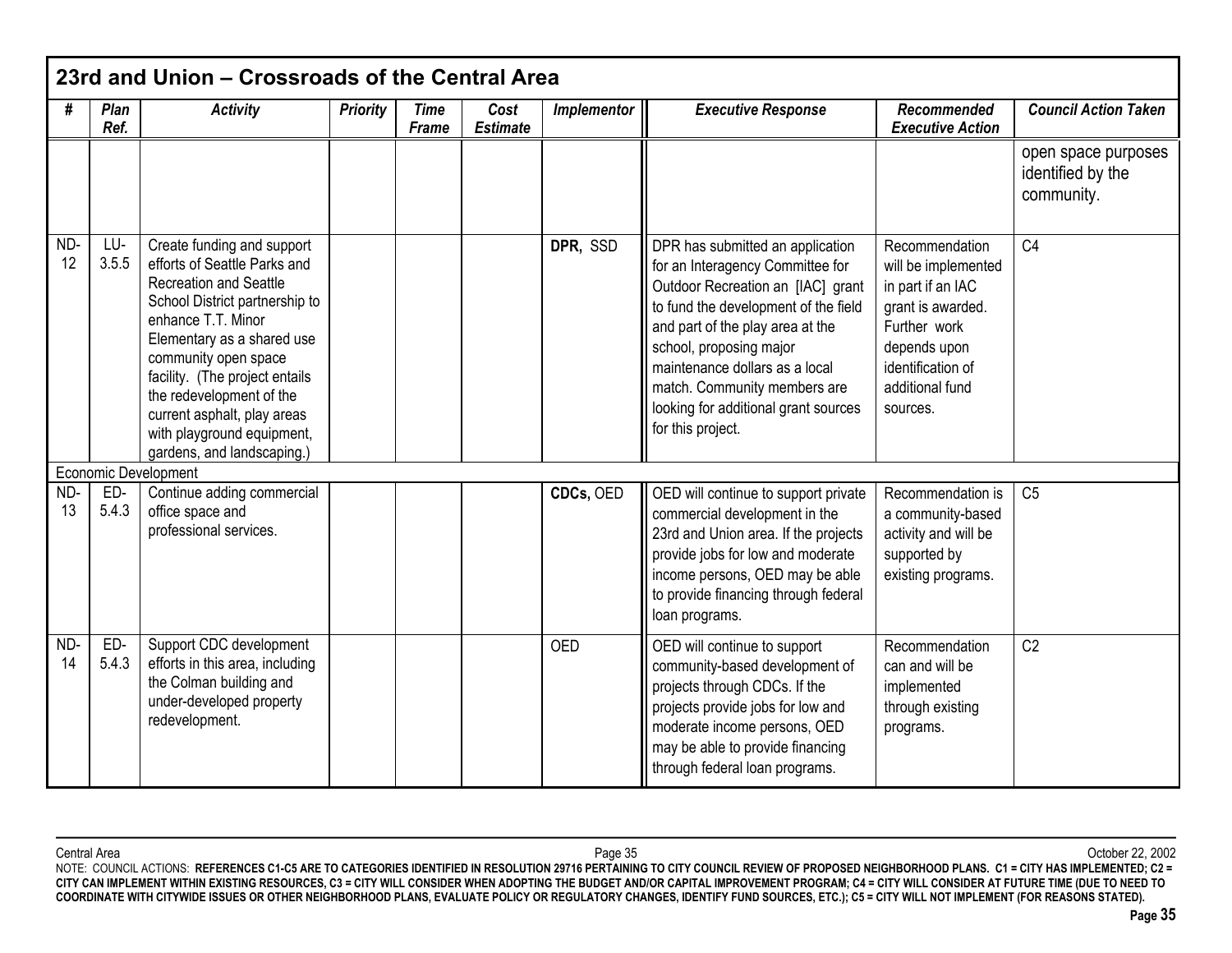|           | 23rd and Union – Crossroads of the Central Area |                                                                        |                 |                      |                         |                           |                                                                                          |                                                     |                             |
|-----------|-------------------------------------------------|------------------------------------------------------------------------|-----------------|----------------------|-------------------------|---------------------------|------------------------------------------------------------------------------------------|-----------------------------------------------------|-----------------------------|
|           | Plan<br>Ref.                                    | <b>Activity</b>                                                        | <b>Priority</b> | Time<br><b>Frame</b> | Cost<br><b>Estimate</b> | Implementor               | <b>Executive Response</b>                                                                | Recommended<br><b>Executive Action</b>              | <b>Council Action Taken</b> |
| ND-<br>15 | ED-<br>5.4.3                                    | Ensure development<br>supports existing restaurant<br>cluster at node. |                 |                      |                         | Community,<br><b>CDCs</b> | Restaurants are one of the uses<br>permitted in the proposed<br>pedestrian overlay zone. | Recommendation is<br>a community-based<br>activity. | - C5                        |

# **III. Activities for Longer-Term Consideration**

|              |                     | 23rd and Union- Crossroads of the Central Area                                                                                                                         |                                                                                                                                                                            |
|--------------|---------------------|------------------------------------------------------------------------------------------------------------------------------------------------------------------------|----------------------------------------------------------------------------------------------------------------------------------------------------------------------------|
| #            | <b>Plan</b><br>Ref. | <b>Activity</b>                                                                                                                                                        | <b>City Department Comments</b>                                                                                                                                            |
|              |                     | <b>Transportation Capital Improvements</b>                                                                                                                             |                                                                                                                                                                            |
| <b>ND-16</b> |                     | Reduce/remove driveway cuts within 50 feet of Union and 23rd intersection when<br>property redeveloped.                                                                |                                                                                                                                                                            |
| <b>ND-17</b> | $T-7.15$            | Modify parking requirements per recommendations from Union /23rd parking study<br>by Donald King Associates, sponsored through Midtown Commons.                        |                                                                                                                                                                            |
| <b>ND-18</b> | T-7.6.3             | Continue to consider designating right lane on Union at 23rd as right turn only<br>except transit.                                                                     | A right turn lane is only installed for safety reasons, and this is not a safety issue.<br>The two lanes allow for better queuing, and reduce the congestion at the light. |
|              |                     | Land Use and Zoning Amendment Proposals- including those for the Madrona Neighborhood Anchor                                                                           |                                                                                                                                                                            |
| <b>ND-19</b> | Table 2 I           | Evaluate NC1-30 from 18th to 20th and in conjunction, consider adding P2 Overlay<br>to same area.                                                                      |                                                                                                                                                                            |
| <b>ND-20</b> | Table 2             | Consolidate commercial opportunities along Cherry Street to promote development<br>at this ancillary commercial area by re-zoning to NC2-30. Refer to map for details. |                                                                                                                                                                            |
| <b>ND-21</b> | U6a                 | Revise zoning to support existing retail area by rezoning from L2-R/C to NC1-30 at<br>30th and Cherry.                                                                 |                                                                                                                                                                            |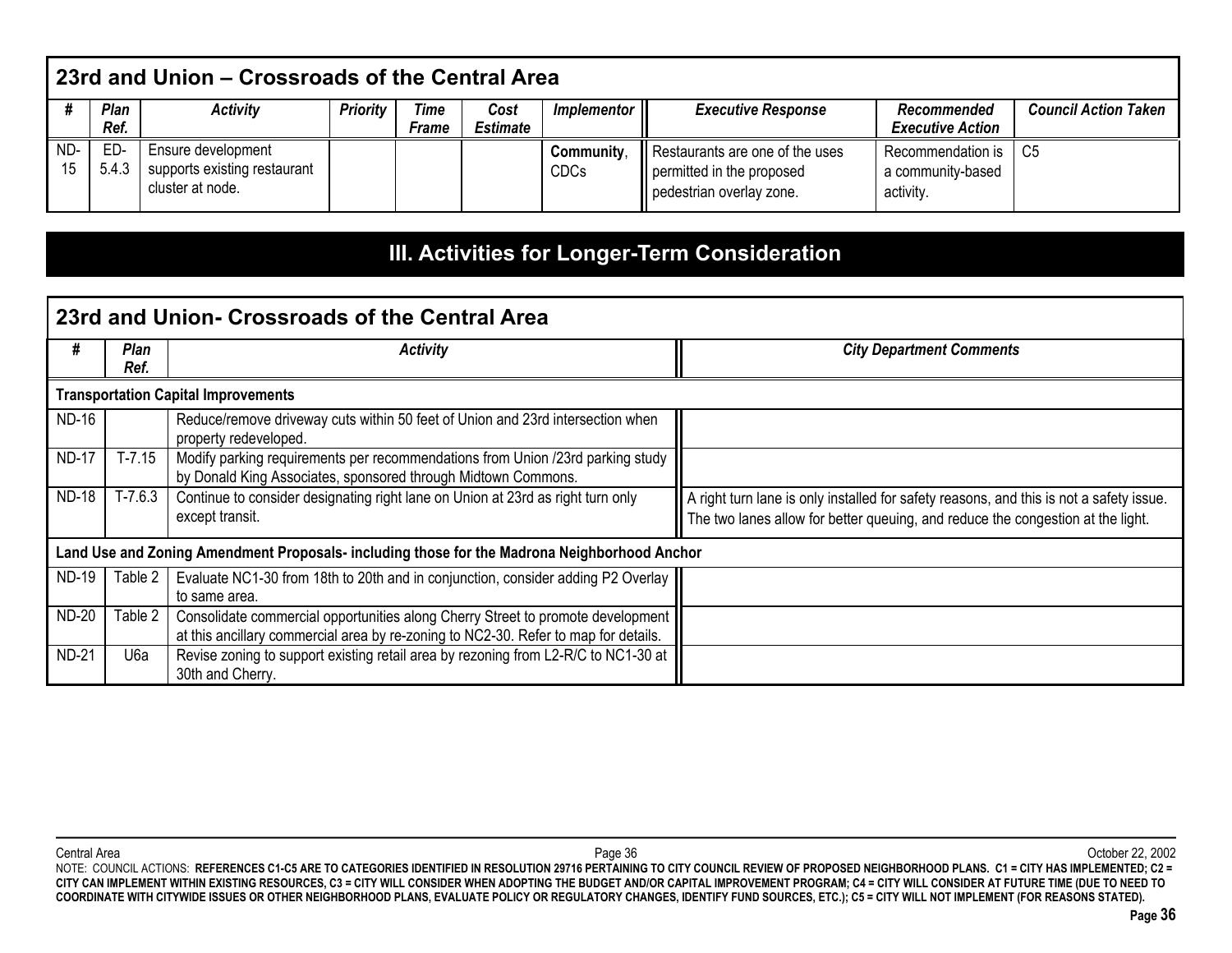## **23RD AVENUE CORRIDOR- LINKING THE CENTRAL AREA'S HUBS OF ECONOMIC ACTIVITY**

# **I. Key Strategy**

### **Description**

During neighborhood planning, the importance of 23rd Avenue as a transportation corridor and vital link between the heart of the Central Area's economic "niche" neighborhoods became very apparent as part of economic development and urban design discussions. Extending no more than two miles between Madison and Jackson, revitalizing and improving the appearance of the street in those stretches between the commercial hubs and at the hubs themselves stands out as an important key plan activity. Transportation, economic development, and urban design recommendations all regard the importance of the 23rd Avenue Corridor.

### **Integrated Executive Response**

These proposed activities do not necessarily constitute a Key Strategy. The proposed activities are very specific and can be best be addressed item by item as additional activities for implementation. See items T-7.4.5, , ED-5.4.3, Madison-Miller Master Plan V1-2.2, T-5.4.5 below.

Central Area Page 37 October 22, 2002 NOTE: COUNCIL ACTIONS: REFERENCES C1-C5 ARE TO CATEGORIES IDENTIFIED IN RESOLUTION 29716 PERTAINING TO CITY COUNCIL REVIEW OF PROPOSED NEIGHBORHOOD PLANS. C1 = CITY HAS IMPLEMENTED; C2 = **CITY CAN IMPLEMENT WITHIN EXISTING RESOURCES, C3 = CITY WILL CONSIDER WHEN ADOPTING THE BUDGET AND/OR CAPITAL IMPROVEMENT PROGRAM; C4 = CITY WILL CONSIDER AT FUTURE TIME (DUE TO NEED TO COORDINATE WITH CITYWIDE ISSUES OR OTHER NEIGHBORHOOD PLANS, EVALUATE POLICY OR REGULATORY CHANGES, IDENTIFY FUND SOURCES, ETC.); C5 = CITY WILL NOT IMPLEMENT (FOR REASONS STATED).**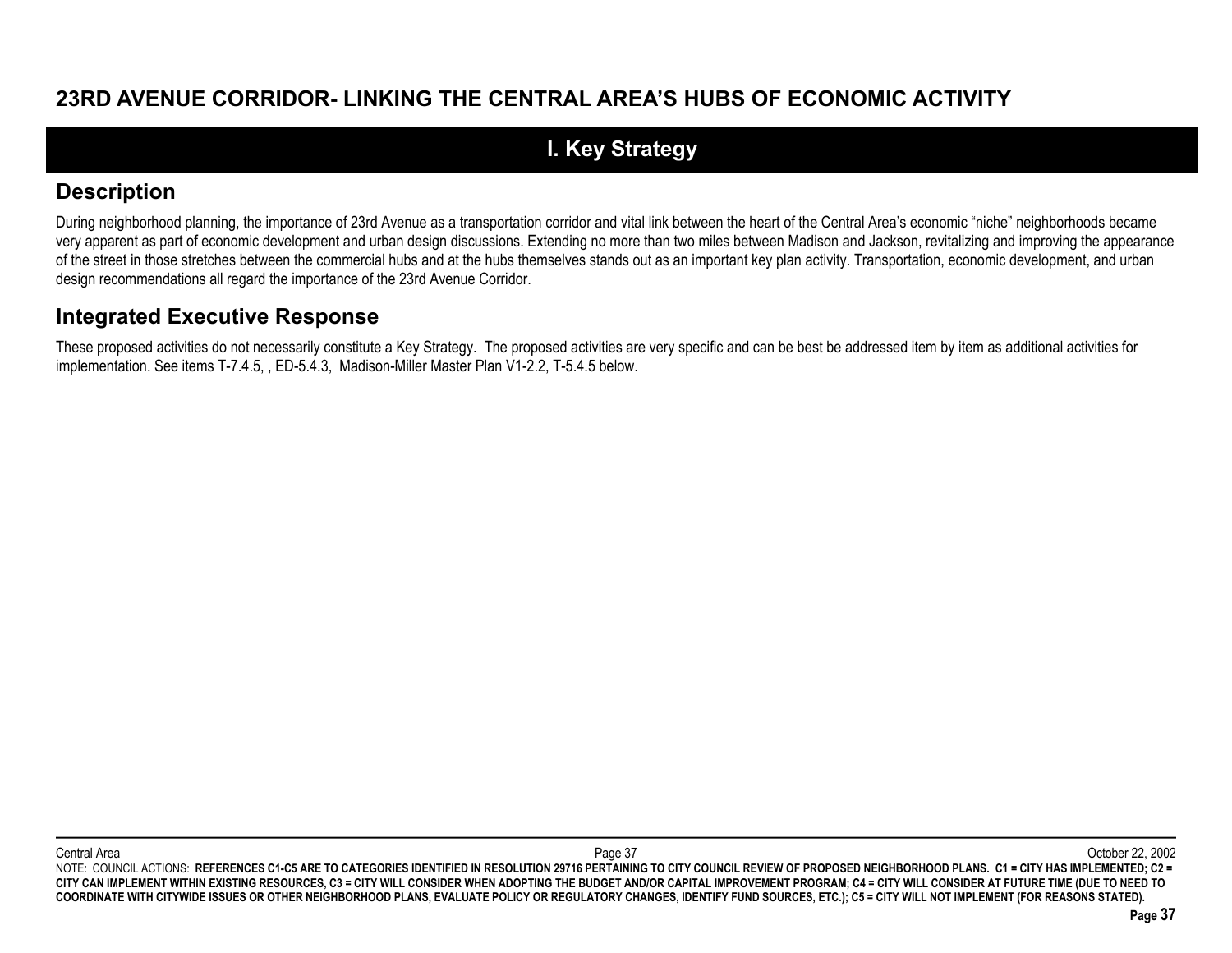|        | II. Additional Activities for Implementation          |                                                                                                                                                                                                                                                                                                          |                 |                      |                         |                               |                                                                                                                                                                                                                                                |                                                                                                                                                                |                                                                                                                                                                                                                                                                                                                                                                                                                          |
|--------|-------------------------------------------------------|----------------------------------------------------------------------------------------------------------------------------------------------------------------------------------------------------------------------------------------------------------------------------------------------------------|-----------------|----------------------|-------------------------|-------------------------------|------------------------------------------------------------------------------------------------------------------------------------------------------------------------------------------------------------------------------------------------|----------------------------------------------------------------------------------------------------------------------------------------------------------------|--------------------------------------------------------------------------------------------------------------------------------------------------------------------------------------------------------------------------------------------------------------------------------------------------------------------------------------------------------------------------------------------------------------------------|
|        |                                                       | 23rd Avenue Corridor- Linking the Central Area's Hubs of Economic Activity                                                                                                                                                                                                                               |                 |                      |                         |                               |                                                                                                                                                                                                                                                |                                                                                                                                                                |                                                                                                                                                                                                                                                                                                                                                                                                                          |
| #      | Plan<br>Ref.                                          | <b>Activity</b>                                                                                                                                                                                                                                                                                          | <b>Priority</b> | <b>Time</b><br>Frame | Cost<br><b>Estimate</b> | <b>Implementor</b>            | <b>Executive Response</b>                                                                                                                                                                                                                      | Recommended<br><b>Executive Action</b>                                                                                                                         | <b>Council Action</b><br><b>Taken</b>                                                                                                                                                                                                                                                                                                                                                                                    |
|        |                                                       | <b>Transportation Capital Improvements</b>                                                                                                                                                                                                                                                               |                 |                      |                         |                               |                                                                                                                                                                                                                                                |                                                                                                                                                                |                                                                                                                                                                                                                                                                                                                                                                                                                          |
| $NE-1$ | $T -$<br>7.4.5                                        | Designate 23rd between<br>Dearborn and the I-90 lid as a<br>Key Pedestrian Street.                                                                                                                                                                                                                       |                 |                      |                         | <b>SEATRAN</b><br><b>DCLU</b> | 23rd will be designated as a Key<br>Pedestrian Street. Pedestrian<br>amenities should be concentrated<br>around pedestrian generators<br>such as schools, transit stops,<br>parks, retail clusters, etc.                                       | Recommendation will be<br>implemented.                                                                                                                         | Designate the key<br>pedestrian street as<br>requested.<br>Councilmembers<br>have asked that the<br>Executive provide a<br>proposal, with<br>timelines and<br>expectations for<br>conducting a<br>reconsideration of the<br>policies for<br>pedestrian-oriented<br>streets. The<br><b>NGP&amp;CE Committee</b><br>will be receiving the<br>Executive's progress<br>report by the end of<br>the first quarter of<br>1999. |
|        | NE-2 T-7.15<br>$T -$<br>7.15.1<br>Ch. VII,<br>Fig. 27 | Study impact of on-street, off-<br>peak parking on 23rd between<br>King and Yesler and Cherry and<br>Olive. Implement test of off-<br>peak parking on 23rd between<br>Cherry and Union. This would<br>be in support of land use recom-<br>mendations for live/work uses<br>through this stretch of 23rd. |                 |                      | Under<br>\$100,000      | <b>SEATRAN</b>                | This proposal needs further<br>review. An intersection analysis<br>needs to be performed at all the<br>arterial intersections on 23rd. If the<br>analysis indicates that traffic will<br>not be diverted, then SEATRAN<br>will approve a test. | Recommendation will be<br>considered in the future if<br>analysis shows that<br>congestion will not<br>increase and vehicle<br>mobility will be<br>maintained. | C <sub>4</sub>                                                                                                                                                                                                                                                                                                                                                                                                           |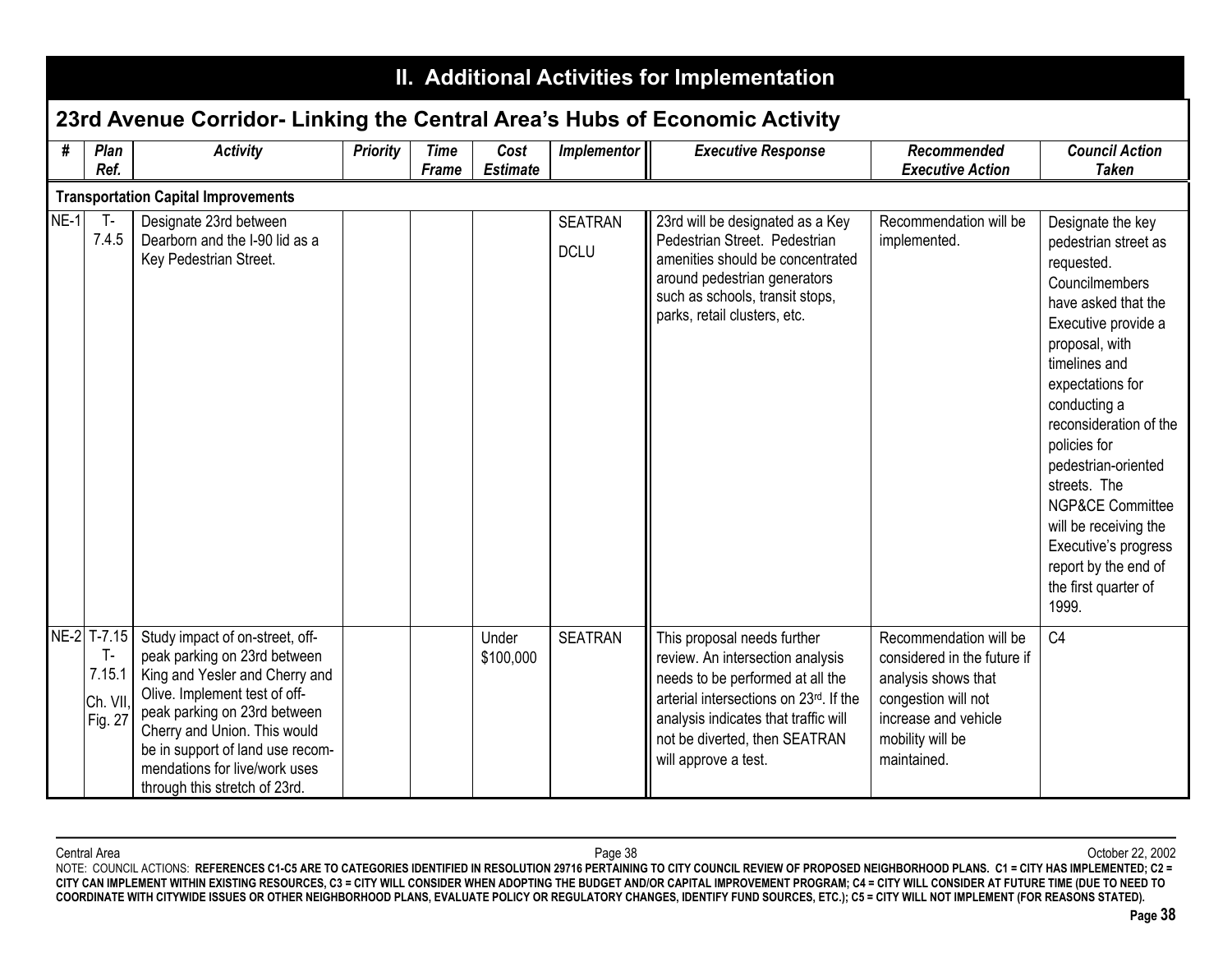| $NE-3$          | $T -$<br>7.13.1                                       | Review bus stop location along<br>23rd and make recommenda-<br>tions for consolidation as<br>appropriate. and then recom-<br>mend bus stop improvements<br>including lighting and shelters.  |  | Metro                        | Community should be working<br>directly with King County/Metro on<br>this recommendation.           | SEATRAN will approve<br>what the community and<br>METRO agree on.                                                              | C <sub>4</sub> |
|-----------------|-------------------------------------------------------|----------------------------------------------------------------------------------------------------------------------------------------------------------------------------------------------|--|------------------------------|-----------------------------------------------------------------------------------------------------|--------------------------------------------------------------------------------------------------------------------------------|----------------|
| $NE-4$          | $T -$<br>7.12.6                                       | Install signal preemption for<br>transit on 23rd when benefit<br>analysis calls for it.                                                                                                      |  | Metro                        | Community is and should be<br>working directly with King<br>County/Metro on this<br>recommendation. | METRO pays for signal<br>pre-emption. If METRO<br>requests it and pays for<br>it, SEATRAN will make<br>the adjustment          | C <sub>4</sub> |
| <b>NE-5 M-M</b> | $V1-2.2$<br>$T-7.4.5$<br>UD-<br>4.5.3<br>UD-<br>4.5.4 | <b>Establish the Central Area</b><br>Heritage Trail north of Yesler<br>along 23rd Avenue or other<br>appropriate streets depending<br>on points of interest (also refer<br>to Urban Design). |  | Community,<br><b>SEATRAN</b> |                                                                                                     | Recommendation is a<br>community-based<br>activity.                                                                            | C <sub>5</sub> |
| $NE-6$          | $T -$<br>7.3.2                                        | Install textured crosswalks at<br>arterial intersections : Madison,<br>Union, Cherry, Yesler, and<br>Jackson.                                                                                |  | <b>SEATRAN</b>               | SEATRAN generally does not<br>have funding for aesthetic<br>improvements.                           | Recommendation may<br>be considered in the<br>future if specific designs<br>are developed and if<br>funding can be identified. | C <sub>4</sub> |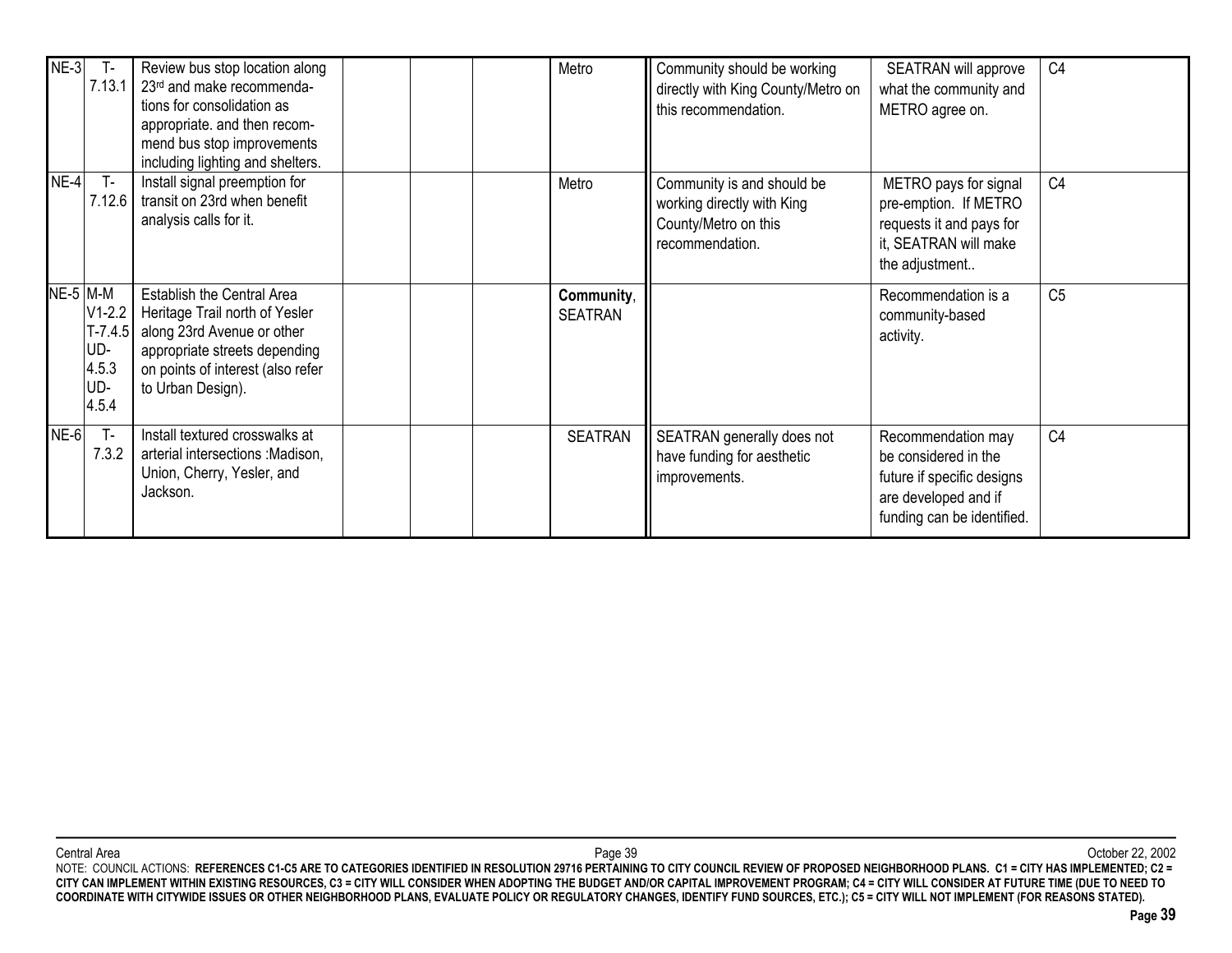|          | Economic Development4 |                                                                                                                                                                                                                                                                                                                                                                                                                                                                                                                                                                                                                             |  |  |                      |                                   |                                                                                                                                                         |                                                                                                                                                      |                |  |
|----------|-----------------------|-----------------------------------------------------------------------------------------------------------------------------------------------------------------------------------------------------------------------------------------------------------------------------------------------------------------------------------------------------------------------------------------------------------------------------------------------------------------------------------------------------------------------------------------------------------------------------------------------------------------------------|--|--|----------------------|-----------------------------------|---------------------------------------------------------------------------------------------------------------------------------------------------------|------------------------------------------------------------------------------------------------------------------------------------------------------|----------------|--|
| NE-      | ED-<br>5.4.3          | Focus economic development<br>resources to support distinct but<br>mutually supportive primary<br>business districts along 23rd<br>Avenue Corridor and coordinate<br>the nodal development to<br>ensure connectivity:<br>23rd and Madison Node -<br>$\blacksquare$<br>Destination/Entertainment<br>Center. (See Economic<br>Development in Key<br>Strategy #2)<br>23rd and Jackson Node -<br>$\blacksquare$<br>Shopping Center. (See<br>Economic Development in<br>Key Strategy #3)<br>23rd and Union Node -<br>$\blacksquare$<br><b>Business/Restaurant</b><br>Center. (See Economic<br>Development in Key<br>Strategy #4) |  |  |                      | OED,<br>Community,<br><b>CDCs</b> | This is recommendation is<br>consistent with current City policy.<br>More specific activities are needed<br>to make this policy statement a<br>reality. | Recommendation will be<br>considered in the future<br>in conjunction with other<br>Central Area economic<br>development activity<br>recommendations. | C <sub>4</sub> |  |
|          |                       | [although not included as part of<br>this Key Strategy, this recom-<br>mendation also recognizes 12th<br>Ave. as the Education Center<br>(See Economic Development in<br>Key Strategy #1).]                                                                                                                                                                                                                                                                                                                                                                                                                                 |  |  |                      |                                   |                                                                                                                                                         |                                                                                                                                                      |                |  |
| NE-<br>8 | ED-<br>5.7.3          | Create a volunteer-based<br>program to clean and green<br>23rd Avenue between Jackson<br>and Madison.                                                                                                                                                                                                                                                                                                                                                                                                                                                                                                                       |  |  | \$25,000<br>Annually | Community,<br>CADA                | CADA has a volunteer program<br>that could work on this project.                                                                                        | Recommendation is a<br>community-based<br>activity.                                                                                                  | C <sub>5</sub> |  |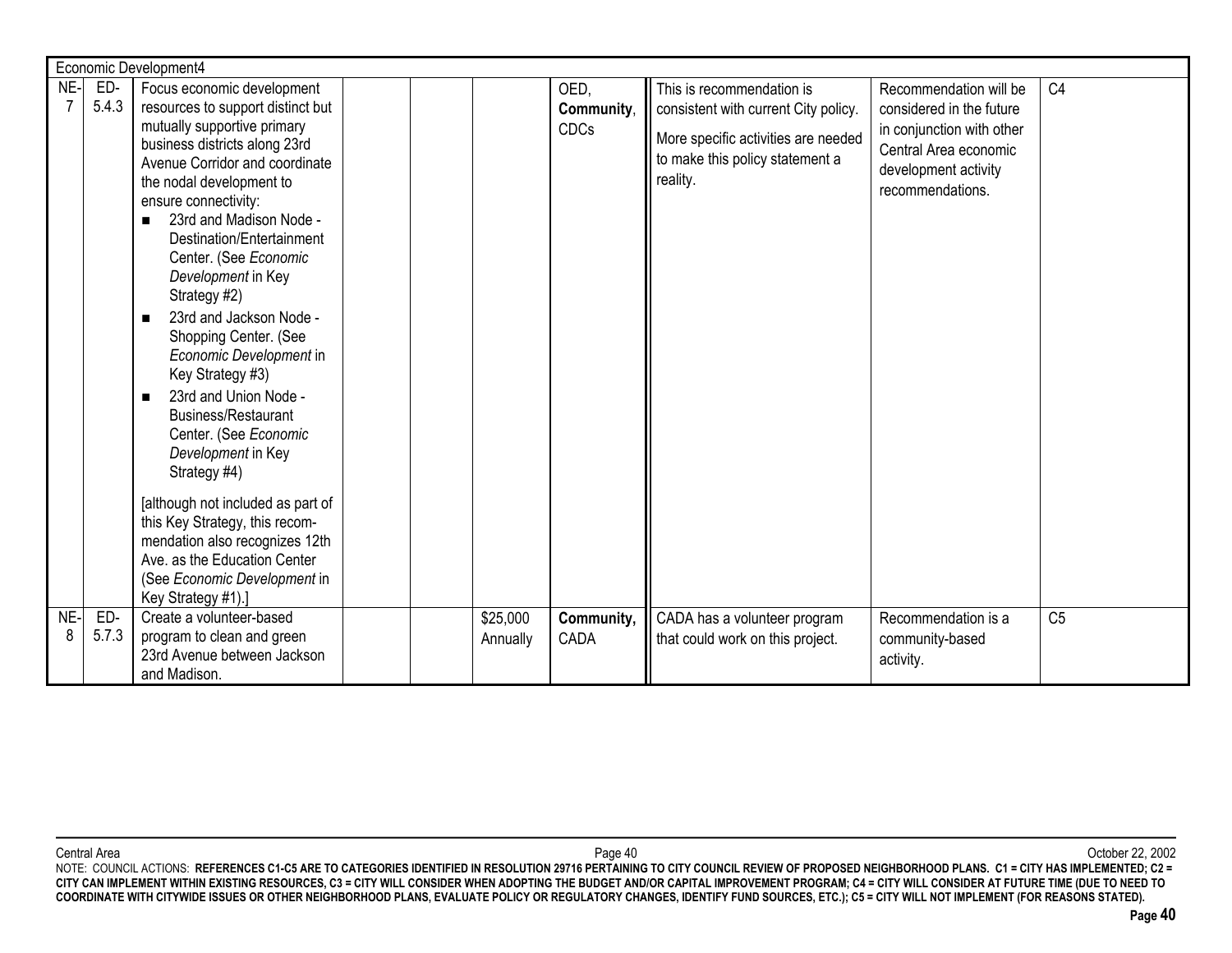| NE-<br>9  |                                                 | Utilizing city support in<br>conjunction with a local<br>improvement district, enhance<br>the physical appearance of<br>vacant, unattractive properties.                                                                                                                                                                                                                                                                                                                                                                                                                                                                             |  | DCLU,<br>Community.<br><b>DHHS</b> | Formation of an LID requires<br>community support.<br>DCLU is working with CAAP*IT on<br>enforcement issues. One work-<br>shop has already been held.<br>DCLU will continue to inform the<br>community about code<br>conformance.<br>To the extent possible, DHHS<br>supports the use of single family<br>and multifamily residential<br>rehabilitation funds in these areas.<br>Increased home ownership funds<br>may also be used in these areas.                                                                                                                                                                      | Recommendation is<br>being implemented.                                                                         | C <sub>1</sub> |
|-----------|-------------------------------------------------|--------------------------------------------------------------------------------------------------------------------------------------------------------------------------------------------------------------------------------------------------------------------------------------------------------------------------------------------------------------------------------------------------------------------------------------------------------------------------------------------------------------------------------------------------------------------------------------------------------------------------------------|--|------------------------------------|--------------------------------------------------------------------------------------------------------------------------------------------------------------------------------------------------------------------------------------------------------------------------------------------------------------------------------------------------------------------------------------------------------------------------------------------------------------------------------------------------------------------------------------------------------------------------------------------------------------------------|-----------------------------------------------------------------------------------------------------------------|----------------|
| NE-<br>10 | ED-<br>5.7.3                                    | Create an aggressive, on-going<br>maintenance and beautification<br>program. Add banners,<br>amenities, and flowers.                                                                                                                                                                                                                                                                                                                                                                                                                                                                                                                 |  | Community,<br>CADA                 | CADA has a volunteer program<br>that could work on this project.                                                                                                                                                                                                                                                                                                                                                                                                                                                                                                                                                         | Recommendation is a<br>community-based<br>activity.                                                             | C <sub>5</sub> |
|           | <b>Urban Design</b>                             |                                                                                                                                                                                                                                                                                                                                                                                                                                                                                                                                                                                                                                      |  |                                    |                                                                                                                                                                                                                                                                                                                                                                                                                                                                                                                                                                                                                          |                                                                                                                 |                |
| NE-<br>11 | $M-M$<br>Plan<br>$V1-$<br>2.2<br>$T -$<br>5.4.5 | Establish the portions of the<br>Central Area Heritage Trail on<br>23rd as appropriate. [Note:<br>sidewalk width is very narrow<br>with no buffer along busy<br>street.]. Through street improve-<br>ment and other capital facility<br>projects, utilize %-for-Art dollars<br>to support development of a<br>physical trail connecting the<br>Central Park Trail to Madison-<br>Miller via 23rd Avenue or other<br>route. Elements will include:<br>Artworks with priority going<br>to local Central Area artists,<br>Decorative streetscape<br>$\blacksquare$<br>(textured crosswalks).<br>Historic Interpretive<br>$\blacksquare$ |  | SAC,<br><b>SEATRAN</b>             | SAC will work with the Central<br>Area in implementing site-<br>integrated art in the Central Park<br>Trail project as funds are avail-<br>able. Until now, %-for-Art funds<br>for this project have been limited<br>(e.g. about \$3000) due to restric-<br>tions on SEATRAN capital im-<br>provement projects. SAC and<br>SEATRAN are working to identify<br>ways that artists can work on<br>design of non-%-for-Art-eligible<br>projects to integrate art into the<br>design of street improvements. If<br>this is a priority project, SAC<br>would also look at what %-for-Art<br>funds might also be available from | Recommendation may<br>be considered in the<br>future pending<br>identification of additional<br>funding source. | C <sub>4</sub> |

Central Area Page 41 October 22, 2002 NOTE: COUNCIL ACTIONS: **REFERENCES C1-C5 ARE TO CATEGORIES IDENTIFIED IN RESOLUTION 29716 PERTAINING TO CITY COUNCIL REVIEW OF PROPOSED NEIGHBORHOOD PLANS. C1 = CITY HAS IMPLEMENTED; C2 = CITY CAN IMPLEMENT WITHIN EXISTING RESOURCES, C3 = CITY WILL CONSIDER WHEN ADOPTING THE BUDGET AND/OR CAPITAL IMPROVEMENT PROGRAM; C4 = CITY WILL CONSIDER AT FUTURE TIME (DUE TO NEED TO COORDINATE WITH CITYWIDE ISSUES OR OTHER NEIGHBORHOOD PLANS, EVALUATE POLICY OR REGULATORY CHANGES, IDENTIFY FUND SOURCES, ETC.); C5 = CITY WILL NOT IMPLEMENT (FOR REASONS STATED).**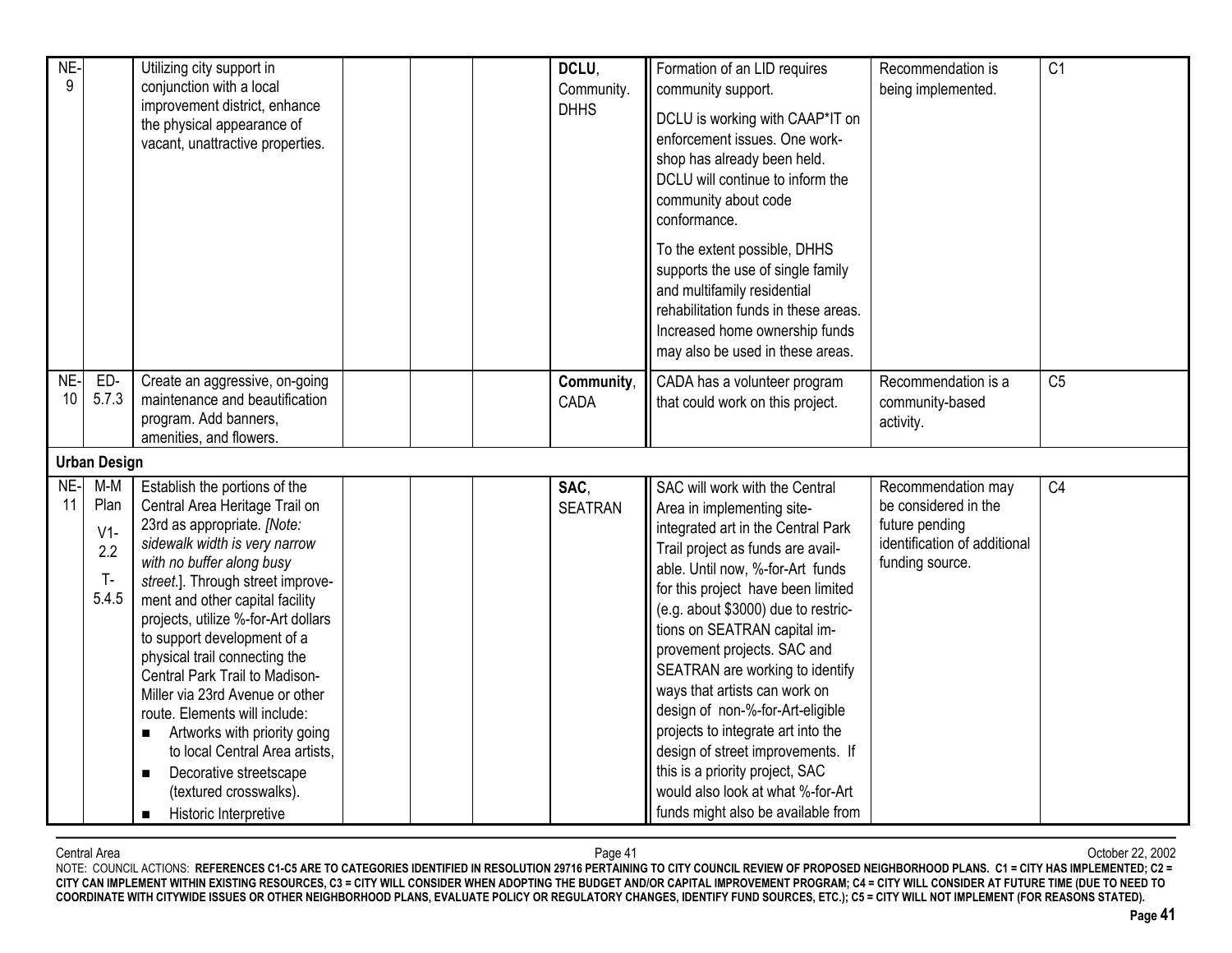|           |                                  | Kiosks/bulletin boards.<br>Trail signage/markers.<br>$\blacksquare$<br>Community directional<br>п<br>signs                                                                                                                                                                                                                                                           |                                   |                                       | utility construction in the area.                                                                                                                                                                                                                                                                                                                                   |                                                                                                                                                                                      |                                                                                                                                                                                                                                                                                        |
|-----------|----------------------------------|----------------------------------------------------------------------------------------------------------------------------------------------------------------------------------------------------------------------------------------------------------------------------------------------------------------------------------------------------------------------|-----------------------------------|---------------------------------------|---------------------------------------------------------------------------------------------------------------------------------------------------------------------------------------------------------------------------------------------------------------------------------------------------------------------------------------------------------------------|--------------------------------------------------------------------------------------------------------------------------------------------------------------------------------------|----------------------------------------------------------------------------------------------------------------------------------------------------------------------------------------------------------------------------------------------------------------------------------------|
| NE-<br>12 | ED-<br>5.7.3                     | Create a clean-and-green<br>program, as well as<br>opportunities for green spaces,<br>where feasible. These could<br>include temporary<br>improvements on vacant<br>parcels until development<br>occurs, youth artworks similar to<br>those previously used at 23rd &<br>Jackson and 23rd & Union<br>parcels, P-patches, or<br>permanent open space<br>acquisitions. | \$1 million<br>to $$3$<br>million | DPR, CDCs,<br>Community<br><b>DON</b> | DPR cannot use public dollars to<br>fund improvements on private land<br>and would need to weigh any per-<br>manent acquisition of open space<br>with other needs/priorities in the<br>city. Private property owners can<br>be encouraged to work with com-<br>munity group to create an attrac-<br>tive interim space. P-patches are<br>the responsibility of DON. | Recommendation is, in<br>part, a community-based<br>activity.<br>Recommendation may<br>be considered in the<br>future pending<br>identification of specific<br>publicly owned sites. | The City<br>departments that<br>own vacant parcels<br>within the planning<br>area should work<br>together with the<br>community to<br>identify parcels that<br>might be usable,<br>on a temporary or<br>permanent basis,<br>for open space<br>purposes identified<br>by the community. |
| NE-<br>13 | $T -$<br>7.11.<br>2              | Provide directional signage for<br>neighborhood landmarks/<br>facilities.                                                                                                                                                                                                                                                                                            |                                   | Community                             | SEATRAN needs to approve if on<br>public street right-of-ways.                                                                                                                                                                                                                                                                                                      | Recommendation is a<br>community-based<br>activity.                                                                                                                                  | C <sub>5</sub>                                                                                                                                                                                                                                                                         |
| NE-<br>14 | $T -$<br>7.11.2<br>C-<br>Table 5 | Design and build historic<br>interpretive kiosks, exhibits, and<br>public art.                                                                                                                                                                                                                                                                                       |                                   | Community                             | SEATRAN needs to approve if on<br>public street right-of-ways.                                                                                                                                                                                                                                                                                                      | Recommendation is a<br>community-based<br>activity.                                                                                                                                  | C <sub>5</sub>                                                                                                                                                                                                                                                                         |

## **"CENTRAL GATEWAY"- ADDRESSING THE 12TH TO 14TH, BOREN/YESLER/JACKSON/RAINIER/ DEARBORN CONFLUENCE**

# **I. Key Strategy**

Central Area Page 42 October 22, 2002 NOTE: COUNCIL ACTIONS: **REFERENCES C1-C5 ARE TO CATEGORIES IDENTIFIED IN RESOLUTION 29716 PERTAINING TO CITY COUNCIL REVIEW OF PROPOSED NEIGHBORHOOD PLANS. C1 = CITY HAS IMPLEMENTED; C2 = CITY CAN IMPLEMENT WITHIN EXISTING RESOURCES, C3 = CITY WILL CONSIDER WHEN ADOPTING THE BUDGET AND/OR CAPITAL IMPROVEMENT PROGRAM; C4 = CITY WILL CONSIDER AT FUTURE TIME (DUE TO NEED TO COORDINATE WITH CITYWIDE ISSUES OR OTHER NEIGHBORHOOD PLANS, EVALUATE POLICY OR REGULATORY CHANGES, IDENTIFY FUND SOURCES, ETC.); C5 = CITY WILL NOT IMPLEMENT (FOR REASONS STATED).**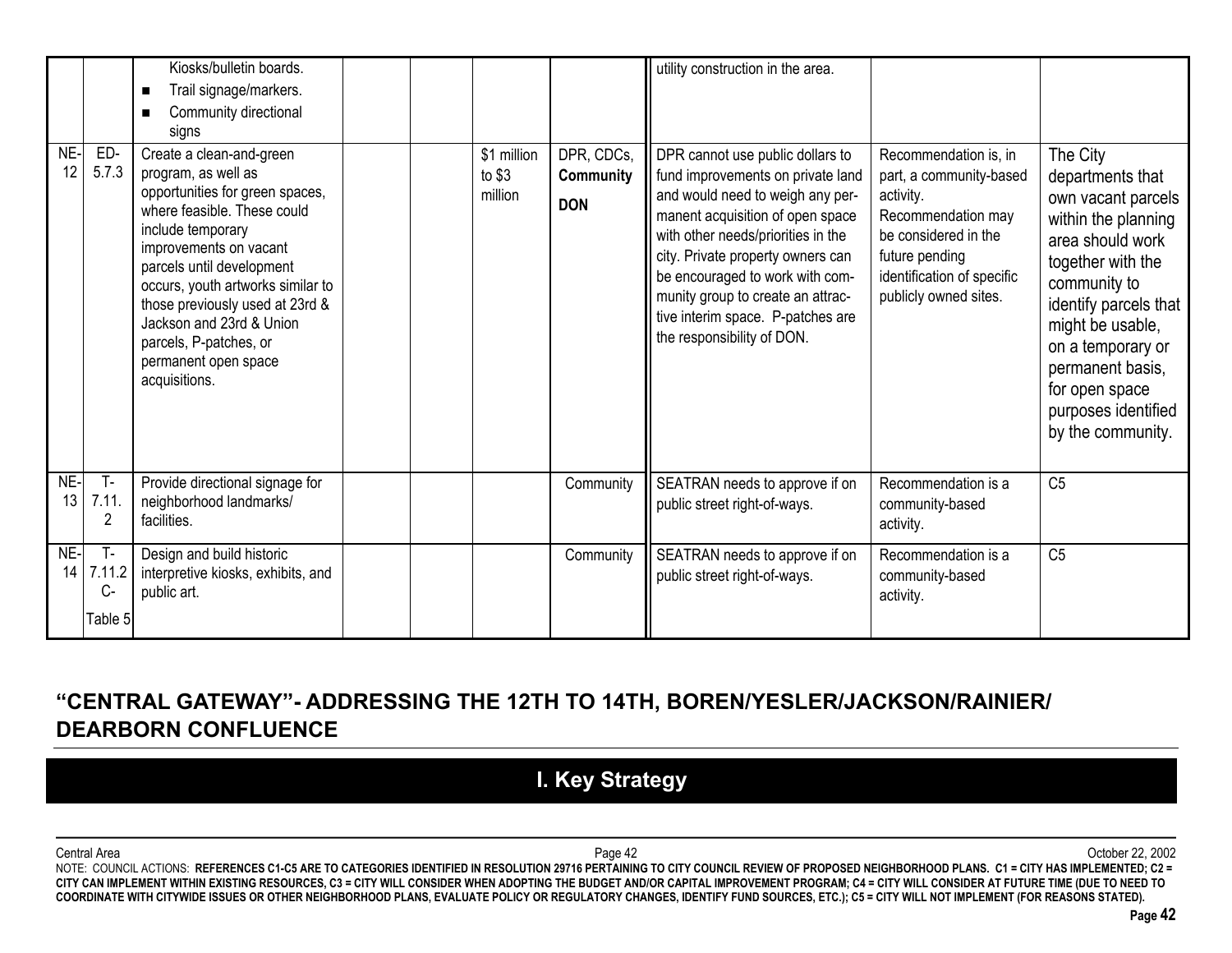### **Description**

The confluence of Boren Avenue, Rainier Avenue, Jackson Street, Yesler Way, 12th Avenue, 14th Avenue, and south to Dearborn Street creates an incoherent mess for motorists, transit, pedestrians, bicyclists and people trying to access the uses in and around this area. Because the "Central Gateway" serves as the meeting point for four urban villages (12th Avenue, First Hill, the International District, and Jackson & 23rd) as well as for the immediate neighborhoods such as Jackson Place, Squire Park, Spruce Park, Yesler Terrace and Little Saigon, it is an important segment with respect to traffic flow and the physical identity and character of each of these communities. As such, special attention is merited.

## **Integrated Executive Response**

This recommendation aims to help this site to perform better as a major gateway between several culturally and geographically distinct neighborhoods. It aims to improve the functional and aesthetic qualities of several linked intersections which are very important to the communities they serve. The current configuration is not visually appealing or functional, creating barriers to traffic, pedestrians, and cyclists. Although the Comprehensive Plan does not address "gateways" per se, the concepts of cultural connections, community building, and mobility enhancements are consistent with the plan's vision.

This strategy is a demonstrated high priority for communities to the north and east of these intersections, but it is less clear how this issue is viewed by neighborhoods to the south and west. As this site serves as one corner of the Central Area planning area, further planning and implementation efforts will need to be integrated with neighborhood planning by the International District. First Hill, and North Rainier Valley neighbors. How this strategy ranks in those plans will help establish this project's priority for limited citywide resources.

This strategy consists of relatively small projects that can be implemented incrementally. Individual recommendations are not dependent on one another, however the "Lloyd's Rocket Triangle" is the lynch pin holding the concept together. Unfortunately, the site has significant environmental issues, having served as a gas station and auto body shop for many years. Site acquisition may be costly due to underground storage tanks and possible petroleum contamination

**Lead Department: SEATRAN**

**Participating Departments: Parks, OED, ESD, DON**

### *Tasks to be undertaken in 1998-2000*

- 1Identify staffing resources, plan and conduct design workshop.
- 1. Based on workshop results and preliminary cost estimates, identify which elements of the proposal, if any, would be good candidates for a neighborhood bond or levy.
- 2. Identify other possible funding sources.

The City will pursue a two-pronged approach by prioritizing resources toward addressing the intersection improvements in the short term, while planning a longer term strategy for improving the Rocket Triangle.

A planned design workshop, for which SEATRAN will be lead organizer, will lay the groundwork for further analysis in relation to both the Rocket Triangle and transportation and access issues. The workshop will look at making improvements to arterials, turning movements, and pedestrian and bicycle amenities. The approach needs to be holistic, addressing how each of the key intersections interact, and open to experimental design treatments such as round-abouts. Solutions will need to be coordinated with the SeattleTransit Initiative, and seek funding from sources such as ISTEA. Workshop participants should include neighborhood representatives, owners of abutting parcels and other stakeholders, Planning and Design Commissioners, as well as staff from SEATRAN, Parks, DON, SPO.

The workshop will consider alternative ways to achieve community objectives for the Rocket Triangle should City acquisition or site remediation prove unfeasible in the near term. Uses other than open space such as a transit stop, traffic circle, business or other attractive uses which generate legitimate activity without requiring City ownership should be explored.

Department responses included below: DON, ESD, SEATRANS, DPR. Compiled by SPO.

- 3. Prioritize with strategies from other neighborhood plans.
- 4.Coordinate gateway planning with International District, North Rainier, and First Hill.
- 5. Identify next steps for continued implementation.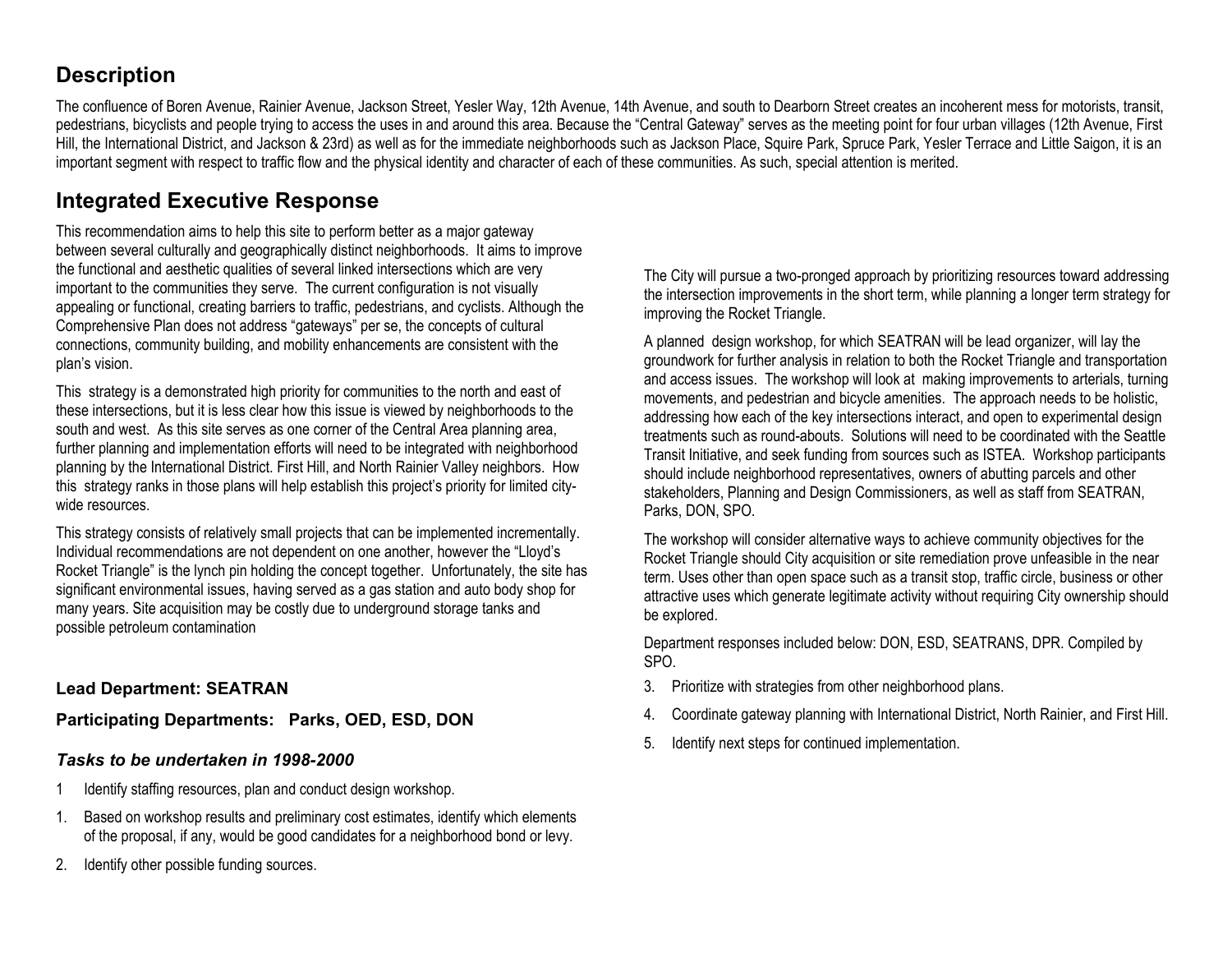### **"Central Gateway"- Addressing the 12th to 14th, Boren/Yesler/Jackson/Rainier/Dearborn Confluence: Key Strategy**

|     | Plan<br>Ref.      | <b>Activity</b>                                                                                                                                                                                                                                                                                                                                                 | <b>Priority</b> | Time<br><b>Frame</b> | Cost<br><b>Estimate</b> | Implementor                                        | <b>Executive Response</b>                                                                                                                                                                                                                                                                                                                                                                                                                                                                                                                                   |
|-----|-------------------|-----------------------------------------------------------------------------------------------------------------------------------------------------------------------------------------------------------------------------------------------------------------------------------------------------------------------------------------------------------------|-----------------|----------------------|-------------------------|----------------------------------------------------|-------------------------------------------------------------------------------------------------------------------------------------------------------------------------------------------------------------------------------------------------------------------------------------------------------------------------------------------------------------------------------------------------------------------------------------------------------------------------------------------------------------------------------------------------------------|
| NF- | Ch. III<br>7.10.2 | Ensure plan coordination among the affected<br>neighborhood planning areas- Central Area,<br>International District, First Hill, North Rainier.                                                                                                                                                                                                                 |                 |                      |                         | <b>DON</b>                                         | As part of the process of prioritization among plans and on-going plan<br>stewardship, DON will assist in facilitating communication among these<br>neighborhoods.                                                                                                                                                                                                                                                                                                                                                                                          |
| NF- | Fig. 7<br>Pg. 12  | Hold design charette and workshops,<br>together with members of the Design and<br>Planning Commission, to address Central<br>Gateway issues, including lane configuration,<br>traffic and transit routing, traffic/parking,<br>pedestrian, bicycle and transit access, urban<br>design, and open space opportunities.<br>Develop recommendations and solutions. | High            | 1998                 |                         | DOPAR,<br><b>SEATRAN,</b><br>DON, OED<br>Community | SEATRAN is taking the lead in preparing a scope of work for a design<br>charrette. The Seattle Design Commission and Planning Commission<br>are willing to assist in a design workshop. The community could also<br>seek assistance from the University of Washington College of<br>Architecture and Urban Planning. If acquisition of the "Rocket" site<br>proves feasible, DPR and SeatTran will work with the community to<br>explore funding sources, possibly including Conservation Futures Tax<br>(CFT) funds or a Neighborhood Matching Fund grant. |
| NF- | 7.10.2            | Identify funding opportunities for<br>transportation improvements, including left<br>turn from Boren to Jackson.                                                                                                                                                                                                                                                |                 |                      |                         | Community,<br><b>SEATRAN</b>                       | At this time a left turn from Boren to Jackson is not feasible.<br>However, various design options may be developed through the<br>Central Gateway design Charrette.                                                                                                                                                                                                                                                                                                                                                                                        |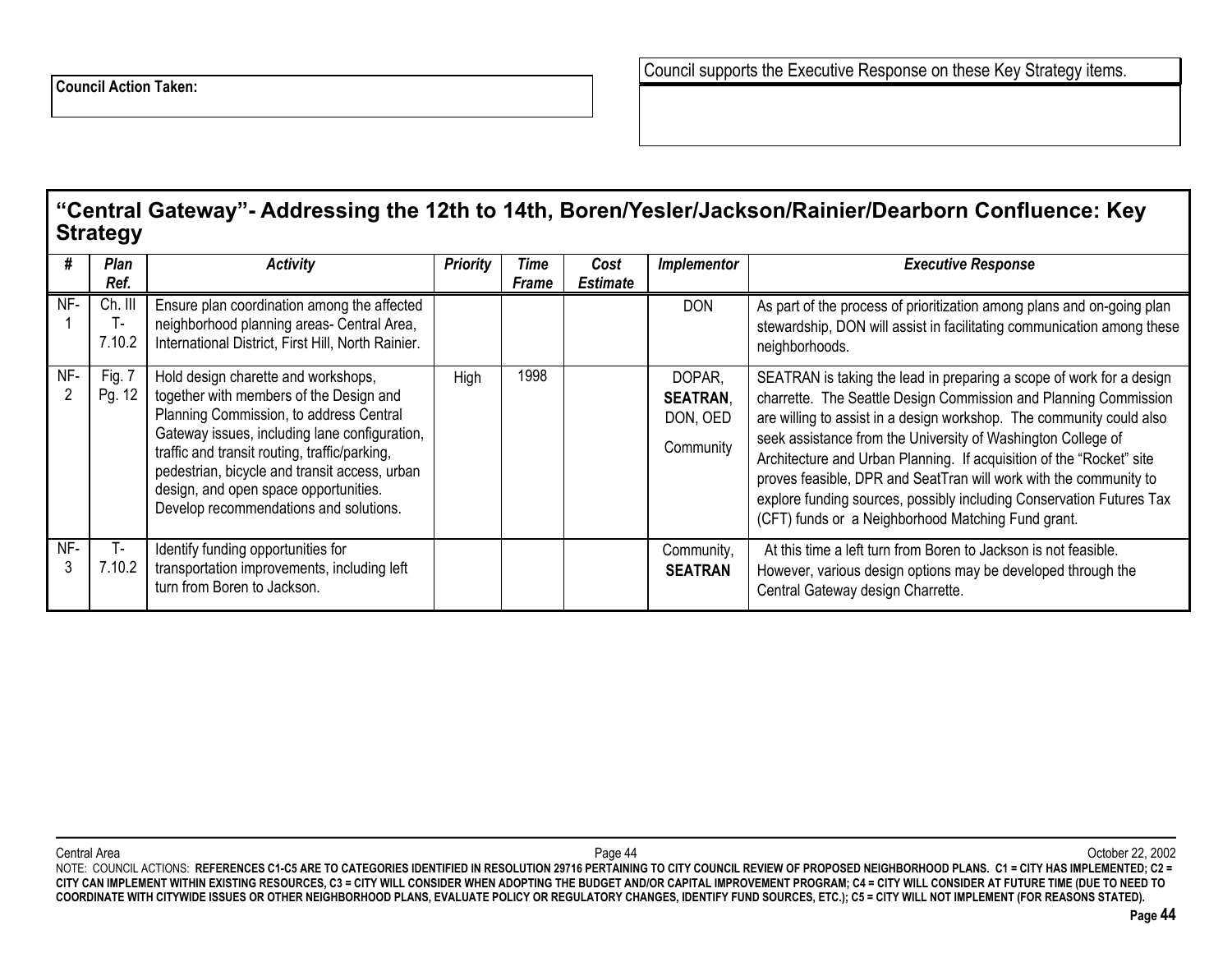# **II. Additional Activities for Implementation**

|          | "Central Gateway"- Addressing the 12th to 14th, Boren/Yesler/Jackson/Rainier/Dearborn Confluence |                                                                                                                                                                                                |                 |                             |                         |                                                                                 |                                                                                                                                                                                                                                                                                                                                                                                                                                              |                                                                                                                                                                                                                               |                                       |  |
|----------|--------------------------------------------------------------------------------------------------|------------------------------------------------------------------------------------------------------------------------------------------------------------------------------------------------|-----------------|-----------------------------|-------------------------|---------------------------------------------------------------------------------|----------------------------------------------------------------------------------------------------------------------------------------------------------------------------------------------------------------------------------------------------------------------------------------------------------------------------------------------------------------------------------------------------------------------------------------------|-------------------------------------------------------------------------------------------------------------------------------------------------------------------------------------------------------------------------------|---------------------------------------|--|
| #        | Plan<br>Ref.                                                                                     | <b>Activity</b>                                                                                                                                                                                | <b>Priority</b> | <b>Time</b><br><b>Frame</b> | Cost<br><b>Estimate</b> | Implementor                                                                     | <b>Executive Response</b>                                                                                                                                                                                                                                                                                                                                                                                                                    | Recommended<br><b>Executive Action</b>                                                                                                                                                                                        | <b>Council Action</b><br><b>Taken</b> |  |
| NF-<br>4 | $T -$<br>7.10.2                                                                                  | Consider a range of solutions,<br>including adding pedestrian., bicycle<br>& transit improvements - curb bulbs<br>(i.e. removing slip lanes), lighting,<br>landscaping.                        |                 |                             |                         | <b>SEATRAN.</b><br>KC/Metro                                                     | The next step is to develop a<br>conceptual design based on<br>the design charette.                                                                                                                                                                                                                                                                                                                                                          | Recommendation may be<br>considered in the future,<br>pending completion of<br>conceptual design and<br>identification of appropriate<br>fund sources.                                                                        | C <sub>4</sub>                        |  |
| NF-      | Table 5<br>Ch. 10<br>Pg. 117                                                                     | Consider various options for<br>developing the "Rocket" triangle at<br>12th/Yesler/ Boren as a community<br>gateway.                                                                           |                 |                             |                         | Community,<br>DON,<br>SEATRAN,<br>KC/Metro,<br>DCLU, DPR,<br>Property<br>owners | DON administers an acquisi-<br>tion fund established under<br>the provisions of the Alder<br>Street project. Purchase of<br>Lloyd's Rocket triangle was<br>evaluated for partial use of<br>this fund but because of high<br>costs and liability and possi-<br>ble clean-up concerns, this<br>activity was not pursued.<br>Options for integrating the<br>Gateway into future redevel-<br>opment by the property<br>owner should be explored. | Recommendation may be<br>considered in the future.<br>pending additional<br>research and planning, the<br>interests of the property<br>owners, and the<br>identification of funds for<br>accomplishing any of the<br>options. | C <sub>4</sub>                        |  |
| NF-<br>6 | $T-7.10.2$<br>$T-7.10.4$<br>Fig. 7<br>Pg. 12                                                     | Develop the Central Gateway<br>triangle as a critical pedestrian<br>refuge along the east-west extension<br>of the Central Park Trail on Yesler<br>Way from Pratt Park to downtown<br>Seattle. |                 |                             |                         | DON,<br>KC/Metro,<br>DCLU, DPR,<br>Community,<br>Property<br>owners             | Alternatives to public<br>ownership should be<br>explored.                                                                                                                                                                                                                                                                                                                                                                                   | Recommendation may be<br>considered in the future<br>pending outcome of the<br>design charette and<br>workshop.                                                                                                               | C <sub>4</sub>                        |  |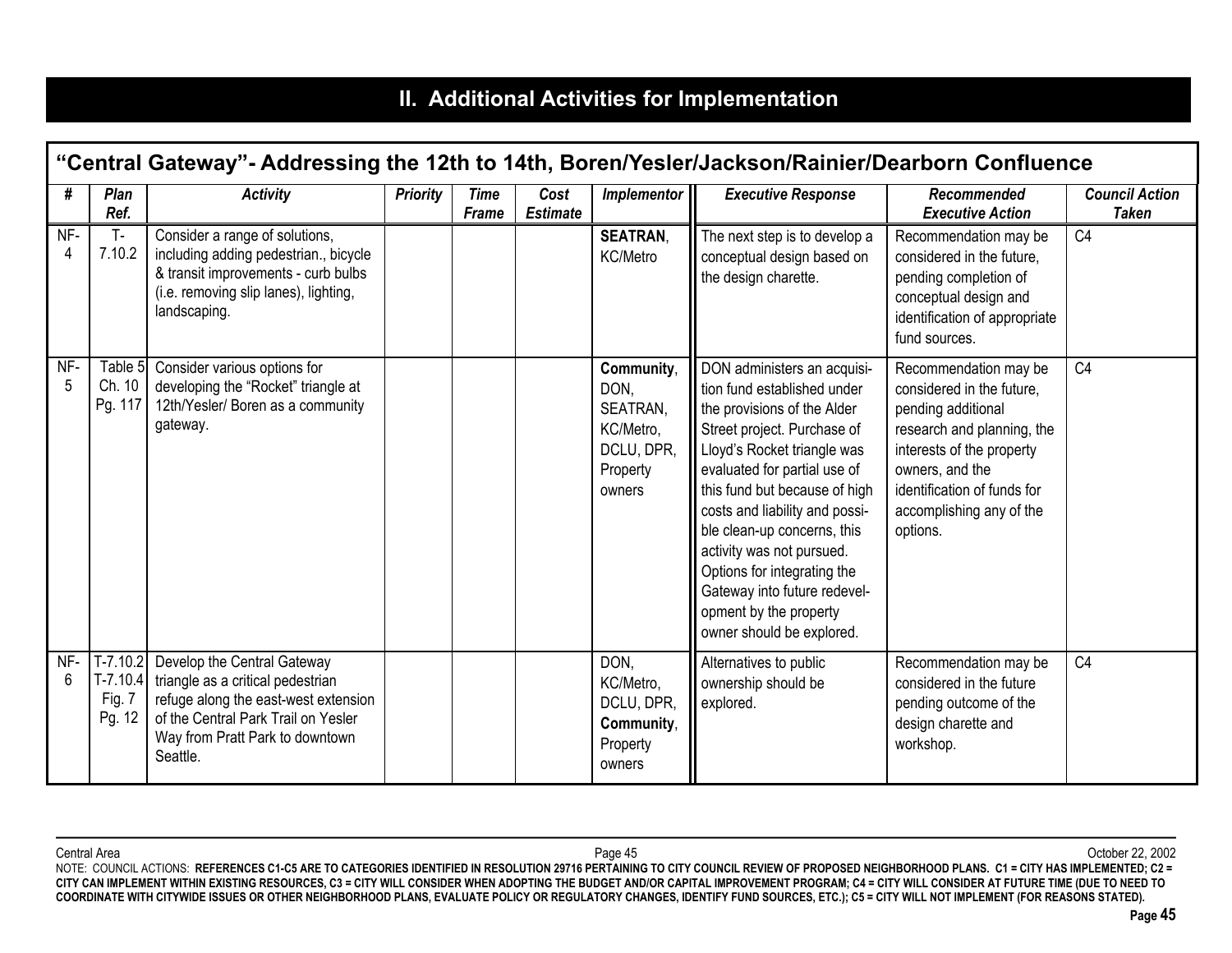# **I. Key Strategy**

### **Description**

MLK, Jr. Way connects the Central Area to the Rainier Valley. Its existing streetscape of trees and parks, and unique blend of land uses makes it an important transportation corridor for transit, bicyclists, autos, and pedestrians. The potential exists to create a landscaped boulevard that will create a safer, more attractive arterial for this section of the City of Seattle. Coordination with the adjacent communities, particularly the North Rainier Valley, is expected to reveal a shared desire to see MLK becoming the boulevard the community has long anticipated.

### **Integrated Executive Response**

These proposed activities do not necessarily constitute a Key Strategy. The proposed activities are very specific and can be best be addressed item by item as activities for near term implementation. See items T-7.4.5 and T-7.12.1 below.

Central Area Page 46 October 22, 2002 NOTE: COUNCIL ACTIONS: REFERENCES C1-C5 ARE TO CATEGORIES IDENTIFIED IN RESOLUTION 29716 PERTAINING TO CITY COUNCIL REVIEW OF PROPOSED NEIGHBORHOOD PLANS. C1 = CITY HAS IMPLEMENTED; C2 = **CITY CAN IMPLEMENT WITHIN EXISTING RESOURCES, C3 = CITY WILL CONSIDER WHEN ADOPTING THE BUDGET AND/OR CAPITAL IMPROVEMENT PROGRAM; C4 = CITY WILL CONSIDER AT FUTURE TIME (DUE TO NEED TO COORDINATE WITH CITYWIDE ISSUES OR OTHER NEIGHBORHOOD PLANS, EVALUATE POLICY OR REGULATORY CHANGES, IDENTIFY FUND SOURCES, ETC.); C5 = CITY WILL NOT IMPLEMENT (FOR REASONS STATED).**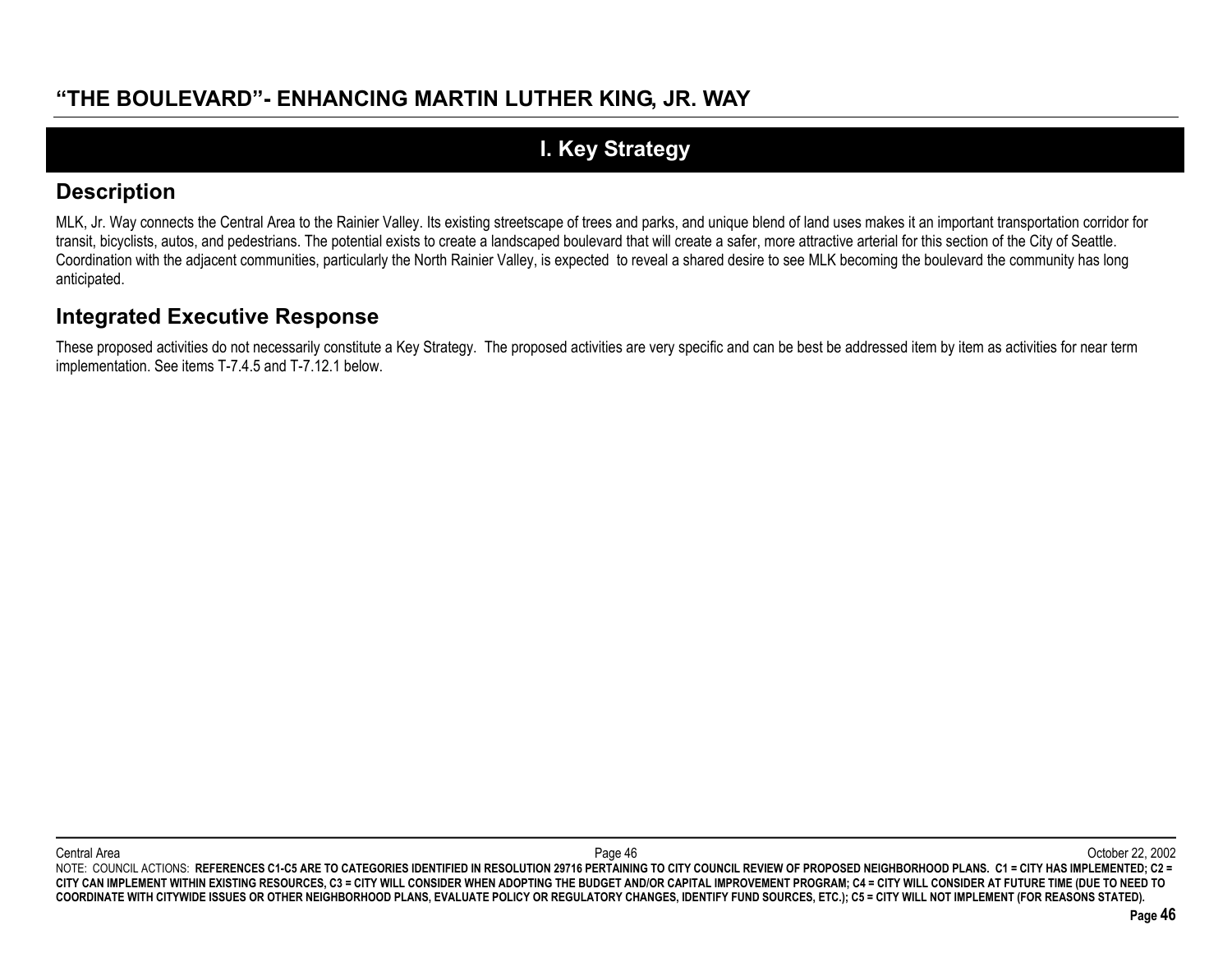# **II. Additional Activities for Implementation**

|          | "The Boulevard" - Enhancing Martin Luther King, Jr. Way |                                                                                                       |                 |                      |                         |             |                                                                                                                                                                                                         |                                                                                                                                            |                                                                                                                                                                                                                                                                                                                                                                                                                                    |  |
|----------|---------------------------------------------------------|-------------------------------------------------------------------------------------------------------|-----------------|----------------------|-------------------------|-------------|---------------------------------------------------------------------------------------------------------------------------------------------------------------------------------------------------------|--------------------------------------------------------------------------------------------------------------------------------------------|------------------------------------------------------------------------------------------------------------------------------------------------------------------------------------------------------------------------------------------------------------------------------------------------------------------------------------------------------------------------------------------------------------------------------------|--|
| #        | Plan<br>Ref.                                            | <b>Activity</b>                                                                                       | <b>Priority</b> | <b>Time</b><br>Frame | Cost<br><b>Estimate</b> | Implementor | <b>Executive Response</b>                                                                                                                                                                               | Recommended<br><b>Executive Action</b>                                                                                                     | <b>Council Action</b><br><b>Taken</b>                                                                                                                                                                                                                                                                                                                                                                                              |  |
| NG-      | <b>T-</b><br>7.4.4<br>7.5.2                             | Designate MLK<br>between Madison and<br>I-90 as a key pedestrian<br>street.                           |                 |                      |                         | <b>SPO</b>  | MLK will be designated as a Key<br>Pedestrian Street. Pedestrian<br>amenities should be concentrated<br>around pedestrian generators such as<br>schools, transit stops, parks, retail<br>clusters, etc. | This recommendation can<br>and will be implemented.                                                                                        | C <sub>2</sub><br>Designate the key<br>pedestrian street as<br>requested.<br>Councilmembers<br>have asked that the<br>Executive provide a<br>proposal, with<br>timelines and<br>expectations for<br>conducting a<br>reconsideration of<br>the policies for<br>pedestrian-oriented<br>streets. The<br>NGP&CE<br>Committee will be<br>receiving the<br>Executive's progress<br>report by the end of<br>the first quarter of<br>1999. |  |
| NG-<br>2 | $T -$<br>7.12.1                                         | Add special event<br>weekend and evening<br>service to the Route 8.<br>Test with Bumbershoot<br>1998. |                 |                      |                         | KC/Metro    | KC/Metro would be responsible for<br>transit service improvements.                                                                                                                                      | Recommendation may be<br>considered in the future.<br>The community must take<br>the next steps to initiate<br>this project with KC/Metro. | C <sub>4</sub>                                                                                                                                                                                                                                                                                                                                                                                                                     |  |

Central Area Page 47 October 22, 2002 NOTE: COUNCIL ACTIONS: **REFERENCES C1-C5 ARE TO CATEGORIES IDENTIFIED IN RESOLUTION 29716 PERTAINING TO CITY COUNCIL REVIEW OF PROPOSED NEIGHBORHOOD PLANS. C1 = CITY HAS IMPLEMENTED; C2 = CITY CAN IMPLEMENT WITHIN EXISTING RESOURCES, C3 = CITY WILL CONSIDER WHEN ADOPTING THE BUDGET AND/OR CAPITAL IMPROVEMENT PROGRAM; C4 = CITY WILL CONSIDER AT FUTURE TIME (DUE TO NEED TO COORDINATE WITH CITYWIDE ISSUES OR OTHER NEIGHBORHOOD PLANS, EVALUATE POLICY OR REGULATORY CHANGES, IDENTIFY FUND SOURCES, ETC.); C5 = CITY WILL NOT IMPLEMENT (FOR REASONS STATED).**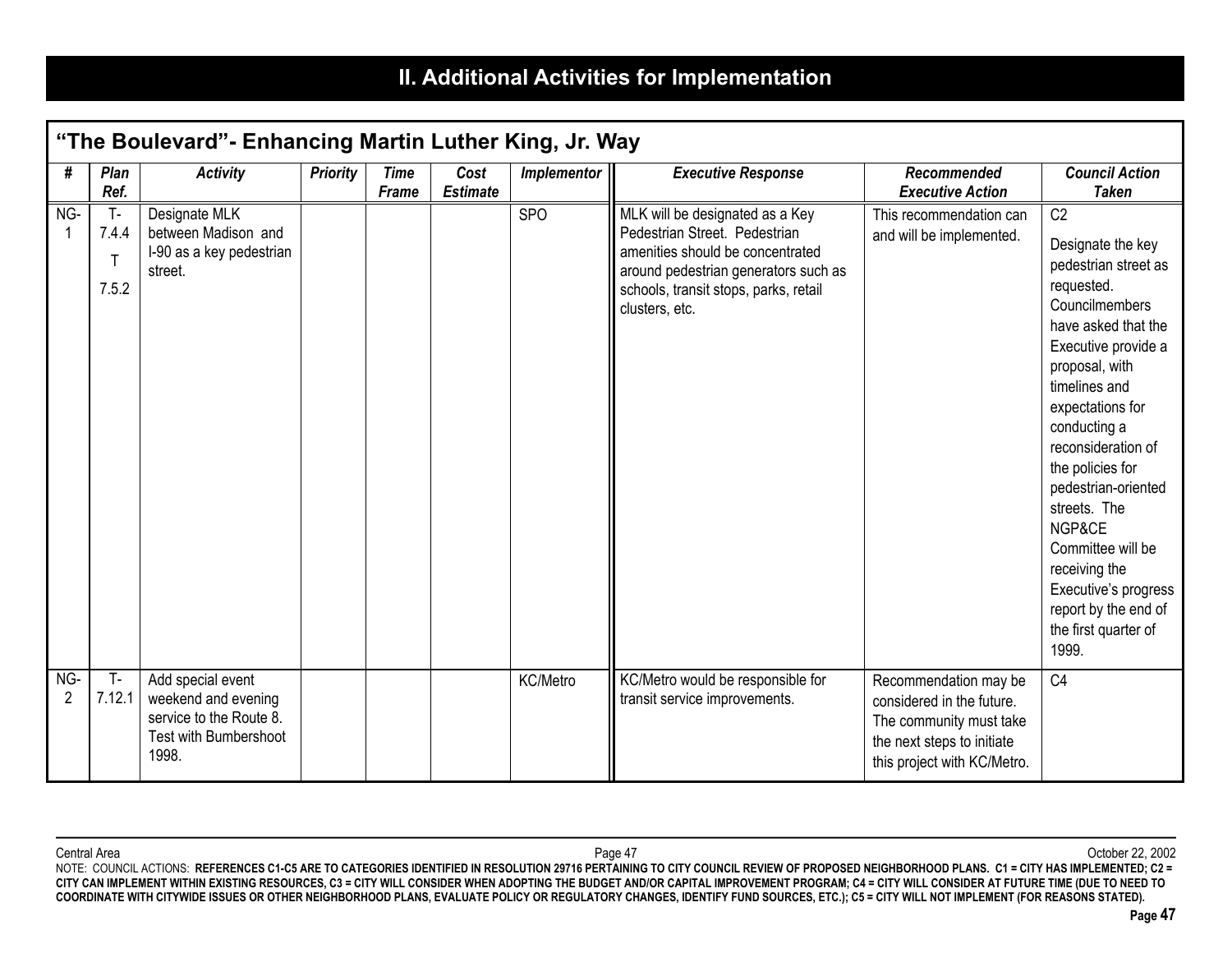| #        | Plan<br>Ref.    | <b>Activity</b>                                                                                       | <b>Priority</b> | <b>Time</b>  | Cost<br><b>Estimate</b> | Implementor                   | <b>Executive Response</b>                                                                                                                                                                                                                                      | Recommended                                                                                                                                                                                            | <b>Council Action</b>                                                                                                                                                                                                                                                                                                                                                                                                                                       |
|----------|-----------------|-------------------------------------------------------------------------------------------------------|-----------------|--------------|-------------------------|-------------------------------|----------------------------------------------------------------------------------------------------------------------------------------------------------------------------------------------------------------------------------------------------------------|--------------------------------------------------------------------------------------------------------------------------------------------------------------------------------------------------------|-------------------------------------------------------------------------------------------------------------------------------------------------------------------------------------------------------------------------------------------------------------------------------------------------------------------------------------------------------------------------------------------------------------------------------------------------------------|
| NG-<br>3 | $T -$<br>7.12.1 | Designate MLK as<br><b>Transit Priority Network</b><br>(TPN) street                                   |                 | <b>Frame</b> |                         | <b>SEATRAN,</b><br><b>SPO</b> | 23rd is currently designated a Transit<br>Priority Network (TPN) street. There<br>would be a question as to having two<br>parallel routes so close together both<br>be TPNs. In addition, planning related<br>to Sound Transit may change TPN<br>designations. | <b>Executive Action</b><br>Recommendation may be<br>considered in the future,<br>pending outcome of Sound<br>Transit decisions.                                                                        | <b>Taken</b><br>C <sub>4</sub>                                                                                                                                                                                                                                                                                                                                                                                                                              |
| NG-<br>4 | $T -$<br>7.3.1  | Install thermoplastic<br>ladder crosswalks at all<br>intersections with bus<br>stops and/or at parks. |                 |              |                         | <b>SEATRAN</b>                | Specific locations must meet criteria<br>outlined in the "SED Policy on Marked<br>Crosswalks (1992)" available from<br>SEATRAN.                                                                                                                                | Recommendation may be<br>considered in the future.<br>provided that the<br>community identifies<br>specific locations, and how<br>the locations meet the<br>City's policy and funding is<br>available. | C4 SEATRAN is<br>conducting a study<br>of crosswalk safety.<br>SEATRAN will use<br>the results of this<br>study to reconsider<br>its crosswalk policy.<br><b>SEATRAN will</b><br>report to the City<br>Council<br>Transportation<br>Committee in<br>January 1999 on the<br>results of the study<br>and recommended<br>modifications to its<br>policy. Any policy<br>changes will be<br>implemented first at<br>intersections<br>designated in this<br>plan. |

Central Area Page 48 October 22, 2002 NOTE: COUNCIL ACTIONS: **REFERENCES C1-C5 ARE TO CATEGORIES IDENTIFIED IN RESOLUTION 29716 PERTAINING TO CITY COUNCIL REVIEW OF PROPOSED NEIGHBORHOOD PLANS. C1 = CITY HAS IMPLEMENTED; C2 = CITY CAN IMPLEMENT WITHIN EXISTING RESOURCES, C3 = CITY WILL CONSIDER WHEN ADOPTING THE BUDGET AND/OR CAPITAL IMPROVEMENT PROGRAM; C4 = CITY WILL CONSIDER AT FUTURE TIME (DUE TO NEED TO COORDINATE WITH CITYWIDE ISSUES OR OTHER NEIGHBORHOOD PLANS, EVALUATE POLICY OR REGULATORY CHANGES, IDENTIFY FUND SOURCES, ETC.); C5 = CITY WILL NOT IMPLEMENT (FOR REASONS STATED).**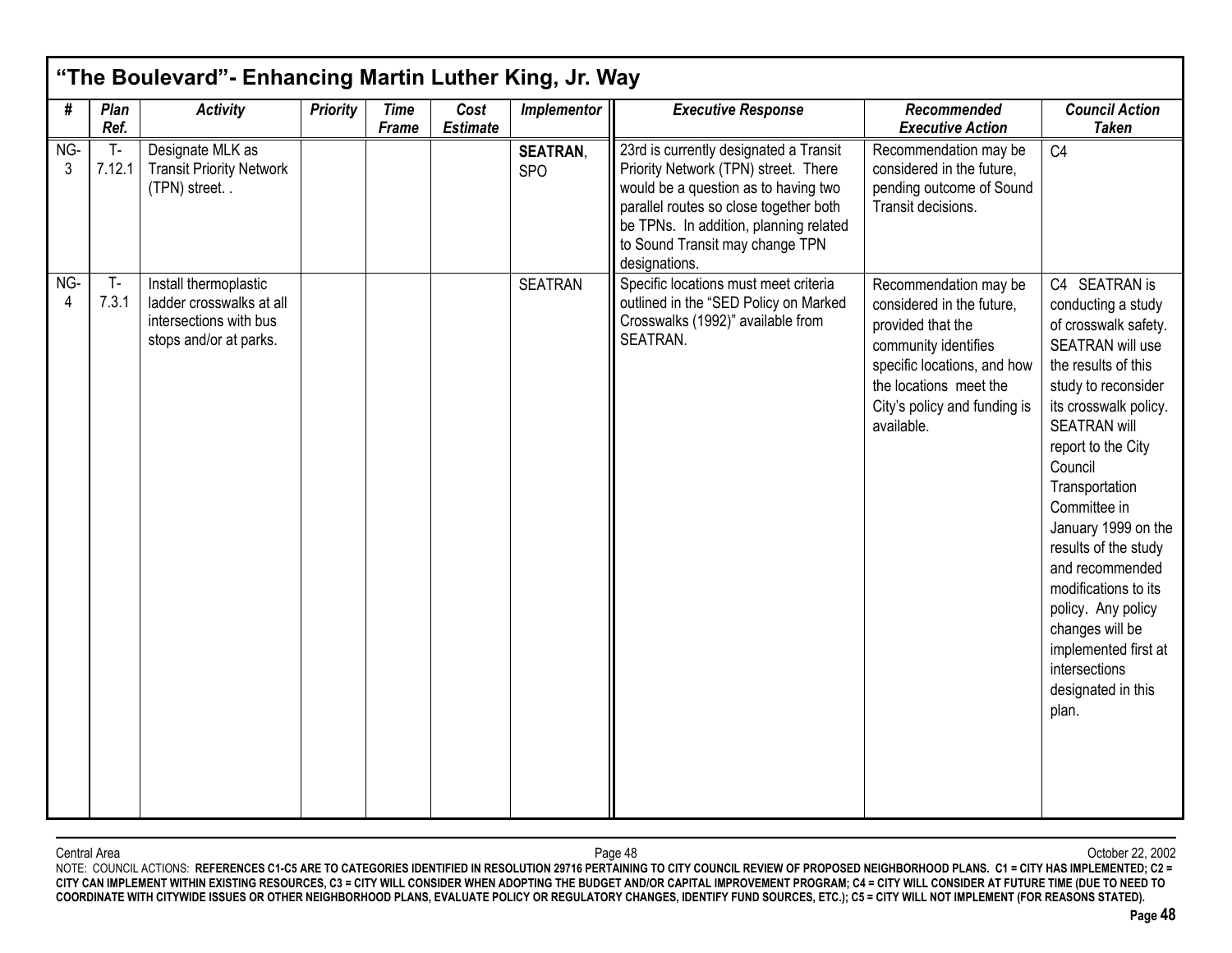|          | "The Boulevard"- Enhancing Martin Luther King, Jr. Way |                                                                                                                                                                                                                                                          |                 |                             |                                   |                             |                                                                                                                                                                                                                                                                                                                                                                                                                                                                                                                                                                                                                    |                                                                                                                                                |                                       |  |  |
|----------|--------------------------------------------------------|----------------------------------------------------------------------------------------------------------------------------------------------------------------------------------------------------------------------------------------------------------|-----------------|-----------------------------|-----------------------------------|-----------------------------|--------------------------------------------------------------------------------------------------------------------------------------------------------------------------------------------------------------------------------------------------------------------------------------------------------------------------------------------------------------------------------------------------------------------------------------------------------------------------------------------------------------------------------------------------------------------------------------------------------------------|------------------------------------------------------------------------------------------------------------------------------------------------|---------------------------------------|--|--|
| #        | Plan<br>Ref.                                           | <b>Activity</b>                                                                                                                                                                                                                                          | <b>Priority</b> | <b>Time</b><br><b>Frame</b> | Cost<br><b>Estimate</b>           | Implementor                 | <b>Executive Response</b>                                                                                                                                                                                                                                                                                                                                                                                                                                                                                                                                                                                          | Recommended<br><b>Executive Action</b>                                                                                                         | <b>Council Action</b><br><b>Taken</b> |  |  |
| NG-<br>5 | T 7.9                                                  | Work with community to<br>develop agreed upon<br>plan. Seek funding for a<br>planted median from<br>Union to I-90<br>(pedestrian safety<br>zone). Prioritize planted<br>sections near parks.                                                             |                 |                             | \$1 million<br>to $$3$<br>million | <b>SEATRAN</b>              | SEATRAN: This project must demon-<br>strate community approval, specifically<br>from abutting property owners, for it to<br>be implemented. SEATRAN reviews<br>the conceptual design, then circulates<br>to the abutting property owners for<br>comment. Until any conflicting com-<br>munity opinions can be worked out, it is<br>difficult to apply for funding and it will<br>be difficult developing a final design.<br>NOTE: the existing pedestrian island at<br>Dearborn is still in its test phase. Public<br>complaints have raised agency con-<br>cerns about the viability of future<br>medians on MLK. | Recommendation may be<br>considered in the future,<br>pending evidence of<br>strong community support<br>for an approved<br>conceptual design. | C <sub>4</sub>                        |  |  |
| NG-<br>6 | $T -$<br>7.6.4                                         | Increase frequency of<br>speeding enforcement<br>on MLK.                                                                                                                                                                                                 |                 |                             |                                   | SPD                         | While SPD endorses this concept, pre-<br>sent staffing is not sufficient to accom-<br>plish this enforcement on more than an<br>occasional basis. This is because most<br>neighborhoods have locations where<br>increased enforcement is desired, and<br>competing commitments make it dif-<br>ficult to provide routine frequent cover-<br>age in all of them at the same time.                                                                                                                                                                                                                                   | Recommendation will be<br>considered in the future for<br>implementation on an<br>occasional basis.                                            | C <sub>2</sub>                        |  |  |
| NG-      | $T -$<br>7.12.1                                        | Increase transit service<br>on MLK. Extend hours<br>of Route 8 - evenings<br>and weekends<br>(Consider option of 1 hr<br>frequency in<br>evenings/weekends if<br>only partial funding<br>becomes available).<br>Increase service<br>frequency to 15 min. |                 |                             | \$400,000<br>annually             | KC/Metro,<br><b>SEATRAN</b> | Higher service levels for Route 8<br>Queen Anne and Capitol Hill is a City<br>transit service priority. It is too early to<br>tell whether more frequent Route 8<br>service can be justified between<br>Capitol Hill and Rainier Valley. Metro<br>staff is considering testing special<br>event service for evenings and<br>weekends for major events at Seattle                                                                                                                                                                                                                                                   | Recommendation may be<br>considered in the future,<br>pending the outcome of<br>Metro staff testing of<br>special event service.               | C <sub>4</sub>                        |  |  |

Central Area Page 49 October 22, 2002 NOTE: COUNCIL ACTIONS: **REFERENCES C1-C5 ARE TO CATEGORIES IDENTIFIED IN RESOLUTION 29716 PERTAINING TO CITY COUNCIL REVIEW OF PROPOSED NEIGHBORHOOD PLANS. C1 = CITY HAS IMPLEMENTED; C2 = CITY CAN IMPLEMENT WITHIN EXISTING RESOURCES, C3 = CITY WILL CONSIDER WHEN ADOPTING THE BUDGET AND/OR CAPITAL IMPROVEMENT PROGRAM; C4 = CITY WILL CONSIDER AT FUTURE TIME (DUE TO NEED TO COORDINATE WITH CITYWIDE ISSUES OR OTHER NEIGHBORHOOD PLANS, EVALUATE POLICY OR REGULATORY CHANGES, IDENTIFY FUND SOURCES, ETC.); C5 = CITY WILL NOT IMPLEMENT (FOR REASONS STATED).**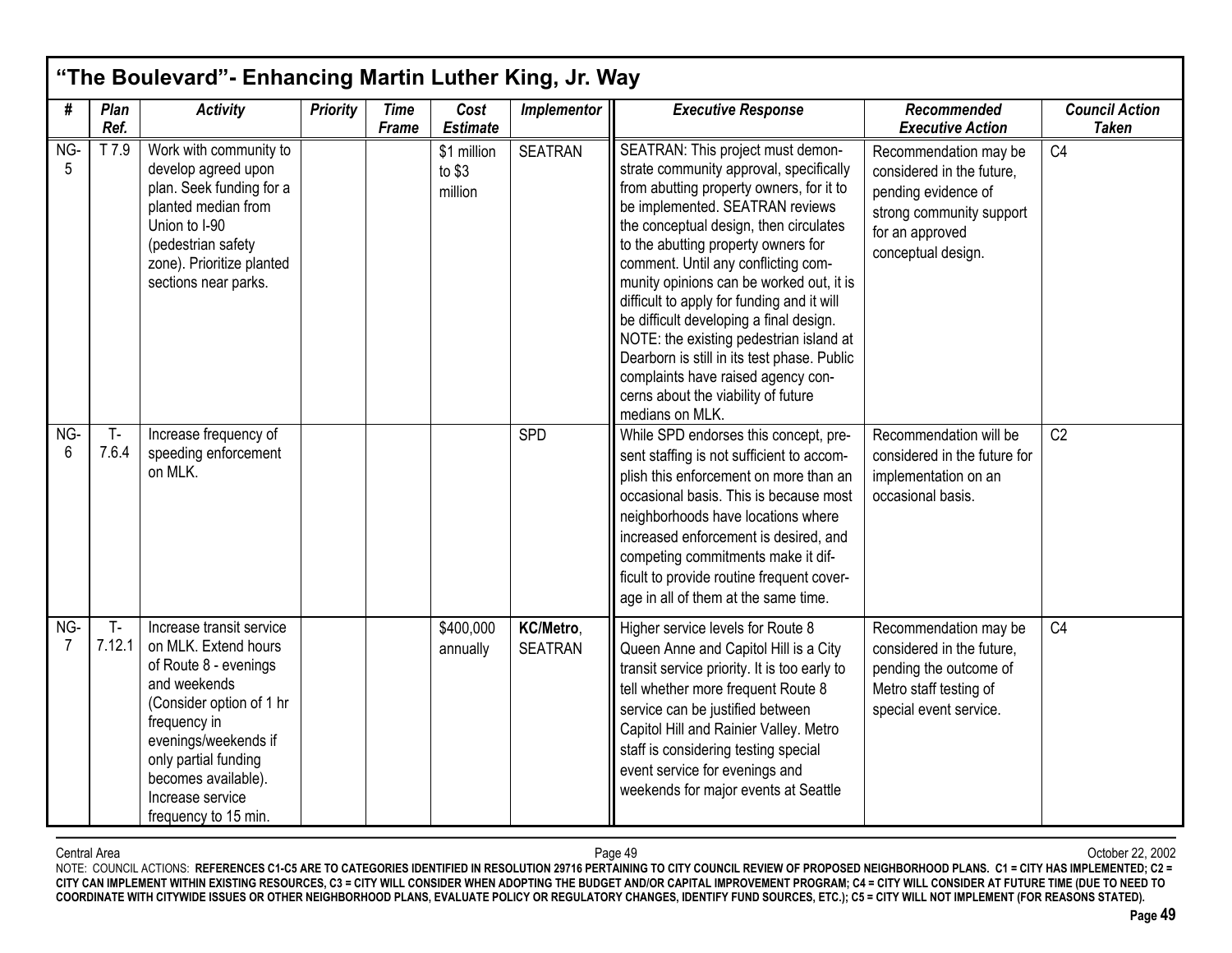|          | "The Boulevard" - Enhancing Martin Luther King, Jr. Way |                                                                                                                                |                 |               |                         |                             |                                                                                                                                                                                                                                                                                                                                                                                                                                                              |                                                                                                                                                                            |                                |  |
|----------|---------------------------------------------------------|--------------------------------------------------------------------------------------------------------------------------------|-----------------|---------------|-------------------------|-----------------------------|--------------------------------------------------------------------------------------------------------------------------------------------------------------------------------------------------------------------------------------------------------------------------------------------------------------------------------------------------------------------------------------------------------------------------------------------------------------|----------------------------------------------------------------------------------------------------------------------------------------------------------------------------|--------------------------------|--|
| #        | <b>Plan</b><br>Ref.                                     | <b>Activity</b>                                                                                                                | <b>Priority</b> | Time<br>Frame | Cost<br><b>Estimate</b> | <b>Implementor</b>          | <b>Executive Response</b>                                                                                                                                                                                                                                                                                                                                                                                                                                    | Recommended<br><b>Executive Action</b>                                                                                                                                     | <b>Council Action</b><br>Taken |  |
|          |                                                         | Institute special event<br>weekend and evening<br>service                                                                      |                 |               |                         |                             | Center.<br>Some corridors, e.g. Transit Priority<br>Network (TPN) arterials, warrant higher<br>service levels (10 or 15 minute fre-<br>quency). As there are not enough<br>funds to allow all of the transit corridors<br>to have such a frequency, the com-<br>munity should work with KC/Metro and<br>City staff as part of the Strategic<br>Transit Initiative and Transportation<br>Strategic Plan to prioritize transit routes<br>for frequent service. |                                                                                                                                                                            |                                |  |
| NG-<br>8 | $T -$<br>7.12.1                                         | Add transit stops,<br>benches, and/or<br>shelters, as requested.<br>A bus stop is requested<br>on MLK at Yesler<br>northbound. |                 |               |                         | SEATRAN.<br><b>KC/Metro</b> | The City and Metro have discussed the<br>need to minimize bus stops on routes<br>to increase transit speed and reliability;<br>this recommendation may be<br>inconsistent with this strategy except<br>where adjustments are appropriate as<br>the new route gets established.                                                                                                                                                                               | The community should<br>work with METRO<br>regarding the location of<br>bus stops. If METRO and<br>the community<br>recommend locations, the<br>City will not oppose them. | C <sub>4</sub>                 |  |

# **III. Activities for Longer-Term Consideration**

|          | "The Boulevard"- Enhancing Martin Luther King, Jr. Way |                                                                                                    |                                                                                                                                                   |  |  |  |  |  |  |
|----------|--------------------------------------------------------|----------------------------------------------------------------------------------------------------|---------------------------------------------------------------------------------------------------------------------------------------------------|--|--|--|--|--|--|
|          | Plan Ref.                                              | Activity                                                                                           | <b>City Department Comments</b>                                                                                                                   |  |  |  |  |  |  |
| NG-<br>Q | $-7.3.1$                                               | Reduce traffic speed limit to 30 mph north from<br>McClellan to be consistent with other segments. | This is outside this planning area. If the neighborhood plan for this area requests a change to the speed<br>limit, SEATRAN will do the analysis. |  |  |  |  |  |  |

Central Area Page 50 October 22, 2002 NOTE: COUNCIL ACTIONS: **REFERENCES C1-C5 ARE TO CATEGORIES IDENTIFIED IN RESOLUTION 29716 PERTAINING TO CITY COUNCIL REVIEW OF PROPOSED NEIGHBORHOOD PLANS. C1 = CITY HAS IMPLEMENTED; C2 = CITY CAN IMPLEMENT WITHIN EXISTING RESOURCES, C3 = CITY WILL CONSIDER WHEN ADOPTING THE BUDGET AND/OR CAPITAL IMPROVEMENT PROGRAM; C4 = CITY WILL CONSIDER AT FUTURE TIME (DUE TO NEED TO COORDINATE WITH CITYWIDE ISSUES OR OTHER NEIGHBORHOOD PLANS, EVALUATE POLICY OR REGULATORY CHANGES, IDENTIFY FUND SOURCES, ETC.); C5 = CITY WILL NOT IMPLEMENT (FOR REASONS STATED).**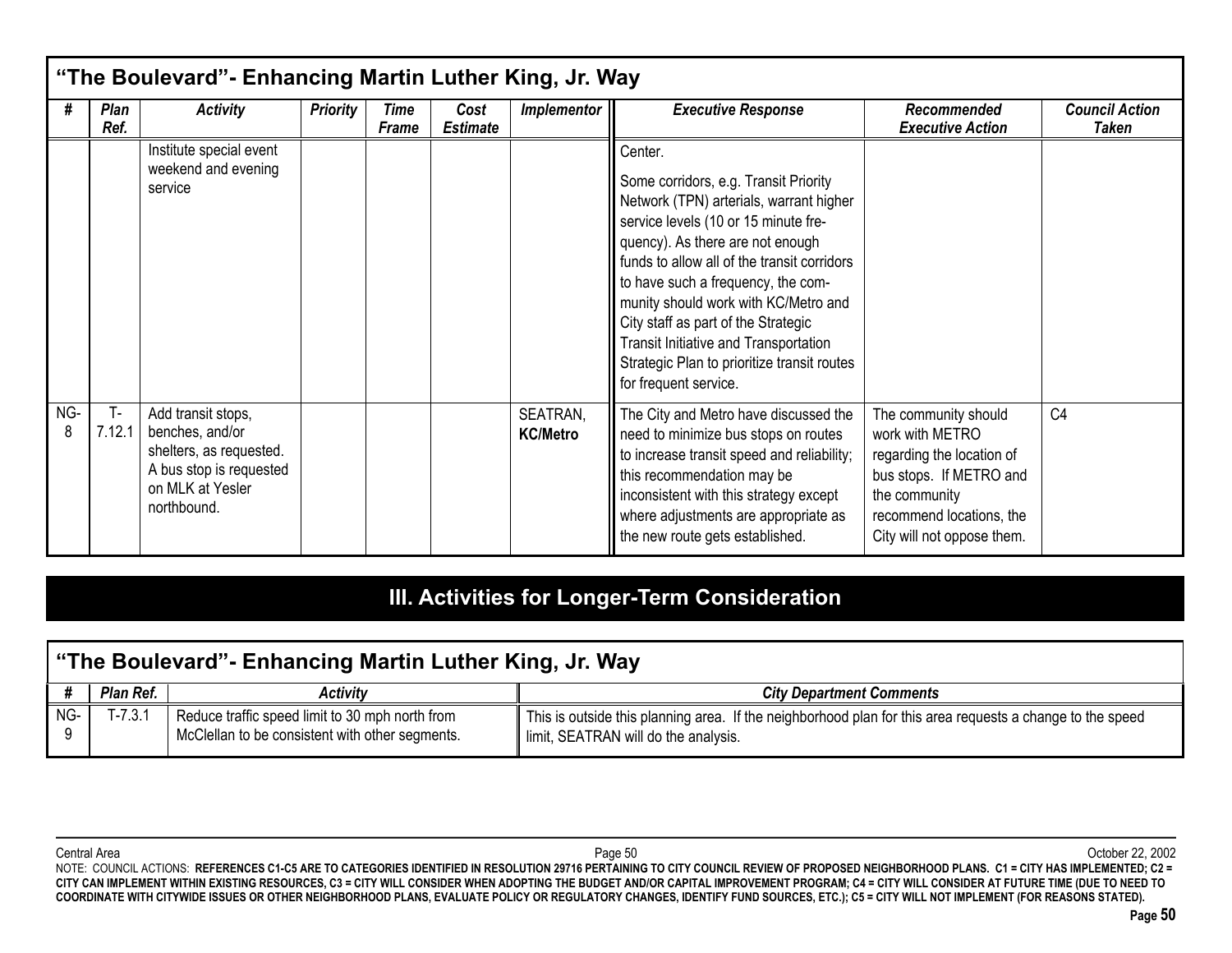| NG-<br>10 | Appendix   | Stripe center turn lane and bike lane south from I-90 in<br>conjunction with North Rainier neighborhood plan. | SEATRAN: This is outside the planning area. If this is recommended in the Southeast Neighborhood Plan,<br>then SEATRAN will review the proposal in depth. |
|-----------|------------|---------------------------------------------------------------------------------------------------------------|-----------------------------------------------------------------------------------------------------------------------------------------------------------|
|           |            |                                                                                                               | DHHS strongly supports this activity and recommend that, because there is strong community support for<br>this, that is be done sooner.                   |
| NG-       | $T-7.12.6$ | Install signal preemption for transit on MLK.                                                                 | METRO pays for signal pre-emption. If METRO requests it, and pays for it, SEATRAN will make the<br>adaptation to the signal.                              |

## **CENTRAL AREA EAST-WEST CORRIDORS**

# **I. Key Strategy**

### **Description**

Jackson, Union and Madison Streets are important major east-west corridors in that they provide the major east-west access in the community. Recommended activities are covered under the respective node descriptions above. Cherry Street and Yesler Way are important secondary east-west corridors in that they support their respective economic hubs at 23<sup>rd</sup> and Union and 23<sup>rd</sup> and Jackson. Specific recommendations for enhancing their capacity and function are provided below.

### **Integrated Executive Response**

These proposed activities do not necessarily constitute a Key Strategy. The proposed activities are very specific and can be best be addressed item by item as additional activities for implementation. See items T-7.4.5, T-7.10.4, T-7.5.5, T-7.10.4 below.

## **II. Additional Activities for Implementation**

|      | <b>Central Area East-West Corridors</b>                                                                    |                                                                         |                 |             |      |                |                                |                              |                       |  |  |  |  |  |  |
|------|------------------------------------------------------------------------------------------------------------|-------------------------------------------------------------------------|-----------------|-------------|------|----------------|--------------------------------|------------------------------|-----------------------|--|--|--|--|--|--|
|      | Plan                                                                                                       | <b>Activity</b>                                                         | <b>Priority</b> | <b>Time</b> | Cost | Implementor II | <b>Executive Response</b>      | <b>Recommended Executive</b> | <b>Council Action</b> |  |  |  |  |  |  |
|      | <b>Taken</b><br>Ref.<br><b>Estimate</b><br><b>Action</b><br><b>Frame</b>                                   |                                                                         |                 |             |      |                |                                |                              |                       |  |  |  |  |  |  |
|      | <b>Yesler Street</b>                                                                                       |                                                                         |                 |             |      |                |                                |                              |                       |  |  |  |  |  |  |
| NH-I |                                                                                                            | Designate Yesler between Boren                                          |                 |             |      | <b>SEATRAN</b> | The intersection of Yesler and | Recommendation can and       | Designate the         |  |  |  |  |  |  |
|      | and 23rd as Key Pedestrian<br>7.4.4<br>key pedestrian<br>12th warrants the highest<br>will be implemented. |                                                                         |                 |             |      |                |                                |                              |                       |  |  |  |  |  |  |
|      |                                                                                                            | <b>DCLU</b><br>Street.<br>intensity of pedestrian features<br>street as |                 |             |      |                |                                |                              |                       |  |  |  |  |  |  |

Central Area Page 51 October 22, 2002 NOTE: COUNCIL ACTIONS: REFERENCES C1-C5 ARE TO CATEGORIES IDENTIFIED IN RESOLUTION 29716 PERTAINING TO CITY COUNCIL REVIEW OF PROPOSED NEIGHBORHOOD PLANS. C1 = CITY HAS IMPLEMENTED; C2 = **CITY CAN IMPLEMENT WITHIN EXISTING RESOURCES, C3 = CITY WILL CONSIDER WHEN ADOPTING THE BUDGET AND/OR CAPITAL IMPROVEMENT PROGRAM; C4 = CITY WILL CONSIDER AT FUTURE TIME (DUE TO NEED TO COORDINATE WITH CITYWIDE ISSUES OR OTHER NEIGHBORHOOD PLANS, EVALUATE POLICY OR REGULATORY CHANGES, IDENTIFY FUND SOURCES, ETC.); C5 = CITY WILL NOT IMPLEMENT (FOR REASONS STATED).**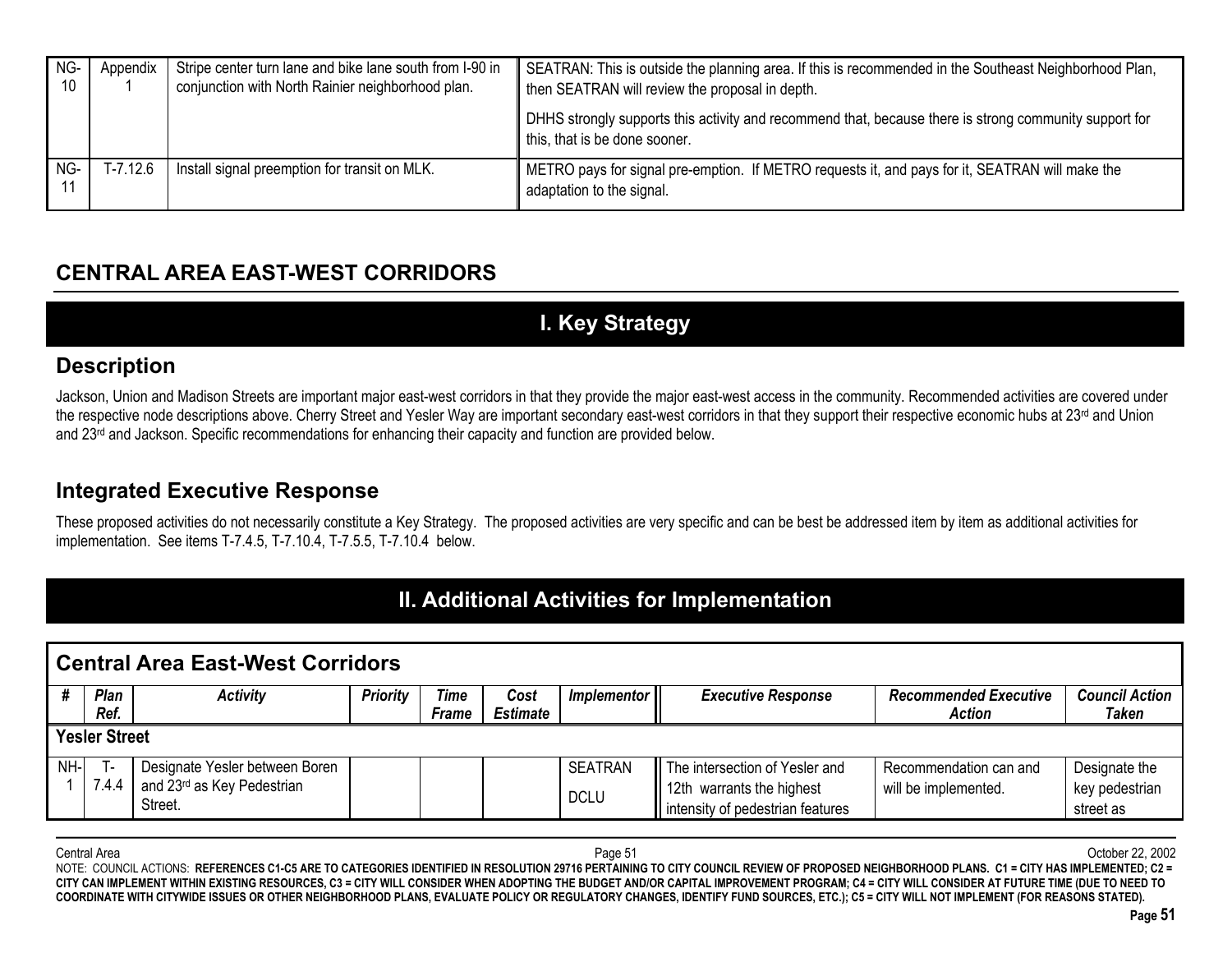|          |                 | <b>Central Area East-West Corridors</b>                                         |                 |                             |                         |                |                                                                                                                      |                                                                                                    |                                                                                                                                                                                                                                                                                                                                                                                |
|----------|-----------------|---------------------------------------------------------------------------------|-----------------|-----------------------------|-------------------------|----------------|----------------------------------------------------------------------------------------------------------------------|----------------------------------------------------------------------------------------------------|--------------------------------------------------------------------------------------------------------------------------------------------------------------------------------------------------------------------------------------------------------------------------------------------------------------------------------------------------------------------------------|
| #        | Plan<br>Ref.    | <b>Activity</b>                                                                 | <b>Priority</b> | <b>Time</b><br><b>Frame</b> | Cost<br><b>Estimate</b> | Implementor    | <b>Executive Response</b>                                                                                            | <b>Recommended Executive</b><br><b>Action</b>                                                      | <b>Council Action</b><br><b>Taken</b>                                                                                                                                                                                                                                                                                                                                          |
|          | т<br>7.5.2      |                                                                                 |                 |                             |                         |                | since it serves the highest-<br>density portions of the urban vil-<br>lage. Pedestrian improvements<br>on            |                                                                                                    | requested.<br>Councilmember<br>s have asked<br>that the<br>Executive<br>provide a<br>proposal, with<br>timelines and<br>expectations for<br>conducting a<br>reconsideration<br>of the policies<br>for pedestrian-<br>oriented streets.<br>The NGP&CE<br>Committee will<br>be receiving the<br>Executive's<br>progress report<br>by the end of the<br>first quarter of<br>1999. |
| NH-<br>2 | $T -$<br>7.10.4 | Install curb bulbs and<br>thermoplastic ladder crosswalk<br>on 19th and Yesler. |                 |                             |                         | <b>SEATRAN</b> | The CIP includes a proposed<br>curb bulb at Yesler and 19th, but<br>the community process may alter<br>the proposal. | Recommendation can and<br>will be implemented, unless<br>community requests a<br>different action. |                                                                                                                                                                                                                                                                                                                                                                                |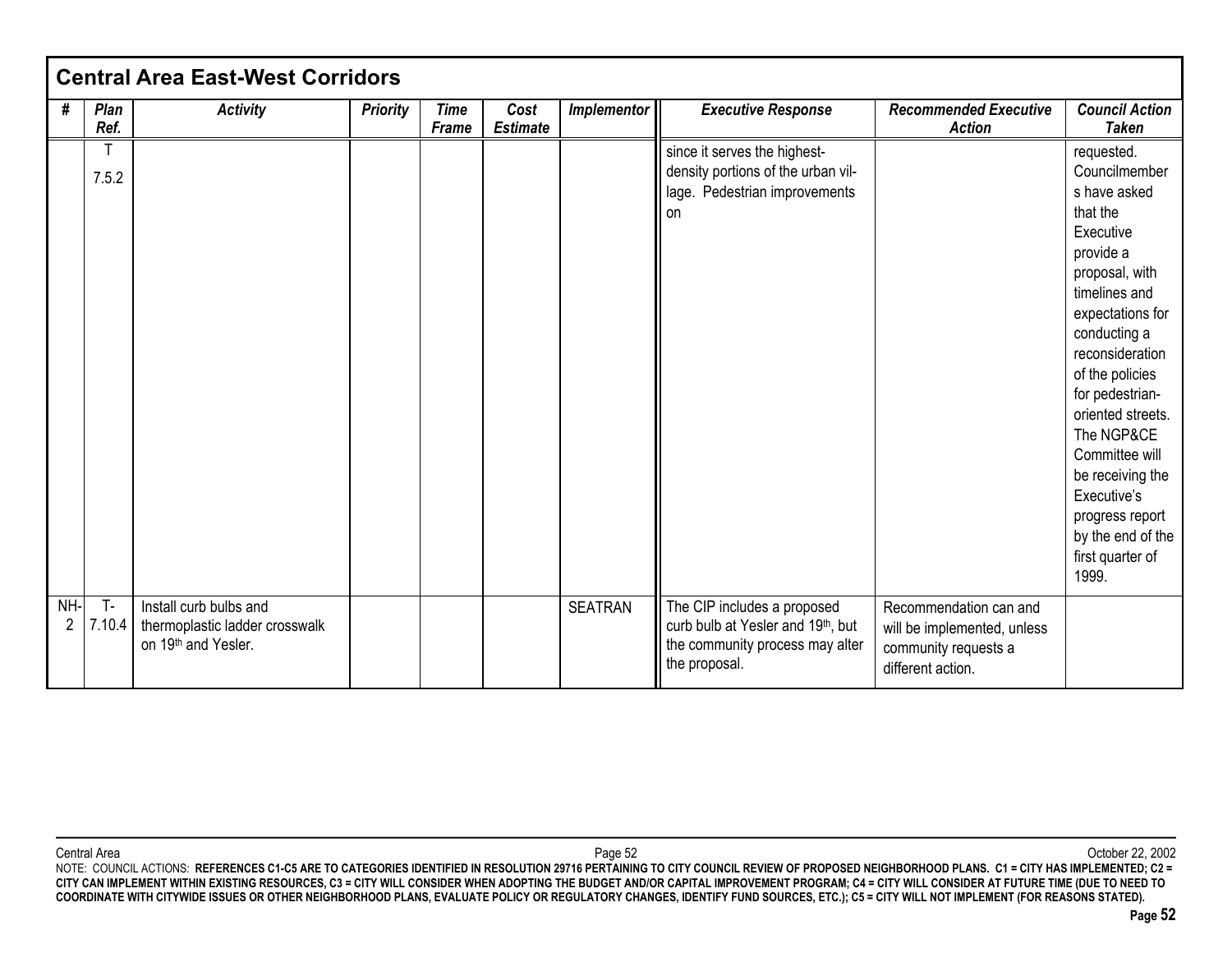|          |                 | <b>Central Area East-West Corridors</b>                                                                                                                                                                                                                                                                                                                          |                 |                             |                         |                |                                                                                                                                                                                                                                           |                                                                                                                                                                                                                                                       |                                                                                                                                                                                                                                                                               |
|----------|-----------------|------------------------------------------------------------------------------------------------------------------------------------------------------------------------------------------------------------------------------------------------------------------------------------------------------------------------------------------------------------------|-----------------|-----------------------------|-------------------------|----------------|-------------------------------------------------------------------------------------------------------------------------------------------------------------------------------------------------------------------------------------------|-------------------------------------------------------------------------------------------------------------------------------------------------------------------------------------------------------------------------------------------------------|-------------------------------------------------------------------------------------------------------------------------------------------------------------------------------------------------------------------------------------------------------------------------------|
| #        | Plan<br>Ref.    | <b>Activity</b>                                                                                                                                                                                                                                                                                                                                                  | <b>Priority</b> | <b>Time</b><br><b>Frame</b> | Cost<br><b>Estimate</b> | Implementor    | <b>Executive Response</b>                                                                                                                                                                                                                 | <b>Recommended Executive</b><br><b>Action</b>                                                                                                                                                                                                         | <b>Council Action</b><br>Taken                                                                                                                                                                                                                                                |
| NH-<br>3 | $T -$<br>7.10.4 | Activate the walk signals<br>automatically for each cycle on<br>Yesler at 18th and 20th, Ensure<br>that walk signals are on auto-<br>matic recall. [Children and adults<br>are crossing to and from the park<br>when the signal changes for cars<br>but without the walk signal. There<br>is not enough traffic here to<br>justify putting pedestrians at risk.] |                 |                             |                         | <b>SEATRAN</b> | SEATRAN will remove the push<br>buttons or put the signal on recall<br>if enough pedestrians use the<br>intersection to make push<br>buttons unnecessary.                                                                                 | Recommendation may be<br>considered in the future if it<br>can be demonstrated that<br>enough pedestrians are<br>using the intersection. The<br>community may want to<br>monitor the intersection and<br>initiate any further action<br>with SEATRAN. | <b>SEATRAN will</b><br>apply its new<br>pedestrian push<br>button criteria.<br>testing them at<br>the intersections<br>designated in<br>this plan.<br><b>SEATRAN will</b><br>evaluate the<br>results and<br>report to the<br>Transportation<br>Committee by<br>June 30, 1999. |
| NH-<br>4 | $T -$<br>7.10.4 | As part of Yesler and Boren pro-<br>ject, add pedestrian improve-<br>ments (not push buttons) -- curb<br>bulbs, lighting (if funds are<br>available), landscaping; improve<br>pedestrian connections along<br>12 <sup>th</sup> to Jackson (if funds are<br>available); and develop as link of<br>Central Park Trail to downtown<br>using paver module details.   |                 |                             |                         | <b>SEATRAN</b> | Pedestrian improvements are<br>part of the Yesler CIP project.<br>Unfortunately, there is currently<br>not enough funding for<br>pedestrian lighting. The amount<br>of landscaping is dependent on<br>what the community can<br>maintain. | Recommendation may be<br>considered in the future.<br>pending availability of<br>additional funding for<br>pedestrian lighting. and<br>ability of the community to<br>maintain landscaping.                                                           | C <sub>4</sub>                                                                                                                                                                                                                                                                |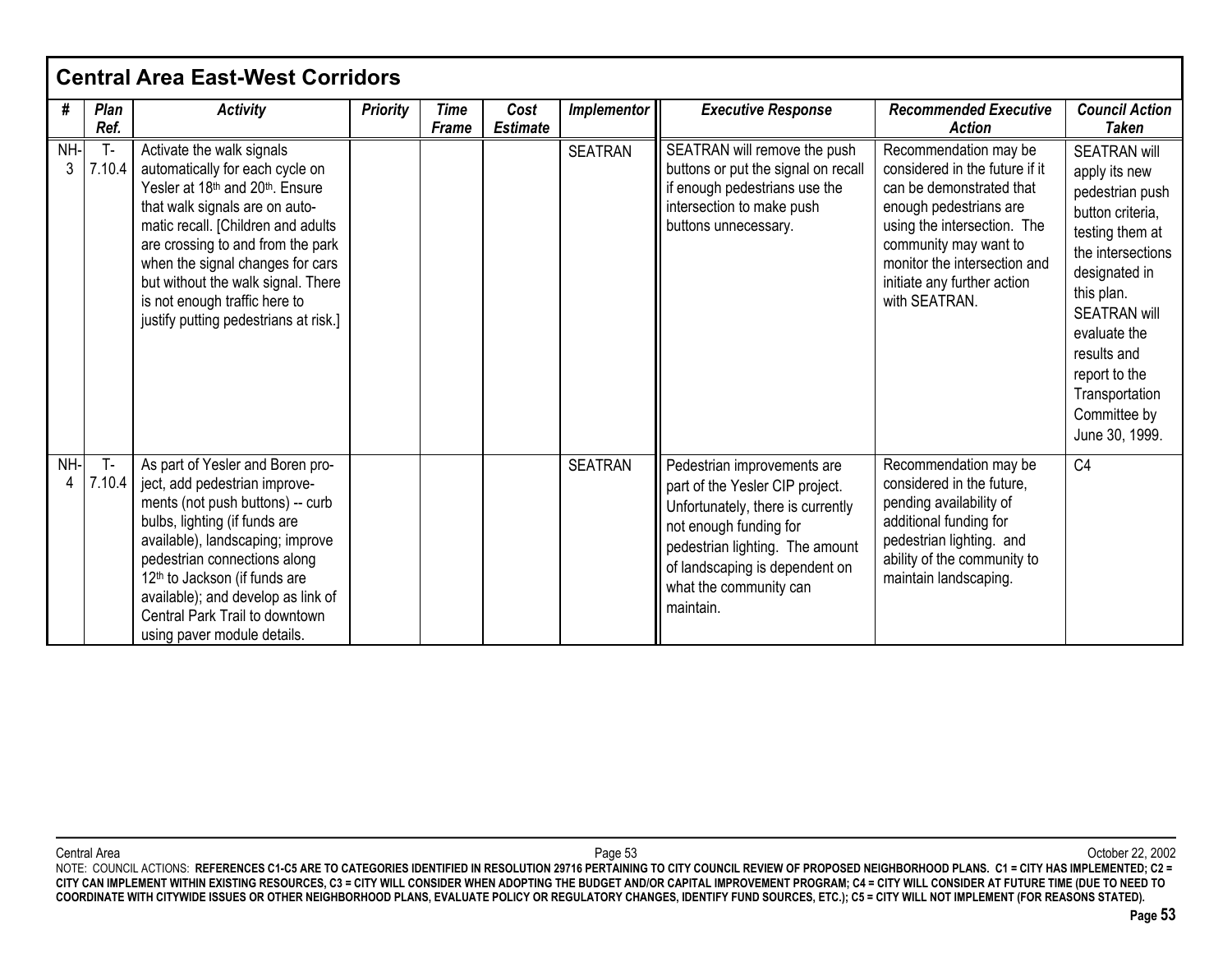|                      |                      | <b>Central Area East-West Corridors</b>                                                                                               |                 |                             |                         |                |                                                                                                                                                                                                                                                |                                                                                                                                          |                                                                                                                                                                                                                                                                                                                                                                                                                                |
|----------------------|----------------------|---------------------------------------------------------------------------------------------------------------------------------------|-----------------|-----------------------------|-------------------------|----------------|------------------------------------------------------------------------------------------------------------------------------------------------------------------------------------------------------------------------------------------------|------------------------------------------------------------------------------------------------------------------------------------------|--------------------------------------------------------------------------------------------------------------------------------------------------------------------------------------------------------------------------------------------------------------------------------------------------------------------------------------------------------------------------------------------------------------------------------|
| #                    | Plan<br>Ref.         | <b>Activity</b>                                                                                                                       | <b>Priority</b> | <b>Time</b><br><b>Frame</b> | Cost<br><b>Estimate</b> | Implementor    | <b>Executive Response</b>                                                                                                                                                                                                                      | <b>Recommended Executive</b><br><b>Action</b>                                                                                            | <b>Council Action</b><br><b>Taken</b>                                                                                                                                                                                                                                                                                                                                                                                          |
|                      | <b>Cherry Street</b> | To serve as an ancillary arterial, providing accessibility to all transportation modes and serving the Garfield Community Center node |                 |                             |                         |                |                                                                                                                                                                                                                                                |                                                                                                                                          |                                                                                                                                                                                                                                                                                                                                                                                                                                |
| <b>NH</b><br>$-5$    | $T-$<br>7.5.2        | Designate Cherry between 23rd<br>and MLK as a Key Pedestrian<br>Street.                                                               |                 |                             |                         | <b>SEATRAN</b> | This segment of Cherry will be<br>eligible for moderate intensity<br>pedestrian features. Pedestrian<br>improvements should be con-<br>centrated around pedestrian gen-<br>erators such as schools, transit<br>stops, parks, retail uses, etc. | Recommendation can and<br>will be implemented.                                                                                           | Designate the<br>key pedestrian<br>street as<br>requested.<br>Councilmember<br>s have asked<br>that the<br>Executive<br>provide a<br>proposal, with<br>timelines and<br>expectations for<br>conducting a<br>reconsideration<br>of the policies<br>for pedestrian-<br>oriented streets.<br>The NGP&CE<br>Committee will<br>be receiving the<br>Executive's<br>progress report<br>by the end of the<br>first quarter of<br>1999. |
| N <sub>H</sub><br>-6 | $T -$<br>7.10.<br>5  | Install curb bulbs at Cherry at<br>Garfield Community Center mid<br>block.                                                            |                 |                             |                         | <b>SEATRAN</b> | Curb bulbs will be installed at<br>Cherry at Garfield CC if funding<br>is available.                                                                                                                                                           | Recommendation can be<br>implemented if funding is<br>provided through Neighbor-<br>hood Street Fund or Neigh-<br>borhood Matching Fund. | C <sub>4</sub>                                                                                                                                                                                                                                                                                                                                                                                                                 |

Central Area Page 54 October 22, 2002 NOTE: COUNCIL ACTIONS: **REFERENCES C1-C5 ARE TO CATEGORIES IDENTIFIED IN RESOLUTION 29716 PERTAINING TO CITY COUNCIL REVIEW OF PROPOSED NEIGHBORHOOD PLANS. C1 = CITY HAS IMPLEMENTED; C2 = CITY CAN IMPLEMENT WITHIN EXISTING RESOURCES, C3 = CITY WILL CONSIDER WHEN ADOPTING THE BUDGET AND/OR CAPITAL IMPROVEMENT PROGRAM; C4 = CITY WILL CONSIDER AT FUTURE TIME (DUE TO NEED TO COORDINATE WITH CITYWIDE ISSUES OR OTHER NEIGHBORHOOD PLANS, EVALUATE POLICY OR REGULATORY CHANGES, IDENTIFY FUND SOURCES, ETC.); C5 = CITY WILL NOT IMPLEMENT (FOR REASONS STATED).**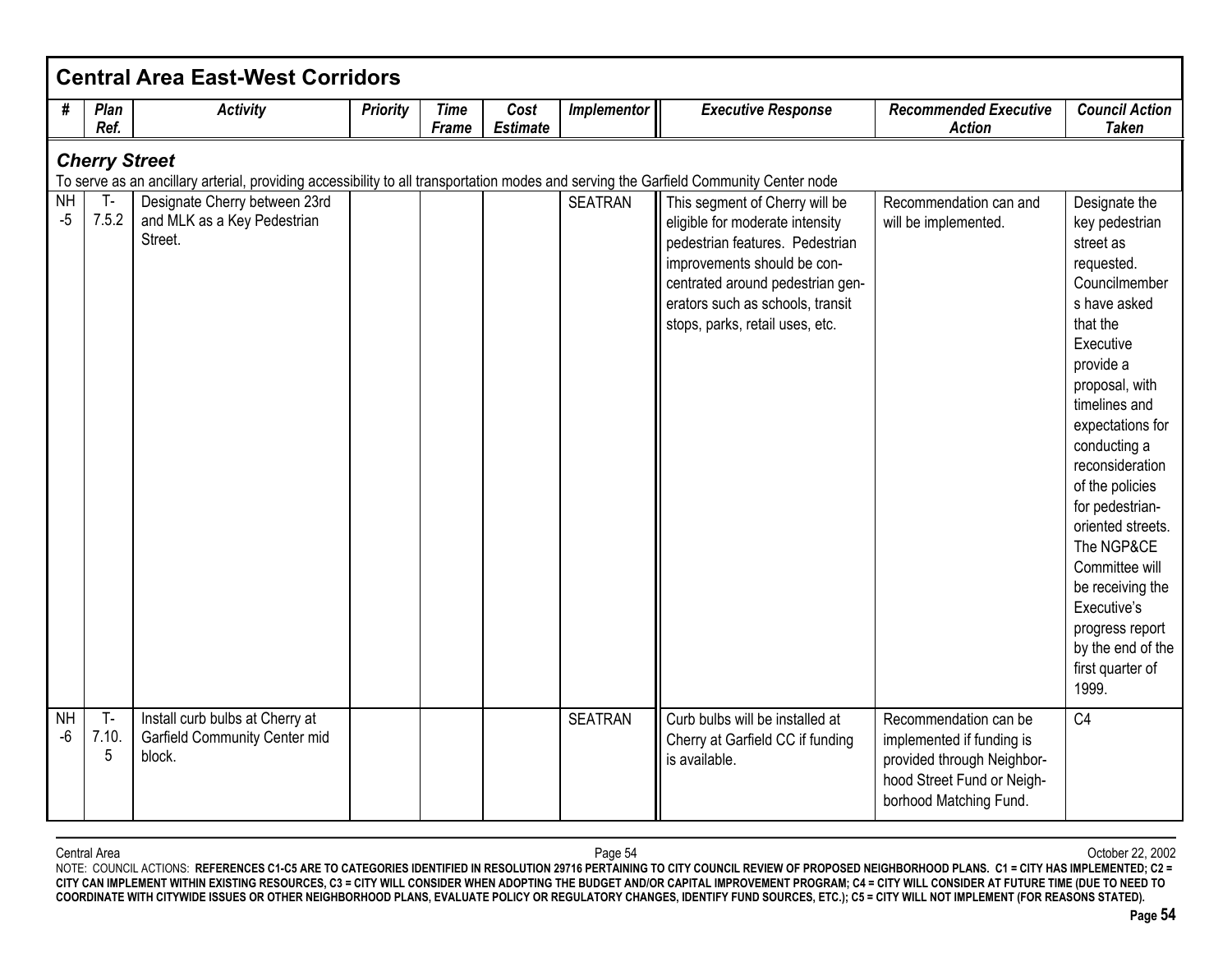|           | <b>Central Area East-West Corridors</b> |                               |                 |              |                 |                |                                |                              |                       |  |  |  |
|-----------|-----------------------------------------|-------------------------------|-----------------|--------------|-----------------|----------------|--------------------------------|------------------------------|-----------------------|--|--|--|
|           | Plan                                    | <b>Activity</b>               | <b>Priority</b> | Time         | Cost            | Implementor II | <b>Executive Response</b>      | <b>Recommended Executive</b> | <b>Council Action</b> |  |  |  |
|           | Ref.                                    |                               |                 | <b>Frame</b> | <b>Estimate</b> |                |                                | <b>Action</b>                | <b>Taken</b>          |  |  |  |
| <b>NH</b> | . .                                     | Request on-street parking on  |                 |              |                 | <b>SEATRAN</b> | SEATRAN has changed the        | Recommendation has           | $\sim$<br><u>، ب</u>  |  |  |  |
|           | 7.10.6                                  | Cherry between 23rd and 25th. |                 |              |                 |                | parking restriction this year. | already been implemented     |                       |  |  |  |
|           | н.                                      | Remove "no parking" signs on  |                 |              |                 |                |                                | through departmental         |                       |  |  |  |
|           | 7.15.5                                  | Cherry between 23rd and 25th. |                 |              |                 |                |                                | initiative.                  |                       |  |  |  |
|           |                                         |                               |                 |              |                 |                |                                |                              |                       |  |  |  |

Central Area Page 55 October 22, 2002 NOTE: COUNCIL ACTIONS: **REFERENCES C1-C5 ARE TO CATEGORIES IDENTIFIED IN RESOLUTION 29716 PERTAINING TO CITY COUNCIL REVIEW OF PROPOSED NEIGHBORHOOD PLANS. C1 = CITY HAS IMPLEMENTED; C2 = CITY CAN IMPLEMENT WITHIN EXISTING RESOURCES, C3 = CITY WILL CONSIDER WHEN ADOPTING THE BUDGET AND/OR CAPITAL IMPROVEMENT PROGRAM; C4 = CITY WILL CONSIDER AT FUTURE TIME (DUE TO NEED TO COORDINATE WITH CITYWIDE ISSUES OR OTHER NEIGHBORHOOD PLANS, EVALUATE POLICY OR REGULATORY CHANGES, IDENTIFY FUND SOURCES, ETC.); C5 = CITY WILL NOT IMPLEMENT (FOR REASONS STATED).**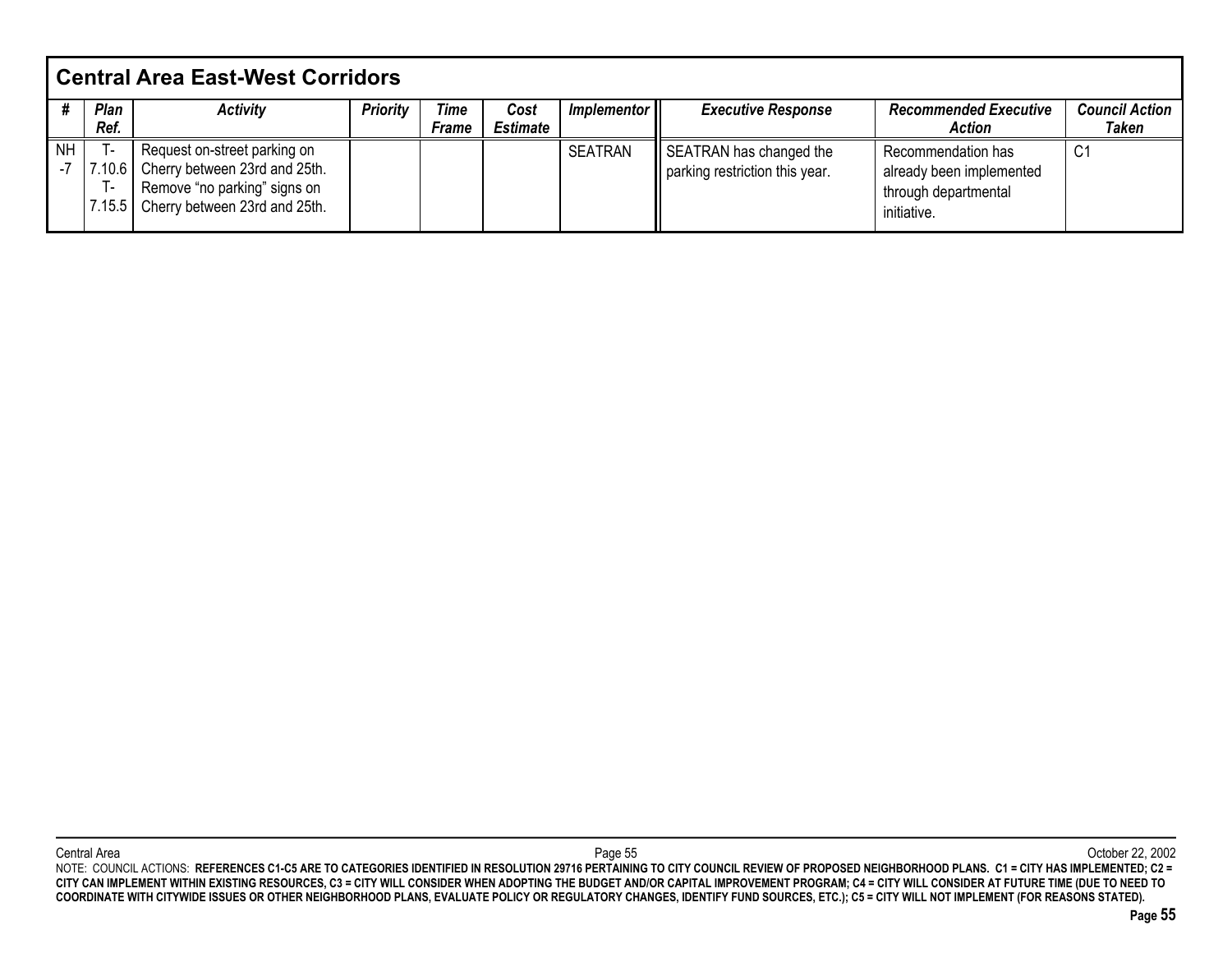# **I. Key Strategy**

### **Description**

Housing in the Central Area has been a focus of community concern for many years. Balancing the desire of the local community to preserve the current fabric and culture of the Central Area — and a strong urge to resist the forces of gentrification — with its desire to improve its housing stock and its general economy is fraught with political, racial and cultural impacts. While admitting that the economic forces at work are beyond controlling, the plan pro-actively focuses on strategies to mitigate the pain suffered by existing residents by linking them with more options for assistance, while leveraging economic factors for a better, broader array of housing options that help build a sense of community pride and involvement at the same time as building the lives of the individuals who inhabit them. As an integrated plan activity, housing recommendations recognize that there are a handful of actions that serve as the critical foundation for enhancing housing options, creating opportunities for ownership, and addressing the gentrification issue.

## **Integrated Executive Response**

The Central Area housing strategies are consistent with both the Comprehensive Plan's Housing element and the Consolidated Plan. DHHS will lead development of a more proactive demonstration project to inform potential users of current rental assistance and homeownership programs. DHHS will work in partnership with CDCs, Catholic Community Services, and churches in the area.

The City's review of the Central Area housing objectives has identified some conflict between the community desires for "anti-gentrification" measures and mixed income development in urban village areas with retention of the existing Special Objective Area (SOA) policies. The City will work on a proposal for community review during the approval process for the Consolidated Plan that can support community concerns while still allowing the City to financially support appropriate housing and/or mixed income projects.

Department responses included below: DHHS, OED. Compiled by SPO.

**Lead Department: DHHS**

**Participating Departments:** SPO, DCLU

### *Activities Already Underway*

Programs currently underway include:

- code enforcement collaboration between DCLU and CAAP\*IT;
- $\blacksquare$ single family rehabilitation;
- weatherization;
- first time homeowner down-payment assistance;
- $\blacksquare$ preservation of existing multifamily housing;
- $\blacksquare$ rent assistance.

In addition, the City is currently working on a tax abatement program to promote the development of apartments and condominiums in the 23rd and Jackson urban village. Another new initiative includes developing incentives and enforcement mechanisms to move vacant housing back into residential use. DCLU is the lead in this effort. DHHS is participating in the group.

### *Tasks to be undertaken in 1998-2000*

- 1. Work with neighborhood to clarify goals and desired outcomes and to assess the alternatives recognizing that there may be numerous methods for achieving these goals.
- 2. Develop demonstration project to inform potential users of current rental assistance and homeownership programs in partnership with CDCs, Catholic Community Services, and churches in the area.
- 3. Identify funding for further development of the demonstration project.
- 4. Implement tax abatement program to stimulate new multiple family housing (apartments and condominiums) development.

Central Area

 Page 56 October 22, 2002 NOTE: COUNCIL ACTIONS: REFERENCES C1-C5 ARE TO CATEGORIES IDENTIFIED IN RESOLUTION 29716 PERTAINING TO CITY COUNCIL REVIEW OF PROPOSED NEIGHBORHOOD PLANS. C1 = CITY HAS IMPLEMENTED; C2 = **CITY CAN IMPLEMENT WITHIN EXISTING RESOURCES, C3 = CITY WILL CONSIDER WHEN ADOPTING THE BUDGET AND/OR CAPITAL IMPROVEMENT PROGRAM; C4 = CITY WILL CONSIDER AT FUTURE TIME (DUE TO NEED TO COORDINATE WITH CITYWIDE ISSUES OR OTHER NEIGHBORHOOD PLANS, EVALUATE POLICY OR REGULATORY CHANGES, IDENTIFY FUND SOURCES, ETC.); C5 = CITY WILL NOT IMPLEMENT (FOR REASONS STATED).**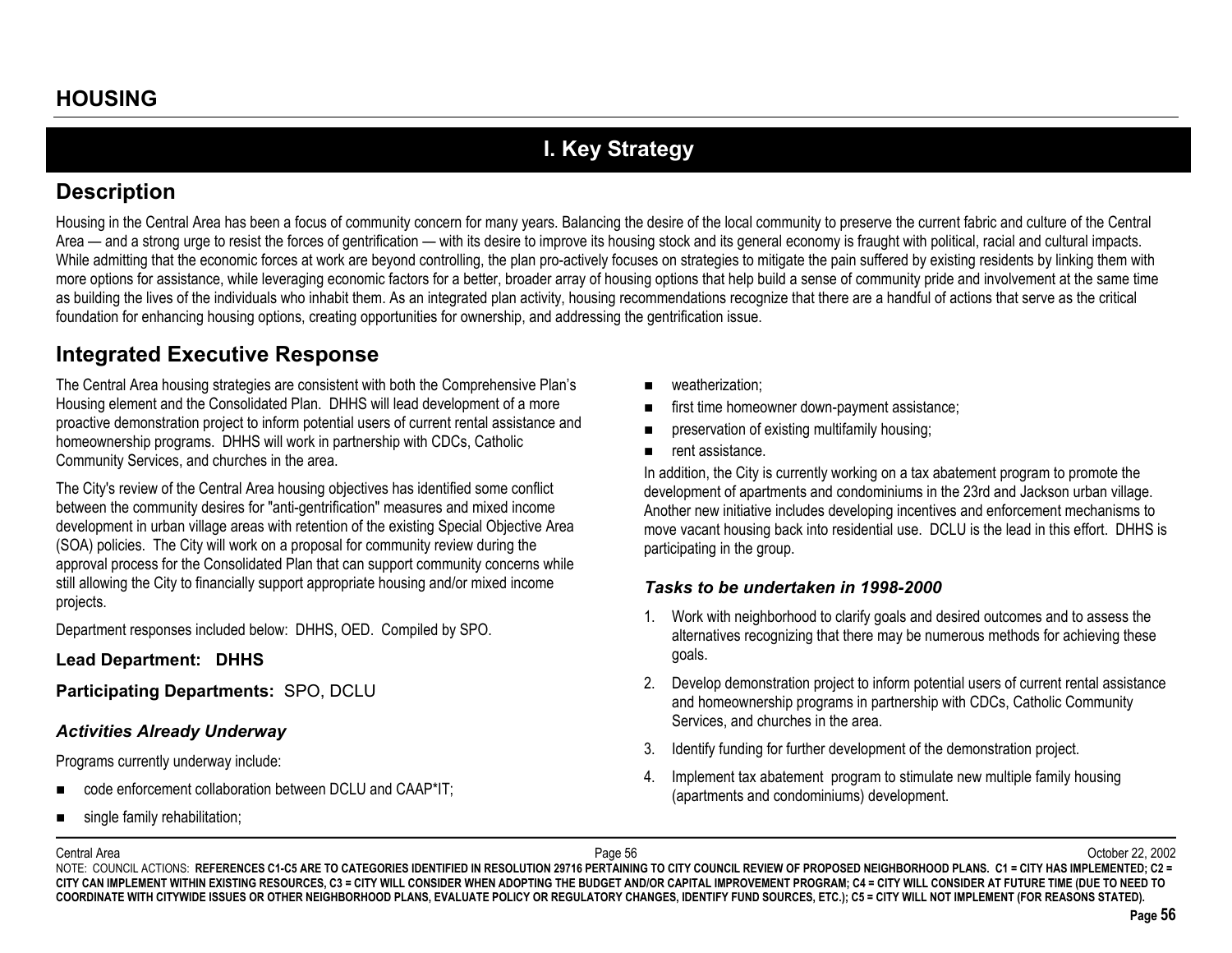- 5. Identify which elements of the proposal, if any, would be good candidates for a neighborhood bond or levy, Neighborhood Matching Fund or other fund sources.
- 6.Prioritize with strategies from other neighborhood plans.
- 7.Identify next steps for continued implementation.

### Council Action Taken:

Council directs the Office of Intergovernmental Relations [OIR] and DHHS or its successor agency to collaborate on a proposal that would work to change state law to allow abatement of property taxes for qualifying low income seniors. DHHS or its successor agency shall explore funding sources for such an effort.

Council has adopted changes to the SOA policies as part of the Consolidated Plan, recognizing that the community has expressed its support of these).

Center mentioned in item H-1. However, no funding has been identified. The community should take the lead on this activity.

DHHS, or its successor agency, shall work with the community to implement the equity partners program, (activity H-17) and the Community Reinvestment Act Roundtable (Activity H-9).

Council supports the Executive Response on these Key Strategy items.

| changes in the letter from CAAP*IT dated September 15, 1998, (See item H-8) |                                                                             |
|-----------------------------------------------------------------------------|-----------------------------------------------------------------------------|
|                                                                             | DHHS will work with the community to support creation of a Housing Resource |

## **Housing: Key Strategy Activities**

| #     | <b>Plan</b> | <b>Activity</b>                                                                                                              | <b>Priority</b> | Time          | Cost                                         | Implementor                                                                    | <b>Executive Response</b>                                                                                                                                                                                                                                                                                                                                                                                                                                                                                                                                                                                                                                                                                            |
|-------|-------------|------------------------------------------------------------------------------------------------------------------------------|-----------------|---------------|----------------------------------------------|--------------------------------------------------------------------------------|----------------------------------------------------------------------------------------------------------------------------------------------------------------------------------------------------------------------------------------------------------------------------------------------------------------------------------------------------------------------------------------------------------------------------------------------------------------------------------------------------------------------------------------------------------------------------------------------------------------------------------------------------------------------------------------------------------------------|
|       | Ref.        |                                                                                                                              |                 | Frame         | <b>Estimate</b>                              |                                                                                |                                                                                                                                                                                                                                                                                                                                                                                                                                                                                                                                                                                                                                                                                                                      |
|       |             | <b>Central Housing Resource Center</b>                                                                                       |                 |               |                                              |                                                                                |                                                                                                                                                                                                                                                                                                                                                                                                                                                                                                                                                                                                                                                                                                                      |
| $H-1$ | $H-6.5.2$   | Consolidate all local housing program<br>information in the a single Housing Resource<br>Center located in the neighborhood. | High            | 1998-<br>2000 | \$100,000<br>first yr.<br>\$50,000<br>annual | DHHS, CDC or<br>other non-profit,<br>SeaFirst/CRA<br>banks<br><b>COMMUNITY</b> | The creation of a Central Housing Resource Center is consistent<br>with DHHS's goal of actively marketing City housing preserva-<br>tion and development programs and resources. Existing Central<br>Area nonprofit agencies are potential locations for this informa-<br>tion. An alternative location would be through co-location with a<br>neighborhood service center or other public facility in the neigh-<br>borhood. DHHS does not have resources for funding and/or<br>staffing such a facility, but could work with the neighborhood to<br>provide informational materials related to existing programs. A<br>person will probably need to be assigned to conduct program<br>intakes on a periodic basis. |

Central Area Page 57 October 22, 2002 NOTE: COUNCIL ACTIONS: REFERENCES C1-C5 ARE TO CATEGORIES IDENTIFIED IN RESOLUTION 29716 PERTAINING TO CITY COUNCIL REVIEW OF PROPOSED NEIGHBORHOOD PLANS. C1 = CITY HAS IMPLEMENTED; C2 = **CITY CAN IMPLEMENT WITHIN EXISTING RESOURCES, C3 = CITY WILL CONSIDER WHEN ADOPTING THE BUDGET AND/OR CAPITAL IMPROVEMENT PROGRAM; C4 = CITY WILL CONSIDER AT FUTURE TIME (DUE TO NEED TO COORDINATE WITH CITYWIDE ISSUES OR OTHER NEIGHBORHOOD PLANS, EVALUATE POLICY OR REGULATORY CHANGES, IDENTIFY FUND SOURCES, ETC.); C5 = CITY WILL NOT IMPLEMENT (FOR REASONS STATED).**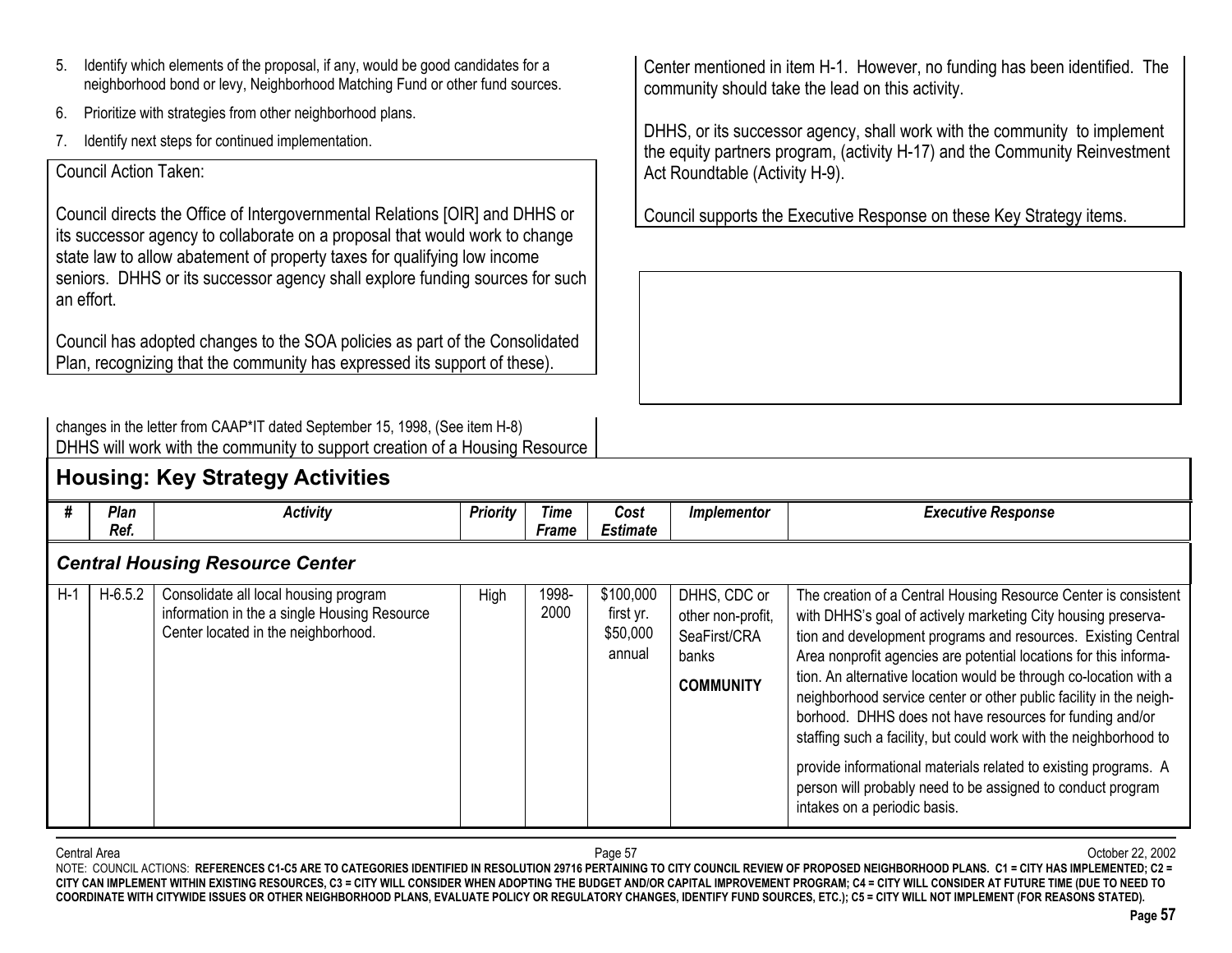|       |                                     | <b>Housing: Key Strategy Activities</b>                                                                                                                                                                                                                                                                          |                 |                      |                                             |                                                                             |                                                                                                                                                                                                                                                                 |
|-------|-------------------------------------|------------------------------------------------------------------------------------------------------------------------------------------------------------------------------------------------------------------------------------------------------------------------------------------------------------------|-----------------|----------------------|---------------------------------------------|-----------------------------------------------------------------------------|-----------------------------------------------------------------------------------------------------------------------------------------------------------------------------------------------------------------------------------------------------------------|
| #     | Plan<br>Ref.                        | <b>Activity</b>                                                                                                                                                                                                                                                                                                  | <b>Priority</b> | <b>Time</b><br>Frame | Cost<br><b>Estimate</b>                     | Implementor                                                                 | <b>Executive Response</b>                                                                                                                                                                                                                                       |
| $H-2$ | $H-6.5$                             | Identify potential users/clients and develop a<br>continuing outreach/ publicity program for the<br>Resource Center and housing tools available.                                                                                                                                                                 | High            | 1998-<br>2000        | \$20,000<br>first yr.<br>\$10,000<br>annual | <b>DHHS</b>                                                                 | DHHS will take the lead in developing a proactive demonstration<br>project to inform potential users of the current rental assistance<br>and homeownership programs. DHHS will work in partnership<br>with CDCs, Catholic Community Services and area churches. |
| $H-3$ | $H-6.5.3$                           | Incorporate a "Community Barter Board" in the<br><b>Resource Center</b>                                                                                                                                                                                                                                          | High            | 1998-<br>2000        | Not<br>determined                           | DHHS.<br>Community                                                          | This is a community-based activity.                                                                                                                                                                                                                             |
| $H-4$ | $H-6.3$                             | Anti-Gentrification Action Team: Outreach pro-<br>gram to identify, among long term residents of<br>the Central Area, potential users of current<br>rental assistance programs (and ownership<br>programs) and make them aware of available<br>programs.                                                         | High            | 1998-<br>2000        | Under<br>\$100,000                          | DHHS, DON,<br>HomeSight,<br>Local Churches,<br>Organizations,<br>Community. | This is a community-based activity.                                                                                                                                                                                                                             |
| $H-5$ | $H-6.7.5$                           | Encourage and assist development of senior<br>housing including elderly assisted group living<br>arrangements, and appropriate zoning to make it<br>feasible in the neighborhood.                                                                                                                                |                 |                      |                                             | DHHS, SHA,<br>Private Sector,<br><b>DCLU</b>                                | Recommendation may be implemented, in part, by Land Use<br>Code revisions currently being studied by DCLU. With the<br>changes to the SOA regulations recently adopted by Council,<br>these projects will be eligible for funding in 1999.                      |
| $H-6$ | $H-6.7.2$                           | Enhance existing home maintenance repair<br>programs                                                                                                                                                                                                                                                             |                 |                      |                                             | <b>DHHS</b>                                                                 | DHHS will work with CAAP*IT to identify people eligible for these<br>programs and to encourage them to participate.                                                                                                                                             |
| $H-7$ | $H-6.9.1$<br>$H-6.9.2$<br>$H-6.9.3$ | <b>Housing Maintenance</b><br>Expand public and private programs that<br>$\blacksquare$<br>support owner occupancy.<br>Improve livability by improving<br>$\blacksquare$<br>maintenance, correcting code violations,<br>and undertaking long-term prevention<br>measures.<br>Improve rental housing maintenance. |                 |                      |                                             | <b>DCLU</b> Code<br>enforcement,<br><b>DHHS REACH</b><br>Program etc.       | DCLU is working with CAAP*IT on enforcement issues. They<br>have held one workshop already and will continue to inform the<br>community about code conformance.                                                                                                 |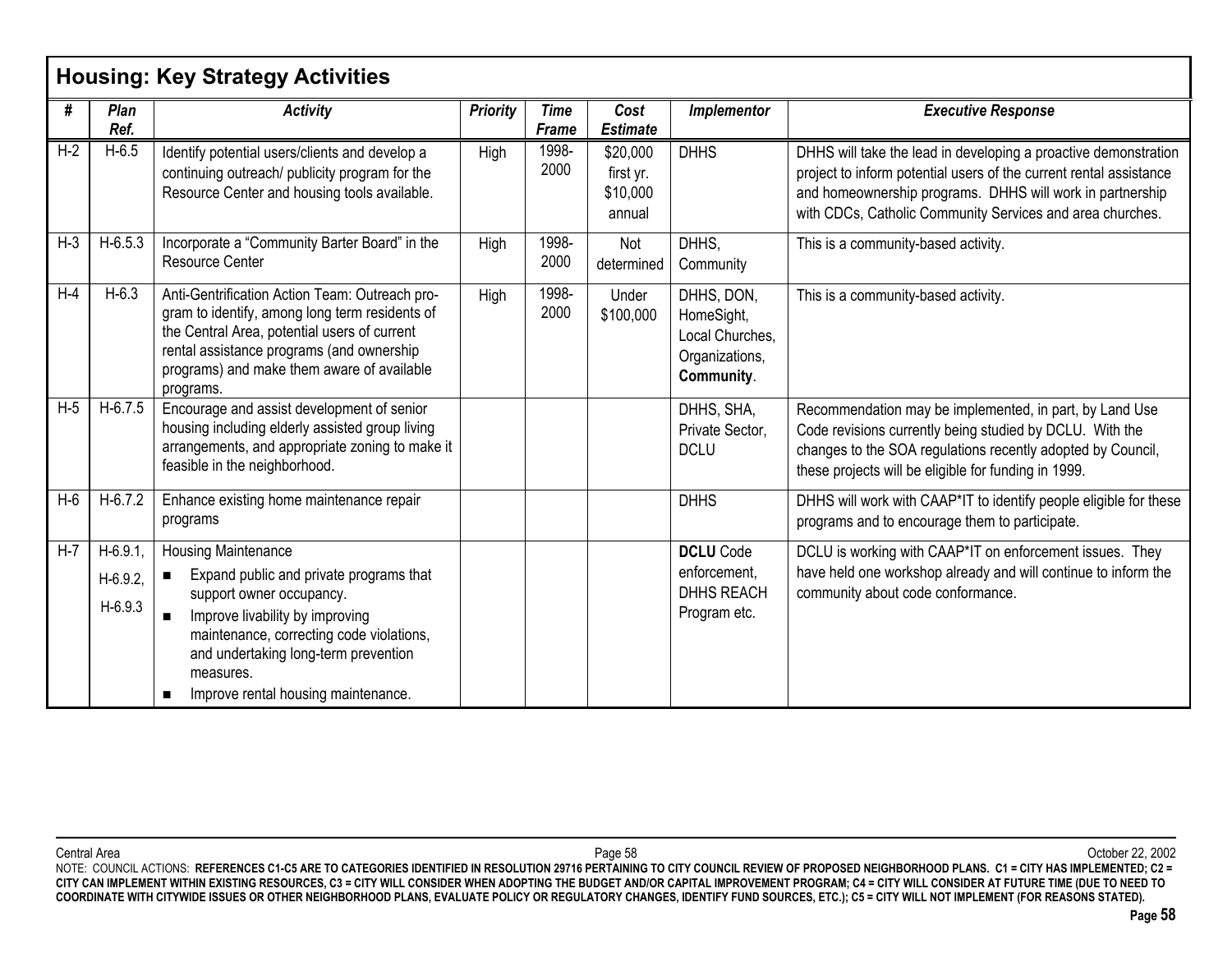| H-8      | Fig. 24<br>Pg. 64 | H-6.4.2.B Maintain the current Special Objective Area<br>(SOA) and current procedure and criteria.                              | High | 98-05                   | Existing<br>resources. | DHHS.<br>Community,<br>CDC.                | The Executive believes that the existing SOA Policies need to<br>be modified to support the group of recommendations in the plan<br>and will work with the community through the development of<br>the Consolidated Plan to develop policy changes. |
|----------|-------------------|---------------------------------------------------------------------------------------------------------------------------------|------|-------------------------|------------------------|--------------------------------------------|-----------------------------------------------------------------------------------------------------------------------------------------------------------------------------------------------------------------------------------------------------|
| $H-9$    | Н-<br>6.6.5.C     | Develop a Community Reinvestment Act<br>Roundtable.                                                                             | High | 1999                    | Not<br>identified      | FNMA, DHHS,<br>Local Lenders,<br>Community | DHHS, or its successor agency, shall work with the community<br>as a lead implementer the Community Reinvestment Roundtable<br>program.                                                                                                             |
| Н-<br>10 | $H-6.3.2$         | Increase rent-to-own programs and community<br>access to them. Reallocate (if necessary) City<br>Levy resources to rent-to-own. | High | 1999-<br>2000<br>budget | Not<br>determined      | SHA, HUD,<br>DHHS, CADA,<br>HomeSight      | These projects are eligible within the current Levy policies.                                                                                                                                                                                       |

## **II. Additional Activities for Implementation**

### **Housing** *# PlanRef.Activity Priority Time FrameCostEstimateImplementor Executive Response Recommended Executive ActionCouncil ActionTaken*H-11 H-6.6.3 Hold a design workshop with developers, Realtors and contractors todevelop innovative, low cost solutions to develop market rate housing. Medium 1998 Staff ResourcesAIA, University, **Community** DHHS supports and suggests participation in the Mayor's Housing Action Agenda*.* The design workshop should include CDC representatives. This is a community-based activity. The City will participate.  $C<sub>4</sub>$ H-12 H-6.6.8 Increase zoning designa- tions in some areas toaccommodate greater densities, to recognize existing densities, or to provide greater housing density around commercial districts.DCLU This statement sets policy direction for many of the specific zoning changes included in the plan. Recommendation can and willbe implemented.  $C<sub>2</sub>$ H-H-6.3.3.A/Implement Accessory High 1998 \$50,000 **DHHS**, An ADU pilot project will be imple- Recommendation can and will C2<br>Dwelling Unit Assistance | pilot | assist- CADA, | mented by the City's REACH be implemented.

 Page 59 October 22, 2002 NOTE: COUNCIL ACTIONS: REFERENCES C1-C5 ARE TO CATEGORIES IDENTIFIED IN RESOLUTION 29716 PERTAINING TO CITY COUNCIL REVIEW OF PROPOSED NEIGHBORHOOD PLANS. C1 = CITY HAS IMPLEMENTED; C2 = **CITY CAN IMPLEMENT WITHIN EXISTING RESOURCES, C3 = CITY WILL CONSIDER WHEN ADOPTING THE BUDGET AND/OR CAPITAL IMPROVEMENT PROGRAM; C4 = CITY WILL CONSIDER AT FUTURE TIME (DUE TO NEED TO COORDINATE WITH CITYWIDE ISSUES OR OTHER NEIGHBORHOOD PLANS, EVALUATE POLICY OR REGULATORY CHANGES, IDENTIFY FUND SOURCES, ETC.); C5 = CITY WILL NOT IMPLEMENT (FOR REASONS STATED).**

Central Area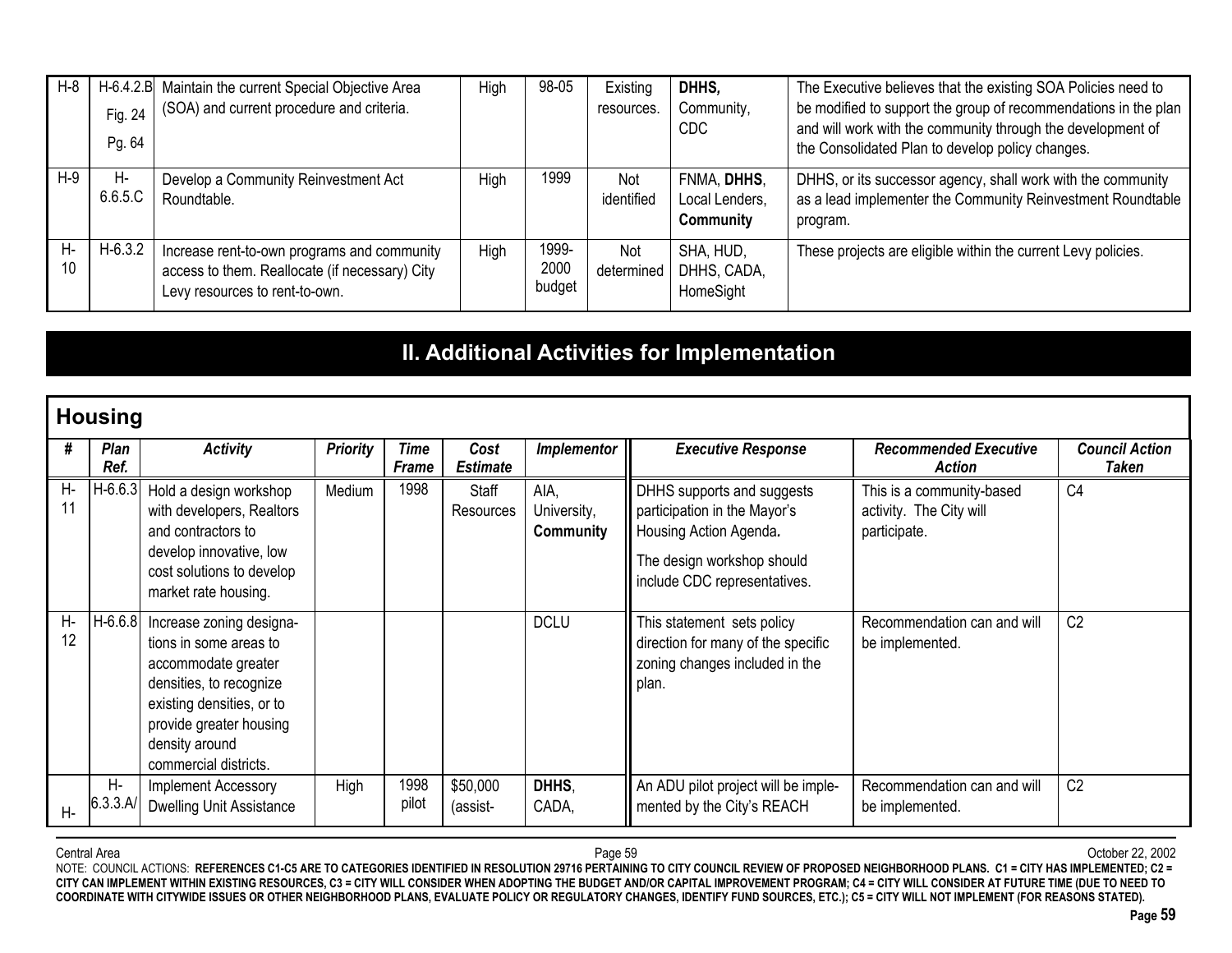|                 | <b>Housing</b>  |                                                                                                                                                                                                                                                           |                 |                             |                                                              |                                                     |                                                                                                                                                                                                         |                                                                                                                                                                                                         |                                                                                                                 |
|-----------------|-----------------|-----------------------------------------------------------------------------------------------------------------------------------------------------------------------------------------------------------------------------------------------------------|-----------------|-----------------------------|--------------------------------------------------------------|-----------------------------------------------------|---------------------------------------------------------------------------------------------------------------------------------------------------------------------------------------------------------|---------------------------------------------------------------------------------------------------------------------------------------------------------------------------------------------------------|-----------------------------------------------------------------------------------------------------------------|
| #               | Plan<br>Ref.    | <b>Activity</b>                                                                                                                                                                                                                                           | <b>Priority</b> | <b>Time</b><br><b>Frame</b> | Cost<br><b>Estimate</b>                                      | Implementor                                         | <b>Executive Response</b>                                                                                                                                                                               | <b>Recommended Executive</b><br><b>Action</b>                                                                                                                                                           | <b>Council Action</b><br><b>Taken</b>                                                                           |
| $\overline{13}$ | B               | pilot program Approve<br>pilot project & allocate<br>resources                                                                                                                                                                                            |                 | project                     | ance to<br>clients),<br>\$5,000 (ID<br>potential<br>clients) | Environmental<br>Works                              | program - single family<br>rehabilitation and weatherization.                                                                                                                                           |                                                                                                                                                                                                         |                                                                                                                 |
| $H-$<br>14      | H-6.6.6         | Approve "Community<br>Design Review Process."<br>Work with developers,<br>landowners and bankers<br>to develop housing pro-<br>jects under the Central<br>Area Design Guidelines,<br>and to help streamline the<br>permit processes for such<br>projects. |                 |                             |                                                              | <b>DCLU</b>                                         | DCLU will consider and<br>recommend action on<br>neighborhood-specific design<br>guidelines and proposed program<br>revisions emerging from all<br>neighborhood plans during the first<br>half of 1999. | Recommendation will be<br>implemented as part of general<br>design review work. In 1999,<br>DCLU will explore whether it is<br>feasible to streamline design<br>review projects in the Central<br>Area. | C <sub>2</sub>                                                                                                  |
| $H-$<br>15      | $H-6.6.4$       | Sponsor Summit to review<br>conditions, track<br>benchmarks, highlight<br>emerging issues                                                                                                                                                                 | High            | 1999-<br>2000               | \$20,000<br>annually                                         | DHHS, CDC,<br>Community,<br>Bankers, Real<br>Estate |                                                                                                                                                                                                         | Recommendation is a<br>community-based activity.                                                                                                                                                        | C <sub>5</sub>                                                                                                  |
| $H-$<br>16      | $H-$<br>6.4.1.B | <b>New Rental Assistance</b><br>Program: Develop Mutual<br>Housing program (tenant<br>management)<br>Fund .5 FTE to research<br>& organize model                                                                                                          | Medium          | 4<br>years.                 | \$150,000                                                    | DHHS, HUD,<br>SHA, CDC,<br>Non-profit<br>providers  | Current nonprofit housing owners<br>and developers can support<br>mutual housing projects with Levy<br>funds. Mutual housing is eligible<br>for DHHS funding, but research is<br>not.                   | Recommendation is a<br>community-based activity;                                                                                                                                                        | C <sub>5</sub>                                                                                                  |
| Н-<br>17        | H-6.6.4         | <b>Establish "Equity</b><br>Partners" program to<br>encourage housing units<br>costing no more than<br>120% of the FHA<br>maximum home sale                                                                                                               |                 |                             |                                                              | Community,<br><b>DHHS</b>                           | The community will need to<br>identify private employers in-<br>terested in such a program. If an<br>employer expresses interest in<br>establishing such a program,<br>DHHS would provide advice and    | Recommendation is a<br>community-based activity.                                                                                                                                                        | DHHS, or its<br>successor agency,<br>shall work with the<br>community as a<br>lead implementer<br>of the equity |

Central Area Page 60 October 22, 2002 NOTE: COUNCIL ACTIONS: **REFERENCES C1-C5 ARE TO CATEGORIES IDENTIFIED IN RESOLUTION 29716 PERTAINING TO CITY COUNCIL REVIEW OF PROPOSED NEIGHBORHOOD PLANS. C1 = CITY HAS IMPLEMENTED; C2 = CITY CAN IMPLEMENT WITHIN EXISTING RESOURCES, C3 = CITY WILL CONSIDER WHEN ADOPTING THE BUDGET AND/OR CAPITAL IMPROVEMENT PROGRAM; C4 = CITY WILL CONSIDER AT FUTURE TIME (DUE TO NEED TO COORDINATE WITH CITYWIDE ISSUES OR OTHER NEIGHBORHOOD PLANS, EVALUATE POLICY OR REGULATORY CHANGES, IDENTIFY FUND SOURCES, ETC.); C5 = CITY WILL NOT IMPLEMENT (FOR REASONS STATED).**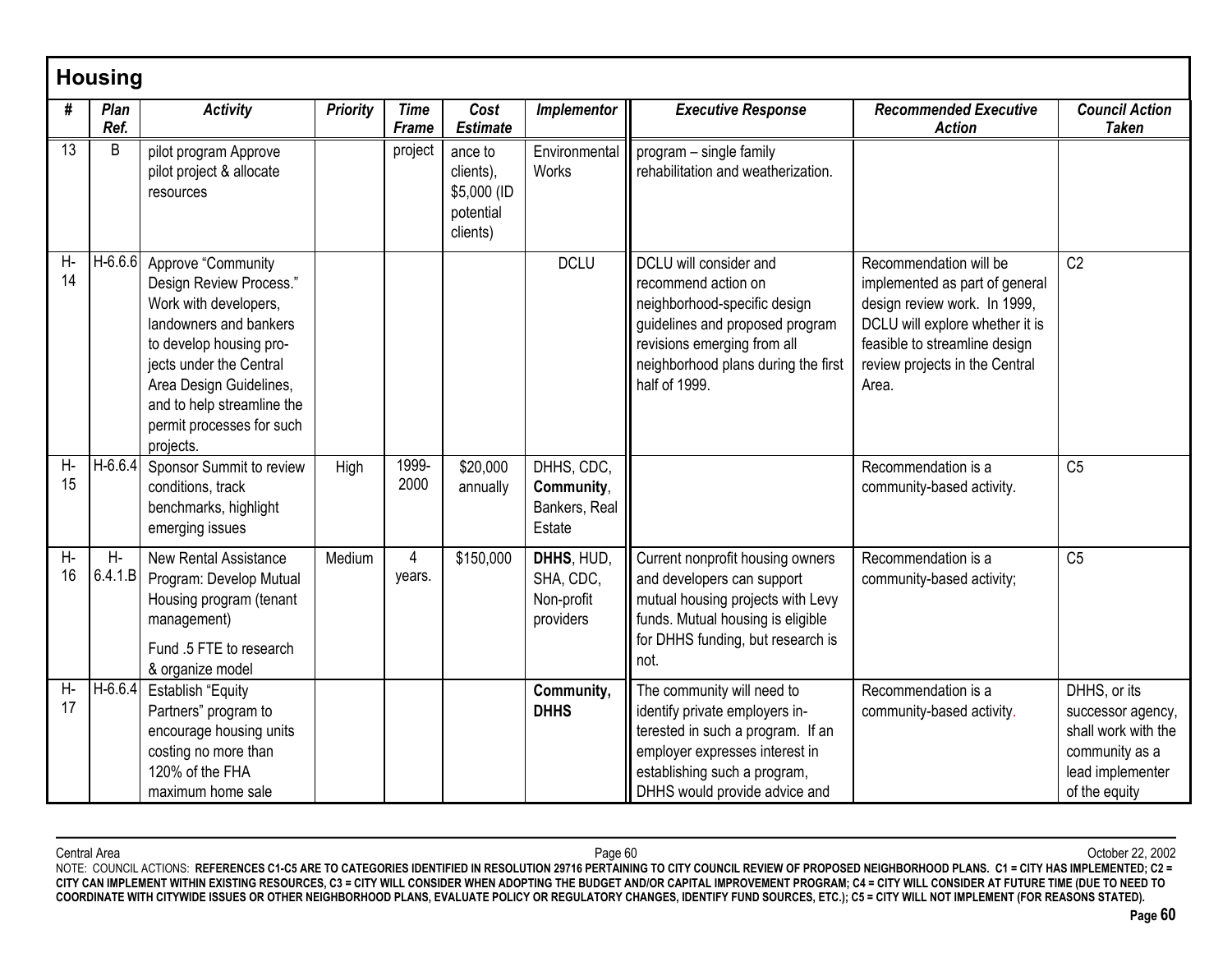|          | <b>Housing</b>      |                                                                                                                                                                                                                                               |                 |                             |                         |                           |                                                                                                                                                                                                   |                                                                                    |                                       |  |  |  |  |  |
|----------|---------------------|-----------------------------------------------------------------------------------------------------------------------------------------------------------------------------------------------------------------------------------------------|-----------------|-----------------------------|-------------------------|---------------------------|---------------------------------------------------------------------------------------------------------------------------------------------------------------------------------------------------|------------------------------------------------------------------------------------|---------------------------------------|--|--|--|--|--|
| #        | <b>Plan</b><br>Ref. | <b>Activity</b>                                                                                                                                                                                                                               | <b>Priority</b> | <b>Time</b><br><b>Frame</b> | Cost<br><b>Estimate</b> | Implementor               | <b>Executive Response</b>                                                                                                                                                                         | <b>Recommended Executive</b><br><b>Action</b>                                      | <b>Council Action</b><br><b>Taken</b> |  |  |  |  |  |
|          |                     | price.                                                                                                                                                                                                                                        |                 |                             |                         |                           | technical assistance.                                                                                                                                                                             |                                                                                    | partners program.                     |  |  |  |  |  |
| Н-<br>18 | Η-<br>6.6.5.A       | Advocate for changes to<br>FNMA, and bank apprais-<br>al and lending practices to<br>provide more flexible op-<br>tions for mortgage financ-<br>ing, and remove barriers<br>to home-ownership and<br>renovation loans for local<br>residents. |                 |                             |                         | DHHS.<br>Community        | DHHS supports these concepts<br>and is currently working with<br>FNMA and lenders to provide<br>affordable housing units.                                                                         | Recommendation can and will<br>be implemented.                                     | C <sub>2</sub>                        |  |  |  |  |  |
| Н-<br>19 | $H-$<br>6.6.5.B     | Work with banks, devel-<br>opers, employers and<br>other to develop pilot<br>projects, as well as mort-<br>gage financing, savings<br>matching funds, and other<br>instruments for new or<br>innovative housing types<br>and styles.          |                 |                             |                         | DHHS,<br><b>Community</b> | DHHS supports these concepts<br>and is currently working with local<br>lenders to provide affordable<br>housing units. DHHS also works<br>with employers to sponsor<br>employer-assisted housing. | Recommendation can and will<br>be implemented.                                     | C <sub>2</sub>                        |  |  |  |  |  |
| Н-<br>20 | $H-6.6.9$           | Support RSL<br>Demonstration projects<br>being implemented in<br>Central Area.                                                                                                                                                                |                 |                             |                         | <b>DCLU</b>               | RSL zoning is consistent with the<br>Mayor's Housing Action Agenda<br>and would be supported by the<br>City.                                                                                      | Recommendation can and will<br>be implemented if a project<br>were to be proposed. | C <sub>4</sub>                        |  |  |  |  |  |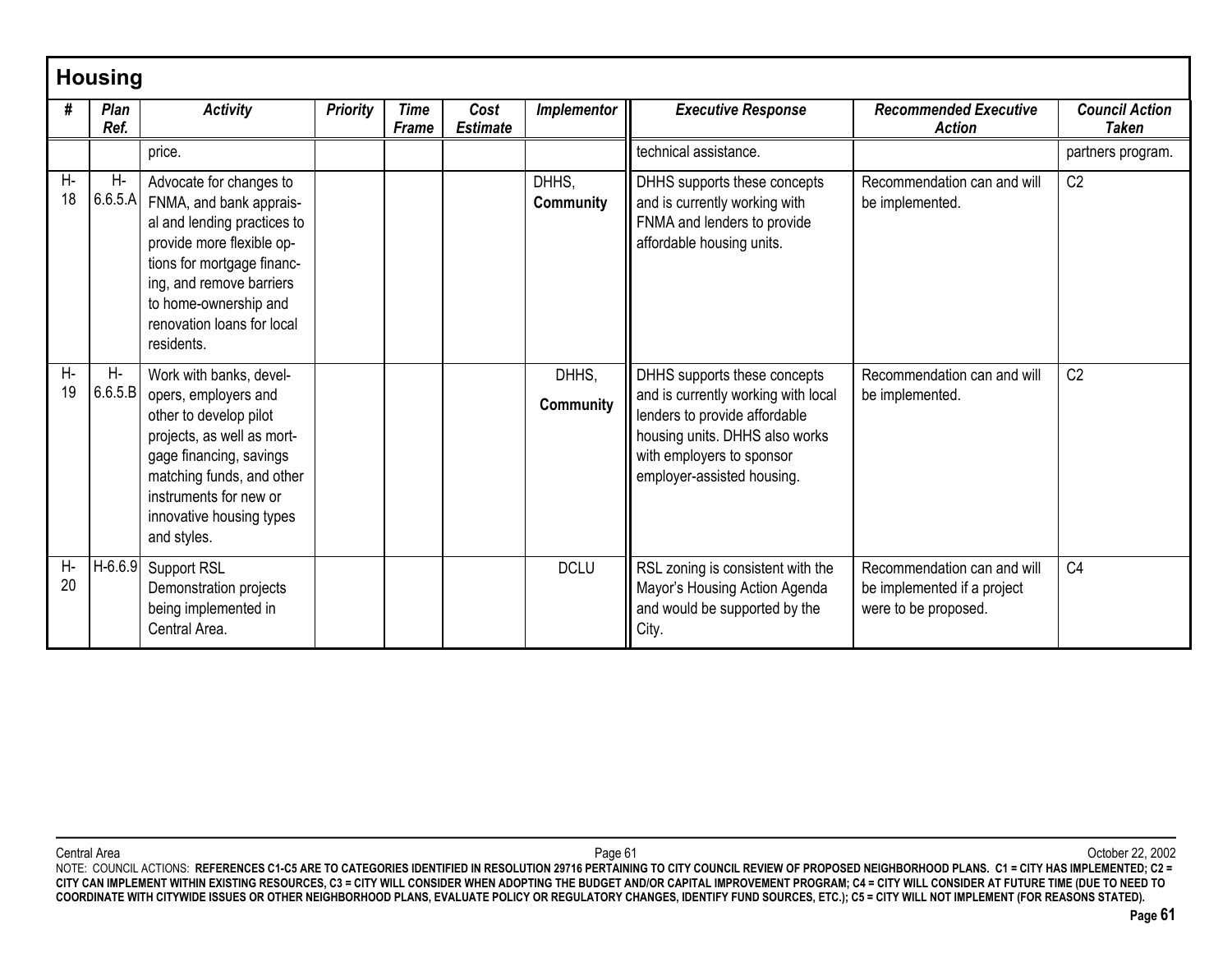# **III. Activities for Longer Term Consideration**

|            | <b>Housing</b>               |                                                                                                                                                                                        |                                                                                                                                                 |  |  |  |  |  |  |  |
|------------|------------------------------|----------------------------------------------------------------------------------------------------------------------------------------------------------------------------------------|-------------------------------------------------------------------------------------------------------------------------------------------------|--|--|--|--|--|--|--|
| #          | Plan Rf.                     | <b>Activity</b>                                                                                                                                                                        | <b>City Department Comments</b>                                                                                                                 |  |  |  |  |  |  |  |
| Н-<br>21   | Н-<br>e6.3.4                 | Approve pilot project and allocate resources for low-income, long term<br>resident tax abatement pilot program.                                                                        | The City of Seattle is currently evaluating the use of State legislated programs allowing tax<br>abatement in certain conditions and locations. |  |  |  |  |  |  |  |
|            |                              |                                                                                                                                                                                        | OED: SPO is recommending this program for some parts of the Central Area, but not all<br>urban village areas.                                   |  |  |  |  |  |  |  |
| Н-<br>22   | $H-6.3.5$                    | Develop, support and, where possible, fund a shared equity home-ownership<br>program for low- and low-moderate-income working families.                                                |                                                                                                                                                 |  |  |  |  |  |  |  |
| Н-<br>23   | $H-6.3.6$<br>$H-6.4$         | Increase tenant ownership options for existing apartment buildings.                                                                                                                    | See comments on Mutual Housing, activity H-16.                                                                                                  |  |  |  |  |  |  |  |
| Н-<br>24   |                              | Develop loan/capital options for renovation and tenant ownership                                                                                                                       |                                                                                                                                                 |  |  |  |  |  |  |  |
| H-<br>25   | $H-6.4$                      | Study Inclusionary zoning: require development of percentage low-income<br>housing in multi-family developments.                                                                       | DHHS has research and analysis available on this topic, and would be interested in working<br>together with the community in this area.         |  |  |  |  |  |  |  |
| Н-<br>26   | $H-6.4$                      | Work with Community to study other innovative taxation/inclusionary<br>strategies                                                                                                      |                                                                                                                                                 |  |  |  |  |  |  |  |
| Н-<br>27   | $H-6.4.3$<br>$H-6.4.4$       | Continue, support and expand sweat-equity housing programs                                                                                                                             |                                                                                                                                                 |  |  |  |  |  |  |  |
| $H-$<br>28 | $H-6.4.4$                    | Develop the capacity of a Community Development Corporation focused on<br>ownership housing to work with the Homesight program.                                                        | OED and the Seattle Community Development Collaborative are committed to supporting<br>improved production from existing CDCs.                  |  |  |  |  |  |  |  |
| Н-<br>29   | $H-6.7$                      | Elderly Housing:<br>Support Housing services that encourage age integration<br>Target financial support to elderly homeowners                                                          |                                                                                                                                                 |  |  |  |  |  |  |  |
| $H-$<br>30 | $H-6.6.2$                    | Identify Community Development Corporations to partner with private<br>developers to develop housing for specific demographic ranges.                                                  | The City already works with CDCs in the area.                                                                                                   |  |  |  |  |  |  |  |
| Н-<br>31   | $H-6.6.9$<br>and H-<br>6.7.4 | Consider changes to zoning in some areas to promote smaller residential<br>lots, bungalow courts, ADU's, and tandem housing, as long as single-family<br>design styles are maintained. |                                                                                                                                                 |  |  |  |  |  |  |  |

Central Area Page 62 October 22, 2002 NOTE: COUNCIL ACTIONS: **REFERENCES C1-C5 ARE TO CATEGORIES IDENTIFIED IN RESOLUTION 29716 PERTAINING TO CITY COUNCIL REVIEW OF PROPOSED NEIGHBORHOOD PLANS. C1 = CITY HAS IMPLEMENTED; C2 = CITY CAN IMPLEMENT WITHIN EXISTING RESOURCES, C3 = CITY WILL CONSIDER WHEN ADOPTING THE BUDGET AND/OR CAPITAL IMPROVEMENT PROGRAM; C4 = CITY WILL CONSIDER AT FUTURE TIME (DUE TO NEED TO COORDINATE WITH CITYWIDE ISSUES OR OTHER NEIGHBORHOOD PLANS, EVALUATE POLICY OR REGULATORY CHANGES, IDENTIFY FUND SOURCES, ETC.); C5 = CITY WILL NOT IMPLEMENT (FOR REASONS STATED).**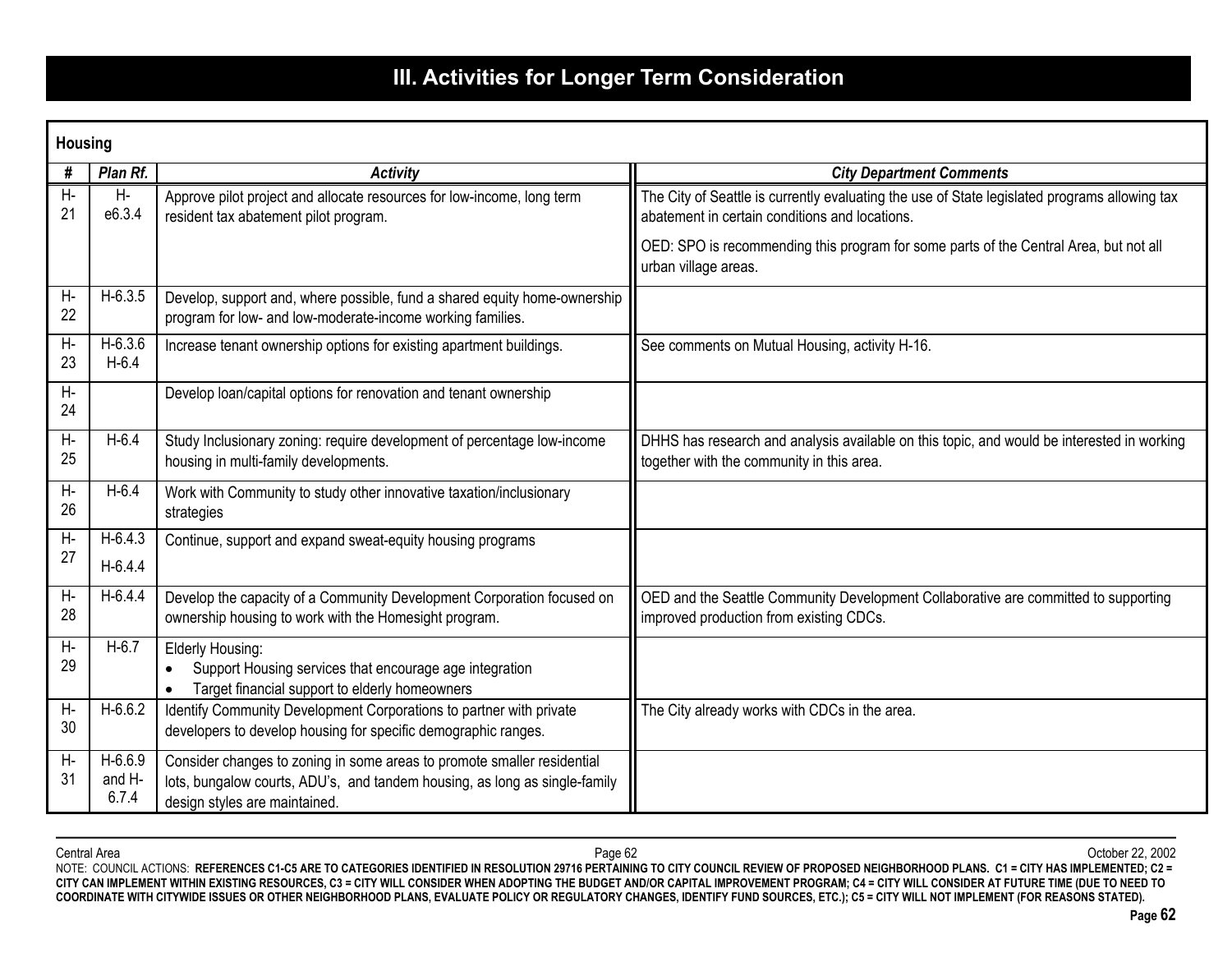# **I. Key Strategy**

### **Description**

"How can the Central Area create a strategic economic action plan that enhances the area's quality of life and stimulates economic vitality through the development of local jobs and increased business activity?" While economic development planning has covered a wide range of ideas, the crux and the very fiber of the plan focuses around three primary activities: (1) accessing capital, (2) marketing the Central Area and strengthening its local economic "niche" neighborhoods, and (3) providing job opportunities for the local workforce.

## **Integrated Executive Response**

The City supports economic development in the Central Area through provision of Community Development Block Grant (CDBG) dollars to the two Community Development Corporations (CDCs) who work in the Central Area. These two CDCs, the Central Area Development Association (CADA) and Midtown Commons, implement physical development projects (residential and commercial) in the Central Area and other economic development priorities. The work CDCs have done in Central Area nodes, especially at 23rd and Jackson and at 23rd and Union is consistent with the urban village vision as outlined in the Comprehensive Plan and in the Central Area Neighborhood Plan. Both organizations are expected to be able to implement projects and programs throughout the neighborhood.

Department responses included below: OED, ESD, DON. Compiled by SPO.

**Lead Department: OED,**

**Participating Departments:** ESD, DON

### *Activities Already Underway*

- 1 OED is working with CADA and Midtown Commons to adopt Neighborhood Revitalization Strategies, which will help the Central District use Community Development Block Grant funds from the Federal Department of Housing and Urban Development (HUD).
- 2 OED continues to work with CAMP to establish better linkages between job training and services/jobs available for residents and employers in the Central Area. CAMP is a community-based lead for the Seattle Jobs Initiative (SJI).

### *Tasks to be undertaken in 1998-2000*

- 1 OED will work with the community to search for ways to increase funding for the Central Area Capital Fund Programs with particular emphasis on the Community Equity Fund.
- 2 Adopt a Neighborhood Revitalization Strategy for the Central Area so CDBG funds can be better used in the neighborhood.
- 3 Work with the Seattle Community Development Collaborative to increase funds that are available for all CDCs in Seattle.
- 4Prioritize with strategies from other neighborhood plans.
- 5Identify next steps for continued implementation.

## **Council Action Taken:**

DHHS or its successor agency shall work with the community as a lead implementor in developing programs to support job skill development for Central Area youth. (Activity ED-9).

City Council supports the Executive Response to these key strategy activities.

Central Area

 Page 63 October 22, 2002 NOTE: COUNCIL ACTIONS: REFERENCES C1-C5 ARE TO CATEGORIES IDENTIFIED IN RESOLUTION 29716 PERTAINING TO CITY COUNCIL REVIEW OF PROPOSED NEIGHBORHOOD PLANS. C1 = CITY HAS IMPLEMENTED; C2 = **CITY CAN IMPLEMENT WITHIN EXISTING RESOURCES, C3 = CITY WILL CONSIDER WHEN ADOPTING THE BUDGET AND/OR CAPITAL IMPROVEMENT PROGRAM; C4 = CITY WILL CONSIDER AT FUTURE TIME (DUE TO NEED TO COORDINATE WITH CITYWIDE ISSUES OR OTHER NEIGHBORHOOD PLANS, EVALUATE POLICY OR REGULATORY CHANGES, IDENTIFY FUND SOURCES, ETC.); C5 = CITY WILL NOT IMPLEMENT (FOR REASONS STATED).**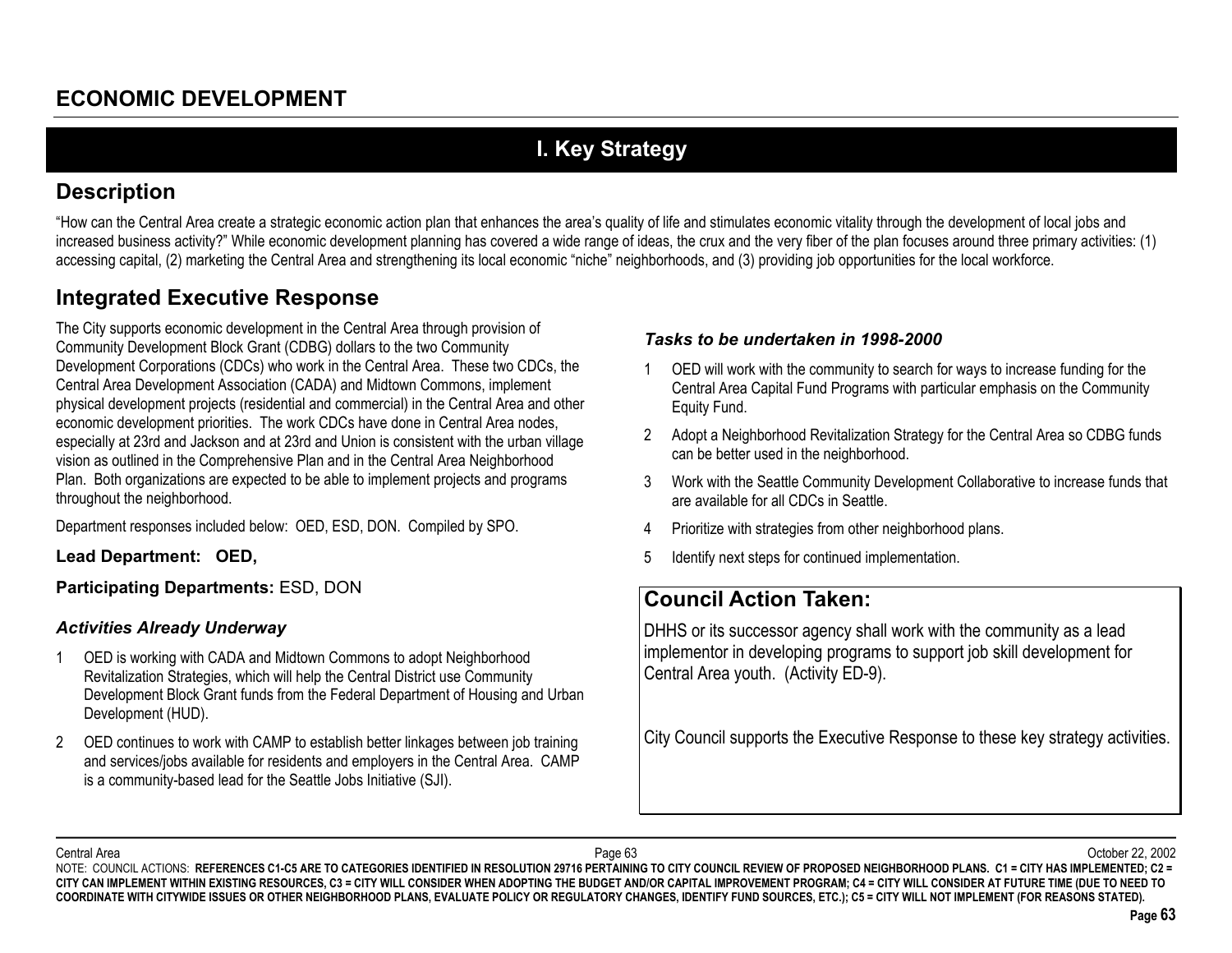|                       | <b>Economic Development</b>                     |                                                                                                                                                                                                                                                                                                                                                                                                                                                                                                                                                                                            |                 |                      |                                                                                                                                                                                                                                                           |             |                                                                                                                                                                                                                                                                                                                                                                                                                                                                                                                                                                                                                                                                                                                                                                                                                                                           |  |  |  |  |
|-----------------------|-------------------------------------------------|--------------------------------------------------------------------------------------------------------------------------------------------------------------------------------------------------------------------------------------------------------------------------------------------------------------------------------------------------------------------------------------------------------------------------------------------------------------------------------------------------------------------------------------------------------------------------------------------|-----------------|----------------------|-----------------------------------------------------------------------------------------------------------------------------------------------------------------------------------------------------------------------------------------------------------|-------------|-----------------------------------------------------------------------------------------------------------------------------------------------------------------------------------------------------------------------------------------------------------------------------------------------------------------------------------------------------------------------------------------------------------------------------------------------------------------------------------------------------------------------------------------------------------------------------------------------------------------------------------------------------------------------------------------------------------------------------------------------------------------------------------------------------------------------------------------------------------|--|--|--|--|
| #                     | Plan<br>Ref.                                    | <b>Activity</b>                                                                                                                                                                                                                                                                                                                                                                                                                                                                                                                                                                            | <b>Priority</b> | <b>Time</b><br>Frame | <b>Cost Estimate</b>                                                                                                                                                                                                                                      | Implementor | <b>Executive Response</b>                                                                                                                                                                                                                                                                                                                                                                                                                                                                                                                                                                                                                                                                                                                                                                                                                                 |  |  |  |  |
|                       | Re-capitalize Central Area Capital Fund Program |                                                                                                                                                                                                                                                                                                                                                                                                                                                                                                                                                                                            |                 |                      |                                                                                                                                                                                                                                                           |             |                                                                                                                                                                                                                                                                                                                                                                                                                                                                                                                                                                                                                                                                                                                                                                                                                                                           |  |  |  |  |
| ED-                   | ED-<br>5.3                                      | Develop organizational and new financial<br>capacity within the community to stimulate<br>economic development.                                                                                                                                                                                                                                                                                                                                                                                                                                                                            |                 |                      |                                                                                                                                                                                                                                                           | <b>OED</b>  | The Office of Economic Development (OED) is continually<br>searching for ways to develop new and expanded organizational<br>and financial capacity within the Central Area to stimulate<br>economic development. Funds are still available in the<br>Commercial Facade Improvement Program and the Project Pre-<br>Development Financing Program, two of the three major activity<br>areas of the Central Area Capital Fund. OED is working to<br>increase funds for the Community Equity Fund, the other major<br>activity area, as part of the 1999-2000 budget process.                                                                                                                                                                                                                                                                                |  |  |  |  |
| ED-<br>$\overline{2}$ | ED-<br>5.3.1                                    | Support the re-capitalization of the Central<br>Area Capital Fund Program: Support funding<br>for the three major existing activity areas<br>(and additional areas that develop)<br>Commercial Facade Improvement<br>Program<br><b>Project Pre-Development Financing</b><br><b>Community Equity Fund</b><br>$\blacksquare$                                                                                                                                                                                                                                                                 |                 |                      | Build toward an<br>equity fund of at<br>least \$5 million.<br>\$15,000,000 total                                                                                                                                                                          | <b>OED</b>  | See above.                                                                                                                                                                                                                                                                                                                                                                                                                                                                                                                                                                                                                                                                                                                                                                                                                                                |  |  |  |  |
| ED-                   | ED-<br>5.3.2                                    | Provide community development<br>corporations with sufficient funds to function<br>as development organizations: These<br>organizations should be sufficiently financed<br>to function quickly and independently to<br>identify important development projects,<br>acquire property, and build projects. Work<br>toward a consolidation of administrative<br>functions and a reduction in duplication for<br><b>Community Development Corporations</b><br>throughout the entire Central Area. Funds<br>would be utilized as equity investments for<br>commercial, residential or mixed-use |                 |                      | Depending on the<br>degree of con-<br>solidation, \$350K-<br>\$700K in annual<br>operating support<br>should be pro-<br>vided to CDCs.<br>Funds would be<br>raised for operat-<br>ing and capital<br>from the Seattle<br>Community De-<br>velopment Part- | <b>OED</b>  | Funding for CDCs, especially from federal sources, is limited and<br>may not be sufficient to meet the Plan's funding target of<br>\$350,000 to \$700,000. Currently, the combined budgets of<br>CADA and Midtown Commons are about \$360,000 and this<br>should be sufficient to run both organizations. Funding above<br>\$360,000 should be focused on project development costs rather<br>than administrative costs. Funding from foundations and other<br>private sources has been focused on providing capital resources.<br>Increased dollars for equity support can also come from in-<br>creases in funds to the Central Area Capital Fund. OED would<br>support consolidation of CADA and Midtown Commons if this<br>approach was endorsed by the CDCs themselves. In 1999 the<br>City will maintain its role as a funding partner in community |  |  |  |  |

Central Area Page 64 October 22, 2002 NOTE: COUNCIL ACTIONS: **REFERENCES C1-C5 ARE TO CATEGORIES IDENTIFIED IN RESOLUTION 29716 PERTAINING TO CITY COUNCIL REVIEW OF PROPOSED NEIGHBORHOOD PLANS. C1 = CITY HAS IMPLEMENTED; C2 = CITY CAN IMPLEMENT WITHIN EXISTING RESOURCES, C3 = CITY WILL CONSIDER WHEN ADOPTING THE BUDGET AND/OR CAPITAL IMPROVEMENT PROGRAM; C4 = CITY WILL CONSIDER AT FUTURE TIME (DUE TO NEED TO COORDINATE WITH CITYWIDE ISSUES OR OTHER NEIGHBORHOOD PLANS, EVALUATE POLICY OR REGULATORY CHANGES, IDENTIFY FUND SOURCES, ETC.); C5 = CITY WILL NOT IMPLEMENT (FOR REASONS STATED).**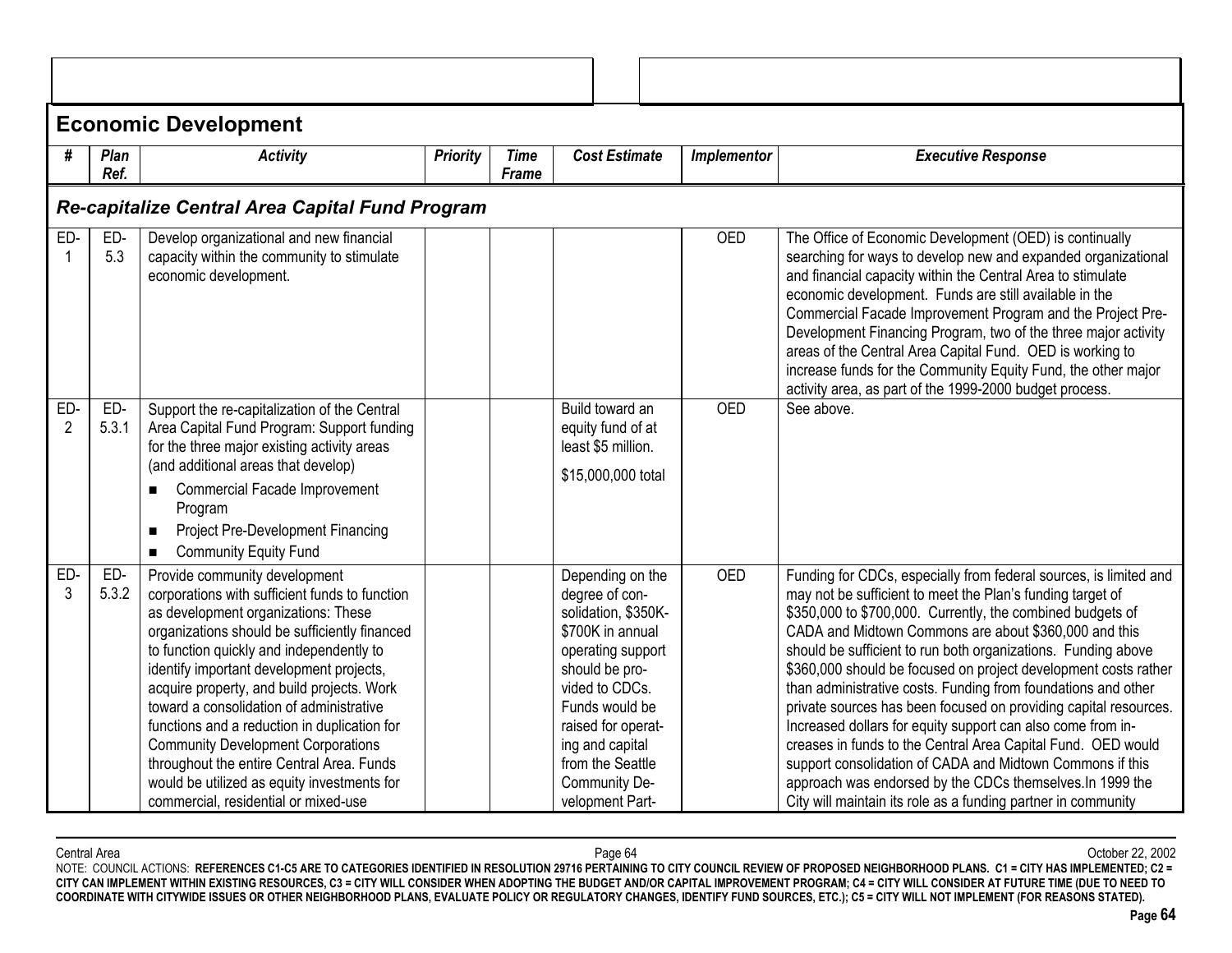|     | <b>Economic Development</b> |                                                                                                                                                                                                                                                         |                 |               |                                                                    |                    |                                                                                                                                                                                                                                                                                                                                                                       |  |  |  |
|-----|-----------------------------|---------------------------------------------------------------------------------------------------------------------------------------------------------------------------------------------------------------------------------------------------------|-----------------|---------------|--------------------------------------------------------------------|--------------------|-----------------------------------------------------------------------------------------------------------------------------------------------------------------------------------------------------------------------------------------------------------------------------------------------------------------------------------------------------------------------|--|--|--|
| #   | Plan<br>Ref.                | <b>Activity</b>                                                                                                                                                                                                                                         | <b>Priority</b> | Time<br>Frame | <b>Cost Estimate</b>                                               | <b>Implementor</b> | <b>Executive Response</b>                                                                                                                                                                                                                                                                                                                                             |  |  |  |
|     |                             | developments.                                                                                                                                                                                                                                           |                 |               | nership, founda-<br>tion grants, &<br>financial institu-<br>tions. |                    | economic development intermediaries and will not be a direct<br>funder to community organizations. OED will solely support the<br>Central Area Development Association (CADA) and Midtown<br>Commons through the Seattle Community Development<br>Collaborative.                                                                                                      |  |  |  |
| ED- | ED-<br>5.3.3                | Support the Community Capital<br>Development Corporation in targeting funds<br>to assist minority businesses to grow and<br>expand in the Central Area. Funding to be<br>provided from the City of Seattle, financial<br>institutions, and foundations. | High            |               | \$5,000,000 or<br>more                                             | OED.               | OED supports Community Capital by providing Community<br>Development Block Grant (CDBG) Funds. This allows CCD to<br>provide technical assistance to small businesses and individuals<br>at every stage of business development. Economic opportunities<br>predominantly in the Central Area and Seattle's other low-income<br>communities are increased as a result. |  |  |  |

# **II. Additional Activities for Implementation**

|          | <b>Economic Development</b> |                                                                                                                                                                                                                                                                                                                                                                                                                                                                                                                                                                                  |                 |                             |                         |             |                                                                                                                                                                          |                                                                                        |                                       |  |  |
|----------|-----------------------------|----------------------------------------------------------------------------------------------------------------------------------------------------------------------------------------------------------------------------------------------------------------------------------------------------------------------------------------------------------------------------------------------------------------------------------------------------------------------------------------------------------------------------------------------------------------------------------|-----------------|-----------------------------|-------------------------|-------------|--------------------------------------------------------------------------------------------------------------------------------------------------------------------------|----------------------------------------------------------------------------------------|---------------------------------------|--|--|
|          | Plan<br>Ref.                | <b>Activity</b>                                                                                                                                                                                                                                                                                                                                                                                                                                                                                                                                                                  | <b>Priority</b> | <b>Time</b><br><b>Frame</b> | Cost<br><b>Estimate</b> | Implementor | <b>Executive Response</b>                                                                                                                                                | Recommended<br><b>Executive Action</b>                                                 | <b>Council</b><br><b>Action Taken</b> |  |  |
| ED-<br>5 | ED-<br>5.4.6                | Provide financial and technical assistance for the<br>creation of a Central Area Contractor's Plan and<br>Resource Center (CACPRC) operated by CAMP. The<br>CACPRC will serve as a one-stop shop for African-<br>American, minority and Central Area contractors to<br>access information about bid opportunities and to<br>access technical assistance for business develop-<br>ment. The CACPRC contains four specific com-<br>ponents: 1) Plan and Resource Center, 2) Technical<br>Assistance Program, 3) Job Linkage and Youth<br>Placement 4) and Business Development and | High            |                             |                         | King County | King County has taken<br>the lead to manage City<br>and Port Resources for<br>this effort.<br>CPRC has hired its<br>operations manager and<br>just "officially" started. | Recommendation<br>has other sponsors<br>and will not be<br>implemented by the<br>City. | C <sub>5</sub>                        |  |  |

Central Area Page 65 October 22, 2002 NOTE: COUNCIL ACTIONS: **REFERENCES C1-C5 ARE TO CATEGORIES IDENTIFIED IN RESOLUTION 29716 PERTAINING TO CITY COUNCIL REVIEW OF PROPOSED NEIGHBORHOOD PLANS. C1 = CITY HAS IMPLEMENTED; C2 = CITY CAN IMPLEMENT WITHIN EXISTING RESOURCES, C3 = CITY WILL CONSIDER WHEN ADOPTING THE BUDGET AND/OR CAPITAL IMPROVEMENT PROGRAM; C4 = CITY WILL CONSIDER AT FUTURE TIME (DUE TO NEED TO COORDINATE WITH CITYWIDE ISSUES OR OTHER NEIGHBORHOOD PLANS, EVALUATE POLICY OR REGULATORY CHANGES, IDENTIFY FUND SOURCES, ETC.); C5 = CITY WILL NOT IMPLEMENT (FOR REASONS STATED).**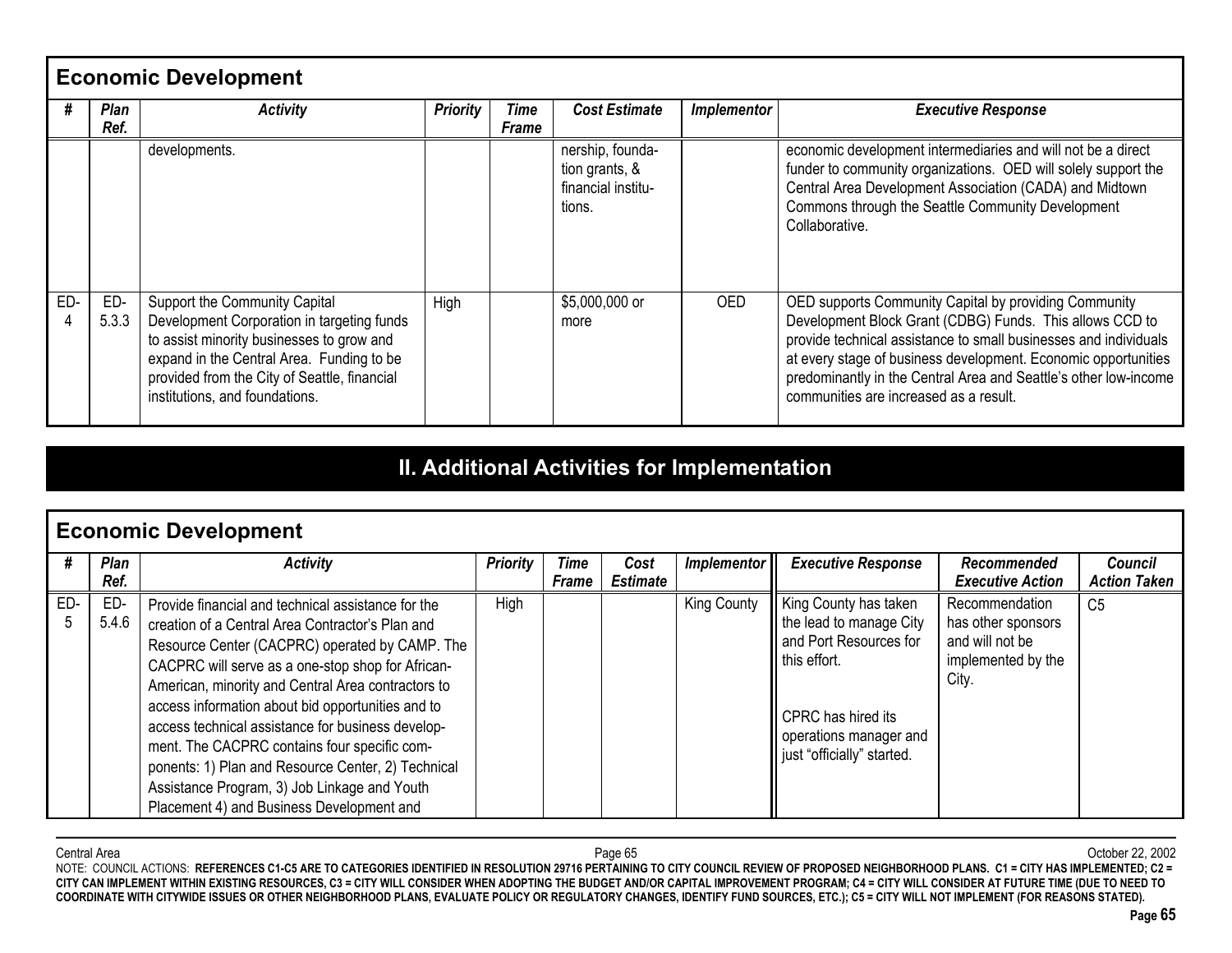|                       | <b>Economic Development</b> |                                                                                                                                                                                                                                                                                                                                                                                                                                                                                                                                                                                                                                                                                                                                                                                                                                                                                                                                                                                                                         |                 |                             |                         |                     |                                                                                                                                                                                                 |                                                                                                                                                                                                                                                                                             |                                       |  |  |
|-----------------------|-----------------------------|-------------------------------------------------------------------------------------------------------------------------------------------------------------------------------------------------------------------------------------------------------------------------------------------------------------------------------------------------------------------------------------------------------------------------------------------------------------------------------------------------------------------------------------------------------------------------------------------------------------------------------------------------------------------------------------------------------------------------------------------------------------------------------------------------------------------------------------------------------------------------------------------------------------------------------------------------------------------------------------------------------------------------|-----------------|-----------------------------|-------------------------|---------------------|-------------------------------------------------------------------------------------------------------------------------------------------------------------------------------------------------|---------------------------------------------------------------------------------------------------------------------------------------------------------------------------------------------------------------------------------------------------------------------------------------------|---------------------------------------|--|--|
| #                     | Plan<br>Ref.                | <b>Activity</b>                                                                                                                                                                                                                                                                                                                                                                                                                                                                                                                                                                                                                                                                                                                                                                                                                                                                                                                                                                                                         | <b>Priority</b> | <b>Time</b><br><b>Frame</b> | Cost<br><b>Estimate</b> | <b>Implementor</b>  | <b>Executive Response</b>                                                                                                                                                                       | Recommended<br><b>Executive Action</b>                                                                                                                                                                                                                                                      | <b>Council</b><br><b>Action Taken</b> |  |  |
|                       |                             | Incubation.                                                                                                                                                                                                                                                                                                                                                                                                                                                                                                                                                                                                                                                                                                                                                                                                                                                                                                                                                                                                             |                 |                             |                         |                     |                                                                                                                                                                                                 |                                                                                                                                                                                                                                                                                             |                                       |  |  |
| ED-<br>6              | ED-<br>5.3.5                | Provide funding (including start-up funds) for the<br>Central Area's African and African American<br>Convention, Trade and Commerce Bureau. Support<br>the Bureau's current efforts to develop the<br>Conference Center at an appropriate Central Area<br>vacant site to provide lodging.                                                                                                                                                                                                                                                                                                                                                                                                                                                                                                                                                                                                                                                                                                                               |                 |                             |                         | <b>OED</b>          | Need more information<br>to review and evaluate.<br>How does this proposal<br>relate to the other facility<br>requests such as the<br>Langston Hughes<br><b>Cultural Center?</b>                | Recommendation<br>may be considered<br>in the future, pend-<br>ing more information<br>from the community.                                                                                                                                                                                  | C <sub>4</sub>                        |  |  |
| ED-<br>$\overline{7}$ | ED-<br>5.4.1                | Develop an area wide Marketing Program for the<br>Business Districts: The Central Area economy would<br>be improved by coordinated communication and<br>positive publicity. The area wide marketing program,<br>which would operate within an existing organization,<br>would be responsible for coordinating<br>communications between businesses, publicizing<br>successes, coordinating the creation of shared<br>marketing activities and other programs. Link this<br>marketing and identification program with the general<br>plan implementation goals. (See NODAL SECTION)<br>Recommended annual budget: \$50,000, to be funded<br>by the City, private businesses, and foundations.<br>Funds would be utilized for a staff person (with strong<br>communication and marketing skills), printing or<br>production of promotional materials, the mailing of<br>press releases, advertising programs, the creation of<br>a Central Area Business and Property Owner<br>Newsletter and other marketing activities. |                 |                             |                         | CADA, other<br>CDCs | CADA has begun the<br>development of<br>marketing materials for<br>the Central Area and is<br>expanding services<br>through funding from the<br>Local Initiative Support<br>Corporation (LISC). | Part of this recom-<br>mendation is a<br>community-based<br>activity.<br>City funds for this<br>recommendation<br>may not be needed<br>at this time. The<br>community or CADA<br>in particular should<br>seek City assistance<br>if enough funding is<br>not secured from<br>other sources. | C <sub>5</sub><br>C <sub>4</sub>      |  |  |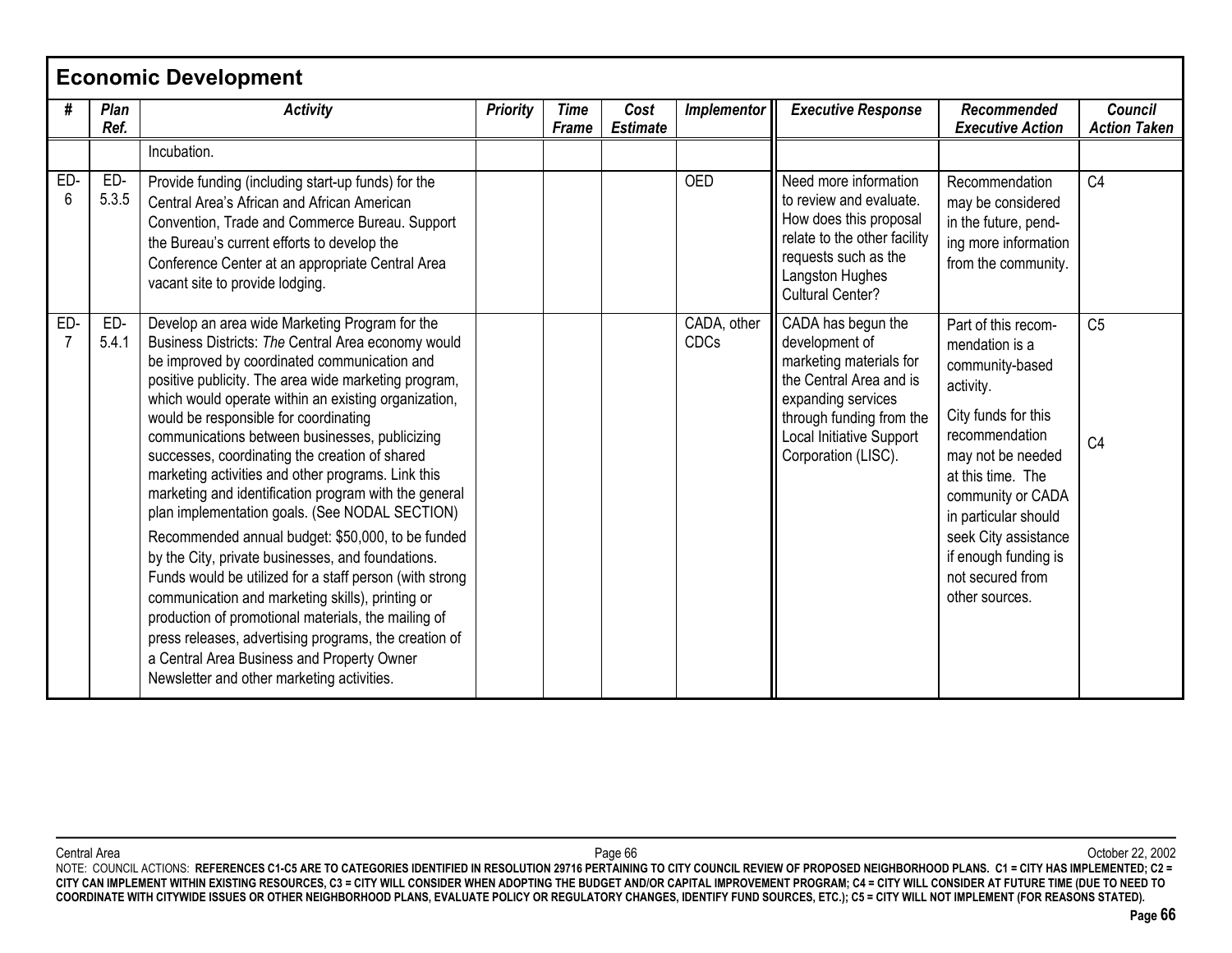|           | <b>Economic Development</b> |                                                                                                                                                                                                                                                                                                                                                                                                                                                                                                                                                                                                                        |                 |                      |                         |                          |                                                                                                                                                                                                                                                                                                                                                                                                                                                                                                                                                              |                                                     |                                                                                                                                                                                                          |  |  |
|-----------|-----------------------------|------------------------------------------------------------------------------------------------------------------------------------------------------------------------------------------------------------------------------------------------------------------------------------------------------------------------------------------------------------------------------------------------------------------------------------------------------------------------------------------------------------------------------------------------------------------------------------------------------------------------|-----------------|----------------------|-------------------------|--------------------------|--------------------------------------------------------------------------------------------------------------------------------------------------------------------------------------------------------------------------------------------------------------------------------------------------------------------------------------------------------------------------------------------------------------------------------------------------------------------------------------------------------------------------------------------------------------|-----------------------------------------------------|----------------------------------------------------------------------------------------------------------------------------------------------------------------------------------------------------------|--|--|
| #         | Plan<br>Ref.                | <b>Activity</b>                                                                                                                                                                                                                                                                                                                                                                                                                                                                                                                                                                                                        | <b>Priority</b> | <b>Time</b><br>Frame | Cost<br><b>Estimate</b> | <b>Implementor</b>       | <b>Executive Response</b>                                                                                                                                                                                                                                                                                                                                                                                                                                                                                                                                    | Recommended<br><b>Executive Action</b>              | <b>Council</b><br><b>Action Taken</b>                                                                                                                                                                    |  |  |
| ED-<br>8  | ED-<br>5.3.7                | Work with the Washington Reinvestment Alliance<br>(WRA) to increase the flow of Community<br>Reinvestment Act (CRA) funds into the Central Area.<br>A Community Reinvestment Action Roundtable<br>should be developed jointly for economic develop-<br>ment and housing. (See H - XX) Maintain Central<br>Area representation on WRA.                                                                                                                                                                                                                                                                                  |                 |                      |                         | Community,<br>CDCs       |                                                                                                                                                                                                                                                                                                                                                                                                                                                                                                                                                              | Recommendation is<br>a community-based<br>activity. | C <sub>5</sub>                                                                                                                                                                                           |  |  |
| ED-<br>9  | ED-<br>5.5.1                | Work with the City, with service providers such as<br>Boys and Girls Club, Rites of Passage Experience<br>(ROPE), Central Area Youth Association (CAYA), the<br>Junior Achievement, and others to develop programs<br>to support job skill development for Central Area<br>Youth. The program should be multi-faceted, should<br>include training to develop good interview and<br>entrepreneurial skills, and should establish an<br>ongoing job bank. Investigate creative funding<br>sources for such a program, including private dona-<br>tions, in-kind contributions, and long-term contracts<br>with the City. |                 |                      |                         | Community<br><b>DHHS</b> | <b>DHHS</b> and the Seattle-<br>King County Private<br>Industry Council are<br>responsible for youth<br>employment programs.<br>CAMP-ROPE will enroll<br>175 youth. 88 youth will<br>complete the "Career<br>Exploration" component.<br>Rotary Boys and Girls<br>Club in collaboration<br>with the Technology<br><b>Access Foundation</b><br>trained about 40 high<br>school youth, 14-18. 25<br>youth were placed in<br>internships.<br>Seattle 4-H enrolled 77<br>youth, 11-15 in the "Job<br>Power" training course.<br>60 youth completed the<br>course. | Recommendation is<br>a community-based<br>activity. | DHHS or its<br>successor<br>agency shall<br>work with the<br>communitiy as<br>a lead<br>implementer<br>in developing<br>programs to<br>support job<br>skill<br>development<br>for Central<br>Area youth. |  |  |
| ED-<br>10 | ED-<br>5.5.2                | Develop an employment consortium with major<br>employers in the Central Area such as Providence<br>Hospital; Gai's Bakery; schools such as Seattle                                                                                                                                                                                                                                                                                                                                                                                                                                                                     |                 |                      |                         | Community,<br>SJI, OED   | Many community or-<br>ganizations are collabor-<br>ating to provide job train-<br>ing for youth. SJI ad-                                                                                                                                                                                                                                                                                                                                                                                                                                                     | Recommendation is<br>a community-based<br>activity. | C <sub>5</sub>                                                                                                                                                                                           |  |  |

Central Area Page 67 October 22, 2002 NOTE: COUNCIL ACTIONS: **REFERENCES C1-C5 ARE TO CATEGORIES IDENTIFIED IN RESOLUTION 29716 PERTAINING TO CITY COUNCIL REVIEW OF PROPOSED NEIGHBORHOOD PLANS. C1 = CITY HAS IMPLEMENTED; C2 = CITY CAN IMPLEMENT WITHIN EXISTING RESOURCES, C3 = CITY WILL CONSIDER WHEN ADOPTING THE BUDGET AND/OR CAPITAL IMPROVEMENT PROGRAM; C4 = CITY WILL CONSIDER AT FUTURE TIME (DUE TO NEED TO COORDINATE WITH CITYWIDE ISSUES OR OTHER NEIGHBORHOOD PLANS, EVALUATE POLICY OR REGULATORY CHANGES, IDENTIFY FUND SOURCES, ETC.); C5 = CITY WILL NOT IMPLEMENT (FOR REASONS STATED).**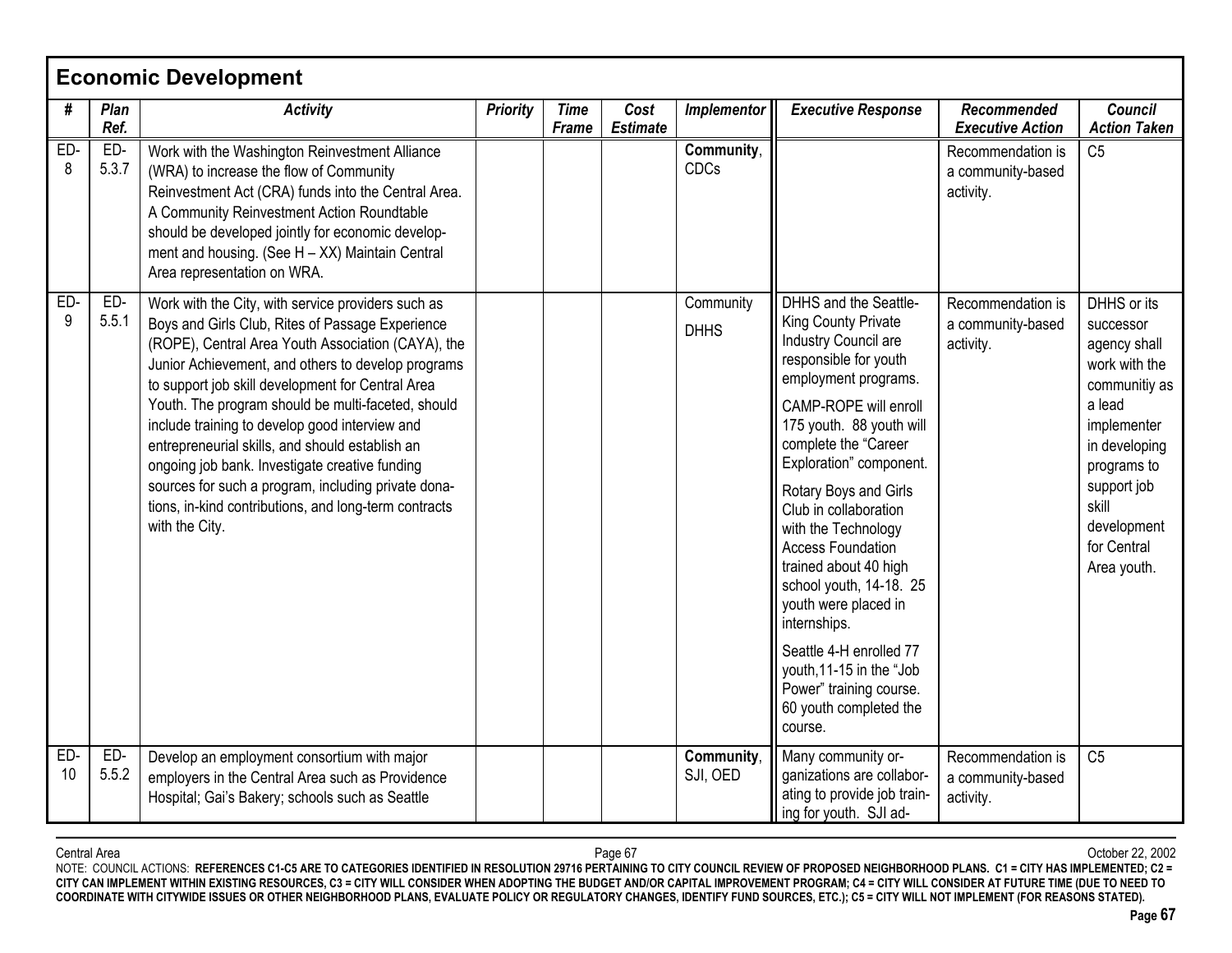| <b>Economic Development</b> |                                                                                                                                                                                                                                                                                                                                                                                                                                                                                                                                                                                                                                                       |                 |                             |                         |             |                                                                                                                                                                                                                                         |                                        |                                       |  |  |
|-----------------------------|-------------------------------------------------------------------------------------------------------------------------------------------------------------------------------------------------------------------------------------------------------------------------------------------------------------------------------------------------------------------------------------------------------------------------------------------------------------------------------------------------------------------------------------------------------------------------------------------------------------------------------------------------------|-----------------|-----------------------------|-------------------------|-------------|-----------------------------------------------------------------------------------------------------------------------------------------------------------------------------------------------------------------------------------------|----------------------------------------|---------------------------------------|--|--|
| Plan<br>Ref.                | <b>Activity</b>                                                                                                                                                                                                                                                                                                                                                                                                                                                                                                                                                                                                                                       | <b>Priority</b> | <b>Time</b><br><b>Frame</b> | Cost<br><b>Estimate</b> | Implementor | <b>Executive Response</b>                                                                                                                                                                                                               | Recommended<br><b>Executive Action</b> | <b>Council</b><br><b>Action Taken</b> |  |  |
|                             | University, Seattle Vocational Institute (SVI), Garfield<br>High School, and the African American Academy;<br>and service providers such as the Central Area<br>Motivation Program (CAMP), Boys and Girls Club,<br>Black Dollar Days Task Force, Central Area Youth<br>Association (CAYA), African American Museum,<br>CDCs, and others to develop training and to provide<br>jobs and ongoing support services for youth. These<br>programs should reach out to youth who are seeking<br>employment. Include in this consortium local (Central<br>Area and North Rainier Valley employers) and<br>citywide small businesses that could employ youth. |                 |                             |                         |             | ministers the City's em-<br>ployment and training<br>programs for low income<br>adults. OED has estab-<br>lished an incentive for<br>Community Capital to<br>require small business<br>loan recipients to hire<br>low income residents. |                                        |                                       |  |  |

# **III. Activities for Longer Term Consideration**

|           | <b>Economic Development</b> |                                                                                                                                                                                                                                                                                                                                                                                                                                        |                                                                                                                                                                                                                                                                                         |  |  |  |  |  |
|-----------|-----------------------------|----------------------------------------------------------------------------------------------------------------------------------------------------------------------------------------------------------------------------------------------------------------------------------------------------------------------------------------------------------------------------------------------------------------------------------------|-----------------------------------------------------------------------------------------------------------------------------------------------------------------------------------------------------------------------------------------------------------------------------------------|--|--|--|--|--|
| #         | Plan<br>Ref.                | <b>Activity</b>                                                                                                                                                                                                                                                                                                                                                                                                                        | <b>City Department Comments</b>                                                                                                                                                                                                                                                         |  |  |  |  |  |
| ED-       | ED-<br>5.4.2                | Encourage development of a Central Area Business Improvement<br>Area: Local businesses and property owners must also participate in<br>funding this initiative. Voluntary contributions are preferable. However,<br>a more mandatory system, such as the establishment of a Business<br>Improvement Area (BIA), or a Local Improvement District (LID) should<br>be studied. Explore the phased implementation through a pilot project. | Successful BIAs require active participation from business and/or property owners directly. OED<br>can support initial organizing efforts through CDCs and it's contract through the Neighborhood<br>Business Council, but longer term support is contingent upon member participation. |  |  |  |  |  |
| ED-<br>12 | ED-<br>5.4.5                | Property Owners Forum: Annually schedule a forum for Central Area<br>Commercial Property Owners to discuss trends and opportunities.<br>Forum participants would include leading area developers, potential<br>investors, financial institutions, and the City of Seattle. Recommended<br>budget: None at this time.                                                                                                                   | This effort should be coordinated through CDCs, but the Executive Services Department would<br>be interested in participating and assisting in staffing such a forum.                                                                                                                   |  |  |  |  |  |

Central Area Page 68 October 22, 2002 NOTE: COUNCIL ACTIONS: **REFERENCES C1-C5 ARE TO CATEGORIES IDENTIFIED IN RESOLUTION 29716 PERTAINING TO CITY COUNCIL REVIEW OF PROPOSED NEIGHBORHOOD PLANS. C1 = CITY HAS IMPLEMENTED; C2 = CITY CAN IMPLEMENT WITHIN EXISTING RESOURCES, C3 = CITY WILL CONSIDER WHEN ADOPTING THE BUDGET AND/OR CAPITAL IMPROVEMENT PROGRAM; C4 = CITY WILL CONSIDER AT FUTURE TIME (DUE TO NEED TO COORDINATE WITH CITYWIDE ISSUES OR OTHER NEIGHBORHOOD PLANS, EVALUATE POLICY OR REGULATORY CHANGES, IDENTIFY FUND SOURCES, ETC.); C5 = CITY WILL NOT IMPLEMENT (FOR REASONS STATED).**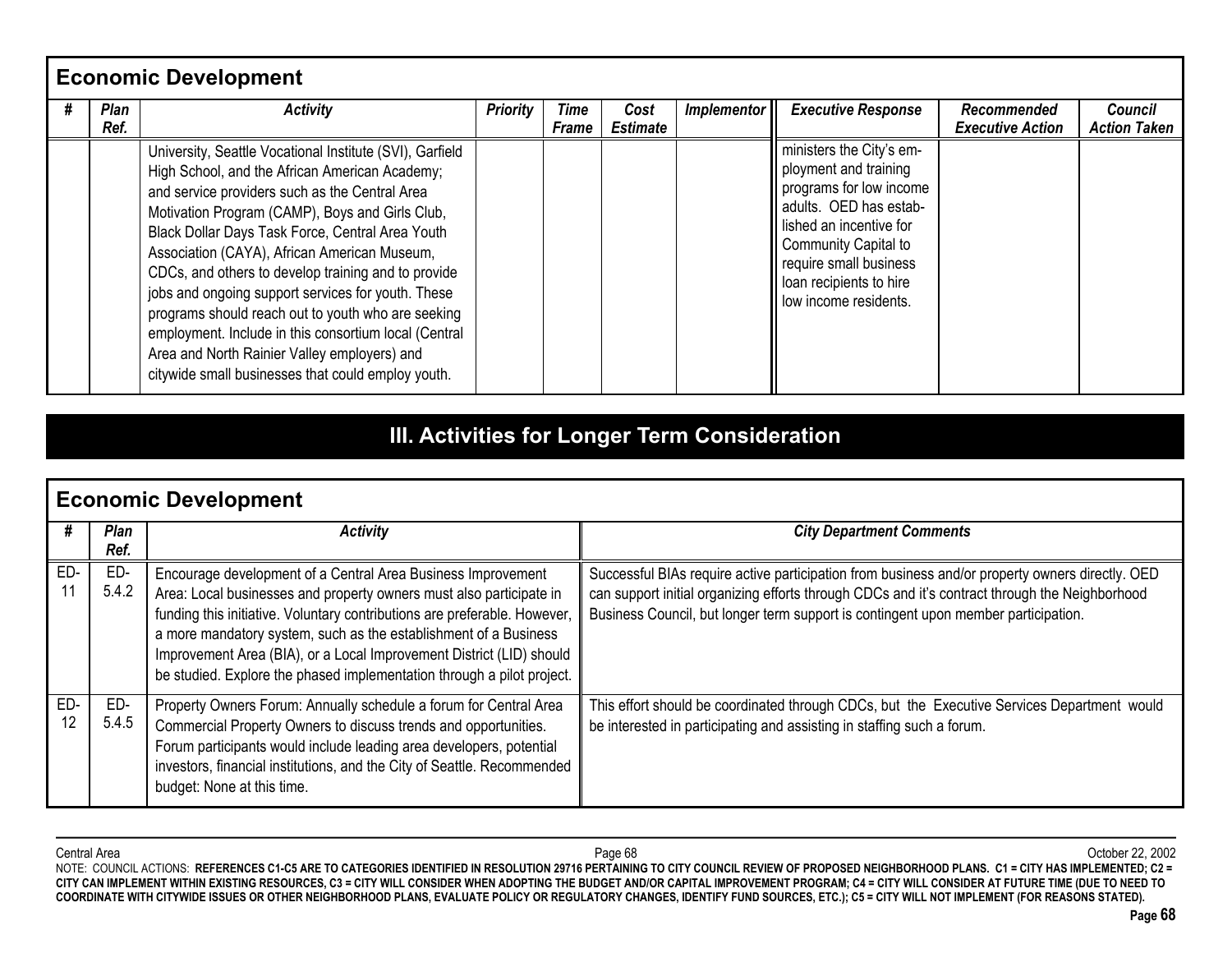| ED-<br>13 | ED-<br>5.4.5 | Disposition of City Properties: Work with the Department of<br>Neighborhoods' efforts to facilitate the disposition of commercial<br>properties. Currently several parcels are being developed by<br>businesses based in the Central Area, including Hiawatha Place<br>South. Support for the Yesler-Atlantic and 12 <sup>th</sup> Avenue programs<br>should be continued. The community should work with Department of<br>Neighborhoods to balance the goal of local ownership with the goal of<br>speedy disposition of property. | Disposition of these properties has been assigned to DON by Council, with policy guidance. ESD<br>will provide assistance in disposition if requested.                                                                                                                                                                                               |
|-----------|--------------|-------------------------------------------------------------------------------------------------------------------------------------------------------------------------------------------------------------------------------------------------------------------------------------------------------------------------------------------------------------------------------------------------------------------------------------------------------------------------------------------------------------------------------------|------------------------------------------------------------------------------------------------------------------------------------------------------------------------------------------------------------------------------------------------------------------------------------------------------------------------------------------------------|
| ED-       | ED-          | Develop meaningful vocational opportunities and viable career paths                                                                                                                                                                                                                                                                                                                                                                                                                                                                 | Various training programs provided by the Seattle Jobs Initiative's community service providers                                                                                                                                                                                                                                                      |
| 14        | 5.5          | as an alternative to a 4-year college degree.                                                                                                                                                                                                                                                                                                                                                                                                                                                                                       | respond to this request.                                                                                                                                                                                                                                                                                                                             |
| ED-<br>15 | ED-<br>5.5   | Initiate a youth entrepreneurial consortium to teach skills and instill<br>attitudes needed to start and sustain small businesses.                                                                                                                                                                                                                                                                                                                                                                                                  | Work on this initiative was undertaken by the Black Dollar Days Task Force and is now being<br>continued by the African-American Service Providers Association, The Breakfast Group, Midtown<br>Commons, Central Area Development Association (CADA), Seattle Vocational Institute, NOAH,<br>the Kapppa Alpha Psi Alumni Fraternity, Inc., and CAMP. |
| ED-       | ED-          | Encourage the Office of Economic Development's efforts to seek                                                                                                                                                                                                                                                                                                                                                                                                                                                                      | Support for entrepreneurial activities is best directed to community based organizations like the                                                                                                                                                                                                                                                    |
| 16        | 5.6          | funds to assist entrepreneurial activities.                                                                                                                                                                                                                                                                                                                                                                                                                                                                                         | CDCs and Community Capital.                                                                                                                                                                                                                                                                                                                          |
| ED-       | ED-          | Establish better linkages between job training and services/jobs                                                                                                                                                                                                                                                                                                                                                                                                                                                                    | CAMP is the local community lead on these efforts supported by the Seattle Jobs Initiative.                                                                                                                                                                                                                                                          |
| 17        | 5.6          | available.                                                                                                                                                                                                                                                                                                                                                                                                                                                                                                                          |                                                                                                                                                                                                                                                                                                                                                      |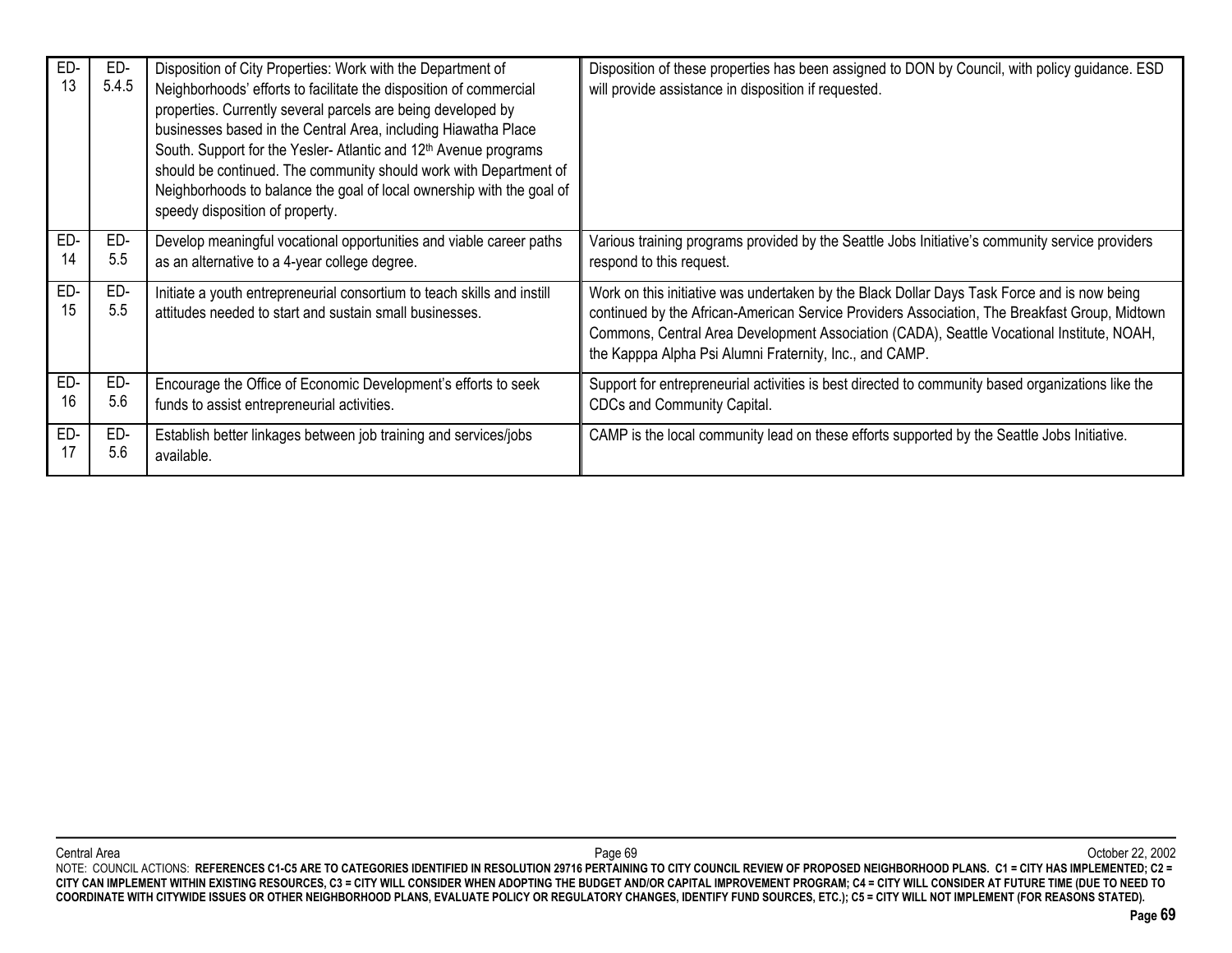# **I. Key Strategy**

## **Description**

Planning for health and human development encompassed community building, education and employment, health and social services, and community safety. While all of these are integral to the physical, social, and economic environment of the Central Area, the most dominant themes revolved around investing in the future of area youth and building a community alliance that addresses social, health, and human service needs. Many of the recommendations fall under either near- or long-term activities. The following represents those recommendations that are key to the central themes of youth development and social service action.

# **Integrated Executive Response**

Human development is a major objective of the Central Area Plan. Recommendations throughout the plan address this objective. The human development recommendations without a geographic orientation have been clustered in this Key Strategy. Many of the recommendations appear to be direct outgrowths of policies comprising the Comprehensive Plan's Human Development element. The keys to success for this strategy are:

- $\blacksquare$  improving the flow of information among the many existing agencies in the Central Area;
- $\blacksquare$ figuring out the most effective uses of computer technology in this effort;
- $\blacksquare$ increasing coordination among these agencies; and
- $\blacksquare$ close community-agency-City collaboration.

### *Activities Already Underway*

The following human development efforts are already underway:

- $\blacksquare$  *Computer technology related activities:*
	- − Data base on-line has been developed by the Crisis Clinic for social service organizations.
	- DHHS-DFYS Safe Futures Program has developed a data base using "The Crisis Clinic" system.
	- MidTown Commons has been granted a Seed Tech grant from the Department of Justice Executive Office for Weed and Seed to provide computer Training and internet access to adults, senior citizens, and small businesses.
- The Technology Access Foundation is providing computer equipment, instructions and technical support to agencies in the Central Area serving youth of color.
- CAMP has updated, expanded, and distributed the Central Area Youth Service Directory of current programs with input from youth via the ROPE program. *(HD 8.6.2.2*:)
- DHHS is undertaking assessment of homeless family response system, including families at risk of homelessness.
- Human service capital projects are chosen for CDBG Community Facility funds through Request For Proposal (RFP) process. The criteria for evaluating proposals have been changed to give greater priority for projects identified in neighborhood plans.

Department responses included below: DHHS, ESD, DON, DPR, OED. Compiled by SPO.

### **Lead Department: DHHS**

**Participating Departments:** SPO, DON, OED, DPR, ESD

### *Tasks to be Undertaken in 1998-2000*

1. SPO will bring community-based organizations, City departments and other social services funders together to develop a citywide strategic action plan to increase the capacity, stability and resiliency of the community-based organization service delivery system to ensure the long-term continuation of high quality, cost effective

Central Area Page 70 October 22, 2002 NOTE: COUNCIL ACTIONS: REFERENCES C1-C5 ARE TO CATEGORIES IDENTIFIED IN RESOLUTION 29716 PERTAINING TO CITY COUNCIL REVIEW OF PROPOSED NEIGHBORHOOD PLANS. C1 = CITY HAS IMPLEMENTED; C2 = **CITY CAN IMPLEMENT WITHIN EXISTING RESOURCES, C3 = CITY WILL CONSIDER WHEN ADOPTING THE BUDGET AND/OR CAPITAL IMPROVEMENT PROGRAM; C4 = CITY WILL CONSIDER AT FUTURE TIME (DUE TO NEED TO COORDINATE WITH CITYWIDE ISSUES OR OTHER NEIGHBORHOOD PLANS, EVALUATE POLICY OR REGULATORY CHANGES, IDENTIFY FUND SOURCES, ETC.); C5 = CITY WILL NOT IMPLEMENT (FOR REASONS STATED).**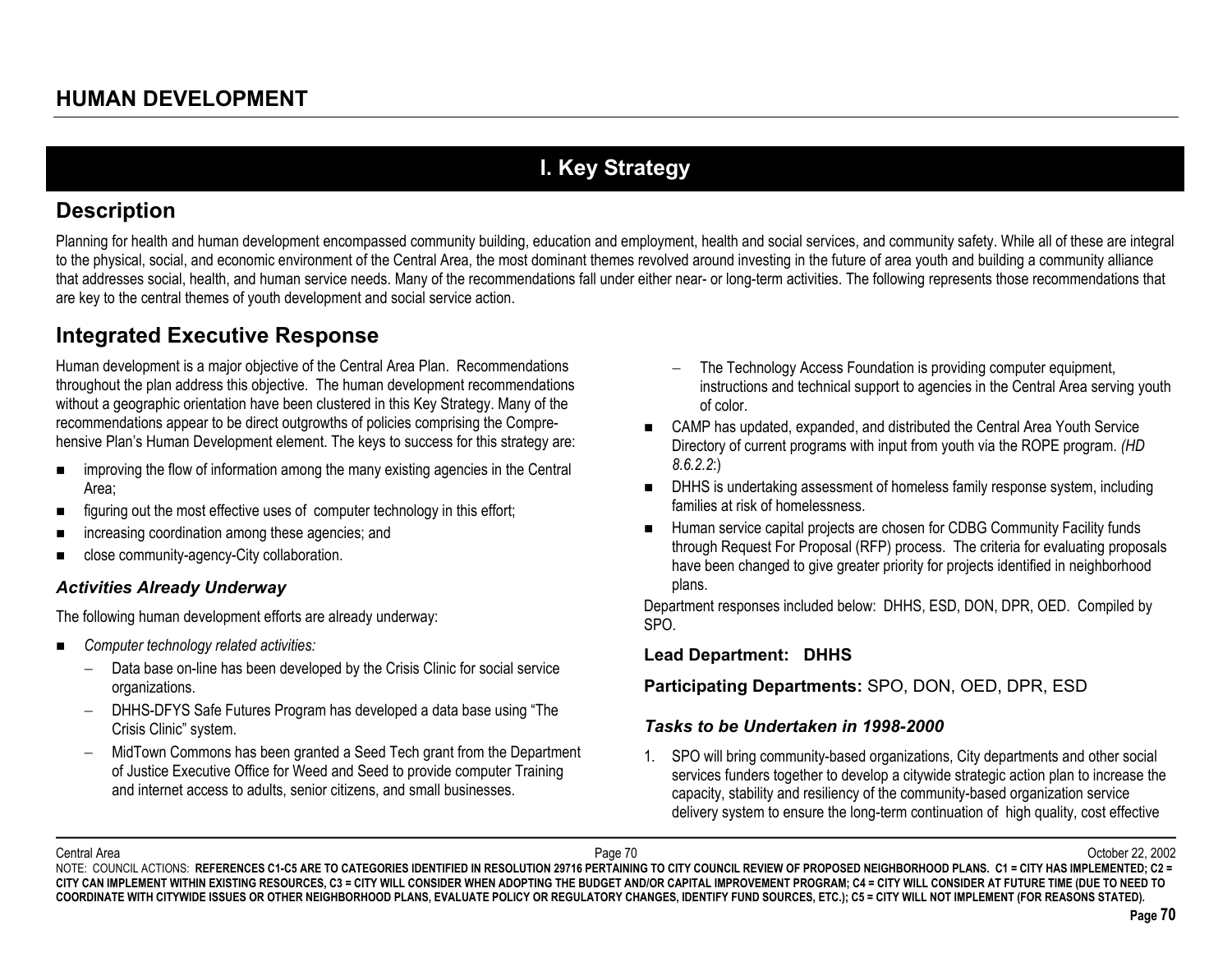social services. Organizations with a connection to the Central Area, such as the Minority Executive Directors Coalition, Human Services Coalition, the African American Elders coalition, Weed and Seed Community Advisory Council, as well as others, will be encouraged to participate in this community process. The project includes:

- a) evaluating the current service capacity of human service providers to meet identified needs;
- b) exploring efficiencies such as uniform reporting requirements, or streamlining contracts; and
- c) funding pilot projects, some of which may come from neighborhood plans, to improve the capacity of the community-based organizations to provide quality services.
- 2. Assist the community to develop and implement a "Central Area Technology Plan " and community coalition. Potential resources include the Technology Matching Fund and Sound Connections (a project of the Seattle Human Services Coalition). A

## **Human Development: Key Strategy Activities**

Technology Fair will be held in September, 1998 *(See HD-8.6.4)*

- 3. Explore ways to create stronger links between human development and economic development activities in the area.
- 4. Prioritize with strategies from other neighborhood plans.
- 5.Identify next steps for continued implementation.

## **Council Action Taken:**

The City Council supports the Executive's Responses to these key strategy activities.

|     | Human Development: Key Strategy Activities                                                                                  |                                                                                                                                                                                                                                                                                                                                                                                                                                   |                 |                  |                         |                                         |                                                                                                                                                                     |  |  |  |  |
|-----|-----------------------------------------------------------------------------------------------------------------------------|-----------------------------------------------------------------------------------------------------------------------------------------------------------------------------------------------------------------------------------------------------------------------------------------------------------------------------------------------------------------------------------------------------------------------------------|-----------------|------------------|-------------------------|-----------------------------------------|---------------------------------------------------------------------------------------------------------------------------------------------------------------------|--|--|--|--|
| #   | Plan<br>Ref.                                                                                                                | <b>Activity</b>                                                                                                                                                                                                                                                                                                                                                                                                                   | <b>Priority</b> | Time<br>Frame    | Cost<br><b>Estimate</b> | <b>Implementor</b>                      | <b>Executive Response</b>                                                                                                                                           |  |  |  |  |
|     | Establish Central Area Health and Social Service Alliance as responsible entity for stewarding the activities listed below. |                                                                                                                                                                                                                                                                                                                                                                                                                                   |                 |                  |                         |                                         |                                                                                                                                                                     |  |  |  |  |
| HD- | HD-8.4                                                                                                                      | Develop a directory of current programs for seniors using<br>the Service for Minority Elders Within Seattle-King<br>County as a guide. Continue support and funding for the<br>African American Elders Initiative. Community<br>implementors include: HSS Community Alliance Senior<br>Services of Seattle King County / the Central Area<br>Senior Center, African American Community Health<br>Network, and Stevens S.P.I.C.E., | High            | 1 year           | Unknown                 | Mayor's<br>Office for<br><b>Seniors</b> | See 1998-2000 Tasks. If social service need assessment<br>reveals need for a localized directory, the City will<br>collaborate with listed agencies to produce one. |  |  |  |  |
| HD- | HD-<br>8.6.2.2                                                                                                              | Update, expand, and distribute the Central Area Youth<br>Service Directory of current programs and get input from<br>youth on what is missing in regards to their interests.<br>Expand to include programs and services available for<br>male youth ages 14-21.HSS Community Alliance &<br>Douglass Truth Library will be the lead agencies in<br>collaboration with local community organizations.                               | High            | $1 - 2$<br>years | \$15,000                | Library                                 | See Activities Already Underway                                                                                                                                     |  |  |  |  |

Central Area Page 71 October 22, 2002 NOTE: COUNCIL ACTIONS: REFERENCES C1-C5 ARE TO CATEGORIES IDENTIFIED IN RESOLUTION 29716 PERTAINING TO CITY COUNCIL REVIEW OF PROPOSED NEIGHBORHOOD PLANS. C1 = CITY HAS IMPLEMENTED; C2 = **CITY CAN IMPLEMENT WITHIN EXISTING RESOURCES, C3 = CITY WILL CONSIDER WHEN ADOPTING THE BUDGET AND/OR CAPITAL IMPROVEMENT PROGRAM; C4 = CITY WILL CONSIDER AT FUTURE TIME (DUE TO NEED TO COORDINATE WITH CITYWIDE ISSUES OR OTHER NEIGHBORHOOD PLANS, EVALUATE POLICY OR REGULATORY CHANGES, IDENTIFY FUND SOURCES, ETC.); C5 = CITY WILL NOT IMPLEMENT (FOR REASONS STATED).**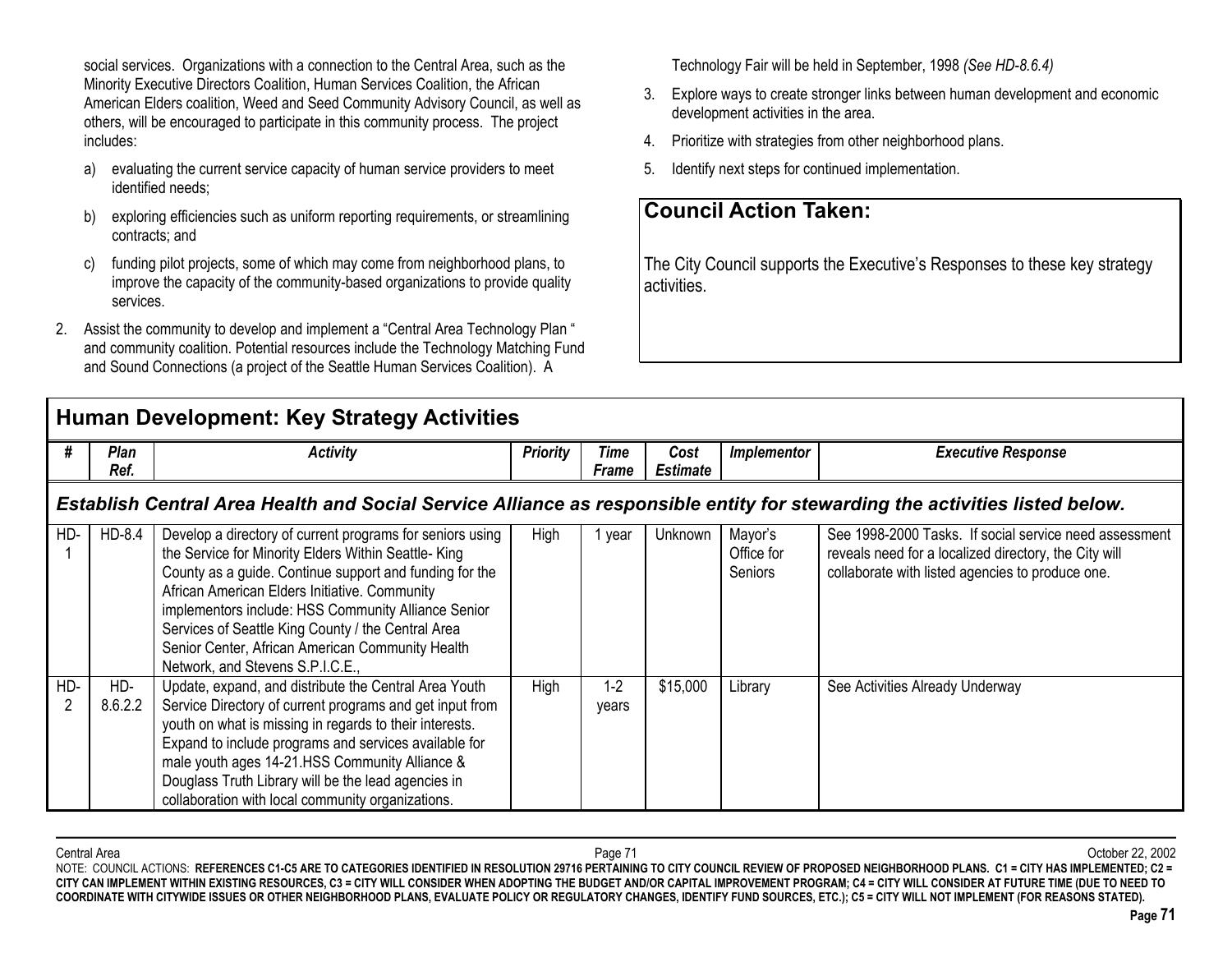|          | <b>Human Development: Key Strategy Activities</b> |                                                                                                                                                                                                                                                                                                                                     |                 |                                          |                         |                                                                                 |                                                                                                                                                                                                                                                                                                                                                                                                                                                                             |  |  |  |  |
|----------|---------------------------------------------------|-------------------------------------------------------------------------------------------------------------------------------------------------------------------------------------------------------------------------------------------------------------------------------------------------------------------------------------|-----------------|------------------------------------------|-------------------------|---------------------------------------------------------------------------------|-----------------------------------------------------------------------------------------------------------------------------------------------------------------------------------------------------------------------------------------------------------------------------------------------------------------------------------------------------------------------------------------------------------------------------------------------------------------------------|--|--|--|--|
| #        | Plan<br>Ref.                                      | <b>Activity</b>                                                                                                                                                                                                                                                                                                                     | <b>Priority</b> | <b>Time</b><br><b>Frame</b>              | Cost<br><b>Estimate</b> | Implementor                                                                     | <b>Executive Response</b>                                                                                                                                                                                                                                                                                                                                                                                                                                                   |  |  |  |  |
| HD-<br>3 | HD-8.4                                            | Develop on-line and bound Directory of Health & Social<br>Service organizations in the Central Area community,<br>including grassroots groups.                                                                                                                                                                                      | High            | 4<br>months<br>with<br>annual<br>updates | $In$ -kind $+$<br>\$50K | CAHC, CCS,<br>CD, CAMP                                                          | See technology references in Activities Already Underway<br>and 1998-2000 Tasks. The Technology Matching Fund<br>may be a source of funds for this project.                                                                                                                                                                                                                                                                                                                 |  |  |  |  |
| HD-<br>4 | HD-<br>8.6.4                                      | Establish health and social service resource sharing<br>process for sharing transportation, volunteers,<br>equipment, space etc.                                                                                                                                                                                                    | High            | 2 years                                  | In-kind                 | ISG, HSS<br>Community<br>Alliance                                               |                                                                                                                                                                                                                                                                                                                                                                                                                                                                             |  |  |  |  |
| HD-<br>5 | HD-<br>8.4.2.2                                    | Develop a Central Area information and referral on-line<br>data network                                                                                                                                                                                                                                                             | High            | 2 years                                  | Unknown<br>\$, In-kind  | CCS,<br>CAHCC<br>CAMP                                                           | See technology references in Activities Already Underway<br>and 1998-2000 Tasks. The Technology Matching Fund<br>may be a source of funds for this project.                                                                                                                                                                                                                                                                                                                 |  |  |  |  |
| HD-<br>6 | HD-<br>8.4.1.3                                    | Support the development of CAAP*IT CAN for<br>coordination of volunteerism & economically viable<br>community building programs, projects & collaborative.<br>CAAP*IT to lead with support of CDCs, Community<br>Councils, Businesses,                                                                                              | Medium          | 2 years                                  | \$50K                   | Community,<br>OED, DON,                                                         | The City agreed to fund CAAP*IT through the life of the<br>first Central Area Plan, which ends in 1998. One option<br>for a short-term continuation of CAAP*IT is the<br>neighborhood's early implementation fund.                                                                                                                                                                                                                                                          |  |  |  |  |
| $HD-$    | HD-<br>8.4.2.2                                    | Develop a Central Area Family Support Initiative to<br>coordinate family and youth services. Health & Social<br>Service Community Alliance to include: CAMP/R.O.P.E.;<br>Central Area Senior Center; YMCA Family Support<br>Center; CCS African American Family Institute, SYIN;<br>African Community Centers; Rotary Boys & Girls; | High            | 2 years                                  | In-kind                 |                                                                                 | There are a number of other agencies who can contribute<br>to this initiative, including: the Casey Family Program, the<br>African American Service Providers Association, the<br>Capitol Hill CSD, Medina Children Services, African<br>American Elders Association, DHHS-DFYS Family<br>Support Unit, the Seattle Indian center, Filipino Youth<br>Association and the East African Mutual Associations/<br>organization and the Urban League of Metropolitan<br>Seattle. |  |  |  |  |
| HD-<br>8 | HD-<br>8.4.1.3                                    | Establish community fund and resource bank to support:<br>CAAP*IT CAN; Connecting Communities of Color; The<br>Village Schools Project; Madison Valley Electrical Village<br>Community implementors include: CAAP*IT, as lead,<br>CAMP ROPE, MLK/Meany/Bush Schools, Community<br>businesses                                        | High            | 2 years                                  | \$100K                  | Douglass<br>Truth,<br>Garfield &<br>Miller<br>Community<br>Centers.<br>OED, DON | See HD-6.                                                                                                                                                                                                                                                                                                                                                                                                                                                                   |  |  |  |  |
| HD-<br>9 | HD-<br>8.4.1.2                                    | Coordinate capacity-based community building projects<br>between elders and neighborhood organizations.                                                                                                                                                                                                                             | Medium          | 2 years                                  | 60K                     | Mayor's<br>Council on                                                           |                                                                                                                                                                                                                                                                                                                                                                                                                                                                             |  |  |  |  |

Central Area Page 72 October 22, 2002 NOTE: COUNCIL ACTIONS: **REFERENCES C1-C5 ARE TO CATEGORIES IDENTIFIED IN RESOLUTION 29716 PERTAINING TO CITY COUNCIL REVIEW OF PROPOSED NEIGHBORHOOD PLANS. C1 = CITY HAS IMPLEMENTED; C2 = CITY CAN IMPLEMENT WITHIN EXISTING RESOURCES, C3 = CITY WILL CONSIDER WHEN ADOPTING THE BUDGET AND/OR CAPITAL IMPROVEMENT PROGRAM; C4 = CITY WILL CONSIDER AT FUTURE TIME (DUE TO NEED TO COORDINATE WITH CITYWIDE ISSUES OR OTHER NEIGHBORHOOD PLANS, EVALUATE POLICY OR REGULATORY CHANGES, IDENTIFY FUND SOURCES, ETC.); C5 = CITY WILL NOT IMPLEMENT (FOR REASONS STATED).**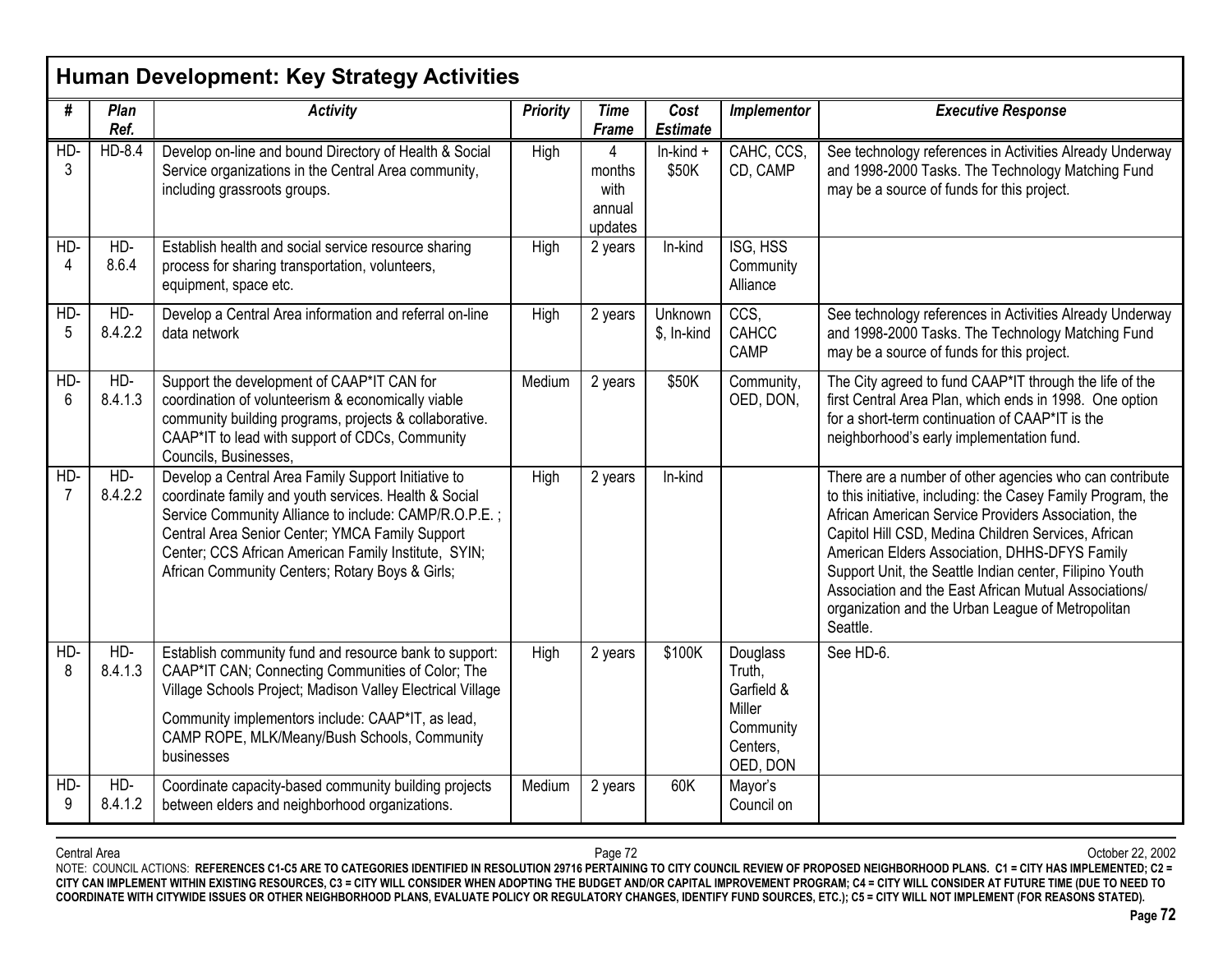|           |              | Human Development: Key Strategy Activities                                                                                                                                                                                                                                                                                                                                                                                                                                                                                                                                                                   |                 |                             |                               |                                                                               |                                                                                                                                                                                |
|-----------|--------------|--------------------------------------------------------------------------------------------------------------------------------------------------------------------------------------------------------------------------------------------------------------------------------------------------------------------------------------------------------------------------------------------------------------------------------------------------------------------------------------------------------------------------------------------------------------------------------------------------------------|-----------------|-----------------------------|-------------------------------|-------------------------------------------------------------------------------|--------------------------------------------------------------------------------------------------------------------------------------------------------------------------------|
| #         | Plan<br>Ref. | <b>Activity</b>                                                                                                                                                                                                                                                                                                                                                                                                                                                                                                                                                                                              | <b>Priority</b> | <b>Time</b><br><b>Frame</b> | Cost<br><b>Estimate</b>       | Implementor                                                                   | <b>Executive Response</b>                                                                                                                                                      |
|           |              | Community implementors include: Central Area Senior<br>Center, CAAP*IT CAN, religious organizations,<br><b>Community Assets Network</b>                                                                                                                                                                                                                                                                                                                                                                                                                                                                      |                 |                             |                               | African<br>American<br>Elders                                                 |                                                                                                                                                                                |
| HD-<br>10 | HD-<br>8.5.2 | Coordinate a broader technology coalition made up of<br>community-based technological organizations and<br>departments to define and implement a technology plan<br>for networking community sites, training and education,<br>acquiring necessary equipment and materials, and<br>making network accessible through destination sites,<br>recycled computer / software give-away programs.<br>Community implementors include: Communities of Color<br>to lead in coordinating groups such as CADA, CAMP<br>ROPE, YMCA, Central Area Schools, and technology<br>departments of other community organizations | High            | $1-2$<br>years              | Unknown                       | Douglas<br>Truth,<br>Garfield /<br><b>Miller Park</b><br>Community<br>Centers | See technology references in Activities Already Underway<br>and 1998-2000 Tasks.                                                                                               |
| HD-<br>11 | HD-<br>8.5.2 | Establish a task force to evaluate the School to Work<br>Program, develop an assessment to determine career<br>path alternatives with required skills and internship<br>opportunities. Set-up a stewardship process.                                                                                                                                                                                                                                                                                                                                                                                         | High            | 2 years                     | Unknown                       | Seattle<br>School<br>District, SVI,<br>OED,                                   |                                                                                                                                                                                |
| HD-<br>12 | HD-<br>8.5.2 | Evaluate & publish SJI progress. Develop & coordinate<br>career alternative internships that incorporate the School<br>to Work / Community Service programs as job skill-<br>based courses. Conduct ongoing self assessment and<br>evaluation of SJI progress.                                                                                                                                                                                                                                                                                                                                               | High            | 2 years                     | Unknown<br>In-kind<br>service | Seattle<br>School<br>District, SVI,<br>OED, Central<br>Area<br>businesses,    | A report on SJI progress is prepared and published<br>annually.                                                                                                                |
| HD-<br>13 | HD-8.6       | Develop a drop-in health center or clinic space similar to<br>Orion Center for older youth - males in particular (17-<br>$21$ ).                                                                                                                                                                                                                                                                                                                                                                                                                                                                             | High            | $1-2$<br>years              | <b>Unknown</b><br>In-kind     | <b>HSS</b><br>Community<br>Alliance                                           |                                                                                                                                                                                |
| HD-<br>14 | HD-8.6       | Develop an assets capacity and needs profile to identify<br>requirements for current and future programs.<br>Community Implementors include: HSS Community<br>Alliance, Community youth ages 14-21, community-<br>based health and social service organizations.                                                                                                                                                                                                                                                                                                                                             | High            | 2 years                     | Unknown                       |                                                                               | Work with programs funded by DHHS, such as CAMP and<br>CAYA, to help improve agency capacity. This project<br>could be a good candidate for the Neighborhood Matching<br>Fund. |
| HD-       | HD-8.6       | Produce a report identifying those organizations                                                                                                                                                                                                                                                                                                                                                                                                                                                                                                                                                             | Medium          | $2 - 3$                     | Unknown                       | <b>DHHS</b>                                                                   | DHHS can produce a report, within several months of a                                                                                                                          |

Central Area Page 73 October 22, 2002 NOTE: COUNCIL ACTIONS: **REFERENCES C1-C5 ARE TO CATEGORIES IDENTIFIED IN RESOLUTION 29716 PERTAINING TO CITY COUNCIL REVIEW OF PROPOSED NEIGHBORHOOD PLANS. C1 = CITY HAS IMPLEMENTED; C2 = CITY CAN IMPLEMENT WITHIN EXISTING RESOURCES, C3 = CITY WILL CONSIDER WHEN ADOPTING THE BUDGET AND/OR CAPITAL IMPROVEMENT PROGRAM; C4 = CITY WILL CONSIDER AT FUTURE TIME (DUE TO NEED TO COORDINATE WITH CITYWIDE ISSUES OR OTHER NEIGHBORHOOD PLANS, EVALUATE POLICY OR REGULATORY CHANGES, IDENTIFY FUND SOURCES, ETC.); C5 = CITY WILL NOT IMPLEMENT (FOR REASONS STATED).**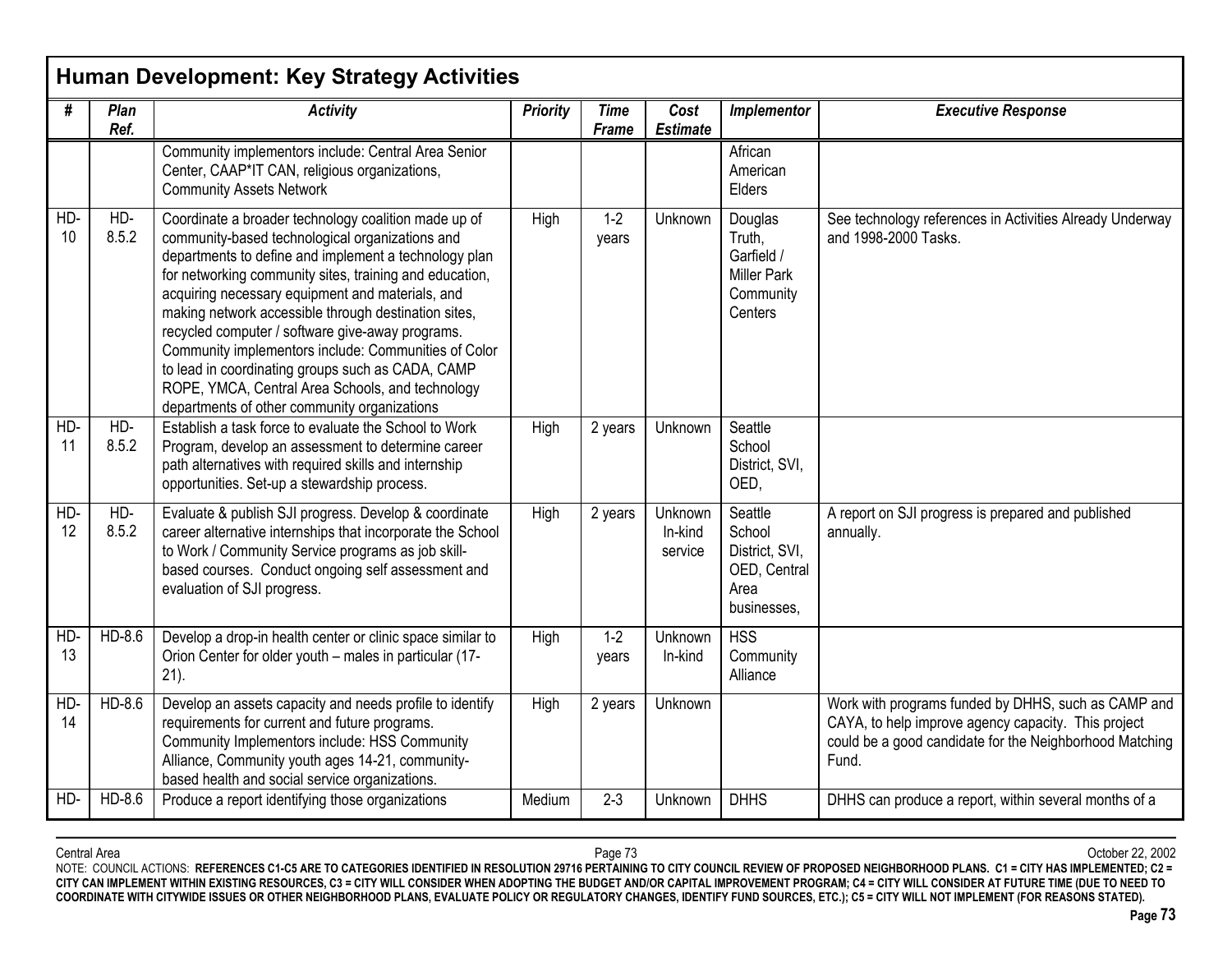### **Human Development: Key Strategy Activities**

| Plan<br>Ref. | <b>Activity</b>                                                                                                                                                                                                                                                                                       | <b>Priority</b> | Time<br>Frame | Cost<br><b>Estimate</b> | Implementor | <b>Executive Response</b>                                                                                                                                                                                                                                                                                       |
|--------------|-------------------------------------------------------------------------------------------------------------------------------------------------------------------------------------------------------------------------------------------------------------------------------------------------------|-----------------|---------------|-------------------------|-------------|-----------------------------------------------------------------------------------------------------------------------------------------------------------------------------------------------------------------------------------------------------------------------------------------------------------------|
|              | receiving funding, amount of dollars allocated to<br>programs and services for male youth ages 14-21.<br>Community Implementors include: HSS Community<br>Alliance, Seattle Youth Involvement Network, Seattle<br>Anti-Violence Council, Youth Advocates, Youthcare, Big<br>Brother/Sisters, C.A.Y.A. |                 | vears         |                         |             | request, identifying organizations that receive City funds<br>for programs serving youth in this category. For a full<br>inventory, beyond City funded programs, of agencies<br>providing these services in the neighborhood, additional<br>funding would need to be identified and allocated to the<br>effort. |

### **II. Additional Activities for Implementation**

|           | <b>Human Development</b>   |                                                                                                                                 |                 |                      |                         |                                                                                     |                                                                                                                    |                                                                                                                                                                                                                              |                             |  |  |
|-----------|----------------------------|---------------------------------------------------------------------------------------------------------------------------------|-----------------|----------------------|-------------------------|-------------------------------------------------------------------------------------|--------------------------------------------------------------------------------------------------------------------|------------------------------------------------------------------------------------------------------------------------------------------------------------------------------------------------------------------------------|-----------------------------|--|--|
| #         | <b>Plan</b><br>Ref.        | <b>Activity</b>                                                                                                                 | <b>Priority</b> | Time<br><b>Frame</b> | Cost<br><b>Estimate</b> | Implementor                                                                         | <b>Executive Response</b>                                                                                          | Recommended<br><b>Executive Action</b>                                                                                                                                                                                       | <b>Council Action Taken</b> |  |  |
| HD-<br>16 | HD-<br>8.4.1<br>HD-<br>8.5 | Expand elder and youth<br>mentor/tutoring programs in<br>elementary schools using<br>the Intergenerational<br>Innovation model. | Medium          | 2 years              | 50K                     | Intergenerational<br>Innovations to<br>lead, CASC,<br>Seattle School<br>District #1 | Should link with middle<br>schools.                                                                                | Recommendation is a<br>community-based<br>activity.                                                                                                                                                                          | C <sub>5</sub>              |  |  |
| HD-<br>17 | HD-<br>8.4.2               | Hold semi-annual<br>neighborhood / block<br>parties.                                                                            | Medium          | 2 years              | unknown                 | Community<br>Councils, Block<br>Watch groups,<br><b>DON</b>                         | DON Mini Grants, Weed and<br>Seed funds, and<br>Washington Insurance<br>Council Foundation linkage<br>is possible. | Recommendation is a<br>community-based<br>activity, but assistance<br>could be available<br>through Neighborhood<br>Matching Fund. SPD<br>sponsors an annual<br>"Neighborhood Night<br>Out" in Block Watch<br>neighborhoods. | C <sub>5</sub>              |  |  |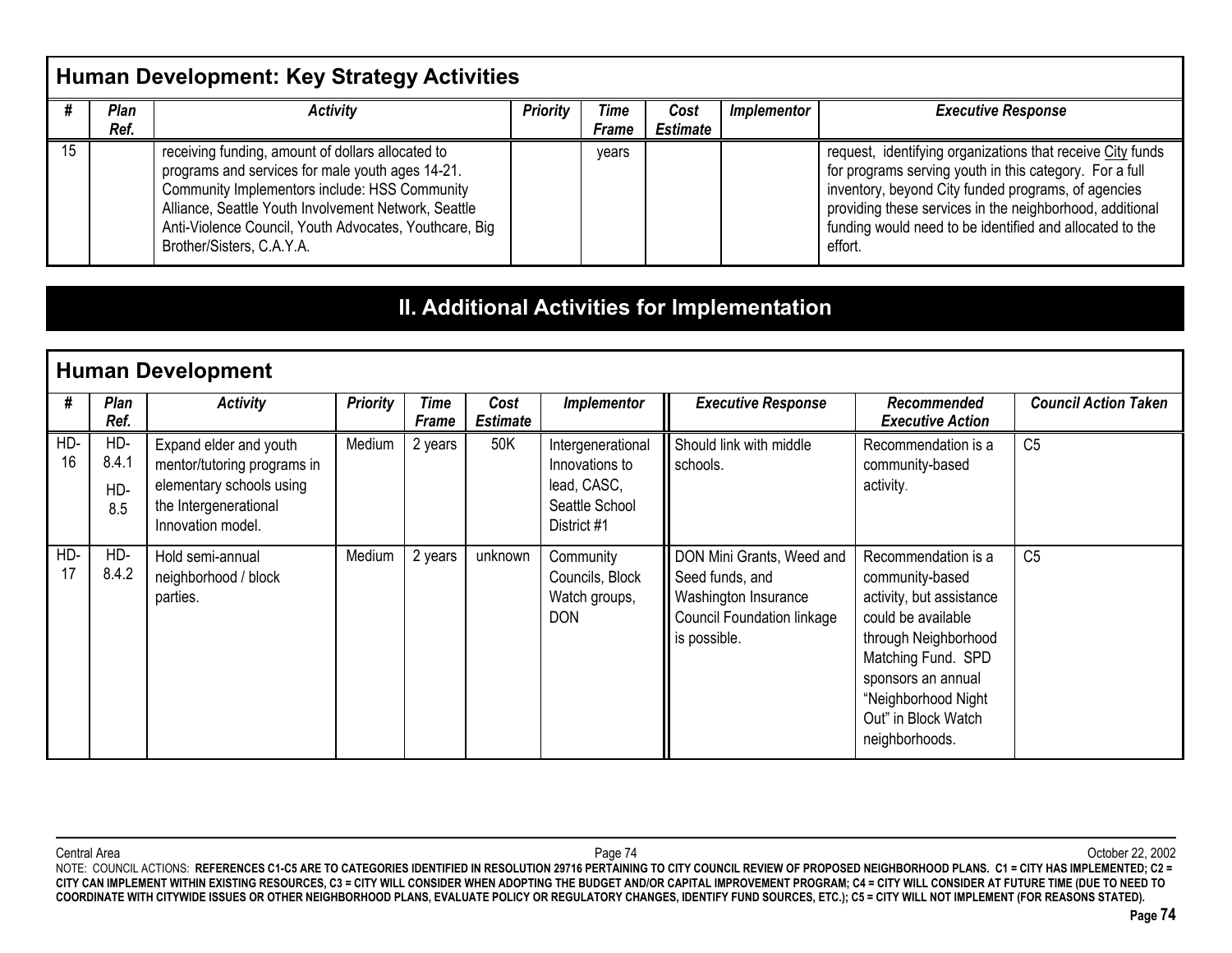| #         | Plan<br>Ref.                 | <b>Activity</b>                                                                                                                                                                                                                                                                                                                         | <b>Priority</b> | <b>Time</b><br><b>Frame</b> | Cost<br><b>Estimate</b> | Implementor                                                                  | <b>Executive Response</b>                                                                                                                                                                                                                                                                                                                                                                                                                                                                                                                                                                                                                                         | Recommended<br><b>Executive Action</b>                                                                                                                                    | <b>Council Action Taken</b> |
|-----------|------------------------------|-----------------------------------------------------------------------------------------------------------------------------------------------------------------------------------------------------------------------------------------------------------------------------------------------------------------------------------------|-----------------|-----------------------------|-------------------------|------------------------------------------------------------------------------|-------------------------------------------------------------------------------------------------------------------------------------------------------------------------------------------------------------------------------------------------------------------------------------------------------------------------------------------------------------------------------------------------------------------------------------------------------------------------------------------------------------------------------------------------------------------------------------------------------------------------------------------------------------------|---------------------------------------------------------------------------------------------------------------------------------------------------------------------------|-----------------------------|
| HD-<br>18 | HD-<br>8.4.2<br>LU-<br>3.5.2 | Develop the Judkins Park<br>Intergenerational P-Patch &<br>Garden proposal for multi-<br>use of parks.                                                                                                                                                                                                                                  | High            | 1 year                      | unknown                 | Judkins Park CC<br>DPR, DON,<br>Friends of P-<br>Patch Site<br>Council, CADA | Assuming that physical<br>conditions are met, the P-<br>Patch Program supports an<br>additional community garden<br>in the Judkins neighborhood.<br>The Program, however,<br>does not have much<br>demand for the existing P-<br>Patch, so new space would<br>require community outreach<br>to identify the necessary<br>enthusiastic gardeners.<br>DPR prefers not to site P-<br>patches in parks, in order to<br>keep scarce park land fully<br>accessible to the public.<br>DPR would like to know if<br>there are special circum-<br>stances in this park that<br>warrant a different approach,<br>and encourages the com-<br>munity to look for other sites. | Recommendation may<br>be considered in the<br>future, pending the<br>community providing<br>more specific<br>information on site<br>locations, and about the<br>proposal. | C <sub>4</sub>              |
| HD-<br>19 | HD-<br>8.5.1.2               | Work with Village School<br>partnership to complete their<br>project and develop similar<br>projects between TT Minor,<br>Madonna, Leschi,<br>Photographic Center School.<br>Community implementors<br>include: Meany/ MLK/<br>Bush/Responsible<br>community organization, TT<br>Minor, Madonna, Leschi,<br>Photographic Center School. | Medium          | $1 - 3$<br>years            | Unknown                 | Community                                                                    | Include Washington Middle<br>School. Tie in with Office for<br>Education goals and funds.                                                                                                                                                                                                                                                                                                                                                                                                                                                                                                                                                                         | Recommendation is a<br>community-based<br>activity.                                                                                                                       | C <sub>5</sub>              |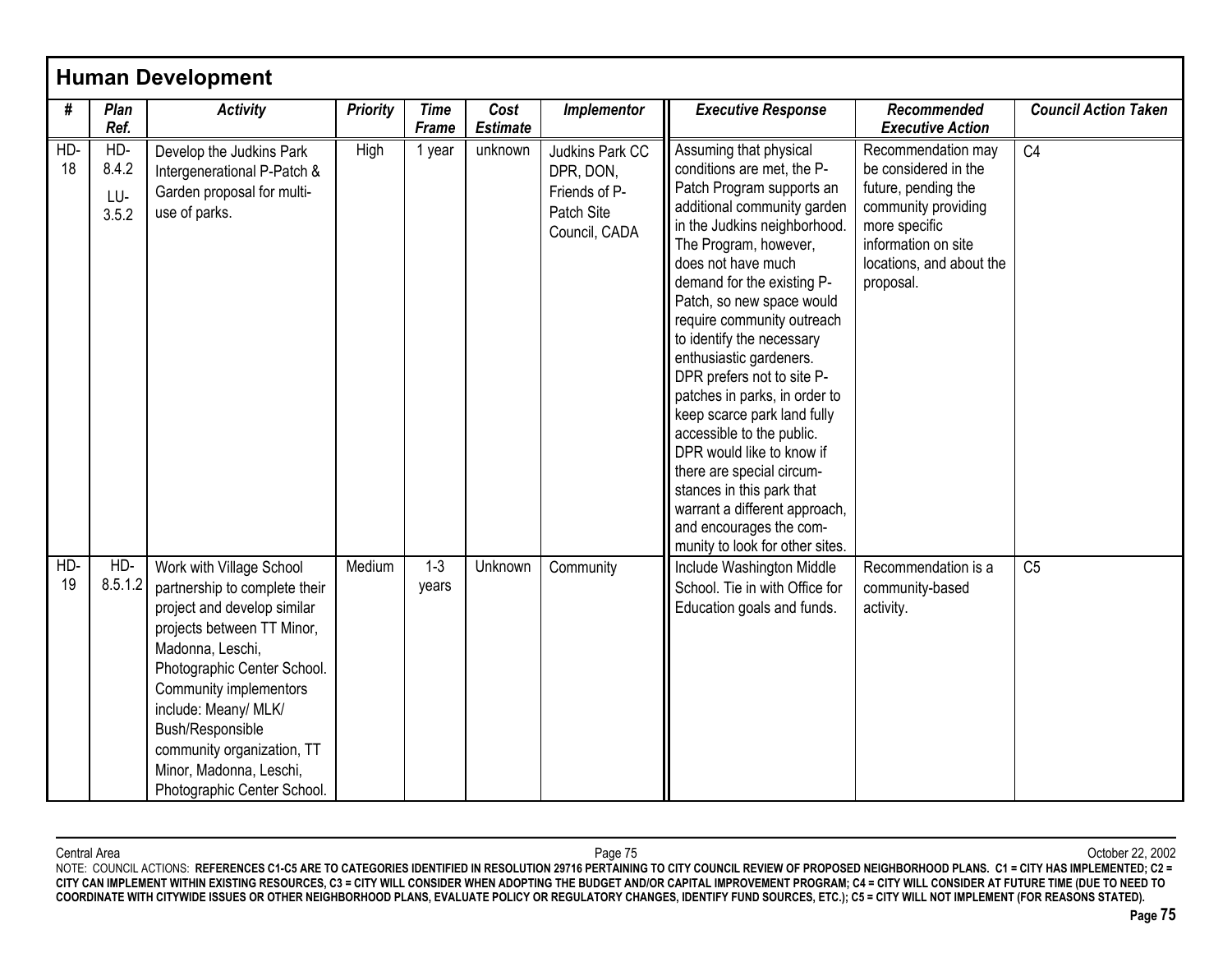| #         | Plan<br>Ref.        | <b>Activity</b>                                                                                                                        | <b>Priority</b> | <b>Time</b><br><b>Frame</b> | Cost<br><b>Estimate</b> | Implementor                | <b>Executive Response</b>                                                                                                                                                                                                                                                                                                                                | Recommended<br><b>Executive Action</b>                                                                                                                                                                                                                                      | <b>Council Action Taken</b> |
|-----------|---------------------|----------------------------------------------------------------------------------------------------------------------------------------|-----------------|-----------------------------|-------------------------|----------------------------|----------------------------------------------------------------------------------------------------------------------------------------------------------------------------------------------------------------------------------------------------------------------------------------------------------------------------------------------------------|-----------------------------------------------------------------------------------------------------------------------------------------------------------------------------------------------------------------------------------------------------------------------------|-----------------------------|
| HD-<br>20 | HD-<br>8.5.5.2<br>A | Continued funding for<br>DHHS/Upward Bound, DON<br>Saturday Program, CAMP<br>R.O.P.E., Central Youth and<br><b>Family Services</b>     | High            | 1 year                      | Unknown                 | DHHS, DON,<br>CAMP,        | More specific information is<br>needed here about what<br>programs to fund at CFYS                                                                                                                                                                                                                                                                       | Recommendation will<br>be considered in the<br>future as part of DHHS'<br>annual evaluation and<br>funding review of all<br>programs supported by<br>the department.                                                                                                        | C <sub>4</sub>              |
| HD-<br>21 | HD-<br>8.5.5.1<br>Β | Evaluation committee to<br>assess and publish a report<br>card on the Youth Advisory<br>Council.                                       | Medium          | 1 year                      | Unknown                 | <b>DON</b>                 | Should be linked with DHHS<br>Youth Services Unit                                                                                                                                                                                                                                                                                                        | Recommendation will<br>be considered in the<br>future, in conjunction<br>with the work program<br>for the Youth Services<br>Unit of DHHS.                                                                                                                                   | C <sub>4</sub>              |
| HD-<br>22 | HD-<br>8.5.5.2<br>A | Continued support for: Weed<br>& Seed programs, Crime<br>Prevention staffing,<br>Community Police Teams,<br><b>Block Watch Program</b> | High            | 1 year                      | Unknown                 | Community<br>Councils, SPD | Implementation should be<br>tied with the collaboration of<br>the W & S citizen Advisory<br>committees (Central Area<br>and Southeast)                                                                                                                                                                                                                   | Recommendation has<br>already been imple-<br>mented through<br>departmental initiative<br>and neighborhood<br>action.                                                                                                                                                       | C <sub>1</sub>              |
| HD-<br>23 | HD-<br>8.7.1.2      | Incorporate CPTED into<br>Design review guidelines.<br>Complete a CPTED analysis<br>and improvements in<br>neighborhoods               | Medium          | 2 years                     | unknown                 | DCLU, SPD                  | DCLU: It is not appropriate<br>to require review in the<br>manner proposed.<br>Alternative recommenda-<br>tion: If, however, develop-<br>ment standards in the Land<br>Use Code are in need of<br>amendment to better incor-<br>porate CPTED principles,<br>this could be undertaken on<br>a citywide basis. It would be<br>helpful for the neighborhood | Recommendation will<br>not be implemented as<br>proposed.<br>Alternative recom-<br>mendation: May be<br>considered in the<br>future, pending prioriti-<br>zation with other neigh-<br>borhood plan recom-<br>mendations, and<br>identification of<br>potential fund source. | C <sub>5</sub>              |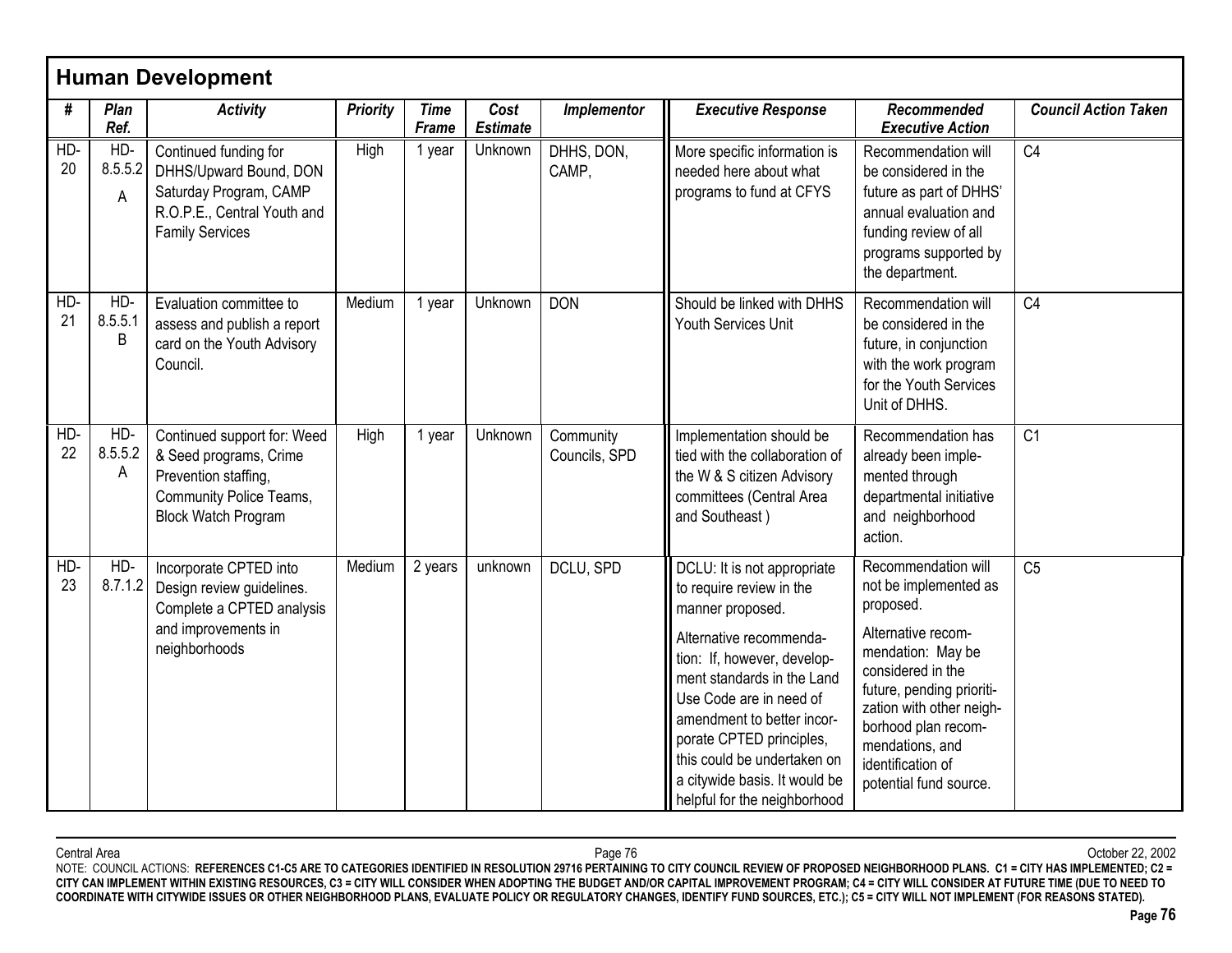|             |                | <b>Human Development</b>                                                                                                                                                                                                                    |                 |                             |                         |                         |                                                                                                                                                                                                                                                                                                                                                                                                                                                                |                                           |                             |
|-------------|----------------|---------------------------------------------------------------------------------------------------------------------------------------------------------------------------------------------------------------------------------------------|-----------------|-----------------------------|-------------------------|-------------------------|----------------------------------------------------------------------------------------------------------------------------------------------------------------------------------------------------------------------------------------------------------------------------------------------------------------------------------------------------------------------------------------------------------------------------------------------------------------|-------------------------------------------|-----------------------------|
| #           | Plan<br>Ref.   | <b>Activity</b>                                                                                                                                                                                                                             | <b>Priority</b> | <b>Time</b><br><b>Frame</b> | Cost<br><b>Estimate</b> | Implementor             | <b>Executive Response</b>                                                                                                                                                                                                                                                                                                                                                                                                                                      | Recommended<br><b>Executive Action</b>    | <b>Council Action Taken</b> |
|             |                |                                                                                                                                                                                                                                             |                 |                             |                         |                         | to document problems or<br>shortcomings with regard to<br>CPTED to contribute to the<br>scope of a future code<br>amendment project. SPD<br>Crime Prevention staff can<br>assist DCLU.                                                                                                                                                                                                                                                                         |                                           |                             |
| HD-<br>24   | HD-<br>8.7.1.3 | Evaluate and modify<br>community and public safety<br>policies, programs for ethnic<br>and cultural relevancy.                                                                                                                              | Medium          | 2 years                     | unknown                 | SPD                     | SPD's strategic plan<br>includes a number of<br>policies which support this<br>goal. SPD has Advisory<br>Councils that are specific to<br>various ethnic and other<br>minority communities to<br>help the department with<br>issues of cultural and ethnic<br>sensitivity. While ensuring<br>that laws are enforced fairly<br>and objectively, SPD also<br>always tries to ensure that<br>its work is appropriately<br>attuned to the neighborhood<br>context. | Activity is already being<br>implemented. | C1                          |
| $HD-$<br>25 | $HD-$<br>8.7.2 | Continued support for<br>existing SPD youth<br>programs. Including Youth<br>Advisory Council, Mural<br>projects along E. Yesler<br>between 18th & 21st;<br>Community implementors<br>include: Seattle School<br>District, Seattle Youth In- | High            | 1 year                      | Unknown                 | <b>SPD</b><br>Community | Several fund sources could<br>be applied: Local Law En-<br>forcement Block Grant and<br>Weed and Seed funds can<br>be used to support the<br>Explorers Program. As long<br>as Weed and Seed funds<br>are available, SPD will con-<br>tinue to use them to support                                                                                                                                                                                              | Recommendation is<br>community-based.     | C <sub>5</sub>              |

Central Area Page 77 October 22, 2002 NOTE: COUNCIL ACTIONS: **REFERENCES C1-C5 ARE TO CATEGORIES IDENTIFIED IN RESOLUTION 29716 PERTAINING TO CITY COUNCIL REVIEW OF PROPOSED NEIGHBORHOOD PLANS. C1 = CITY HAS IMPLEMENTED; C2 = CITY CAN IMPLEMENT WITHIN EXISTING RESOURCES, C3 = CITY WILL CONSIDER WHEN ADOPTING THE BUDGET AND/OR CAPITAL IMPROVEMENT PROGRAM; C4 = CITY WILL CONSIDER AT FUTURE TIME (DUE TO NEED TO COORDINATE WITH CITYWIDE ISSUES OR OTHER NEIGHBORHOOD PLANS, EVALUATE POLICY OR REGULATORY CHANGES, IDENTIFY FUND SOURCES, ETC.); C5 = CITY WILL NOT IMPLEMENT (FOR REASONS STATED).**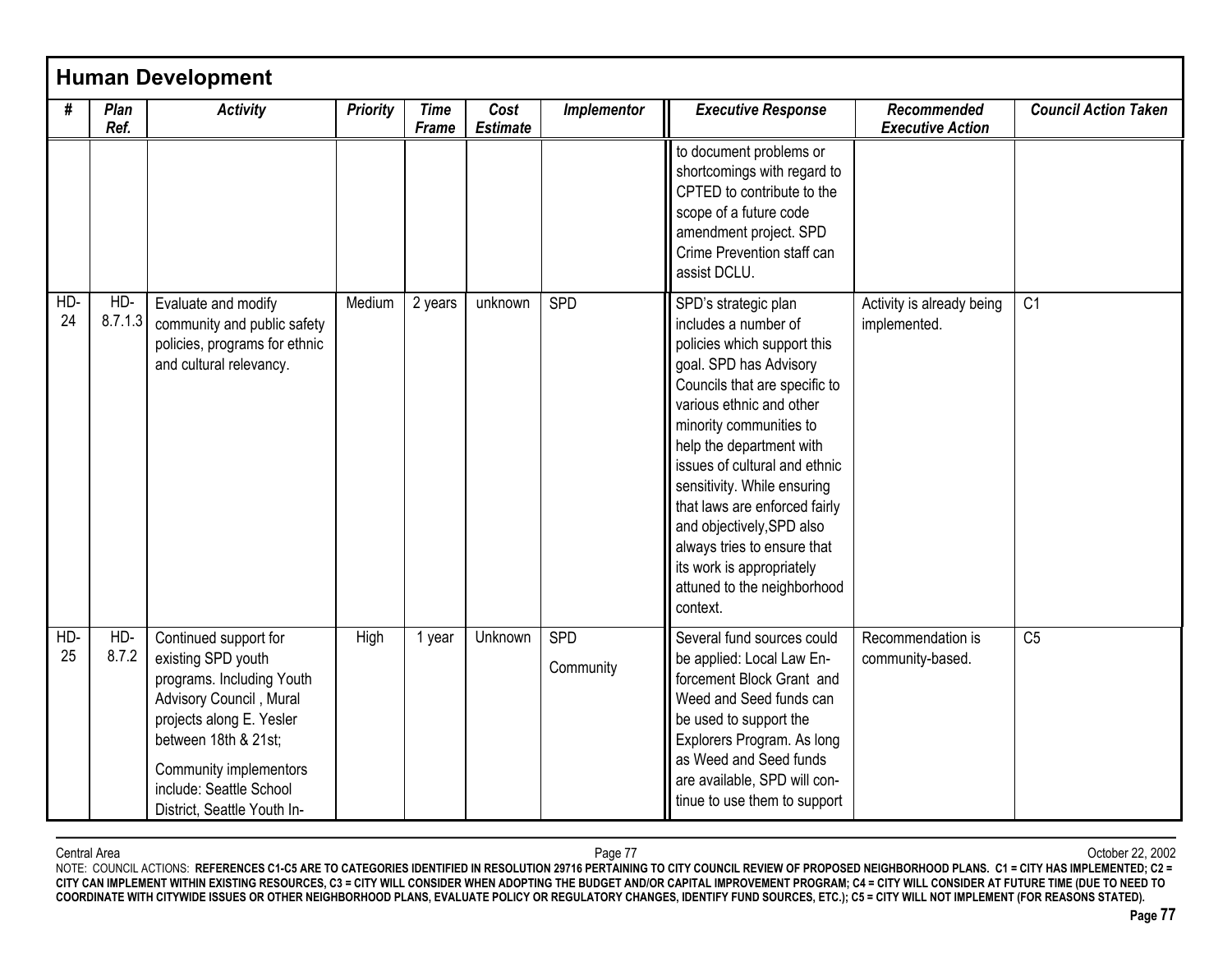| #         | Plan<br>Ref.   | <b>Activity</b>                                                                                                                    | <b>Priority</b> | <b>Time</b><br>Frame | Cost<br><b>Estimate</b>          | Implementor                                                    | <b>Executive Response</b>                                                                                                                                                                                                                                                                                                                                                            | Recommended<br><b>Executive Action</b>                                                                            | <b>Council Action Taken</b> |
|-----------|----------------|------------------------------------------------------------------------------------------------------------------------------------|-----------------|----------------------|----------------------------------|----------------------------------------------------------------|--------------------------------------------------------------------------------------------------------------------------------------------------------------------------------------------------------------------------------------------------------------------------------------------------------------------------------------------------------------------------------------|-------------------------------------------------------------------------------------------------------------------|-----------------------------|
|           |                | volvement Network, Ex-<br>plorers, Rotary Boys & Girls                                                                             |                 |                      |                                  |                                                                | Central Area youth<br>activities.                                                                                                                                                                                                                                                                                                                                                    |                                                                                                                   |                             |
| HD-<br>26 | $HD-$<br>8.7   | Create an ongoing safety<br>training program for<br>landlords/ managers of<br>rental property.                                     | High            | 1 year               | Unknown<br>Community<br>in-kind  | CSO, SNG                                                       |                                                                                                                                                                                                                                                                                                                                                                                      | Recommendation is a<br>community-based<br>activity.                                                               | C <sub>5</sub>              |
| HD-<br>27 | HD-<br>8.7.1.4 | <b>Establish Emergency</b><br>Preparedness Post-vention<br>response teams to address<br>incident post-vention                      | High            | 1 year               | Unknown<br>communit<br>y in-kind | Community<br>Councils, Red<br>Cross, CPT, CSO<br><b>SDART</b>  | SPD Emergency Prepared-<br>ness Section has a Com-<br>munity Preparedness Pro-<br>gram to help communities<br>help themselves during the<br>first few days after natural<br>disasters, when City ser-<br>vices may not be imme-<br>diately available. This train-<br>ing and organizational as-<br>sistance is provided by the<br>Seattle Disaster Aid and<br>Response Team (SDART). | Recommendation has<br>already been imple-<br>mented through<br>departmental initiative<br>or neighborhood action. | C <sub>1</sub>              |
| HD-<br>28 | HD-<br>8.7.2.2 | Community-wide recruitment<br>campaign for minority<br>participation on East<br>Precinct Crime Coalition.                          | Medium          | $1-2$<br>years       | Unknown                          | SNG, CSO, CPT,<br>Community<br>Councils, Block<br>Watch groups |                                                                                                                                                                                                                                                                                                                                                                                      | Recommendation is a<br>community-based<br>activity.                                                               | C <sub>5</sub>              |
| HD-<br>29 | HD-<br>8.7     | <b>Conduct Community crime</b><br>prevention forum to develop<br>strategies and incentives for<br>expanding Block Watch<br>Groups. | Medium          | $1 - 2$<br>years     |                                  | SPD, SNG, CPT,<br>Community<br>Councils, Block<br>Watch groups | SPD has initiated an en-<br>hanced Block Watch pro-<br>gram with the goal of having<br>at least one crime preven-<br>tion contact on every block<br>in the city. SPD welcomes<br>the participation of Seattle<br>Neighborhood Group and<br>community councils. The                                                                                                                   | Recommendation can<br>and will be imple-<br>mented.                                                               | C <sub>2</sub>              |

Central Area Page 78 October 22, 2002 NOTE: COUNCIL ACTIONS: **REFERENCES C1-C5 ARE TO CATEGORIES IDENTIFIED IN RESOLUTION 29716 PERTAINING TO CITY COUNCIL REVIEW OF PROPOSED NEIGHBORHOOD PLANS. C1 = CITY HAS IMPLEMENTED; C2 = CITY CAN IMPLEMENT WITHIN EXISTING RESOURCES, C3 = CITY WILL CONSIDER WHEN ADOPTING THE BUDGET AND/OR CAPITAL IMPROVEMENT PROGRAM; C4 = CITY WILL CONSIDER AT FUTURE TIME (DUE TO NEED TO COORDINATE WITH CITYWIDE ISSUES OR OTHER NEIGHBORHOOD PLANS, EVALUATE POLICY OR REGULATORY CHANGES, IDENTIFY FUND SOURCES, ETC.); C5 = CITY WILL NOT IMPLEMENT (FOR REASONS STATED).**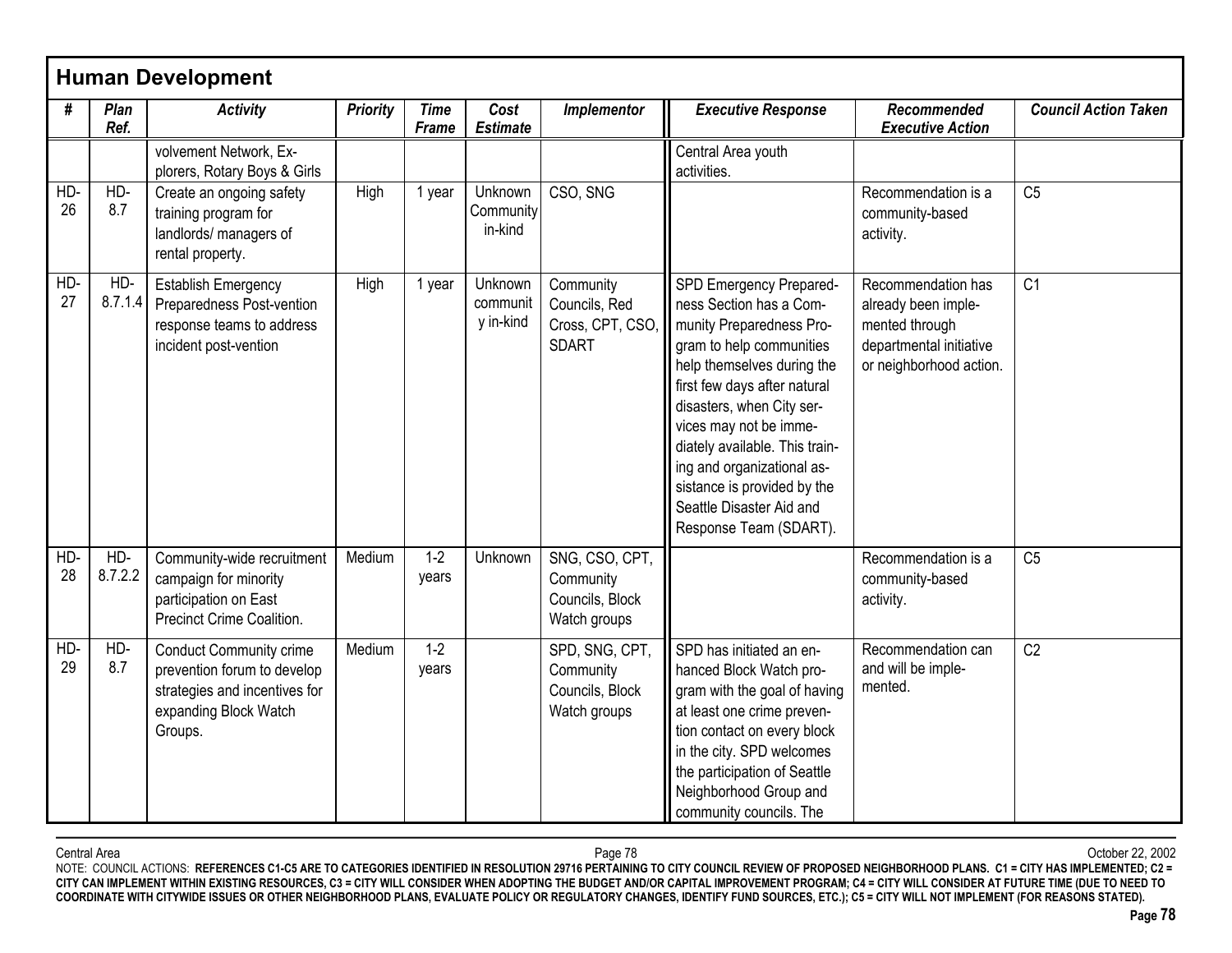|           |                     | <b>Human Development</b>                                                                                 |                 |                             |                         |                                                              |                                                                                                                       |                                                     |                             |
|-----------|---------------------|----------------------------------------------------------------------------------------------------------|-----------------|-----------------------------|-------------------------|--------------------------------------------------------------|-----------------------------------------------------------------------------------------------------------------------|-----------------------------------------------------|-----------------------------|
| #         | <b>Plan</b><br>Ref. | <b>Activity</b>                                                                                          | <b>Priority</b> | <b>Time</b><br><b>Frame</b> | Cost<br><b>Estimate</b> | <b>Implementor</b>                                           | <b>Executive Response</b>                                                                                             | Recommended<br><b>Executive Action</b>              | <b>Council Action Taken</b> |
|           |                     |                                                                                                          |                 |                             |                         |                                                              | cost can be absorbed within<br>the current budget.                                                                    |                                                     |                             |
| HD-<br>30 | HD-<br>8.6.1.3      | Develop a community health<br>and social services<br>education promotions policy.                        | High            | 6<br>months                 | In-kind                 | SKCDPH, CSO,<br>CCS CAHCC                                    |                                                                                                                       | Recommendation is a<br>community-based<br>activity. | C <sub>5</sub>              |
| HD-<br>31 | HD-<br>8.6          | Develop community health<br>bulletin boards, Internet<br>health web site and video<br>library.           | Medium          | year                        | Unknown                 | Douglass Truth<br>CAHC, CCS, CD                              |                                                                                                                       | Recommendation is a<br>community-based<br>activity. | C <sub>5</sub>              |
| HD-<br>32 | HD-<br>8.6          | Establish a community youth<br>trust fund - companies to<br>donate time and money for<br>youth programs. | Medium          | 2 years                     | \$50K                   | <b>HSS Community</b><br>Alliance w/<br>business<br>community | Community should link with<br>DHHS-Youth Services and<br>the Seattle Jobs Initiatives,<br>Summer Youth<br>Employment. | Recommendation is a<br>community-based<br>activity. | C <sub>5</sub>              |
| HD-<br>33 | HD-<br>8.4          | Increase neighborhood<br>cleanup to occur monthly<br>rather that the current once<br>a year program.     | Medium          | $1 - 2$<br>vears            |                         | Seattle Public<br><b>Utilities</b>                           | More feasible to perform<br>twice a year instead of<br>monthly.                                                       | Recommendation will<br>not be implemented           | C <sub>5</sub>              |

# **III. Activities for Longer Term Consideration**

|           | <b>Human Development</b> |                                                                                                                                                                  |                                                                                                                                                                                                                                                                                                                                    |  |  |  |  |  |  |
|-----------|--------------------------|------------------------------------------------------------------------------------------------------------------------------------------------------------------|------------------------------------------------------------------------------------------------------------------------------------------------------------------------------------------------------------------------------------------------------------------------------------------------------------------------------------|--|--|--|--|--|--|
|           | Plan Ref.                | <b>Activity</b>                                                                                                                                                  | <b>City Department Comments</b>                                                                                                                                                                                                                                                                                                    |  |  |  |  |  |  |
| HD-<br>34 | HD-8.4.1                 | Establish stipend or incentives for businesses and organizations providing on the job<br>skills training for volunteers transitioning from Welfare to workforce. | The Seattle Jobs Initiative provides incentives for businesses to hire low-<br>income individuals at least \$8/hour plus benefits (not volunteers) by<br>providing a network of trained individuals. SJI funds a Prep Employment<br>Program through the YWCA which serves welfare recipients with little or<br>no work experience. |  |  |  |  |  |  |

Central Area Page 79 October 22, 2002 NOTE: COUNCIL ACTIONS: **REFERENCES C1-C5 ARE TO CATEGORIES IDENTIFIED IN RESOLUTION 29716 PERTAINING TO CITY COUNCIL REVIEW OF PROPOSED NEIGHBORHOOD PLANS. C1 = CITY HAS IMPLEMENTED; C2 = CITY CAN IMPLEMENT WITHIN EXISTING RESOURCES, C3 = CITY WILL CONSIDER WHEN ADOPTING THE BUDGET AND/OR CAPITAL IMPROVEMENT PROGRAM; C4 = CITY WILL CONSIDER AT FUTURE TIME (DUE TO NEED TO COORDINATE WITH CITYWIDE ISSUES OR OTHER NEIGHBORHOOD PLANS, EVALUATE POLICY OR REGULATORY CHANGES, IDENTIFY FUND SOURCES, ETC.); C5 = CITY WILL NOT IMPLEMENT (FOR REASONS STATED).**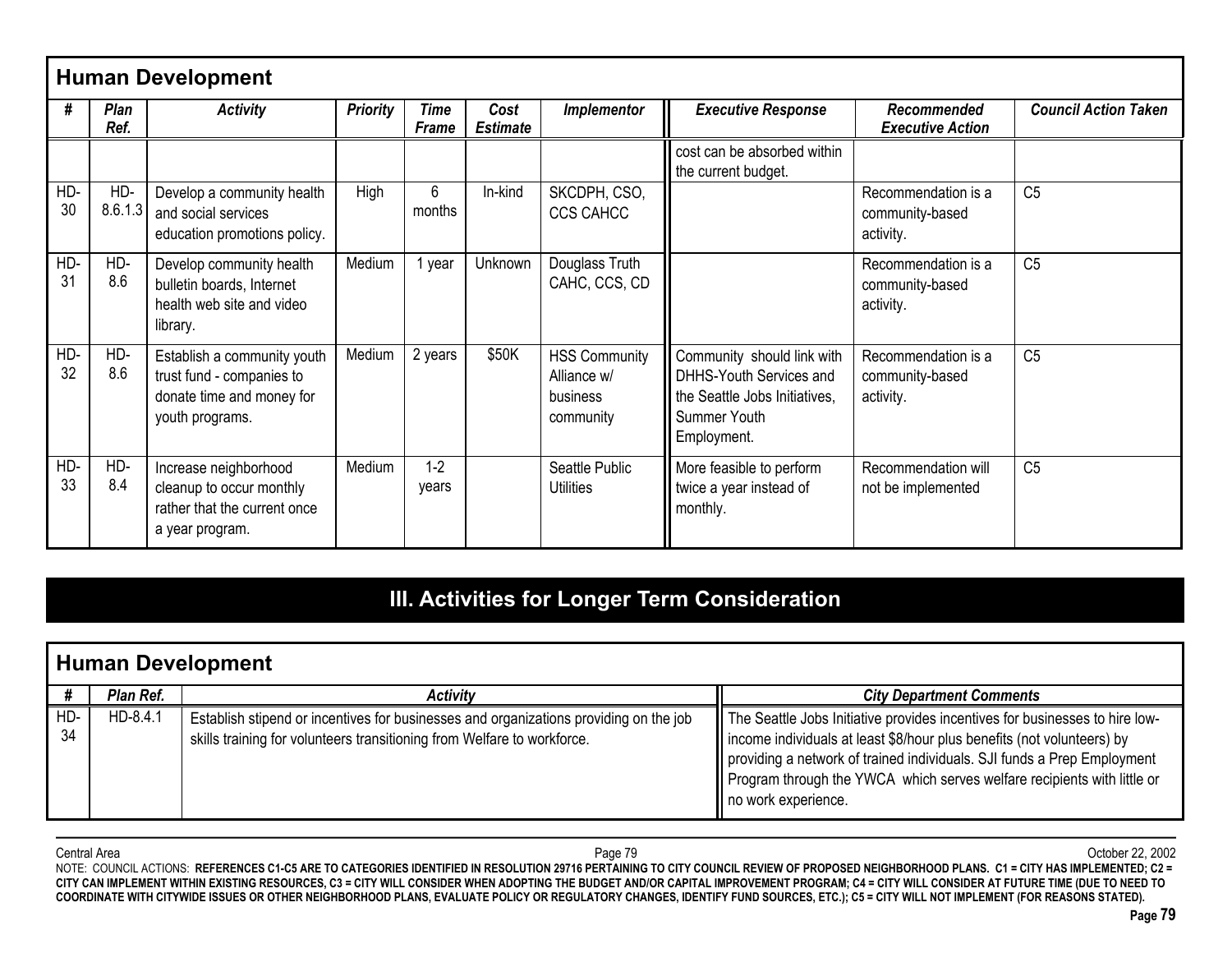|           |                      | <b>Human Development</b>                                                                                                                                                                                                                                                                                                                           |                                                                                                                                                                                                                                                                                                                                                                                                                                                                                                                                                                                                                                                                                                                                                                        |
|-----------|----------------------|----------------------------------------------------------------------------------------------------------------------------------------------------------------------------------------------------------------------------------------------------------------------------------------------------------------------------------------------------|------------------------------------------------------------------------------------------------------------------------------------------------------------------------------------------------------------------------------------------------------------------------------------------------------------------------------------------------------------------------------------------------------------------------------------------------------------------------------------------------------------------------------------------------------------------------------------------------------------------------------------------------------------------------------------------------------------------------------------------------------------------------|
| #         | Plan Ref.            | <b>Activity</b>                                                                                                                                                                                                                                                                                                                                    | <b>City Department Comments</b>                                                                                                                                                                                                                                                                                                                                                                                                                                                                                                                                                                                                                                                                                                                                        |
| HD-<br>35 | HD-8.4.1<br>$LU-3.5$ | Identify open spaces that can be turned into neighborhood mini-parks. Reference<br>supplement under Appendix Exhibit E: Source Document.                                                                                                                                                                                                           | DPR is working with the Trust for Public Lands on the transfer of a property<br>called "Nora's Woods" located at 29th and Columbia. This space will be<br>preserved as open space and the surrounding community intends to create<br>trails through the site.                                                                                                                                                                                                                                                                                                                                                                                                                                                                                                          |
| HD-<br>36 | HD-8.4.2.1           | Institutionalize existing Central Area community festivals ethnic / cultural heritage<br>celebrations.                                                                                                                                                                                                                                             |                                                                                                                                                                                                                                                                                                                                                                                                                                                                                                                                                                                                                                                                                                                                                                        |
| HD-<br>37 | $HD-8.5.1.1$         | Coordinate a Central Area Job Corps to identify and survey local businesses,<br>organizations to determine job skill requirements. Develop job skill-based training<br>workshops & internship program to teach skills identified. Provide services mentoring<br>/shepherding for employee and employer through 1 <sup>st</sup> year of employment. | In October 1997, DPR opened a Teen Life Center in the former Garfield<br>Community Center. The Center offers a variety of programs including<br>programs and services directed at getting teens ready to be employed. The<br>Center offers a limited amount of employment opportunity on site. DPR is<br>seeking capital funds to renovate the facility and will continuously be<br>seeking operating funds to supplement limited City budget. DPR hopes<br>that the Central Area community will support this work at the Teen Life<br>Center.<br>SJI is working with local training institutions and employers to design job<br>skills training and, through its contractors, offers case management<br>services including long-term (2-year) job retention services. |
| HD-<br>38 | $HD-8.5$             | Coordinate a project team to design a research and demonstration project to study the<br>feasibility of the proposed "Action Service Opportunity Project" (ASOP), a non-<br>traditional school program serving "High-Energy Learners". Reference Supplement<br>under Appendix Exhibit E: Source Document                                           |                                                                                                                                                                                                                                                                                                                                                                                                                                                                                                                                                                                                                                                                                                                                                                        |
| HD-<br>39 | HD-8.5.4.2           | Assess & publish a report card showing curriculum ethnic, cultural, and social relevancy<br>with recommendations and strategy for change.                                                                                                                                                                                                          | Link with Family and Education Levy, (OFE)                                                                                                                                                                                                                                                                                                                                                                                                                                                                                                                                                                                                                                                                                                                             |
| HD-       | HD-8.5.2             | Feasibility study to determine Community Service Learning, School to Work as a                                                                                                                                                                                                                                                                     | Link with DHHS-Youth Services, MOST, Family & Education Levy.                                                                                                                                                                                                                                                                                                                                                                                                                                                                                                                                                                                                                                                                                                          |
| 40        |                      | courses in non-traditional / career path alternatives.                                                                                                                                                                                                                                                                                             | The Seattle School district; and Seattle Vocational Institute are playing<br>lead roles in this effort.                                                                                                                                                                                                                                                                                                                                                                                                                                                                                                                                                                                                                                                                |
| HD-<br>41 | HD-8.5.3.4           | Establish task force to explore military internship program for juvenile justice system.                                                                                                                                                                                                                                                           | Link with King County Dept. of Youth Services                                                                                                                                                                                                                                                                                                                                                                                                                                                                                                                                                                                                                                                                                                                          |
| HD-<br>42 | HD-                  | Implement SPLASH                                                                                                                                                                                                                                                                                                                                   |                                                                                                                                                                                                                                                                                                                                                                                                                                                                                                                                                                                                                                                                                                                                                                        |

Central Area Page 80 October 22, 2002 NOTE: COUNCIL ACTIONS: **REFERENCES C1-C5 ARE TO CATEGORIES IDENTIFIED IN RESOLUTION 29716 PERTAINING TO CITY COUNCIL REVIEW OF PROPOSED NEIGHBORHOOD PLANS. C1 = CITY HAS IMPLEMENTED; C2 = CITY CAN IMPLEMENT WITHIN EXISTING RESOURCES, C3 = CITY WILL CONSIDER WHEN ADOPTING THE BUDGET AND/OR CAPITAL IMPROVEMENT PROGRAM; C4 = CITY WILL CONSIDER AT FUTURE TIME (DUE TO NEED TO COORDINATE WITH CITYWIDE ISSUES OR OTHER NEIGHBORHOOD PLANS, EVALUATE POLICY OR REGULATORY CHANGES, IDENTIFY FUND SOURCES, ETC.); C5 = CITY WILL NOT IMPLEMENT (FOR REASONS STATED).**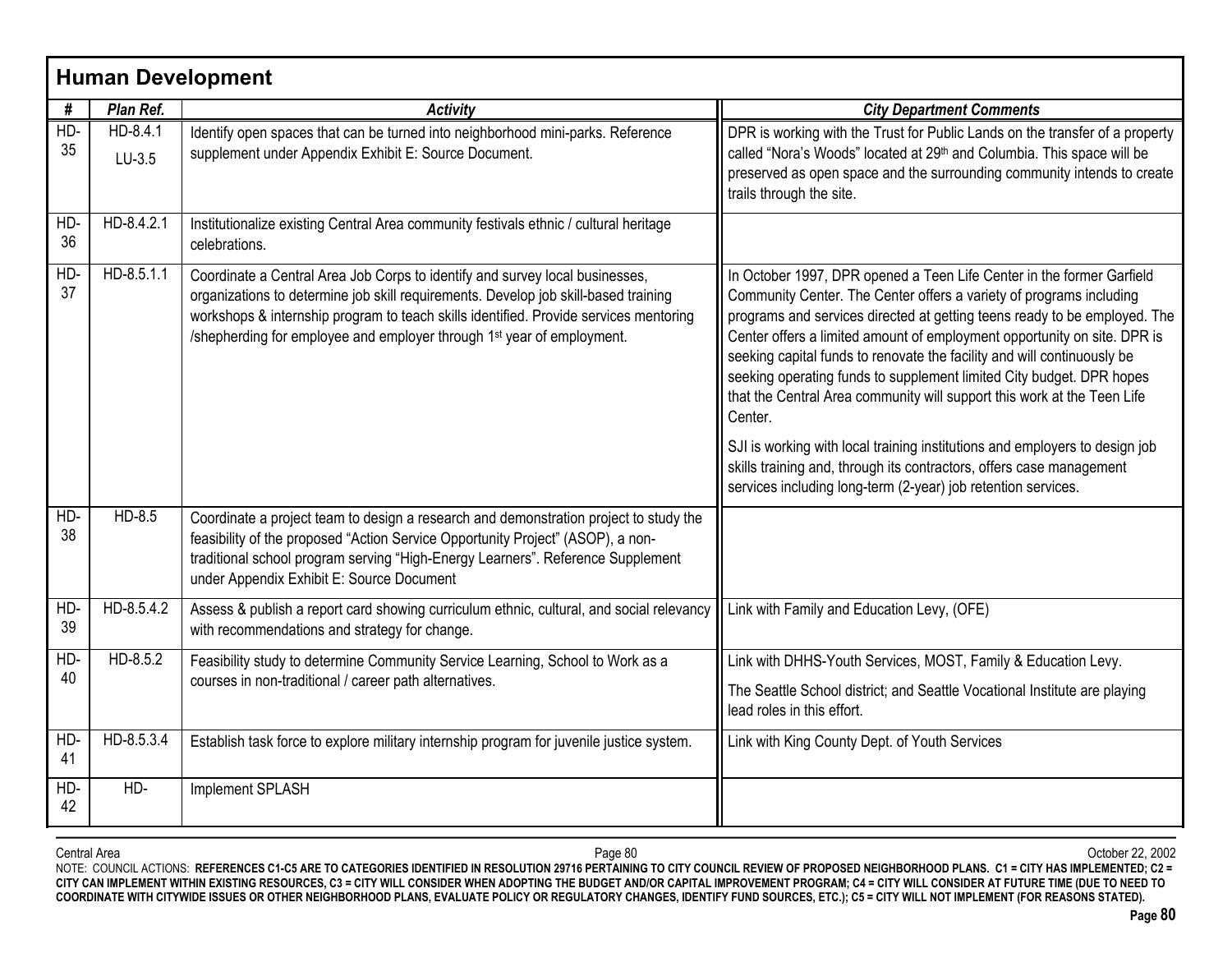|           | <b>Human Development</b> |                                                                                                                                                                                                                                                                                                   |                                                              |  |  |  |  |  |  |  |
|-----------|--------------------------|---------------------------------------------------------------------------------------------------------------------------------------------------------------------------------------------------------------------------------------------------------------------------------------------------|--------------------------------------------------------------|--|--|--|--|--|--|--|
| #         | Plan Ref.                | <b>Activity</b>                                                                                                                                                                                                                                                                                   | <b>City Department Comments</b>                              |  |  |  |  |  |  |  |
| HD-<br>43 | HD-8.5.5                 | Coordinate a traveling series of basic social and business skills workshops designed<br>and delivered by youth.                                                                                                                                                                                   | Link with SYEP, Personnel                                    |  |  |  |  |  |  |  |
| HD-<br>44 | HD-8.6.1.3               | Expand and sustain the annual health and human service fair at Garfield Community<br>Center. Health and human service participation at the Central Area Festival.                                                                                                                                 |                                                              |  |  |  |  |  |  |  |
| HD-<br>45 | HD-8.6                   | Review, change or develop policies that provide funding for senior energy assistance<br>program to include funding for gas, garbage and water. Assess the possible impacts<br>that privatizing utilities may have on seniors/individuals on fixed income and support<br>services to offset costs. |                                                              |  |  |  |  |  |  |  |
| HD-<br>46 | HD-8.6.2.1               | Remove access barriers such as transportation. Make information readily available to<br>the seniors via media campaign, community centers and the library.                                                                                                                                        |                                                              |  |  |  |  |  |  |  |
| HD-<br>47 | HD-8.6.2.1               | Institutionalize Interagency Staff Group model within health and social service<br>organizations develop a sustainable infrastructure.                                                                                                                                                            |                                                              |  |  |  |  |  |  |  |
| HD-<br>48 | HD-8.6.2.1               | Develop a Central Area Family Support Initiative to coordinate family and youth<br>services.                                                                                                                                                                                                      | DHHS: Include Medina Children Services, Casey Family Program |  |  |  |  |  |  |  |
| HD-<br>49 | HD-8.7                   | Create an ongoing safety training program for landlords/ managers of rental property.                                                                                                                                                                                                             |                                                              |  |  |  |  |  |  |  |

Note: DPR has requested funding through block grants to make some much need improvements to the Langston Hughes Cultural Arts Center. The renovations include new lighting throughout the facility, a new communications system, a sound proof music room, remodel dressing rooms, redesign of the front entry, upgrade the light and sound system. paint and detail the ornamental trim on the theater. In addition, DPR proposes that the City also purchase and renovate the buildings next door to the LHCAC on Yesler Way. Finally, through a land swap. DPR has acquired a site at 17<sup>th</sup> and Yesler and DPR proposes enhancing this space for parking and open space, however, DPR does not currently have the funding to perform this work. This center is a unique resource to the community and DPR hope that the Central Area community will support these initiatives and, in particular, the block grant request.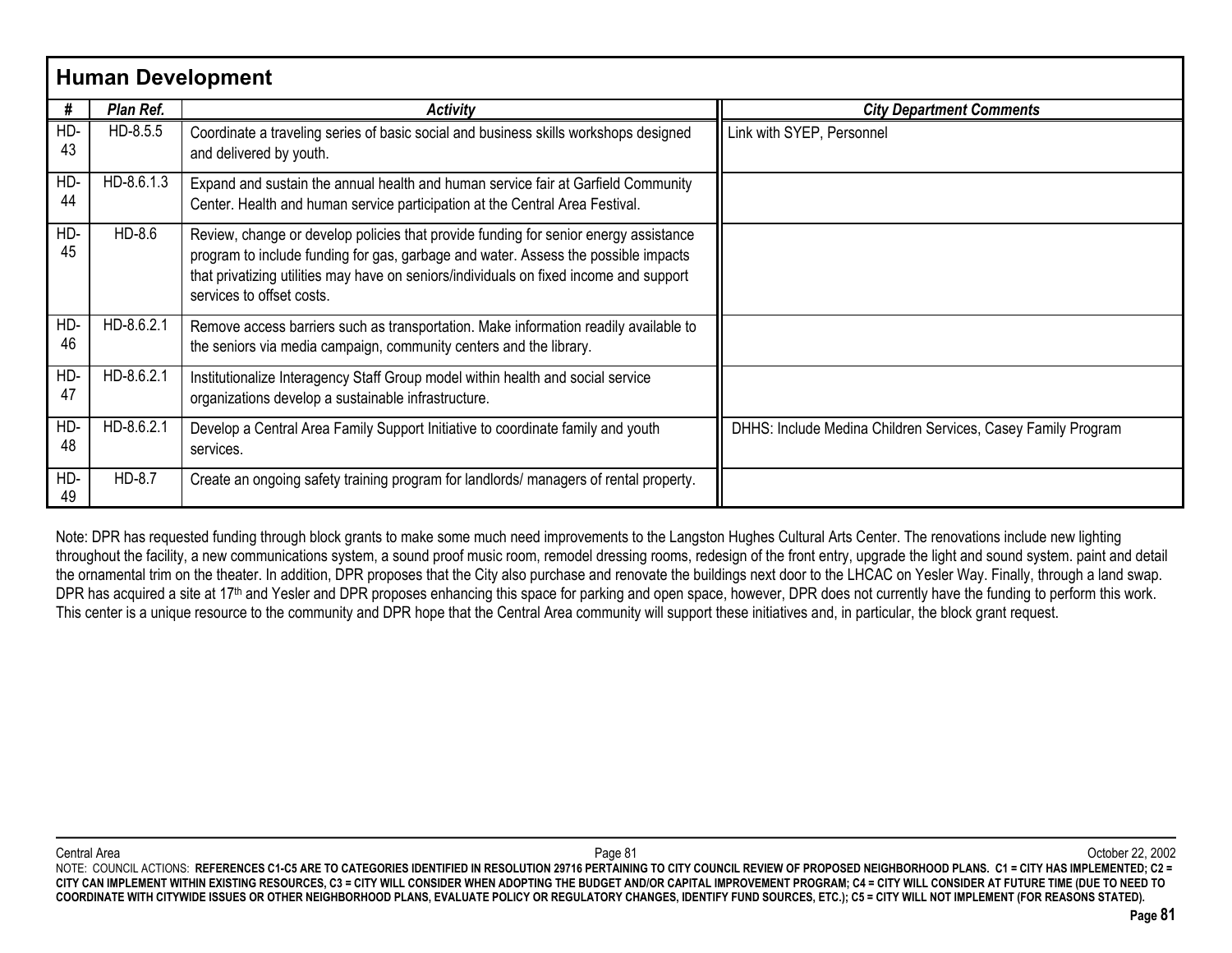#### **II. Additional Activities**

|     | <b>Central Area Design Guidelines</b> |                                                            |                     |                             |                         |                    |                                                                                                                                                                                                                                                                       |                                                |                                |  |  |
|-----|---------------------------------------|------------------------------------------------------------|---------------------|-----------------------------|-------------------------|--------------------|-----------------------------------------------------------------------------------------------------------------------------------------------------------------------------------------------------------------------------------------------------------------------|------------------------------------------------|--------------------------------|--|--|
|     | <b>Plan</b><br>Ref.                   | <b>Activity</b>                                            | <b>Prior</b><br>itv | <b>Time</b><br><b>Frame</b> | Cost<br><b>Estimate</b> | <i>Implementor</i> | <b>Executive Response</b>                                                                                                                                                                                                                                             | <b>Recommended Executive</b><br><b>Action</b>  | <b>Council Action</b><br>Taken |  |  |
| DG- | UD-<br>4.2                            | Consider development and<br>adoption of Design Guidelines. |                     |                             |                         | <b>DCLU</b>        | DCLU will review all proposals for<br>neighborhood-specific design<br>guidelines emerging from<br>neighborhood plans as well as<br>suggested changes to the<br>program in early 1999 and<br>expects to formalize<br>recommendations to Council<br>action by mid-year. | Recommendation can and<br>will be implemented. | C <sub>2</sub>                 |  |  |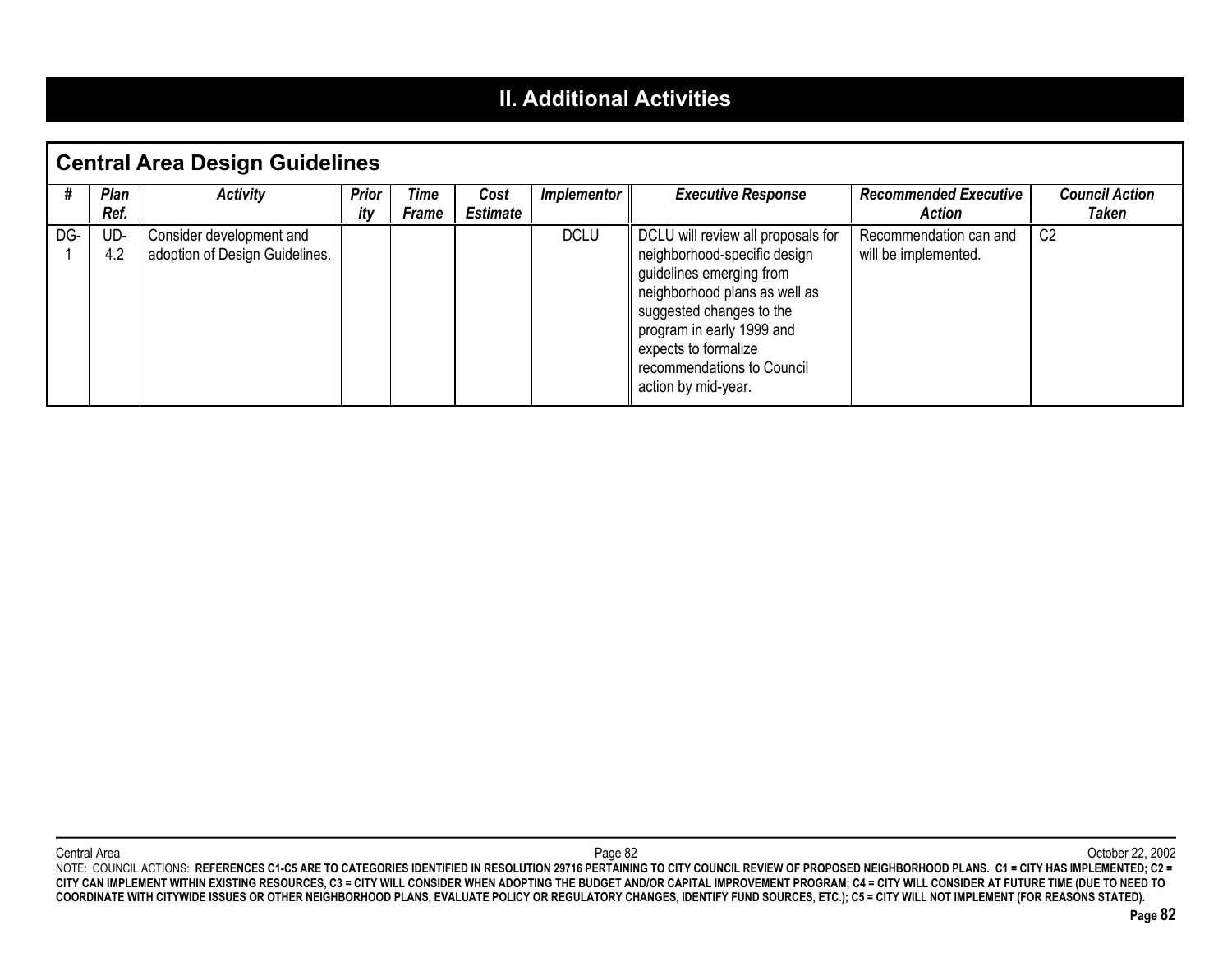# **III. Activities for Longer-Term Consideration**

|                | <b>Transportation</b>                                                                                                                                                                                                                                                                        |                                                                                                                                              |                                 |  |  |  |  |
|----------------|----------------------------------------------------------------------------------------------------------------------------------------------------------------------------------------------------------------------------------------------------------------------------------------------|----------------------------------------------------------------------------------------------------------------------------------------------|---------------------------------|--|--|--|--|
| #              | Plan<br>Ref.                                                                                                                                                                                                                                                                                 | <b>Activity</b>                                                                                                                              | <b>City Department Comments</b> |  |  |  |  |
|                | Key to the Central Area's Transportation Plan is providing excellent transportation choices with a goal of reducing the reliance on and the impact of the automobile. In addition the<br>geographic specific projects listed above, the following transportation improvements are necessary. |                                                                                                                                              |                                 |  |  |  |  |
| <b>Transit</b> |                                                                                                                                                                                                                                                                                              |                                                                                                                                              |                                 |  |  |  |  |
| $O-I$          | $T - 7.12.2$                                                                                                                                                                                                                                                                                 | Develop circulator bus demonstration project.                                                                                                |                                 |  |  |  |  |
| $OI-2$         | $T - 7.12.2$                                                                                                                                                                                                                                                                                 | Develop shared van program                                                                                                                   |                                 |  |  |  |  |
|                | $T - 7.13.3$<br>$T - 7.13.4$                                                                                                                                                                                                                                                                 |                                                                                                                                              |                                 |  |  |  |  |
| $OI-3$         | $T - 7.12.7$                                                                                                                                                                                                                                                                                 | Address frequency of service needs on routes 2,3,4,8 and 27 during<br>non peak hours                                                         |                                 |  |  |  |  |
| $OI-4$         | $T - 7.13.2$                                                                                                                                                                                                                                                                                 | Provide frequent bus service to RTA stations                                                                                                 |                                 |  |  |  |  |
| $OI-5$         | $T - 7.13.2$                                                                                                                                                                                                                                                                                 | Improve pedestrian and bicycle access to RTA stations                                                                                        |                                 |  |  |  |  |
| $OI-6$         |                                                                                                                                                                                                                                                                                              | T-7.13.3 Establish commuter bulletin board                                                                                                   |                                 |  |  |  |  |
| $O-I$          | $T - 7.13.4$                                                                                                                                                                                                                                                                                 | Increase transit use by students and employees                                                                                               |                                 |  |  |  |  |
| $OI-8$         | $T - 7.14.1$                                                                                                                                                                                                                                                                                 | Encourage Adopt-a-Shelter                                                                                                                    |                                 |  |  |  |  |
| $OI-9$         | $T - 7.12.3$                                                                                                                                                                                                                                                                                 | Study rerouting of #2 directly through 12th Ave. intersection                                                                                |                                 |  |  |  |  |
| OI-<br>10      | $T - 7.12.5$                                                                                                                                                                                                                                                                                 | Address neighborhood concerns about routing of #4 south of<br>Dearborn. Consider reducing #4 evening hours if #8 had evening<br>hours added. |                                 |  |  |  |  |
| $O-I$<br>11    | $T - 7.13.5$                                                                                                                                                                                                                                                                                 | Improve and promote #14 to bring more tourists to Central Area.<br>Increase service as connector to RTA                                      |                                 |  |  |  |  |

Central Area Page 83 October 22, 2002 NOTE: COUNCIL ACTIONS: **REFERENCES C1-C5 ARE TO CATEGORIES IDENTIFIED IN RESOLUTION 29716 PERTAINING TO CITY COUNCIL REVIEW OF PROPOSED NEIGHBORHOOD PLANS. C1 = CITY HAS IMPLEMENTED; C2 = CITY CAN IMPLEMENT WITHIN EXISTING RESOURCES, C3 = CITY WILL CONSIDER WHEN ADOPTING THE BUDGET AND/OR CAPITAL IMPROVEMENT PROGRAM; C4 = CITY WILL CONSIDER AT FUTURE TIME (DUE TO NEED TO COORDINATE WITH CITYWIDE ISSUES OR OTHER NEIGHBORHOOD PLANS, EVALUATE POLICY OR REGULATORY CHANGES, IDENTIFY FUND SOURCES, ETC.); C5 = CITY WILL NOT IMPLEMENT (FOR REASONS STATED).**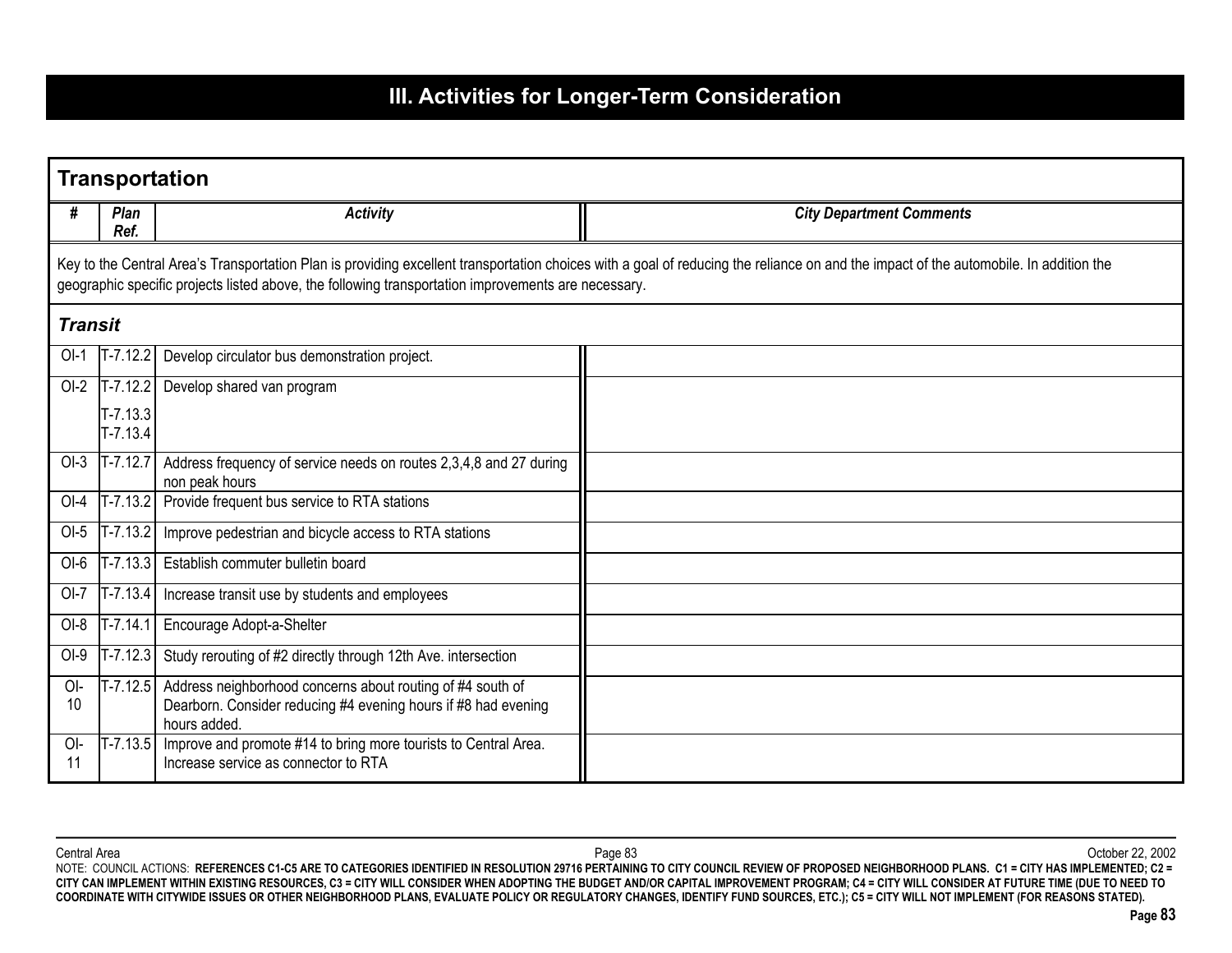| <b>Transportation</b> |                            |                                                                                                                                                                                                                                                   |                                                                                                                                                                                                                             |  |  |
|-----------------------|----------------------------|---------------------------------------------------------------------------------------------------------------------------------------------------------------------------------------------------------------------------------------------------|-----------------------------------------------------------------------------------------------------------------------------------------------------------------------------------------------------------------------------|--|--|
| #                     | Plan<br>Ref.               | <b>Activity</b>                                                                                                                                                                                                                                   | <b>City Department Comments</b>                                                                                                                                                                                             |  |  |
| OI-<br>12             | $T - 7.13.1$               | Explore options for providing a direct transit link to Renton Transit<br>Hub/Employment Center via Rainier Valley.                                                                                                                                |                                                                                                                                                                                                                             |  |  |
| OI-<br>13             | $T - 7.13.2$               | Plan current RTA stations to accommodate future direct RTA<br>connection between Rainier and Capitol Hill                                                                                                                                         |                                                                                                                                                                                                                             |  |  |
| OI-<br>14             | $T - 7.13.4$               | Develop incentives for joint Transportation Management plans for<br>major institutions and employers and institute a city matching fund<br>for institutions and businesses that implement a transit pass program<br>for their employees/students. |                                                                                                                                                                                                                             |  |  |
| OI-<br>15             | $T - 7.12.2$<br>$T-7.13.4$ | Develop incentives for public and/or private shared "circulator vans"<br>that can also serve the community                                                                                                                                        |                                                                                                                                                                                                                             |  |  |
| OI-<br>16             | $T - 7.13.4$               | Increase transit use by School District staff, provide reduced fare<br>Metro passes                                                                                                                                                               |                                                                                                                                                                                                                             |  |  |
| OI-<br>17             | $T - 7.15.2$               | Identify sites such as church parking lots for Park 'n Ride Lots for<br>van pools                                                                                                                                                                 |                                                                                                                                                                                                                             |  |  |
| OI-<br>18             | $T-7.7.3$                  | Explore water taxi together with increased bus service on Madison                                                                                                                                                                                 |                                                                                                                                                                                                                             |  |  |
| $O-I$<br>19           | T-<br>7.12.13              | Install Smart Trek system in key transit stop areas                                                                                                                                                                                               |                                                                                                                                                                                                                             |  |  |
| <b>Pedestrian</b>     |                            |                                                                                                                                                                                                                                                   |                                                                                                                                                                                                                             |  |  |
| OI-<br>20             | Table 5                    | Explore installation of a pedestrian tunnel under Madison at Dewey to<br>access Washington Park and Arboretum at grade from Greater Madison<br>community                                                                                          |                                                                                                                                                                                                                             |  |  |
| OI-<br>21             | $T-7.3.3$                  | Remove push buttons at fully signalized intersections when<br>requested                                                                                                                                                                           | SEATRAN will apply its new pedestrian push button criteria, testing them at the intersections<br>designated in this plan. SEATRAN will evaluate the results and report to the Transportation<br>Committee by June 30, 1999. |  |  |

Central Area Page 84 October 22, 2002 NOTE: COUNCIL ACTIONS: **REFERENCES C1-C5 ARE TO CATEGORIES IDENTIFIED IN RESOLUTION 29716 PERTAINING TO CITY COUNCIL REVIEW OF PROPOSED NEIGHBORHOOD PLANS. C1 = CITY HAS IMPLEMENTED; C2 = CITY CAN IMPLEMENT WITHIN EXISTING RESOURCES, C3 = CITY WILL CONSIDER WHEN ADOPTING THE BUDGET AND/OR CAPITAL IMPROVEMENT PROGRAM; C4 = CITY WILL CONSIDER AT FUTURE TIME (DUE TO NEED TO COORDINATE WITH CITYWIDE ISSUES OR OTHER NEIGHBORHOOD PLANS, EVALUATE POLICY OR REGULATORY CHANGES, IDENTIFY FUND SOURCES, ETC.); C5 = CITY WILL NOT IMPLEMENT (FOR REASONS STATED).**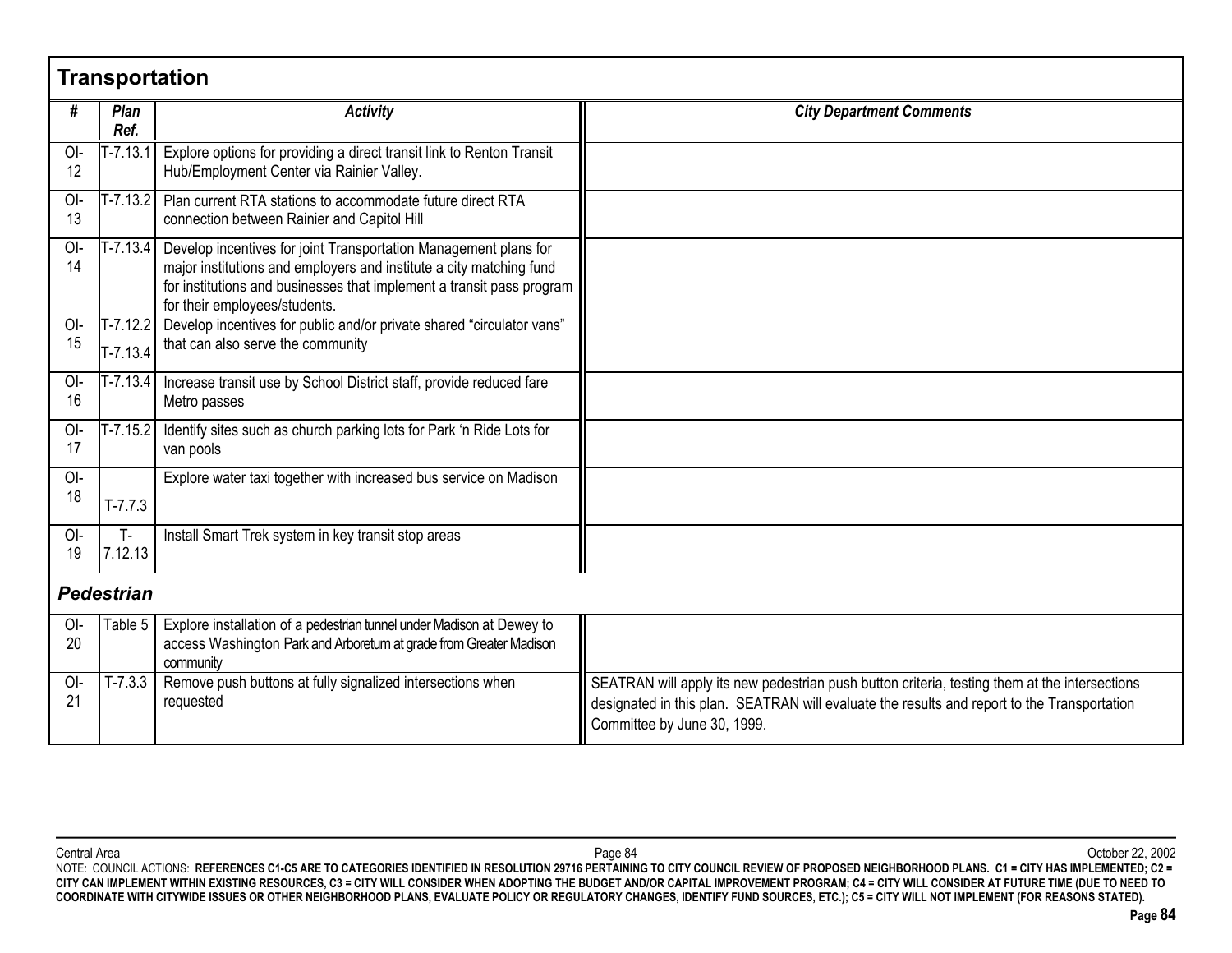| <b>Transportation</b> |                |                                                                                                                                                                                 |                                                                                                                                                                                                                                                                                                                                                                                             |  |  |  |  |
|-----------------------|----------------|---------------------------------------------------------------------------------------------------------------------------------------------------------------------------------|---------------------------------------------------------------------------------------------------------------------------------------------------------------------------------------------------------------------------------------------------------------------------------------------------------------------------------------------------------------------------------------------|--|--|--|--|
| #                     | Plan<br>Ref.   | <b>Activity</b>                                                                                                                                                                 | <b>City Department Comments</b>                                                                                                                                                                                                                                                                                                                                                             |  |  |  |  |
| $O-I$<br>22           | $T-7.3.2$      | Install pedestrian safety improvements including curb bulbs and/or<br>crosswalks as requested                                                                                   | SEATRAN is conducting a study of crosswalk safety. SEATRAN will use the results of this study<br>to reconsider its crosswalk policy. SEATRAN will report to the City Council Transportation<br>Committee in January 1999 on the results of the study and recommended modifications to its<br>policy. Any policy changes will be implemented first at intersections designated in this plan. |  |  |  |  |
| <b>Bicycle</b>        |                |                                                                                                                                                                                 |                                                                                                                                                                                                                                                                                                                                                                                             |  |  |  |  |
| OI-<br>23             | $T-7.4.3$      | Improve safety of bicyclists on Dearborn west of Rainier.                                                                                                                       |                                                                                                                                                                                                                                                                                                                                                                                             |  |  |  |  |
|                       | <b>Parking</b> |                                                                                                                                                                                 |                                                                                                                                                                                                                                                                                                                                                                                             |  |  |  |  |
| $O-I$<br>24           | $T-7.15$       | Expand hours of enforcement of RPZ zones                                                                                                                                        |                                                                                                                                                                                                                                                                                                                                                                                             |  |  |  |  |
| O <sub>l</sub><br>25  | $T-7.15$       | Increase enforcement of parking violations on planting strips and<br>sidewalks                                                                                                  |                                                                                                                                                                                                                                                                                                                                                                                             |  |  |  |  |
| OI-<br>26             | $T-7.15$       | Address illegal parking on planting strip on 25th                                                                                                                               | This is primarily an enforcement issue. The community should also consider installing trees and<br>landscaping to further discourage illegal parking on the planting strip.                                                                                                                                                                                                                 |  |  |  |  |
| $O-I$<br>27           | $T-7.15$       | Consider making 25th one-way for block south of Cherry                                                                                                                          | In order for SEATRAN to comment on this issue, we need to see a schematic of the traffic flow as<br>it is currently and with the one-way. Residents on all streets affected by the one-way would need<br>to approve the one-way.                                                                                                                                                            |  |  |  |  |
| $O-I$<br>28           | $T - 7.15$     | Study impact of Garfield school buses and student parking on 25th and<br>develop recommendations for changes. Study impact of Meany school<br>buses and develop recommendations | Please describe the problem and proposed solution. There may be little SEATRAN can do.                                                                                                                                                                                                                                                                                                      |  |  |  |  |
| $O-I$<br>29           | $T - 7.15$     | Work with Gai's to identify alternative parking for their trucks                                                                                                                |                                                                                                                                                                                                                                                                                                                                                                                             |  |  |  |  |
| $O-I$<br>30           | $T-7.15$       | Work with Gai's to comply with "engine off" laws                                                                                                                                |                                                                                                                                                                                                                                                                                                                                                                                             |  |  |  |  |
| 520                   |                |                                                                                                                                                                                 |                                                                                                                                                                                                                                                                                                                                                                                             |  |  |  |  |
| $O-I$<br>31           | $T-7.7$        | Study impacts of restricting northbound left turn from Madison to<br>LWB during peak hours                                                                                      |                                                                                                                                                                                                                                                                                                                                                                                             |  |  |  |  |
| $O-I$<br>32           | $T-7.7$        | Propose designating Arboretum SR520 ramps for carpools only                                                                                                                     |                                                                                                                                                                                                                                                                                                                                                                                             |  |  |  |  |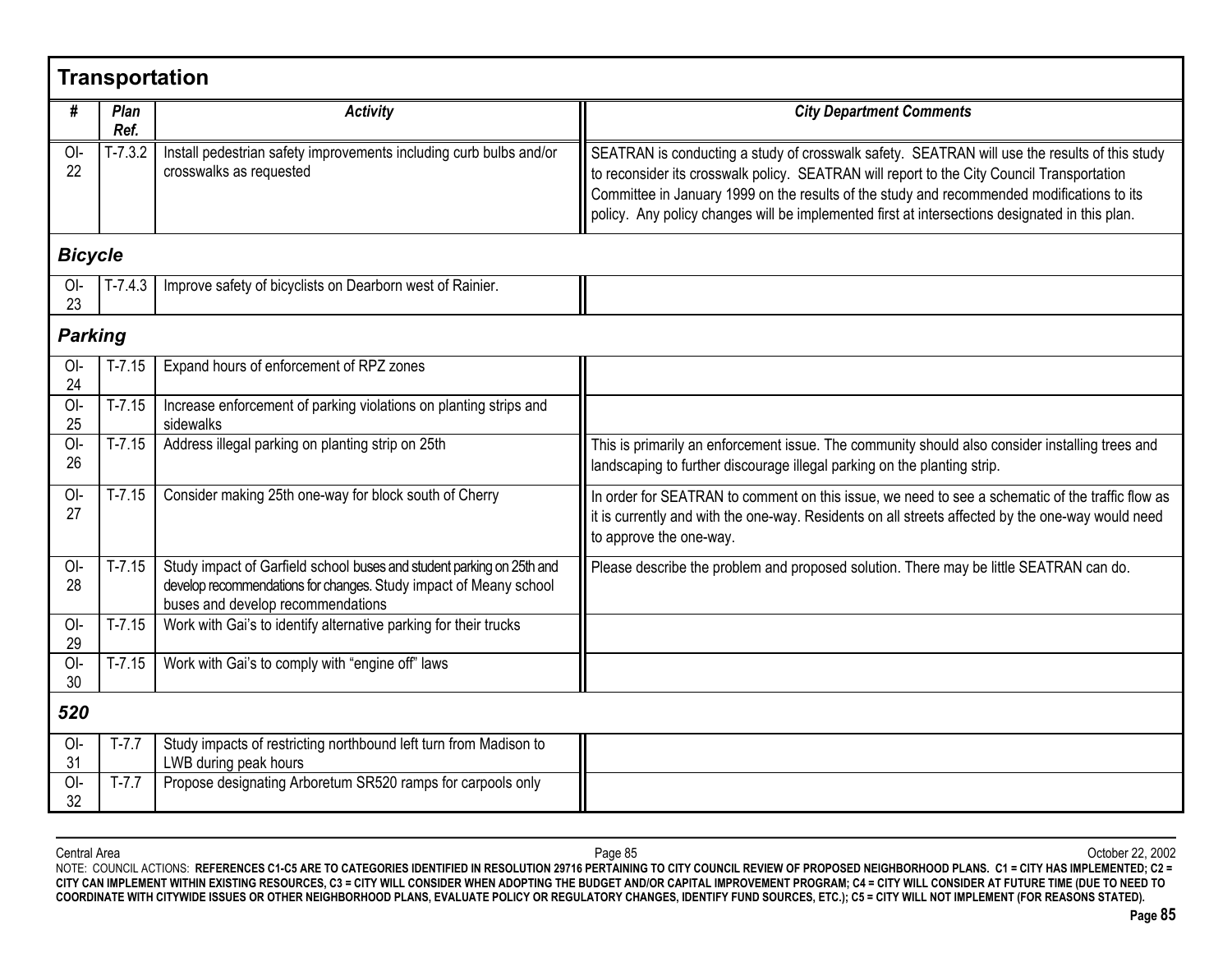|                  | <b>Transportation</b>     |                                                                                                                                                                                                                                                                                                   |                                                                                                                                                                                                                                                                  |  |  |  |
|------------------|---------------------------|---------------------------------------------------------------------------------------------------------------------------------------------------------------------------------------------------------------------------------------------------------------------------------------------------|------------------------------------------------------------------------------------------------------------------------------------------------------------------------------------------------------------------------------------------------------------------|--|--|--|
| #                | Plan<br>Ref.              | <b>Activity</b>                                                                                                                                                                                                                                                                                   | <b>City Department Comments</b>                                                                                                                                                                                                                                  |  |  |  |
| OI-<br>33        | $T-7.7$                   | Close Arboretum SR520 ramps when SR520 expanded                                                                                                                                                                                                                                                   |                                                                                                                                                                                                                                                                  |  |  |  |
|                  | <b>Infrastructure</b>     |                                                                                                                                                                                                                                                                                                   |                                                                                                                                                                                                                                                                  |  |  |  |
|                  |                           | Strategic management of infrastructure operation, maintenance and capital investment is critical to supporting and implementing the Central Area Action Plan                                                                                                                                      |                                                                                                                                                                                                                                                                  |  |  |  |
| OI-<br>34        | $I-9.3$                   | Coordinate construction work in street right-of-way and provide<br>ample notification to community to facilitate coordination with other<br>proposed projects.                                                                                                                                    |                                                                                                                                                                                                                                                                  |  |  |  |
| OI-<br>35        | $I-9.4$                   | Provide regular maintenance and communicate schedule to<br>community. Ensure that street cleaning actually cleans the streets by<br>providing notice of when cars should be moved. Address issues of<br>deteriorated and/or overgrown sidewalks. (See plan for more<br>detailed recommendations.) |                                                                                                                                                                                                                                                                  |  |  |  |
| OI-<br>36        | $I-9.4.7$                 | Develop an alley paving program as needed.                                                                                                                                                                                                                                                        |                                                                                                                                                                                                                                                                  |  |  |  |
| <b>Utilities</b> |                           |                                                                                                                                                                                                                                                                                                   |                                                                                                                                                                                                                                                                  |  |  |  |
| $O-I$<br>37      | $I-9.5$                   | Coordinate water main replacement with community projects and<br>develop program to assist low-income residents with replacement of<br>connecting service lines.                                                                                                                                  | No low income program beyond rate assistance currently in development - this would require<br>investigation of legal, funding & administrative issues related to use of public funds.                                                                            |  |  |  |
| OI-<br>38        | $I-9.5$                   | Provide information about water and drainage service hot spots and<br>work plan to address them.                                                                                                                                                                                                  | This information currently available on request.                                                                                                                                                                                                                 |  |  |  |
| OI-<br>39        | $I-9.6$                   | Develop an Adopt-a-Drain Program                                                                                                                                                                                                                                                                  | The Adopt-A-Street program has added an option to include drain maintenance in the scope of<br>activities when specific streets are adopted. This program also provides support to citizens who<br>want to clean a drain only (w/out adopting the whole street). |  |  |  |
| OI-<br>40        | $I-9.7$                   | Encourage undergrounding of utilities wherever possible                                                                                                                                                                                                                                           | Seattle City Light's undergrounding policies are currently under review. The focus is to see if it is<br>possible to make undergrounding more economically feasible for more citizens, and/or find other<br>ways to increase undergrounding projects.            |  |  |  |
|                  | <b>Telecommunications</b> |                                                                                                                                                                                                                                                                                                   |                                                                                                                                                                                                                                                                  |  |  |  |
| $O-I$<br>41      | $I-9.8.1$                 | Develop plan for upgrading telecommunication access in Central<br>Area                                                                                                                                                                                                                            |                                                                                                                                                                                                                                                                  |  |  |  |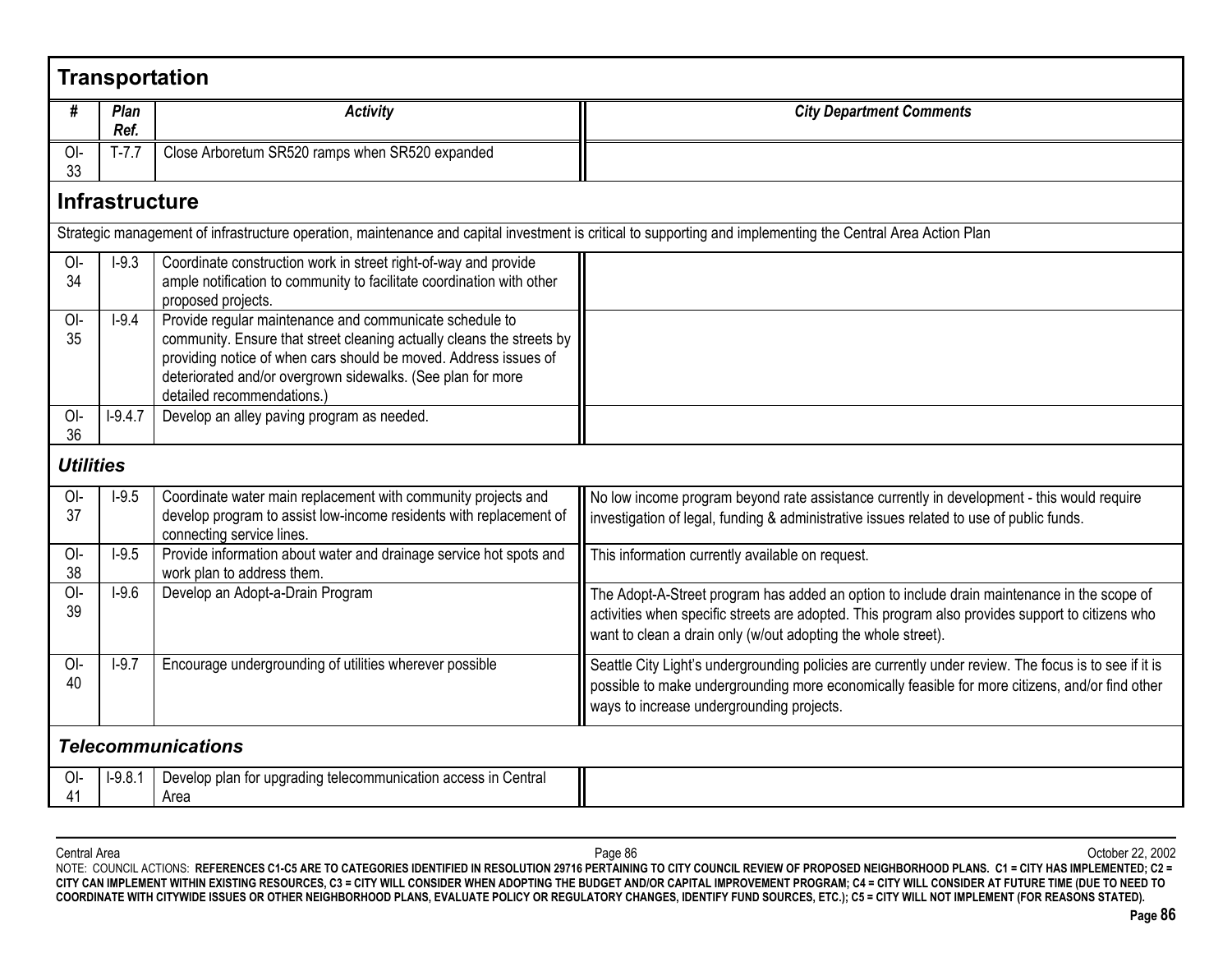|     | <b>Transportation</b> |                                                                       |                                 |  |  |  |  |
|-----|-----------------------|-----------------------------------------------------------------------|---------------------------------|--|--|--|--|
|     | Plan                  | <b>Activity</b>                                                       | <b>City Department Comments</b> |  |  |  |  |
|     | Ref.                  |                                                                       |                                 |  |  |  |  |
| OI- |                       | I-9.8.2.3 Minimize impact of telecommunication facilities. Develop a  |                                 |  |  |  |  |
| 42  |                       | community review process and establish guidelines for facilities that |                                 |  |  |  |  |
|     |                       | impact views.                                                         |                                 |  |  |  |  |
| OI- | $SP-11$               | Provide technical and financial support to implement priority         |                                 |  |  |  |  |
| 43  |                       | transportation improvements.                                          |                                 |  |  |  |  |
|     |                       | Traffic analysis on 23rd Avenue                                       |                                 |  |  |  |  |
|     |                       | Evaluation of existing transportation management plans for            |                                 |  |  |  |  |
|     |                       | institutions                                                          |                                 |  |  |  |  |
|     |                       | The "Central Gateway" Project                                         |                                 |  |  |  |  |
|     |                       | Business node pedestrian improvements                                 |                                 |  |  |  |  |